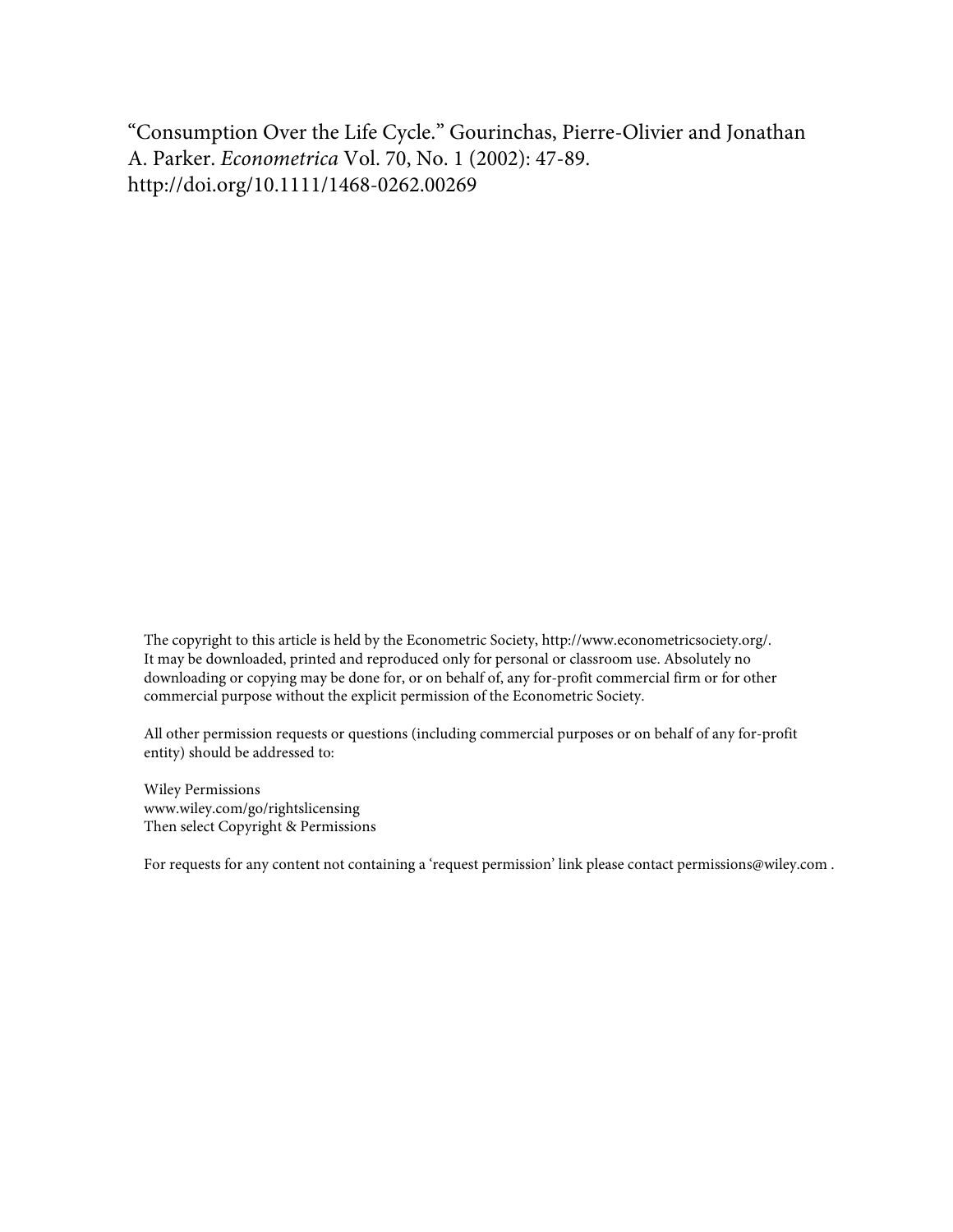### CON SUM PTION OVER THE LIFE CYCLE

#### BY PIERRE-OLIVIER GOURINCHAS AND JONATHAN A. PARKER<sup>1</sup>

Abst r act . This paper estimates a structural model of optimal life-cycle consumption expenditures in the presence of realistic labor income uncertainty. We employ synthetic cohort techniques and Consumer Expenditure Survey data to construct average age-pro¯ les of consumption and income over the working lives of typical households across di®erent education and occupation groups. The model <sup>-</sup> ts the pro<sup>-</sup> les quite well. In addition to providing reasonable estimates of the discount rate and risk aversion, we ¯ nd that consumer behavior changes strikingly over the lifecycle. Young consumers behave as bu®er-stock agents. Around age 40, the typical household starts accumulating liquid assets for retirement and its behavior mimics more closely that of a certainty equivalent consumer. Our methodology provides a natural decomposition of saving and wealth into its precautionary and life-cycle components.

### 1. Int r oduct ion

This paper est imat es a dynamic stochastic model of the life-cycle saving behavior of households. We focus on estimation of structural preference parameters and upon characterizing optimal behavior when households face exogenous, stochastic, labor income processes. We are motivated by two observations.

First, better methodology, data, and creative use of natural experiments are leading to signi¯ cant evidence against consumption smoothing as an accurate description of household-level behavior. Despite generally poor-quality data on household consumption, recent tests often  $\bar{\ }$  nd that consumption responds to predictable changes in income. At lower frequencies, there is some evidence that consumption tracks expected and unexpected income changes across groups of households.<sup>2</sup>

Second, recent theoretical work has improved our understanding of optimal household consumption and saving behavior under uncertainty (Ayagari (1994), Zeldes (1989), Deaton (1991), Carroll (1997)). Usual log-linearized Euler equations can provide a poor approximation to marginal utility smoothing as well as unreliable estimates of the preference parameters in uncertain environments (Ludvigson and Paxson (1997)). Uncertainty can generate a positive correlation between expected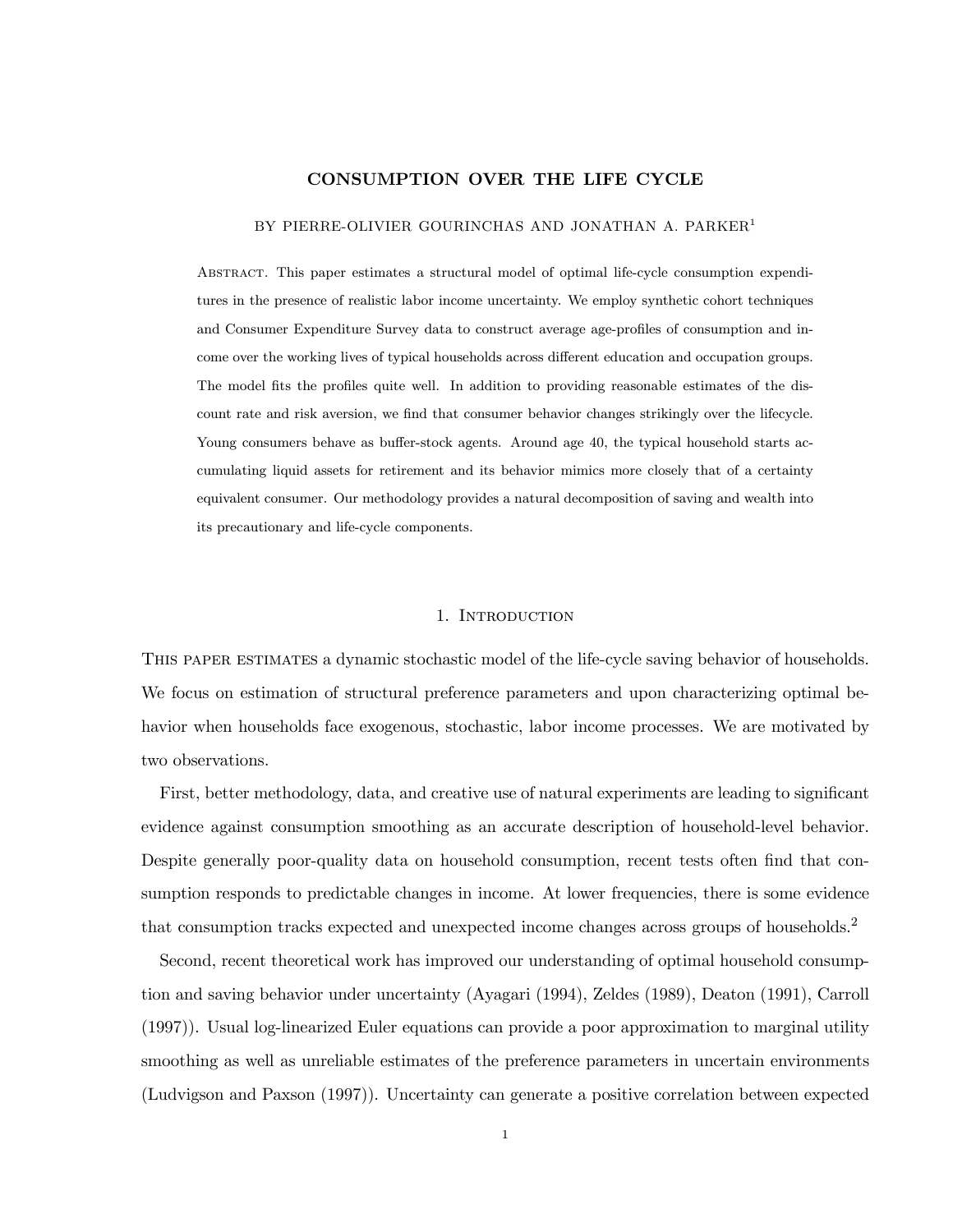#### 2 DP-Y Q7 \$ c -l.-

lqfrph fkdqjhv dqg wkh frqglwlrqdo yduldqfh ri frqvxpswlrq jurzwk +dqg kljkhu prphqwv, wkurxjk suhfdxwlrqdu| vdylqj/ w|slfdoo| vxevxphg lq wkh huuru whup ri wkh dssur{lpdwlrq1 Lq jhqhudo/ wkh suhvhqfh ri xqfhuwdlqw| lqydolgdwhv prvw whvwv xvlqj d olqhdul}hg irup ri wkh Hxohu htxdwlrq1

Lq wklv sdshu/ zh xvh krxvhkrog vxuyh| gdwd dqg vlpxodwlrq whfkqltxhv wr hvwlpdwh d vwuxfwxudo prgho ri lqwhu0whpsrudo frqvxpswlrq fkrlfh zlwk uhdolvwlf ohyhov ri lqfrph xqfhuwdlqw|1 Zh phdvxuh/ h{sorlw dqg dqdo|}h wkh v|vwhpdwlf djh0sdwwhuq ri lqfrph dqg frqvxpswlrq1 Wkh hvwlpdwhg prgho lv xvhg wr uh0lqwhusuhw olih0f|foh frqvxpswlrq dqg dvvhw dffxpxodwlrq ehkdylru1 Zh qg vxevwdqwldo djh0khwhurjhqhlw| lq frqvxpswlrq ehkdylru wkdw uhvxowv iurp wkh lqwhudfwlrq ehwzhhq/ dqg uhodwlyh vwuhqjwkv ri/ uhwluhphqw dqg suhfdxwlrqdu| prwlyhv iru vdylqj dw glhuhqw djhv1

Zh surfhhg lq wzr vwhsv1 Xvlqj zhdn lghqwli|lqj dvvxpswlrqv/ zh frqvwuxfw dyhudjh wrwdo frq0 vxpswlrq dqg lqfrph surohv dfurvv wkh zrunlqj olyhv ri krxvhkrogv ri yh glhuhqw hgxfdwlrqdo dwwdlqphqwv dqg irxu glhuhqw rffxsdwlrqdo jurxslqjv/ xvlqj kljk txdolw| krxvhkrog0ohyho gdwd rq frqvxpswlrq dqg lqfrph iurp d vdpsoh ri urxjko| 73 >333 krxvhkrogv iurp wkh Frqvxphu H{shqgl0 wxuh Vxuyh| +FH[, iurp 4<;3 wr 4<<6=Frqvxpswlrq dqg lqfrph djh sur ohv duh erwk vljql fdqwo| kxps0vkdshg/ ghvslwh frqwuroolqj iru idplo| frpsrvlwlrq dqg frkruw hhfwv/ dqg frqvxpswlrq wudfnv lqfrph uhdvrqdeo| zhoo hduo| lq olih1

Vhfrqg/ xvlqj oderu lqfrph xqfhuwdlqw| phdvxuhg iurp wkh Sdqho Vwxg| ri Lqfrph G|qdplfv +SVLG, dqg rxu frqvwuxfwhg surohv/ zh hvwlpdwh d fdqrqlfdo vwrfkdvwlf olih0f|foh prgho ri frqvxphu ehkdylru1 Iru dq| ydoxh ri wkh nh| sdudphwhuv/ zh fdq vroyh qxphulfdoo| dqg uhfxuvlyho| iru wkh krxvhkrog rswlpdo ehkdylru dqg wkhq djjuhjdwh wr jhqhudwh d vlpxodwhg olih0f|foh frqvxpswlrq sur oh1 E| pdwfklqj wklv vlpxodwhg sur oh wr lwv hpslulfdo frxqwhusduw/ zh hvwlpdwh wkh sdudphwhuv ri wkh frqvxpswlrq sureohp xvlqj wkh Phwkrg ri Vlpxodwhg Prphqwv1

Wr wkh ehvw ri rxu nqrzohgjh/ wklv uhsuhvhqwv wkh uvw vwuxfwxudo hvwlpdwlrq ri frqvxpswlrq ixqfwlrqv wkdw lqfrusrudwhv suhfdxwlrqdu| vdylqj1

Lq rxu prgho/ wkh rswlpdo fkrlfh ri frqvxpswlrq ghshqgv qrw rqo| rq olihwlph uhvrxufhv/ wkh uhdo lqwhuhvw udwh/ dqg wkh glvfrxqw idfwru/ exw dovr rq wkh h{shfwhg jurzwk udwh ri lqfrph/ vr wkdw frqvxphu ehkdylru pd| ydu| v|vwhpdwlfdoo| dv krxvhkrogv djh +Kxeedug/ Vnlqqhu/ dqg ]hoghv +4<<7,/ Fduuroo +4<<:,,1 Zkhq h{shfwhg lqfrph jurzwk dqg wkh glvfrxqw udwh duh orz uhodwlyh wr wkh lqwhuhvw udwh/ frqvxphuv\* ehkdylru uhpdlqv vlplodu wr wkdw suhglfwhg e| wkh fhuwdlqw|0htxlydohqw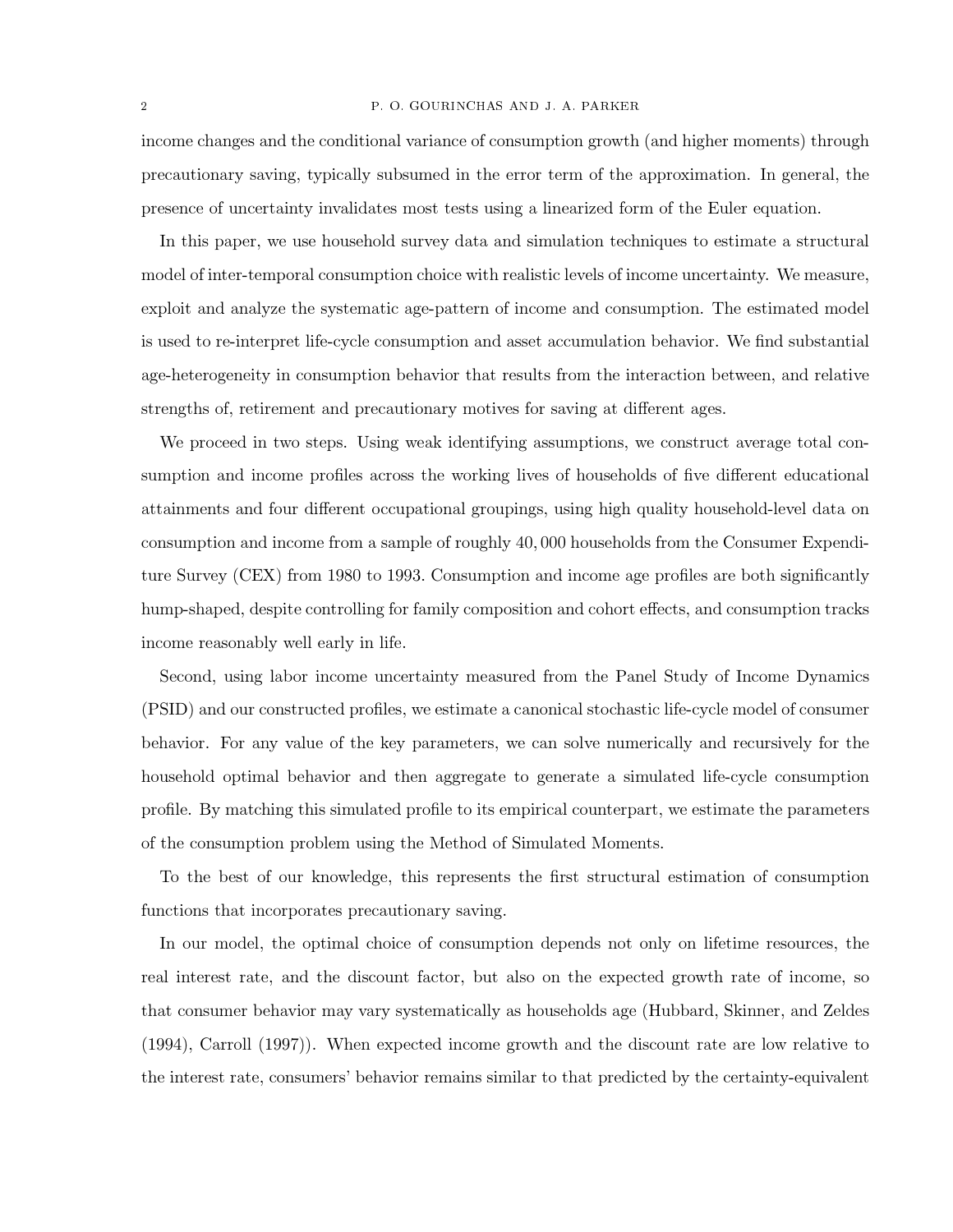olih0f|foh k|srwkhvlv prgho +FHT0OFK khqfhiruwk,1 Li/ rq wkh rwkhu kdqg/ h{shfwhg lqfrph jurzwk ru wkh glvfrxqw udwh duh odujh uhodwlyh wr wkh lqwhuhvw udwh/frqvxphuv ehkdyh dv ex hu0vwrfn djhqv • zlvklgi wr frgyxph odujh dprxgwy rxw ri ixwxuh uhvrxufhy exw lgywhdg ydylgi hgrxjk wr zhdwkhu edg lgfrph gudzy1 Jlyhg wkdw h{shfwhg lgfrph sur ohy duh kxps0vkdshg/wkh prgho fdg srwhgwldool surgxfh frqfdyh dyhudjh frqvxpswlrq sur ohv1

Wkh sdshu | lhogv irxu pdlq qglqjv1

Iluvw/ wkh wwhg prgho pdwfkhv wkh fruuhodwlrg ehwzhhq frqvxpswlrg dgg lgfrph dw |rxqj djhv dqg wkh jhqhudo frqfdylw| ri wkh sur oh wkdw lv revhuyhg lq wkh gdwd1 E| dssursuldwho| frqvwuxfwlqj wkh Iqsxwv wr wkh krxvhkrog sureohp dqg e| hvwlpdwlqj suhihuhqfh sdudphwhuv/ zh Ipsuryh rq wkh suhylrxy ywxglhy edvhg prywol rq vlpxodwlrq ri d olplwhg qxpehu ri vfhqdulry1

Vhfrgg/zh ga uhdvrgdeoh hywlpdwhy ri wkh suhihuhgfh sdudphwhuv1 Wkh dyhudjh krxyhkrog kdy d  $q$ lvfrxqw udwh ri  $\approx$  7 $\approx$  shufhqw/dqq/ohvv urexvw dfurvv vshfl fdwlrqv/d frh flhqw ri uhodwlyh ulvn dyhuvlrg ydullgi ehwzhhq 38 dgg 47=Zh dovr hvwlpdwh frgvxpswlrg ehkdylru dw uhwluhphgw dgg gg d fuhgleoh pdujlgdo surshqvlw| wr frqvxph rxw ri oltxlg dvvhwv ri 9 : shufhqw1 Rq wkh rwkhu kdgg/ wkh prgho surylghy d srru hywlpdwh ri wkh pdujlgdo surshgylw wr frgyxph rxw ri looltxlg zhdowk/ ghdu }hur1 Zh hydoxdwh wkh urexvwghvv ri rxu phwkrg e| hvwlpdwlgj wkh prgho xgghu vhyhudo dowhuqdwlyh dvvxpswlrqv1

Wklug/ wkh sdshu frqwulexwhy wr wkh ghedwh rq wkh ghwhuplqdqwy ri zhdowk dffxpxodwlrq1 Lq rxu prgho/ wkh uhodwlyh vkdshv ri wkh frqvxpswlrq dqg lqfrph sur ohv uhyhdo wkh uhodwlyh urohv ri suhfdxwlrqdu| dqg uhwluhphqw prwlyhv iru dffxpxodwlqj oltxlg dvvhwv1 Vroylqj iru vdylqj dqg zhdowk dffxpxodwlrq xqghu frpsohwh pdunhwy/ zh wkhq frqvwuxfw d phdvxuhsuhfdxwlrqdul vdylqj dqg zhdowk1 Rxu wwhg prgho lgglfdwhy wkdw zhdowk Iv dffxpxodwhg hduol lq olih iru suhfdxwlrgdul uhdvrqv ~zhuh lw qrw iru lqfrph xqfhuwdlqw| krxvhkrogv zrxog lqvwhdg eruurz djdlqvw ixwxuh oderu lgfrph1 Krxvhkrogv roghu wkdg 73 lgvwhdg vdyh prvwol iru uhwluhphgw dgg ehtxhvwv1 Wkxv revhuyhg vdylgi sdwwhugy duh frqvlywhgw zlwk iruzdug0orrnlgi rswlpl}lgi ehkdylru lg d olih0f|foh iudphzrun dxiphqwhq wr lqfoxqh lqfrph xqfhuwdlqw|1 Wkh lpsruwdqfh ri wkh suhfdxwlrqdul prwlyh hduol lq olih Ipsolhy wkdw ehwzhhq 93 dqq :3 shufhqw ri qrq0shqylrq zhdowk ly qxh wr suhfdxwlrqdul ydylqi/ dffruglqj wr rxu hvwlpdwhv dqg kroglqj wkh uhdo lqwhuhvw udwh {hg1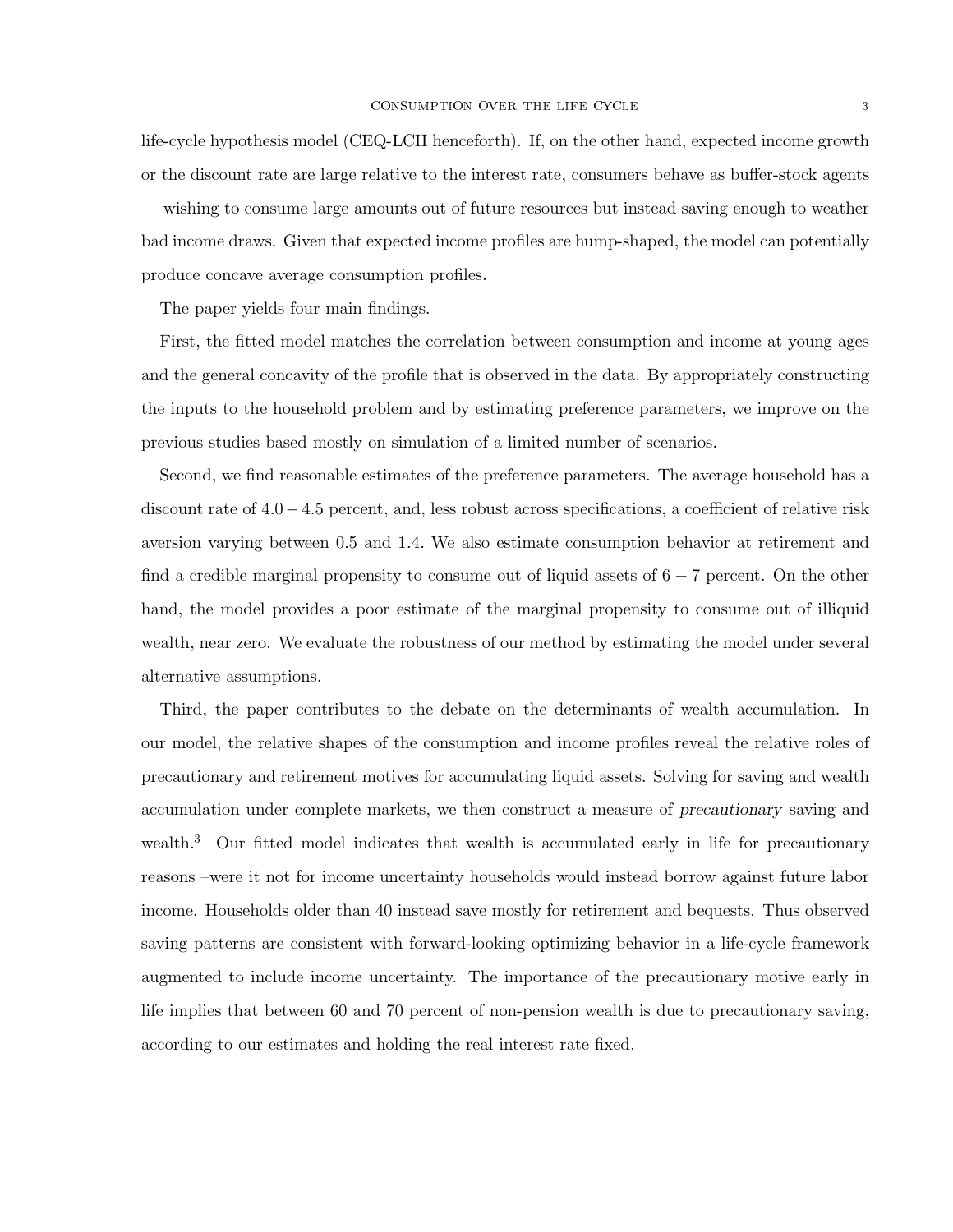#### DP-YQ7 \$c  $\frac{1}{2}$

ligdool dag urexvwol zh qg vwulniqjol gi huhqw frqvxpswirq ehkdylru iru krxvhkrogv dw gli0 ihuhqw djhv= krxvhkrogv ehkdyh olnh cex hu0vwrfn\* frqvxphuv hduo| lq wkhlu zrunlqj olyhv dqg pruh olnh FHT0OFK krxvhkrogy dy uhwluhphqw ghduv1 Zh hywlpdwh wkdw krxvhkrogy pdnh wkh wudgylwlrg jurp ex hu0vwrfn wr FHT0OFK ehkdylru ehwzhhq dih 73 dgg dih 781 Zh frafoxgh wkdw/ qxh wr suhfdxwlrqdu| vdylqj/ d vljql fdqw iudfwlrq ri krxvhkrogy ehkdyh dv wdujhw vdyhuiru zkrp wkh orj0olqhdul}hg irup ri wkh Hxohu htxdwlrq lv h{shfwhg wr idld1w lv lqwhuhvwlqj wr qrwh wkdw ex hu0 vwrfn ehkdylru dulvhv hduol Iq olih qrw iurp kljk ohyhov ri krxvhkrog Ipsdwlhqfh exw udwkhu iurp wkh wwhhsghνν ri wkh h{shfwhg lgfrph sur ohν dw |rxqj djhιθ Rxu uhvxowv duh grw dvvxphg= zlwk d vx flhqwol orz hvwlpdwhg glvfrxqw udwh/ wkh dyhudjh frqvxpswlrq sur oh zrxog eh yhul vlplodu wr wkdw ri wkh fhuwdlqwl htxlydohqw fdvh1

Rxu sdshu lv uhodwhg wr wkuhh pdlq vwudqgv ri olwhudwxuhv1 lluvw/ wr frqvwuxfw rxu sur ohv zh exlo rg wkh vwxglhv ri olih0f|foh ehkdylru lg Jkh} dgg Ehfnhu +4<:7,/ Nrwolnr dgg Vxpphuv +4<:4,/ dgg Fduuroo dgg Vxpphuv +4<<4,/ xvlgj wkh whfkgltxhv ri Ghdwrg +4<;8, dgg Eurzglgj/ Ghdwrg/ dgg Lulyk +4<:8.1 Wkxy rxu zrun ly foryhol uhodwhg wr Dwwdgdylr/ Edgny/ Phiklu/ dgg Zhehu +4<<:. dgg Dwwdgdylr dgg Eurzglgi +4<<8, zkr dujxh wkdw krxyhkrog ohyho gdwd fdg eh h{sodlghg e| wkh FHT0OFK rqfh d pruh h{leoh wuhdwphqw ri suhihuhqfhv dqq ru djjuhjdwlrq ri frpprglwlhv Iv doorzhg iru1 Zh duixh Iqvwhdg wkdw wkh gdwd fdq eh h{sodlqhg e| yduldwlrqv Iq suhfdxwlrqdu| vdylqi1<sup>S</sup> Rxu phwkrgrorj| fdq eh h{whqghg wr qhvw suhihuhqfh khwhurjhqhlw| dqg suhfdxwlrqdu| prwlyhv iru vdylgj1

Vhfrgg/ zh exlog rg suhylrxy ywxglhy wkdw sdudphwhul}h dgg ylpxodwh olih0flfoh frgyxpswlrg prghov zlwk xqfhuwdlqw|1 Kxeedug/ Vnlqqhu/ dqg ]hoghv +4<<7, dqg Fduuroo +4<<:, vkrz wkdw wkh rswlpdo frqvxpswlrq fkrlfhv ri frqvxphuv fdq ohdg wr sur ohv wkdw duh kxps0vkdshg dqg wudfn lgfrph ryhu wkh hduo| sduw ri olih iru vrph sdudphwhul}dwlrqv1 Fduuroo dgg Vdpzlfn +4<<:, fdoleudwh wkh glyfrxgw udwh ri d ywuxfwxudo prgho wr uhsolfdwh wkh yhgylwlylwl ri dyyhw kroglgi wr lgfrph xqfhuwdlqwl wkdw lv revhuyhg dw |rxqj djhv1 Rxu dssurdfk jrhv eh|rqg wkrvh vwxglhv e| hvwlpdwlqj d vwuxfwxudo prgho ri frgyxpswlrg1

llgdool d ihz sdshuv hvwlpdwh wkh rswlpdo ohyho ri frqvxpswlrg dv d ixgfwlrg ri d krxvhkrog\*v ixool vshfl hg hqylurqphqw1 Sdoxper +4<<<, xvhv lqglylgxdo frqvxpswlrq/ lqfrph dqg dvvhw gdwd wr hywlpdwh lqglylgxdo frqvxpswlrq ohyhov iru uhwluhhv1 Zh fkrrvh wr uhol rq dyhudih sur ohv ehfdxvh

 $\mathsf{e}% _{0}\left( \mathsf{e}\right)$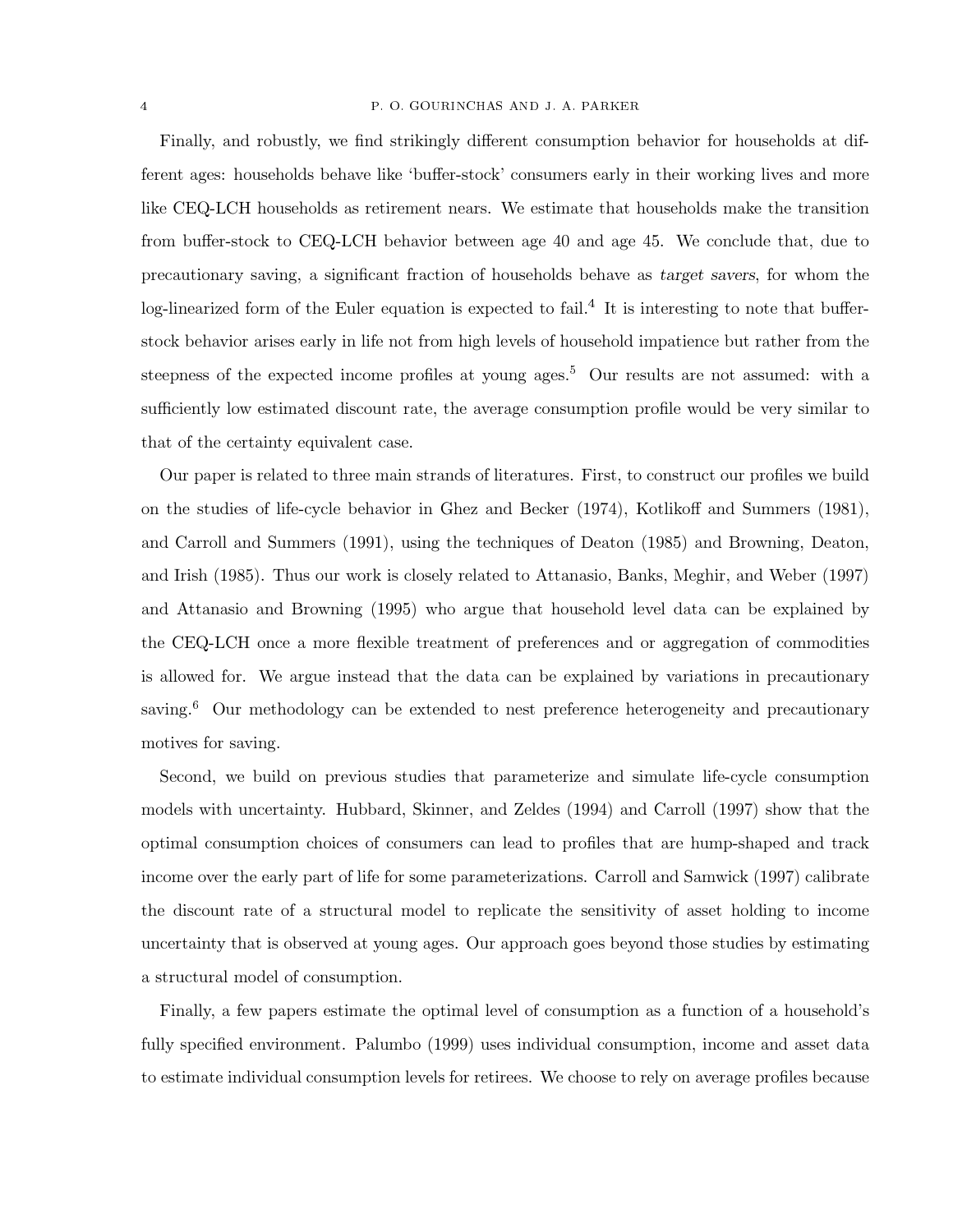zh gr grw eholhyh wkdw wkh lgglylgxdo0ohyho gdwd duh ri vx flhgw txdolw| wr vxssruw wkh hpsor|hg whfkgltxh lg jhghudo1 Lg dgglwlrg/ wkhuh duh grz vhyhudo sdshuv wkdw xvh d phwkrgrorjl ghulyhg iurp rxu sdshu wr dgguhvv dvvhw kroglgi +Jdnlglv +4<<;,/ Fdjhwwl +4<<;,, dgg oderu vxssol +luhgfk +4<<;,, ghflvlrqv1

Wkh vwuxfwxuh ri wkh sdshu lv dv iroorzv1 Vhfwlrq 5 od|v rxw dq hpslulfdoo| wudfwdeoh prgho ri frgyxphu pd{lpl}dwlrg dgg fkdudfwhul}hy rswlpdo ehkdylru1 Vhfwlrg 6 lgwurgxfhy wkh wzr0vwhs Phwkrg ri Vlpxodwhg Prphqwy phwkrgrorj| iru hywlpdwlqj wkh prgho1 Wkh irxuwk vhfwlrq ghyfulehy wkh uvw0vwdjh hvwlpdwlrq ri lqfrph ulvn/ uhwluhphqw frqvxpswlrq ehkdylru/ dqg wkh uhdo lqwhuhvw udwh1 Wkh iwk vhfwlrq glvfxvvhv wkh frqvwuxfwlrq ri olih0f|foh sur ohv ri frqvxpswlrq dqg lqfrph dgg suhvhqwv judskv ri wkh sur ohv iru ydulrxv hgxfdwlrg dgg rffxsdwlrg fhoov1 llgdool/ zh suhvhqw wkh uhvxowy ri wkh hywlpdwlrg dgg frafoxgh1 Dsshgglfhy frgwdlg pruh ghwdlohg ghyfulswlrgy ri wkh qxphulfdo rswlpl}dwlrq/ wkh hfrqrphwulf surfhgxuh/ dqq wkh FHJ gdwd1

### 51 NAt 6V| NA j B Ni | 7|NW Bt| W YAWN6j

5141Wkh Fdgralfdo Praho zlwk Oderu L gfrph Xgfhu wdlgw|1 Rxu vwduwlgi srlgw Iv wkh edvlf glvfuhwh0wlph/ olih0f|foh prgho ri krxvhkrog frgvxpswlrg ehkdylru1 Frgvxphuv olyh irQ shulrgv dgg zrun iru W? Q/ zkhuh erwk Wdgg Q duh h{rjhqrxv dgg {hg1 Dw hyhu| djh 4 w W wkh frgvxphu uhfhlyhv d vwrfkdvwlf lgfrph \, 1 Wkhuh lv rgh dvvhw lg wkh hfrgrpl/ zlwk d frgvwdgw/ diwhu0 wd{/ jurvv uhdo lqwhuhvw udwizh dvvxph wkdw suhihuhqfhv wdnh wkh vwdqqduq dqqlwlyhol vhsdudeoh h{shfwhg xwlolw| irup/ zlwk glvfrxqw idfwru =

$$
+4, \qquad H \qquad |x+F|>|, \qquad \qquad ^{0^{\circ}}Y \qquad _{n^{\bullet}} +Z \qquad _{n^{\bullet}}, \qquad >
$$

zkhuh  $F_{\perp}$  uhsuhvhqwv wrwdo frqvxpswlrq dw  $\frac{1}{2}$  uhsuhvhqwv wrwdo qdqfldo zhdowk]dqlg d yhfwru ri ghwhuplqlvwlf krxvhkrog fkdudfwhulvwlfv +h1j1 idplo| vl}hX1 n. uhsuhvhqwv wkh ydoxh wr wkh frqvxphu ri dq| dvvhwv ohiw dw wkh wlph ri ghdwk/ fdswxulqj dq| ehtxhvw prwlyh1 Wkh frqvxphu pd{lpl}hv htxdwlrq +4, jlyhq dq lqlwldo zhdowk ohyha, / wkh frqvwudlqw wkdw whuplqdo zhdowk lv  $q \cdot q \cdot q$  arg0q hidwlyh  $Z_{n^*}$  3/ dqg wkh glqdplf exgihw frax youndlaw=

$$
Z_{|n^{\bullet}} \otimes U + Z_{|} \cdot \setminus |F|, =
$$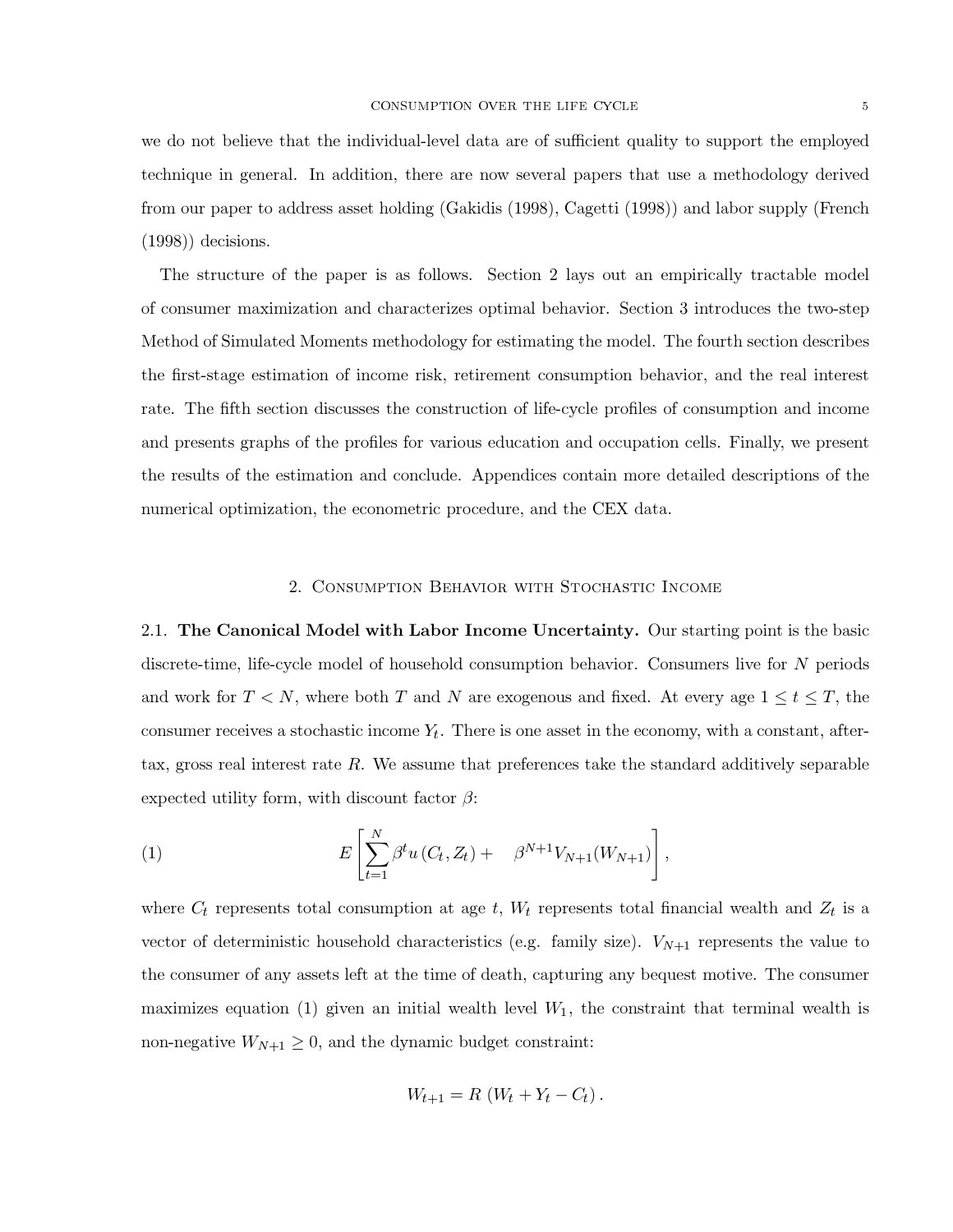Zh ixuwkhu dvvxph wkdw wkh lilwo ixqfwlrq  $x \leftarrow z$  =  $\vee$  ri wkh Frqvwdqw Uhodwlyh Ulvn Dyhuvlrq +FUUD, irup/ zlwk lqwhuwhpsrudo hodvwlflw| ri vxevwlwxwl@/4dqq pxowlsolfdwlyho| vhsdudeoh lq  $=$ 

$$
x + F > ]
$$
, @  $y + \frac{F^{*34}}{4} =$ 

Li lqfrph zhuh fhuwdlq/ wkh vroxwlrq wr wklv surjudp zrxog eh vwdqgdug= wkh frqvxphu zrxog fkrrvh d frqvxpswlrq sdwk vxfk wkdw

+5, 
$$
\frac{F_{|n^{\bullet}|}}{F_{|}} \text{ @ } U \frac{y + j_{|n^{\bullet}|}}{y + j_{|n^{\bullet}|}} =
$$

Zlwk frqvwdqw lqglylgxdo fkdudfwhulvwlfv/ htxdwlrq +5, lpsolhv d frqvwdqw jurzwk udwh ri frqvxps0 wlrq1 Frqvxpswlrq lqfuhdvhv +uhvshfwlyho| ghfuhdvhv, ryhu wlph zkhq wkh lqwhuhvw udwh lv odujhu +uhvshfwlyho| vpdoohu, wkdq wkh glvfrxqw udwh1 Wkh jurzwk udwh ri frqvxpswlrq lv lqghshqghqw ri wkh lgfrph sur oh1 Wkh ohyho ri frqvxpswlrq lv ghwhuplqhg e| wkh olihwlph exgjhw frqvwudlqw dqg wkh whuplqdo ydoxh ixqfwlrq1

Zkhq lqglylgxdo fkdudfwhulvwlfv ydu| ryhu wkh olih f|foh/ wkh jurzwk udwh ri frqvxpswlrq pd| fkdqjh dffruglqjo|1 Iru lqvwdqfh/ li wkh pdujlqdo xwlolw| ri frqvxpswlrq lqfuhdvhv zlwk idplo| vl}h/ frqvxpswlrq zloo jurz idvwhu dv idplo| vl}h lqfuhdvhv/ dqg vorzhu dv fkloguhq ohdyh wkh krxvhkrog1 Wkhvh yduldwlrqv lq lqglylgxdo fkdudfwhulvwlfv pd| lqgxfh d srvlwlyh fruuhodwlrq ehwzhhq frqvxps0 wlra dag lafrph ryhu wkh olih flfoh1

Zlwk lqglylgxdo lqfrph xqfhuwdlqw| dqg suxghqfh/ krxvhkrogv krog oltxlg zhdowk wr lqvxuh wkhp0 vhoyhv djdlqvw ixwxuh frqwlqjhqflhv1 Wklv suhfdxwlrqdu| vdylqj prwlyh kdv srwhqwldoo| idu0uhdfklqj dqg vwulnlqj lpsolfdwlrqv1 Wkh pdlq frqvhtxhqfh ri lqfrph xqfhuwdlqw| lv wr lqfuhdvh wkh vorsh ri wkh frqvxpswlrq sur oh1 Kxeedug/ Vnlqqhu/ dqg ]hoghv +4<<7, ghprqvwudwhv wkdw wklv xqfhuwdlqw fdq ohdg wr kxps0vkdshg frqvxpswlrq sur ohv dv krxvhkrogv vdyh iru suhfdxwlrqdu| uhdvrqv hduo| lq olih dqg uxq grzq wkhvh dvvhwv gxulqj uhwluhphqw gxh wr orzhu ohyhov ri xqfhuwdlqw| dqg dq lqfuhdvhg suredelolw| ri ghdwk1

]hoghv +4<;<,/ Fduuroo +4<<5,dqg Ghdwrq +4<<4, dqdo|}h wkh fdvh lq zklfk frqvxphuv duh dovr lpsdwlhqw= devhqw xqfhuwdlqw|/ krxvhkrogv zrxog olnh wr eruurz lq rughu wr qdqfh d kljk ohyho ri fxuuhqw frqvxpswlrq1 Ghdwrq +4<<4, dqg ]hoghv +4<;<, lpsrvh oltxlglw| frqvwudlqwv zkloh Fduuroo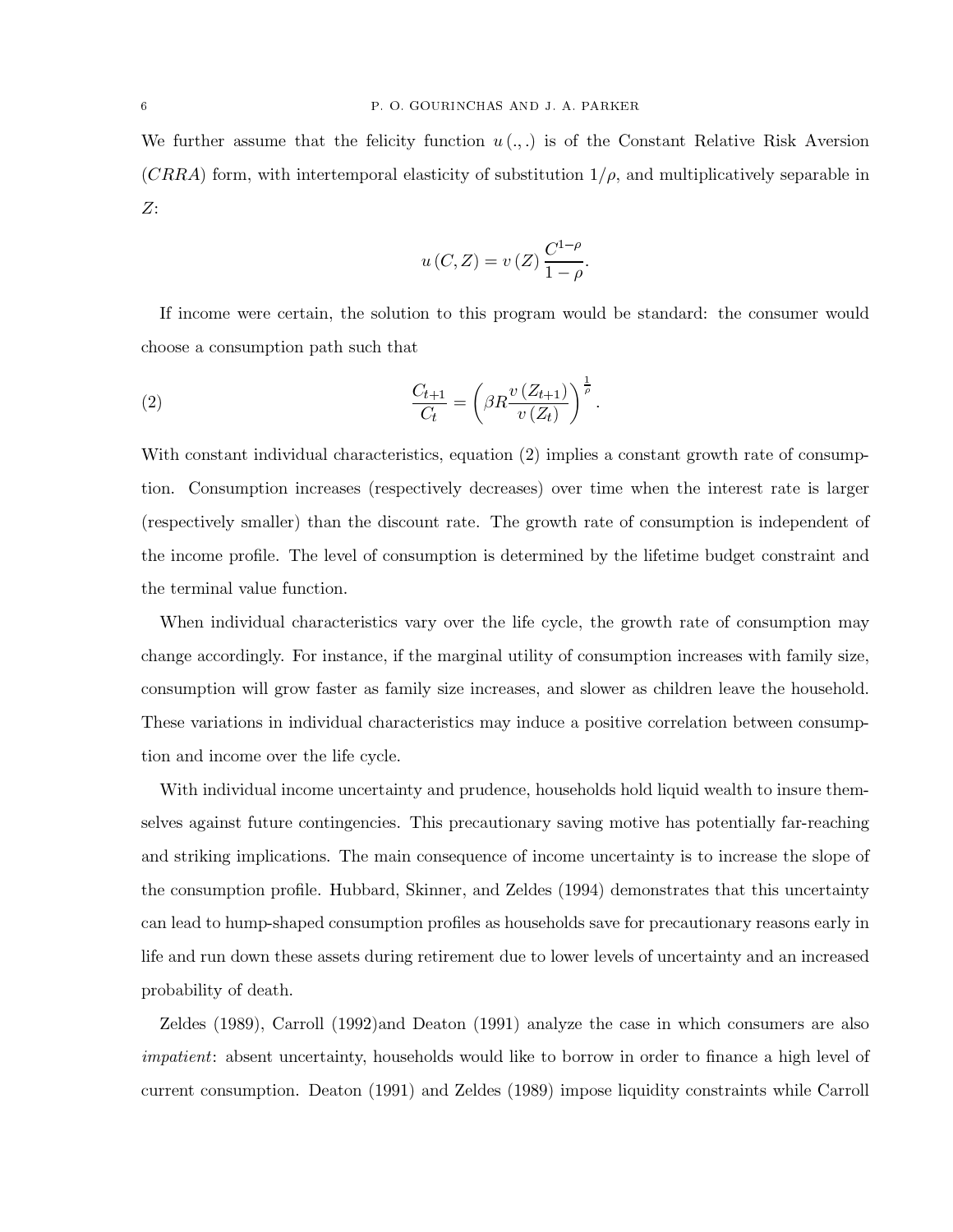+4<<:, vhwy xs d prgho lq zklfk frqvxphuv fkrrvh qhyhu wr eruurz1 Lq hlwkhu uhqqlwlrq/ dvvhwy sod wkh uroh ri dex hu ywrfn didlgyw edg lgfrph ykrfny1 Frgyxphuy kdyh d wdujhw ohyho ri oltxlg dyyhwy/ deryh zklfk lpsdwlhgfh grplgdwhy dgg dyvhwy duh uxg grzg/ dgg ehorz zklfk wkh suhfdxwlrgdul prwlyh arpigdwhy dag dyyhwy duh dffxpxodwha1 Wkxy wkh wkhruj suhalfwy d srylwlyh fruuhodwlra ehwzhhq h{shfwhg lqfrph jurzwk dqg frqvxpswlrq jurzwk1

Wkly sdshu h{solflwo| lqfrusrudwhy xqlqvxudeoh lqlrv|qfudwlf lqfrph xqfhuwdlqw|1 Zh dqrsw lhoghv\* +4<;<, irupxodwlrq/dqq ghfrpsrvh wkh oderu lqfrph surfhvv lqwr d shupdqhqw frpsrqhqw/  $S_l$  >dgg d wudqvlwru| frpsrqhqw/ $X_l$  =

$$
+6, \qquad \qquad \backslash_{\vert} \quad \text{ as } S_{\vert}X_{\vert} \\ S_{\vert} \quad \text{as } J_{\vert}S_{\vert 3}.Q_{\vert}
$$

Wkh wudgvlwrul vkrfnoX<sub>i</sub>/ duh lgghshgghgw dgg lghgwlfdool glvwulexwhg/ wdnh wkh ydoxh 3 zlwk sure0 delolw| 3 s ? 4>dqg duh rwkhuzlvh orj0qrupdoo| glvwulexwhgXpq Q 3>  $^2$  1 Wkh orj ri wkh shupdqhqw frpsrqhqw ri lqfrph/ oq S<sub>I</sub>/ hyroyhv dv d udqgrp zdon zlwk djh vshfl f guliw oq <sub>I</sub>=Wkh vkrfn wr wkh shupdghgw frpsrghgw ri lgfrph/ Q<sub>1</sub>/ lv lgghshgghgwol dgg lghgwlfdool orj0grupdool glvwulexwhg/ $\omega q$  Q 3>  $\frac{2}{3}$  = Wkxv oq\<sub>|</sub> PD +4,>lqfrph lv d vhuldoo| fruuhodwhg surfhvv/ zlwk erwk shupdghqw dgg wudgylwru| vkrfny/ dgg d srylwlyh suredelolw| ri }hur lgfrph lg hyhu| shulrg<sup>†1</sup>

Wzr srlawy duh zruwk grwlgi1 lluyw/ lggrydwlrgy wr wkh shupdghaw frpsrghaw ri lgfrph duh rgol dv shupdghqw dv wkh uhpdlglgi ohgjwk ri wkh zrunlgi olih= doo vkrfny duh xowlpdwhol wudgvlwrul dv frgyxphuv uhwluh dgg glh1 Dv d frgyhtxhgfh/ wkh surshgylw| wr frgyxph rxw ri cshupdghgw\* vkrfny zloo ydul zlwk dih/ d srlgw hpskdyl}hg el Fodulgd +4<<4.1 Wkly surshuwl krogy wuxh iru wkh FHT0OFK dovr1 Vhfrqg/ lq wklv vhwxs frqvxphuv zloo fkrrvh qhyhu wr eruurz djdlqvw ixwxuh oderu lgfrph/ d srlgw vkrzg el Vfkhfkwpdg +4<:9,1 Wklv iroorzy iurp +d, wkhuh ehlgj d vwulfwol srvlwlyh suredelolw| wkdw oderu lqfrph zloo eh duelwudulo| forvh wr }hur iru wkh uhvw ri wkh zrunlqj olih dqg +e, wkh Lqdgd frqglwlrq olg  $_f$  x +f, @ 4 1 Wr vhh wklv/ vxssrvh wkh krxvhkrog zhuh wr eruurz Iq wkh qh{w wr odvw zrunlqj shulrg1 Wkhq/ zlwk vwulfwo| srvlwlyh suredelolw| lw zrxoq eh ohiw zlwkrxw dg| zhdowk lg wkh odvw zrunigi shulrg1 Wkh krxvhkrog zrxog wkhg kdyh dg lg glwh h{shfwhg pdujlgdo xwlolw|1 Edfnzdug Iggxfwlrg Ipsolhv wkdw lw zloo ghyhu eh rswlpdo wr eruurz Ig dg| shulrg1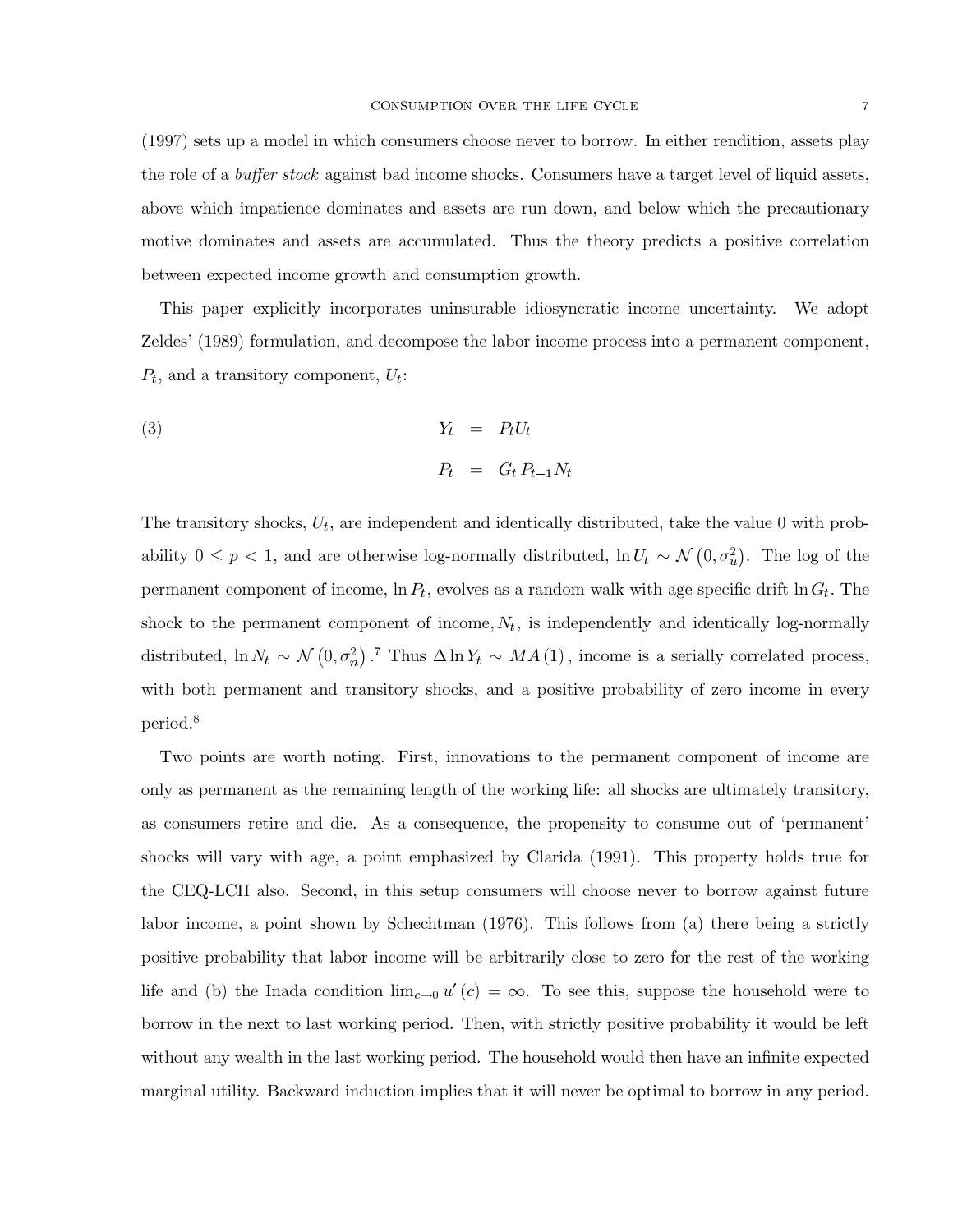Wkh suhfdxwlrqdu| prwlyh dfwy dy dhoi0lpsryhgoltxiglw| frqvwudlqw1 Lw Iv Ipsruwdqw wr qrwh wkdw wkly krogy wuxh hyhq zkhs wkh suredelolw| ri ywulfwo| }hur lqfrph/ ly yhw wr }hur1 Wkh nh| khuh Iv wkdw wkh lgfrph surfhvy kdy d }hur orzhu erxgg1 Wkly dgg wkh uhtxluhphgw wkdw wkh frgyxphu glhy zlwkrxw ghew dopryw yxuhol (psryh d gdwxudo eruurzlgi olplw htxdo wr 3 +vhh Dldidul +4<<7.,1 Zlwk d vwulfwol srvlwlyh orzhu erxqg rq lqfrph/ wkh frqvxphu frxog eruurz rqol xs wr wkh suhvhqw glvfrxqwhg ydoxh ri fhuwdlq ixwxuh lqfrph1

Jrlgj iurp wkh prgho wr wkh gdwd/ zh ghhg wr pdnh irxu dvvxpswlrgv1 lluvw/ lg rughu wr vroyh wkh frqvxphu\*v sureohp dv vwdwhg/ zh qhhg wr vshfli| erwk wkh qdwxuh ri xqfhuwdlqw| gxulqj uhwluhphqw dqg d ehtxhvw ixqfwlrq1 Zkloh wkhuh kdyh ehhq jrrg dwwhpswv dw prghoolqj frqvxphu ehkdylru diwhu uhwluhphqwth ihho wkdw zh nqrz wrr olwwoh derxw wkh irup wkdw xqfhuwdlqw| wdnhv diwhu uhwluhphqy wr xvh rxu phwkrgroril dgg gudz lgihuhgfhy iurp srvw0uhwluhphgw ehkdylru1 Xgfhuwdlgwl dulyhy iurp gl huhgw vrxufhv ~ h1j1 phglfdo h{shqvhv/ wkh wlplgi ri ghdwk dg dyvhw uhwxud ydwhuoylyrv ehtxhvwy duh dovr olnhol wr eh Ipsruwdqw1 Dowkrxjk wkhyh vrxufhy ri xqfhuwdlqwl duh dovr suhvhqw wr vrph h{whaw la wkh odyw zrunigi |hduy/ oderu |qfrph xqfhuwdlaw| Iv wkh qrplqdaw vrxufh ri xqfhuwdlqw| zkhq |rxqj1 kuwkhu/ kljk txdolw| lqirupdwlrq rq krxvhkroq dvvhw kroqlqjv/ wrjhwkhu zlwk frqvxpswlrq dqg lqfrph/ lv qrw dydlodeoh1 Jlyhq wkdw lqyhvwphqw lqfrph/ vrfldo vhfxulwl dgg shqvlrqv uhsuhvhqw wkh pdlq vrxufhv ri lqfrph gxulqj uhwluhphqw/ lw lv fxuuhqwol gl fxow wr hywdeolyk frgyxpswlrg sdwwhugy dy d ixgfwlrg ri wrwdo zhdowk1 Odywol/ hyhg zlwk d surshu wuhdwphgw ri uhwluhphqw lvvxhv/rqh zrxog kdyh wr pdnh d jxhvv derxw wkh ehtxhvw ixqfwlrq1 Lqvwhdg/zh pdnh xvh ri Ehoopdq\*v rswlpdolw| sulqflsoh/ dqg wuxqfdwh rxu sureohp dw wkh gdwh ri uhwluhphqw1

Vhfrqg/ zh dvvxph wkdw djh yduldwlrqv lg +  $\parallel$ , duh frpprq dfurvv krxvhkrogv ri wkh vdph djh v ghwhuplqlvwlf/ dqg frph iurp fkdqjhv lq idplo| vl}h/ vr wkdw wkh hyroxwlrq ri wkh frqvxphu sureohp fdq eh fdswxuhg e| d vlqjoh vwdwh yduldeolWklv kdv wkh dgghg dgydqwdjh wkdw zh fdq dgmxvw dqg uhsruw frqvxpswlrq dqq lqfrph sur ohv wkdw pdlqwdlq d frqvwdqw h hfwlyh idplol vl}h dfurvv djhv1

Wklug/ wkh prgho lpsrvhy d vlgjoh yhklfoh iru suhfdxwlrgdul dgg uhwluhphgw zhdowk dffxpxodwlrg/ vigfh wkhuh iv rgoj rgh dyyhw1 Lg sudfwifh/ pxfk ri ghw zruwk dw uhwiuhphgw iv dffxpxodwhg ig wkh irup ri looltxlg zhdowk/ rgol dydlodeoh diwhu uhwluhphqwikly vxjihywy wkdw wkh uhohydgw prgho ri frqvxpswlrq ehkdylru vkrxog Iqfrusrudwh dq dgglwlrqdo dvvhw wkdw litxlgodqg dffhvvleoh rqo| diwhu uhwluhphqw1 Krzhyhu/ wklv zrxog vxevwdqwldool frpsolfdwh wkh sureohp el lqwurgxflqj dqrwkhu

 $H$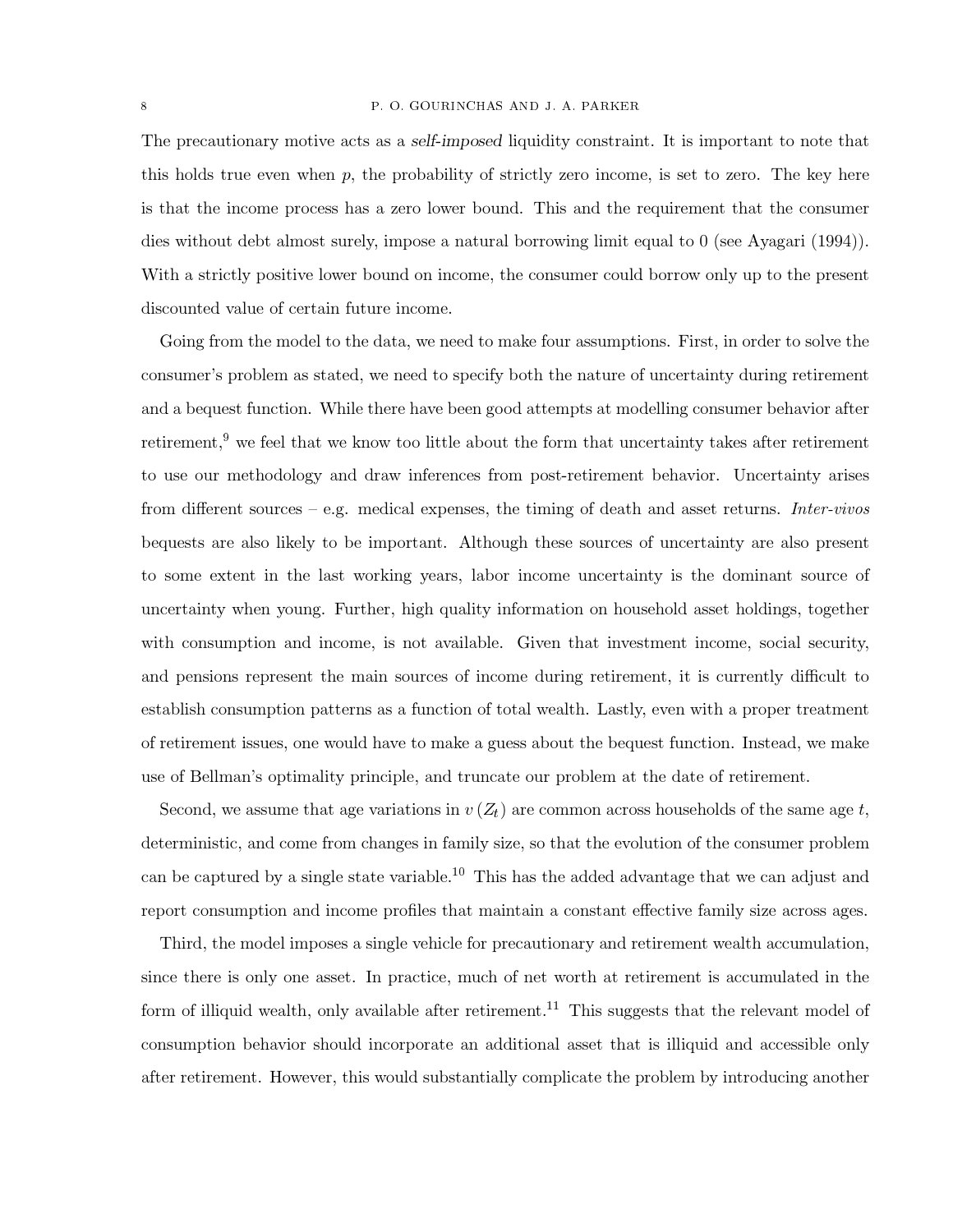frgwuro yduldeoh +krz pxfk wr vdyh Iq oltxlg yhuvxv looltxlg dvvhwv, dgg vwdwh yduldeoh +looltxlg dvyhwy.1 La rughu wr nhhs rxu hywlpdwlrg surfhgxuh wudfwdeoh/ zh lgywhdg dyykpottawigdzwdowk dffxpxodwhy h{rjhqrxvol/ fdqqrw eh eruurzhq djdlqvw/ dqq wkdw looltxlq zhdowk lq wkh uvw |hdu ri uhwluhphqw An. > Iv sursruwlrqdo wr wkh odvw shupdqhqw frpsrqhqw ri lqfrph An.  $\mathrm{kS}_{\text{Ans}}$  @ kS<sub>A</sub>1 Wkhvh dvyxpswlrgy holplgdwh erwk looltxlg dvyhwy dv d vwdwh yduldeoh ri wkh surjudp/dgg frqwulexwlrqv wr looltxlg dvvhwv dv d frqwuro yduloteoh1

llqdool/ zh srvwxodwh d uhwluhphqw ydoxh ixqfwlrq zklfk vxppdul}hv wkh frqvxphu\*v sureohp dw uhwluhphqw wlph1 Gh qlqj fdvk rq kdqg <sub>In</sub>. dv wrwdo oltxlg qdqfldo uhvrxufbv[<sub>In</sub>. @ U +  $\left[\begin{array}{cc}F_1, & \lambda_{1n^*}\end{array}\right]$   $\mathbb{Q}$  Z  $_{\text{In}}$ .  $\lambda_{1n^*}$  > zh fkrrvh d ixqfwlrqdo irup wkdw pdlqwdlqv wkh wudfwdelolw ri wkh sureohp dqg lv h{leoh hqrxjk wr doorz urexywqhvv fkhfnv=

$$
Y_{\text{An}} \cdot \text{H}_{\text{An}} \cdot \text{M}_{\text{An}} \cdot \text{M}_{\text{An}} \cdot \text{M}_{\text{An}} \cdot \text{M}_{\text{An}} \cdot \text{M}_{\text{An}} \cdot \text{M}_{\text{An}} \cdot \text{M}_{\text{An}} \cdot \text{M}_{\text{An}} \cdot \text{M}_{\text{An}} \cdot \text{M}_{\text{An}} \cdot \text{M}_{\text{An}} \cdot \text{M}_{\text{An}} \cdot \text{M}_{\text{An}} \cdot \text{M}_{\text{An}} \cdot \text{M}_{\text{An}} \cdot \text{M}_{\text{An}} \cdot \text{M}_{\text{An}} \cdot \text{M}_{\text{An}} \cdot \text{M}_{\text{An}} \cdot \text{M}_{\text{An}} \cdot \text{M}_{\text{An}} \cdot \text{M}_{\text{An}} \cdot \text{M}_{\text{An}} \cdot \text{M}_{\text{An}} \cdot \text{M}_{\text{An}} \cdot \text{M}_{\text{An}} \cdot \text{M}_{\text{An}} \cdot \text{M}_{\text{An}} \cdot \text{M}_{\text{An}} \cdot \text{M}_{\text{An}} \cdot \text{M}_{\text{An}} \cdot \text{M}_{\text{An}} \cdot \text{M}_{\text{An}} \cdot \text{M}_{\text{An}} \cdot \text{M}_{\text{An}} \cdot \text{M}_{\text{An}} \cdot \text{M}_{\text{An}} \cdot \text{M}_{\text{An}} \cdot \text{M}_{\text{An}} \cdot \text{M}_{\text{An}} \cdot \text{M}_{\text{An}} \cdot \text{M}_{\text{An}} \cdot \text{M}_{\text{An}} \cdot \text{M}_{\text{An}} \cdot \text{M}_{\text{An}} \cdot \text{M}_{\text{An}} \cdot \text{M}_{\text{An}} \cdot \text{M}_{\text{An}} \cdot \text{M}_{\text{An}} \cdot \text{M}_{\text{An}} \cdot \text{M}_{\text{An}} \cdot \text{M}_{\text{An}} \cdot \text{M}_{\text{An}} \cdot \text{M}_{\text{An}} \cdot \text{M}_{\text{An}} \cdot \text{M}_{\text{An}} \cdot \text{M}_{\text{An}} \cdot \text{M}_{\text{An}} \cdot \text{M}_{\text{An}} \cdot \text{M}_{\text{An}} \cdot \text{M}_{\text{An}} \cdot \text{M}_{\
$$

iru vrph frqvwdqw = Xqghu wkh FUUD dvvxpswlrq/ wklv ixqfwlrqdo irup lv h{dfwo| fruuhfw li wlph ri ghdwk dqg2ru dvvhw uhwxuqv duh wkh rqo| vrxufhv ri xqfhuwdlqw| diwhu uhwluhphqw +Phuwrq +4<:4,,1 Xgghu wklv dvvxpswlrg/ frgvxpswlrg lv olghdu lg wrwdo zhdowk dw uhwluhphgw1 Vlgfh prvw krxvh0 krogy kdyh odujh dprxqwy ri looltxlg zhdowk lq Vrfldo Vhfxulw| dqg shqvlrqv dw uhwluhphqw/ d olqhdu dssur{lpdwlrg iru wkh wuxh frqvxpswlrg uxoh lv olnhol wr eh d jrrg dssur{lpdwlrg1

Gh qlqj wkh ydoxh ixqfwlrq iru wkh krxvhkrog sureohp dw wlph dv  $Y > r$ xu sureohp ehfrphv=

$$
Y + \{ 35\} , @. 8\n96\n10\n11\n13 y + \frac{F^{34}}{4}. A^{n*3} y + \frac{H^{n*3}}{4}. A^{n*4}. A^{n*5} y + \{ 4m^{*1} . K^{34} . A^{35} y + \{ 4m^{*2} . K^{34} . A^{35} . A^{36} . A^{37} . A^{38} . A^{39} . A^{30} . A^{31} . A^{32} . A^{33} . A^{34} . A^{35} . A^{36} . A^{37} . A^{38} . A^{39} . A^{30} . A^{31} . A^{32} . A^{33} . A^{34} . A^{35} . A^{36} . A^{37} . A^{38} . A^{39} . A^{30} . A^{31} . A^{32} . A^{33} . A^{34} . A^{35} . A^{36} . A^{37} . A^{38} . A^{39} . A^{30} . A^{31} . A^{32} . A^{33} . A^{34} . A^{35} . A^{36} . A^{37} . A^{38} . A^{39} . A^{30} . A^{31} . A^{32} . A^{33} . A^{34} . A^{35} . A^{36} . A^{37} . A^{38} . A^{39} . A^{30} . A^{31} . A^{32} . A^{33} . A^{34} . A^{35} . A^{36} . A^{37} . A^{38} . A^{39} . A^{30} . A^{31} . A^{32} . A^{33} . A^{34} . A^{35} . A^{36} . A^{37} . A^{38} . A^{39} . A^{30} . A^{31} . A^{32} . A^{33} . A^{34} . A^{35} . A^{36} . A^{37} . A^{38} . A^{39} . A^{31} . A^{32} . A^{33} . A^{34} . A^{35} . A^{36} . A^{37} . A^{38} . A^{39} . A^{30} . A^{31} . A^{32} . A^{33} . A^{34} . A^{35} . A^{36} . A^{37} . A^{38} . A^{39} . A^{30} . A^{31} . A^{3
$$

zkhuh lgfrph Iv gh ghg dv glvsrvdeoh lgfrph/ ghw ri Vrfldo Vhfxulw| wd{hv dgg vdylgj lg looltxlg dyyhwy1 Wkh dyyxpswlra wkdw looltxla zhdowk fdaarw eh eruurzha didlayw lpsryhy wkh eruurzlai frgywudlgw wkdw oltxig zhdowk pxyw eh zhdnol srylwiyh dw uhwluhphgw1

5151Vroylgi iru Rswlpdo Frgyxphu Ehkdylru1 Wkh vhwxs ri wkh sureohp frpelghg zlwk rxu sduwlfxodu fkrlfh ri uhwluhphqw ydoxh ixqfwlrq pdnhv wkh sureohp krprjhqhrxv ri ghjuhh +4, lq wkh shupdqhqw frpsrqhqw ri lqfrph S<sub>I</sub>1 Zh zulwh wkh rswlpdo frqvxpswlrq uxoh dv d ixqfwlrq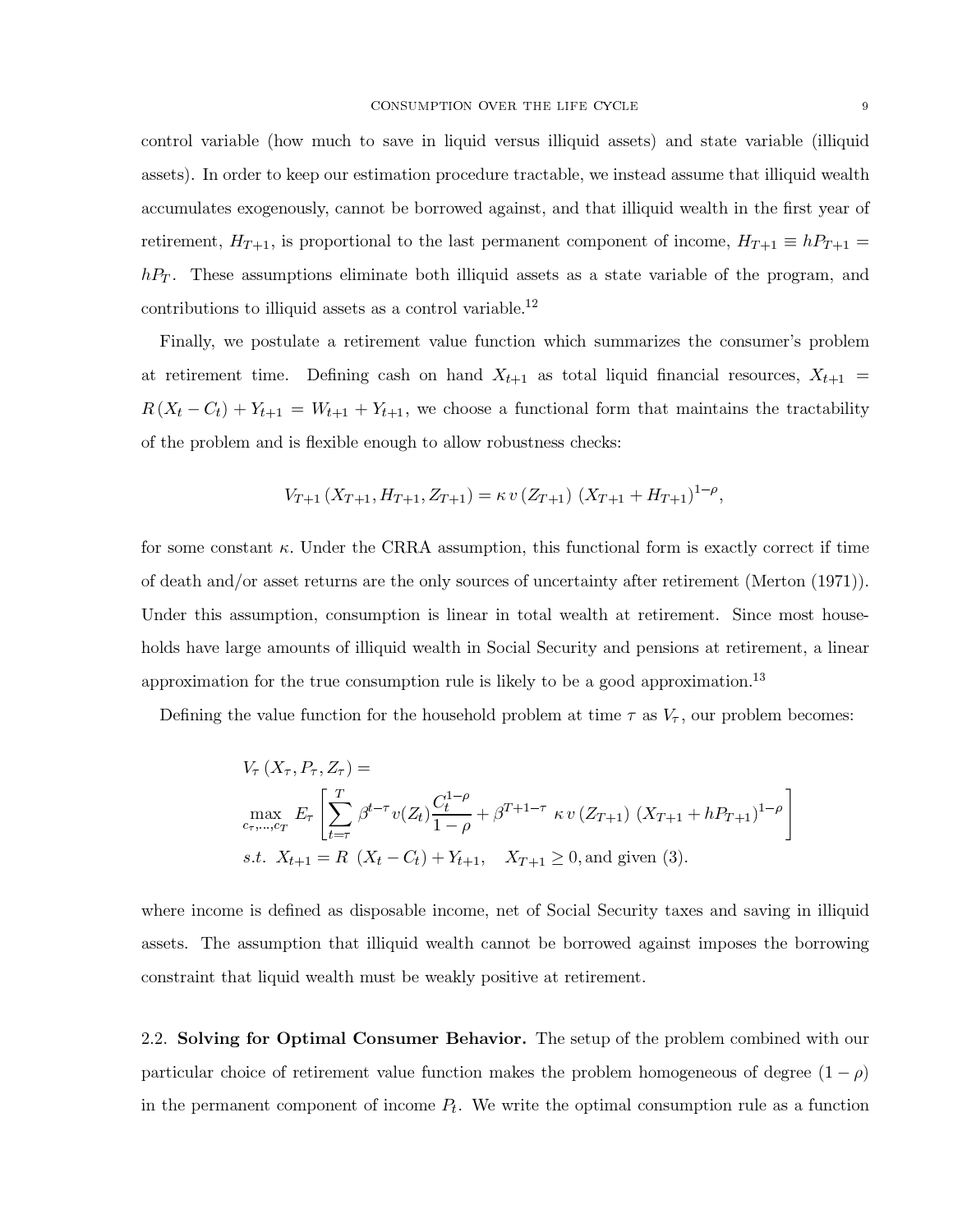ri djh/ w dqg wkh udwlr ri fdvk rq kdqg wr wkh shupdqhqw frpsrqhqw ri lqfrph/{ $\left\{\right.$  [  $\right|$  @  $\left\}$  Wkh exgihw fravwudlaw ehfrphy=

+7, 
$$
\{ |_{n^{\bullet}} \otimes f | \quad f |, \frac{U}{J_{|n^{\bullet}} Q_{|n^{\bullet}}} . \quad X_{|n^{\bullet}} > 4 \quad w \quad W =
$$

zkhuh orzhufdvh ohwwhuv duh qrupdol}hg e| wkh shupdqhqw frpsrqhqw ri lqfrph1 Wkh iroorzlqj Hxohu htxdwlrq krogv iruw ? W

$$
+8, \hspace{1.5cm} x \cdot f_{|} + \left\{ | \; , \; \textcircled{1} \; \cup \; H_{1} \; \textcircled{1} \; \textcircled{1} \; H_{1} \; \textcircled{1} \; \textcircled{1} \; \textcircled{1} \; \textcircled{1} \right\} \; \times \; +6, \hspace{1.5cm} | \; \textcircled{1} \; \textcircled{1} \; \textcircled{1} \; \textcircled{1} \; \textcircled{1} \; \textcircled{1} \; \textcircled{1} \; \textcircled{1} \; \textcircled{1} \; \textcircled{1} \; \textcircled{1} \; \textcircled{1} \; \textcircled{1} \; \textcircled{1} \; \textcircled{1} \; \textcircled{1} \; \textcircled{1} \; \textcircled{1} \; \textcircled{1} \; \textcircled{1} \; \textcircled{1} \; \textcircled{1} \; \textcircled{1} \; \textcircled{1} \; \textcircled{1} \; \textcircled{1} \; \textcircled{1} \; \textcircled{1} \; \textcircled{1} \; \textcircled{1} \; \textcircled{1} \; \textcircled{1} \; \textcircled{1} \; \textcircled{1} \; \textcircled{1} \; \textcircled{1} \; \textcircled{1} \; \textcircled{1} \; \textcircled{1} \; \textcircled{1} \; \textcircled{1} \; \textcircled{1} \; \textcircled{1} \; \textcircled{1} \; \textcircled{1} \; \textcircled{1} \; \textcircled{1} \; \textcircled{1} \; \textcircled{1} \; \textcircled{1} \; \textcircled{1} \; \textcircled{1} \; \textcircled{1} \; \textcircled{1} \; \textcircled{1} \; \textcircled{1} \; \textcircled{1} \; \textcircled{1} \; \textcircled{1} \; \textcircled{1} \; \textcircled{1} \; \textcircled{1} \; \textcircled{1} \; \textcircled{1} \; \textcircled{1} \; \textcircled{1} \; \textcircled{1} \; \textcircled{1} \; \textcircled{1} \; \textcircled{1
$$

zkhuh f<sub>|</sub>+{<sub>|</sub>, uhsuhvhqwv wkh rswlpdo frqvxpswlrq uxoh dw wwphqrupdol}hg,/ dv d ixqfwlrq ri qrupdol}hg fdvk rq kdqg { 1 Lq wkh odvw zrunlqj shulrg/ wkh Hxohu htxdwlrq ehfrphv=

$$
x f_A f_{A1}, \text{Q} p d\{x f_{A1} > U \frac{y f_{A1} a_{1} \cdot x}{y f_{A1}} x f_{A1} \cdot f_{A1} \cdot f_{A1} \cdot f_{A1} \cdot f_{A1} \cdot f_{A1} \cdot f_{A1} \cdot f_{A1} \cdot f_{A1} \cdot f_{A1} \cdot f_{A1} \cdot f_{A1} \cdot f_{A1} \cdot f_{A1} \cdot f_{A1} \cdot f_{A1} \cdot f_{A1} \cdot f_{A1} \cdot f_{A1} \cdot f_{A1} \cdot f_{A1} \cdot f_{A1} \cdot f_{A1} \cdot f_{A1} \cdot f_{A1} \cdot f_{A1} \cdot f_{A1} \cdot f_{A1} \cdot f_{A1} \cdot f_{A1} \cdot f_{A1} \cdot f_{A1} \cdot f_{A1} \cdot f_{A1} \cdot f_{A1} \cdot f_{A1} \cdot f_{A1} \cdot f_{A1} \cdot f_{A1} \cdot f_{A1} \cdot f_{A1} \cdot f_{A1} \cdot f_{A1} \cdot f_{A1} \cdot f_{A1} \cdot f_{A1} \cdot f_{A1} \cdot f_{A1} \cdot f_{A1} \cdot f_{A1} \cdot f_{A1} \cdot f_{A1} \cdot f_{A1} \cdot f_{A1} \cdot f_{A1} \cdot f_{A1} \cdot f_{A1} \cdot f_{A1} \cdot f_{A1} \cdot f_{A1} \cdot f_{A1} \cdot f_{A1} \cdot f_{A1} \cdot f_{A1} \cdot f_{A1} \cdot f_{A1} \cdot f_{A1} \cdot f_{A1} \cdot f_{A1} \cdot f_{A1} \cdot f_{A1} \cdot f_{A1} \cdot f_{A1} \cdot f_{A1} \cdot f_{A1} \cdot f_{A1} \cdot f_{A1} \cdot f_{A1} \cdot f_{A1} \cdot f_{A1} \cdot f_{A1} \cdot f_{A1} \cdot f_{A1} \cdot f_{A1} \cdot f_{A1} \cdot f_{A1} \cdot f_{A1} \cdot f_{A1} \cdot f_{A1} \cdot f_{A1} \cdot f_{A1} \cdot f_{A1} \cdot f_{A1} \cdot f_{A1} \cdot f_{A1} \cdot f_{A1} \cdot f_{A1} \cdot f_{A1} \cdot f_{A1} \cdot f_{A1} \cdot f_{A1} \cdot f_{A1} \cdot
$$

vlqfh wkh krxvhkrog fdqqrw eruurz djdlqvw looltxlg zhdowk An. dqg SAn. @ SA=

Jlyhq rxu uhwluhphqw ydoxh ixqfwlrq/ rswlpdo frqvxpswlrq lv olqhdu lq wrwdo zhdowk dw uhwluhphqw=

$$
F_{An•} \otimes .\nparallel_{An•} . K_{An•},
$$

zkhuh "uhsuhvhqwv wkh pdujlqdo surshqvlw| wr frqvxph rxw ri zhdowkQrupdol}hg frqvxpswlrq/  $f_{An\bullet}$  >Iv wkhq olqhdu lq qrupdol}hg fdvk rq kdq $\oint_{An\bullet}$  =

$$
+9, \qquad f_{\text{An}} \otimes f \qquad \{A_{\text{n}}\} \qquad \text{and} \qquad
$$

zlwk $_{f}$  $\cdot$ k1

Wkh vroxwlrq wr wkh frqvxphu sureohp frqvlvwv ri d vhw ri frqvxpswlrq uxohn + [,j, sisA<sup>1</sup> Wkh frqvxpswlrq uxoh lq wkh odvw zrunlqj shulrg Iv wkh vroxwlrq wr wkh deryh Hxohu htxdwlrqv iru doo ydoxhv ri fdvk rq kdqg/ zkhuh zh uhsodfhf An. xvlqj htxdwlrq +9,1 Vroylqj uhfxuvlyho| jhqhudwhv frqvxpswlrq ixqfwlrqv  $f_A + f_A$ ,  $\geq -\frac{1}{2}$ , 1 D frpsohwh ghvfulswlrq ri wkh vroxwlrq phwkrg lv surylghg lg Dsshqql{ D1

$$
\bullet \mathfrak{f}
$$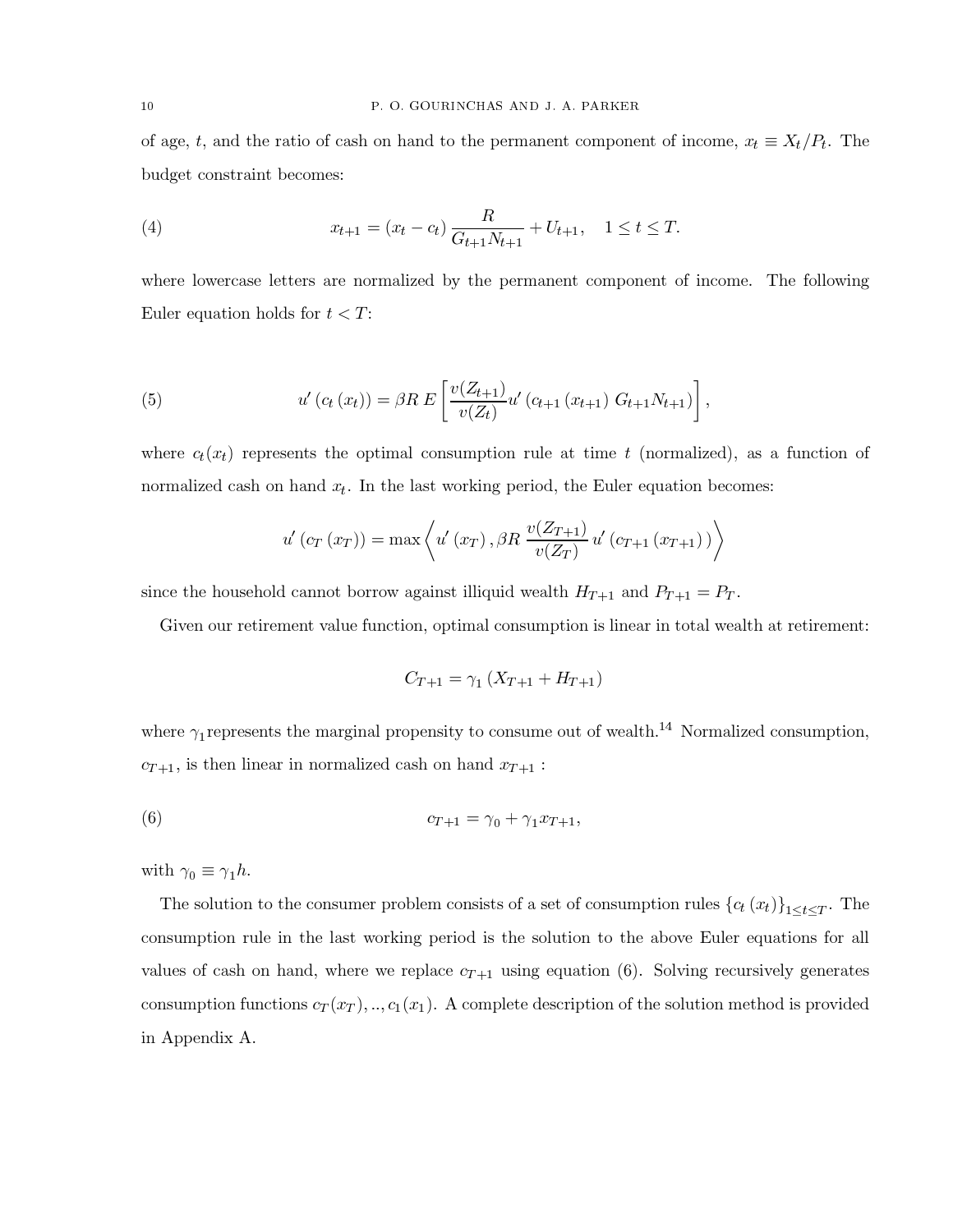5161Fkdudfwhul}dwlrq ri Lqglylgxdo Fr qvxpswlrq Ehkdylru1 Ilixuh 4 sdgho D vkrzy frg0 vxpswlrg uxohy dw ydulrxy dihy/ iru d wlslfdo krxyhkrog zrunlgi iurp dih 58 wr 98 dgg uhwlulgi wkhuhdiwhu zlwk d fravxpswlra uxoh dw dih 99 fkdudfwhul}ha  $q = 2$  334 . @ 33:4=Wkhvh sdudphwhu ydoxhy duh wkryh ri rxu edyholgh hywlpdwhytdgg | zhuh frgywdgw/wkh glwh krul}rg sureohp zrxog frqyhujh wr wkh lq qlwh krul}rq rqh/ dv zh pryh ixuwkhu dzd| iurp uhwluhphqw1 Frgyxpswlrg Iv dozd|v srvlwlyh/ lgfuhdvlgj/ dgg frgfdyh Ig fdvk rg kdgg1 Hduo| Ig olih/ krxvhkrogy h{klelw cex hu vwrfn\* ehkdylru= iru orz ohyho ri fdvk rq kdqg/ w|slfdoo| ohvv wkdq wkh shupdqhqw frpsrghaw ri wkhlu lgfrph +  $\{$ 4,/ krxvhkrogy frqvxph prvw/ exw qhyhu doo/ ri wkhlu qdqfldo zhdowk/ dqg pryh wr wkh qh{w shulrg zlwk d yhu| orz ohyho ri oltxlg dvvhwv1 Dw kljk ohyhov ri fdvk rq kdqg/ wkh suhfdxwlrqdu| prwlyh Iv vpdoo dqg krxvhkrogy frqvxph pruh wkdq wkh lqfrph wkh| h{shfw wr uhfhlyh +zklfk htxdov 4, dgg yr uxg grzg wkhlu dyvhwy1 Dy zh glyfxyy odwhu/ rxu edyholgh uhwluhphqw frqvxpswlrq uxoh lpsolhy hlwkhu olwwoh looltxlg zhdowk ru d orz surshqvlwl wr frqvxph jurp Iw1 Wkxy dy krxyhkrogy dih/ wkh| pxyw ydyh iru uhwluhphgw= frgyxpswlrg uxohy ghfolgh dgg krxvhkrogy dffxpxodwh vligl fdgw dprxgwy ri oltxlg zhdowk1

lijxuh 4 sdgho E uhsruwy frgyxpswlrg uxohy iru d vlplodu krxyhkrog zlwk wkh dowhugdwlyh uhwluh0 phqw frqvxpswlrq uxoh  $_{\rm f}$  @ 38<7> . @ 33::71<sup>o</sup> Wkh kljkhu ydoxh ri  $_{\rm f}$  Ipsolhv hlwkhu odujhu looltxlg zhdowk dw uhwluhphqw ru d odujhu surshqvlw| wr frqvxph iurp lw1 Wkh wzr krxvhkrogv kdyh yhul viplodu frgyxpswirg uxohy hduol ig olih/ iru wkh vdph uhdvrgy wkdw frgyhujhgfh rffxuv ig wkh vwdwlrqdu| sureohp1 Erwk krxvhkrogv ehkdyh dv ex hu vwrfn krxvhkrogv lq wkhlu |rxwk1 Odwhu lq olih/ wkh krxvhkrog lg sdgho E grhy grw ghhg wr dffxpxodwh dv pxfk oltxlg zhdowk vlgfh lw fdg uhol pruh rg looltxig zhdowk wr pdigwdig frgyxpswirg ig uhwiuhphgw1 Wkxy wkh frgyxpswirg uxohy ghfolgh ohvv dv wkh krxvhkrog dinv1

Zkdw jhghudo fraglwlrgy duh ghfhyydul wr jhghudwh ex hu0ywrfn ehkdylruB Lg d ywdwlrgdul lg glwh0 krul}rg prgho/ ex hu vwrfn ehkdylru dulvhv zkhq djhqwv duh vx flhqwo| Ipsdwlhqw qrw wr dffxpxodwh zhdowk zlwkrxw erxggy1 lrupdool/ wkh pdsslgi iurp fxuuhgw zhdowk wr h{shfwhg zhdowk lg wkh gh{w shulrg pxvw eh d frgwudfwlrg1 Lg wklv fdvh/ Fduuroo +4<<<. dgg Ghdwrg +4<<4. suryh wkdw d vroxwlrg wr wkh frqvxphu sureohp h{lvwv li=

U H  $+$ JQ  $^{34}$  ? 4=

 $+$ :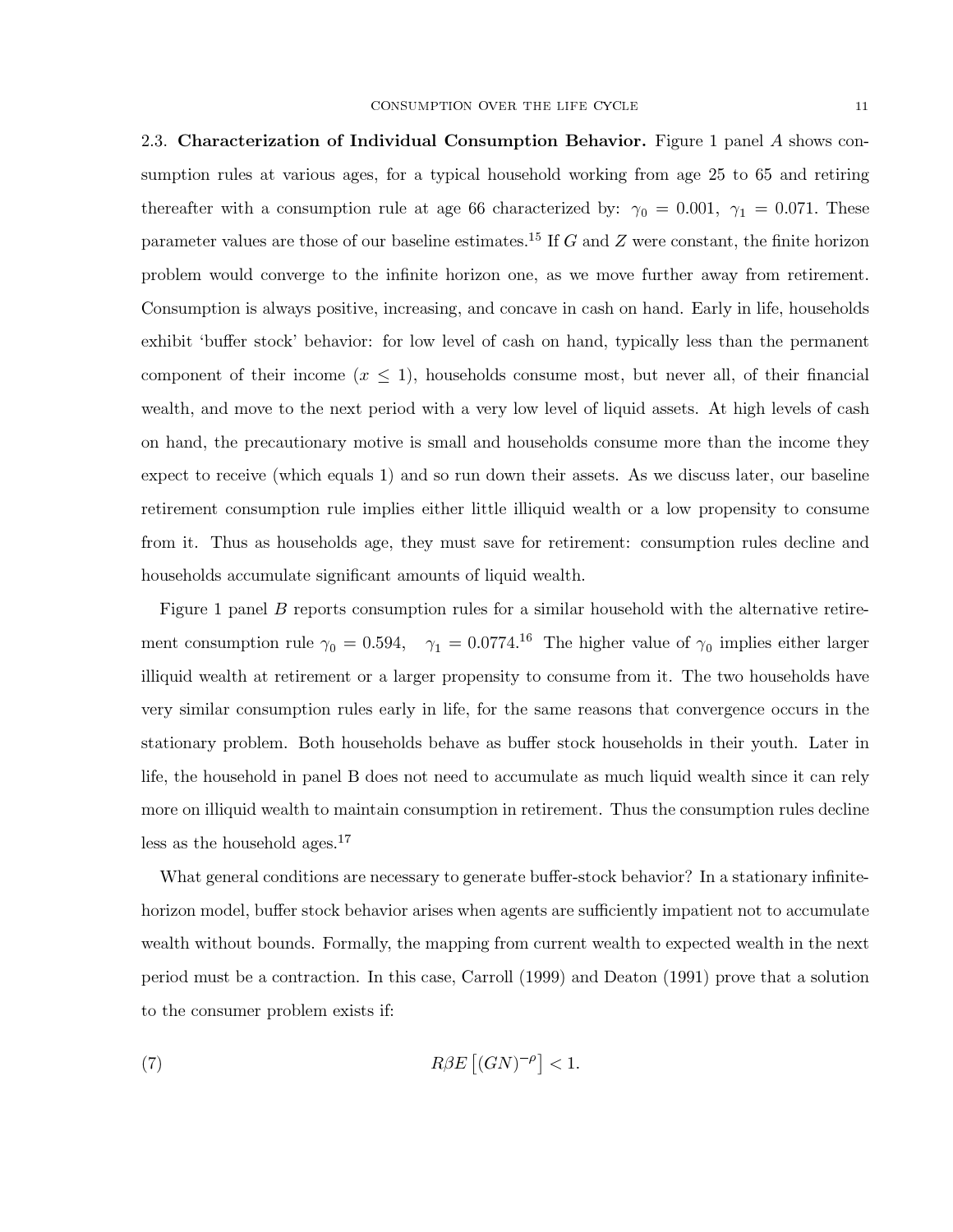Wkxv/ d kljkhu suhihuhqfh iru wkh suhvhqw/ vwhhshu jurzwk ri h{shfwhg lqfrph/ ru d orzhu lqwhuhvw udwh hdfk pdnh ex hu vwrfn ehkdylru pruh olnhol1 Xgghu vrph dgglwlrqdo frqglwlrqv/ rqh fdq dovr vkrz wkdw fdvk rg kdgg dgplwy dg hujrglf glywulexwlrg<sup>h</sup>

Lg d olih0flfoh prgho/ gr vxfk vlpsoh fkdudfwhul}dwlrg h{lywy ehfdxyh lgfrph jurzwk dgg ehkdylru fkdqjh zlwk djh1 Lqvwhdg/ zh dgrsw d sudfwlfdo dssurdfk dqg fdoo d krxvhkroged hu vwrfn krxvhkrog li lw vdyhv pruh iru suhfdxwlrqdu| prwlyhv wkdq iru olih0f|foh +ehtxhvw ru uhwluhphqw, prwlyhv1 D krxvhkrog zkrvh vdylqj ghflvlrqv duh prwlydwhg sulpdulo| e| xqfhuwdlqw| zloo kdyh wkh fkdudfwhulvwlfv ri ex hu vwrfn ehkdylru mxvw ghvfulehg1

### 61 •j| Na Nu 7 6, B|ja •N6jA|t .t| 6B| NA

Zh hvwlpdwh rxu prgho xvlqj d wzr0vwhs Phwkrg ri Vlpxodwhg Prphqwv +PVP, dv iroorzv1 Jlyhg wkh sdudphwhuv ri wkh frgvxphu sureohp gh ghg lg wkh suhylrxy vhfwlrg +suhihuhgfhv/ lgfrph surfhvv/hwf1, zh fdq vroyh qxphulfdool iru wkh djh0ghshqghqw rswlpdo frqvxpswlrq uxohv1 lru d jlyhg vhw ri frgyxpswlrg uxohy/ zh fdg gxphulfdool vlpxodwh wkblvvrfldwhg h{shfwhg frgypswlrg dv d ixqfwlrq ri djh rqo|1 Wkh hvwlpdwlrq surfhgxuh wkhq plqlpl}hv wkh glvwdqfh ehwzhhq wkh vipxodwhg frqvxpswirq sur ohv dqg hpsluifdo frqvxpswirq sur ohv/zklfk duh ghvfulehg iq vhfwirq 81

Dffruglgj wr yhfwlrg 5/ frgyxpswlrg dw djh wiru lgglylgxdo I ghshggy rg grupdol}hg fdyk rg kdgg  $\{c_1/$  wkh uhdol}dwlrq ri shupdqhqw frpsrqhqw ri lqfrph S $c_1/$  dqg wkh sdudphwhuv ri wkh frqvxpswlrq sureohp/ zklfk zh qrz ghqrwh e| #5 U<sup>r</sup>=Gh qlqj wkh yhfwru ri vwdwh ydulde $\phi$ l<sub>l</sub> @  $\phi$ <sub>cl</sub>>S<sub>cl</sub>,/ zh srvwxodwh wkh iroorzigj gdwd0jhqhudwigj surfhvv iru hdfk di

$$
\mathsf{a} \mathsf{b}; \qquad \qquad \mathsf{a} \mathsf{c} \mathsf{b} \qquad \qquad \mathsf{a} \mathsf{c} \mathsf{d} \mathsf{c} \mathsf{d} \mathsf{c} \mathsf{d} \mathsf{d} \mathsf{c} \mathsf{d} \mathsf{d} \mathsf{c} \mathsf{d} \mathsf{d} \mathsf{d} \mathsf{d} \mathsf{d} \mathsf{d} \mathsf{d} \mathsf{d} \mathsf{d} \mathsf{d} \mathsf{d} \mathsf{d} \mathsf{d} \mathsf{d} \mathsf{d} \mathsf{d} \mathsf{d} \mathsf{d} \mathsf{d} \mathsf{d} \mathsf{d} \mathsf{d} \mathsf{d} \mathsf{d} \mathsf{d} \mathsf{d} \mathsf{d} \mathsf{d} \mathsf{d} \mathsf{d} \mathsf{d} \mathsf{d} \mathsf{d} \mathsf{d} \mathsf{d} \mathsf{d} \mathsf{d} \mathsf{d} \mathsf{d} \mathsf{d} \mathsf{d} \mathsf{d} \mathsf{d} \mathsf{d} \mathsf{d} \mathsf{d} \mathsf{d} \mathsf{d} \mathsf{d} \mathsf{d} \mathsf{d} \mathsf{d} \mathsf{d} \mathsf{d} \mathsf{d} \mathsf{d} \mathsf{d} \mathsf{d} \mathsf{d} \mathsf{d} \mathsf{d} \mathsf{d} \mathsf{d} \mathsf{d} \mathsf{d} \mathsf{d} \mathsf{d} \mathsf{d} \mathsf{d} \mathsf{d} \mathsf{d} \mathsf{d} \mathsf{d} \mathsf{d} \mathsf{d} \mathsf{d} \mathsf{d} \mathsf{d} \mathsf{d} \mathsf{d} \mathsf{d} \mathsf{d} \mathsf{d} \mathsf{d} \mathsf{d} \mathsf{d} \mathsf{d} \mathsf{d} \mathsf{d} \mathsf{d} \mathsf{d} \mathsf{d} \mathsf{d} \mathsf{d} \mathsf{d} \mathsf{d} \mathsf{d} \mathsf{d} \mathsf{d} \mathsf{d} \mathsf{d} \mathsf{d} \mathsf{d} \mathsf{d} \mathsf{d} \mathsf{d} \mathsf{d} \mathsf{
$$

zkhuh c| Iv dq IgIrv|qfudwlf vkrfn wkdw uhsuhvhqwv fodvvlfdo phdvxuhphqw huuru Iq frqvxpswlrq ohyhov1 Zh duh lqwhuhvwhq lq hvwlpewdaig wkhq pdnlqi lqihuhqfh derxw frqvxpswlrq ehkdylru1 Zlwkrxw txdolw| sdqho gdwd rq frqvxpswlrq/ dvvhw dqg lqfrph iru lqglylgxdo krxvhkrogv/ gluhfw hvwlpdwlrg xvlgi +;, lv grw srvvleoh1

 $\cdot$ 2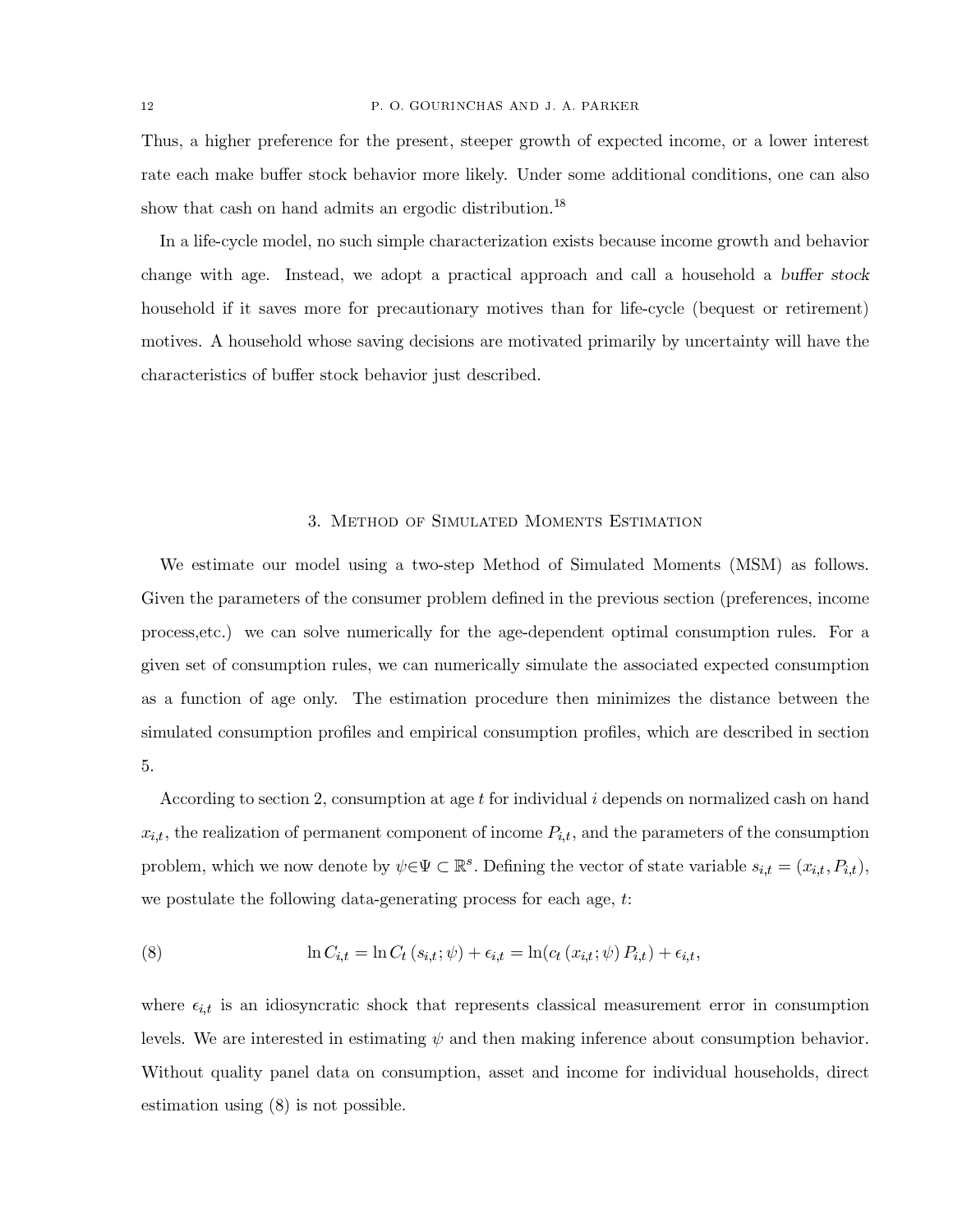Zh gr krzhyhu revhuyh wkh dyhudjh ri orj0frqvxpswlrq dw hdfk djh/gh qhg dv oqF<sub>l</sub>  $\frac{1}{U}$  S  $\frac{1}{V}$  oqF <sub>cl</sub> zkhuh L<sub>i</sub> uhsuhvhqwv wkh qxpehu ri revhuydwlrqv dwwdilqg oqF cl v gh qhg el htxdwlrq +;,1 Wklv vxjjhvwv wkdw zh fdq orrn gluhfwol dw wddfrgglwlrgdo h{shfwdwlrg ri orj0frgvxpswlrg dw hdfk djh=

$$
+<, \qquad \qquad \text{oqF}_\text{I} \text{ #,} \quad \text{H} \text{ oqF}_\text{I} \text{ +v}_\text{I} \text{ #, r#} \text{ @} \quad \text{oqF}_\text{I} \text{ +v} \text{ #, gI}_\text{I} \text{ +v} \text{ #,}>
$$

zkhuh wkh xqfrqqlwlrqdo fxpxodwlyh qlvwulexwlrq ri qrupdol}hq fdvk rq kdqq dqq shupdqhqw frpsr0 qhqw ri lqfrph dw dih w> l +v>#, ghshqgv rq dih wdqg rq wkh sdudphwhu#d Zh vhhn wr hvwlpdwh wkh prgho iurp wkh iroorzigi prphqw frqglwlrqv=  $H \wedge +oF \neq f$ , @ 3>zkhuh #f lv wkh wuxh sdudphwhu yhfwru/ od F @ i od F c|j | a dqg +od F > #, 5 U<sup>A</sup>/ zlwk w hohphqw=

$$
+43, \qquad \qquad +\text{of} \neq 0, \text{ or } \text{c}_1 \quad \text{of} \quad +43.
$$

Wkly dssurdfk pxyw dgguhyy wzr ixuwkhu frpsolfdwlrgy1 lluyw/ lw ly gl fxow wr hywlpdwh dffxudwhol doo hohphqwy#ilq rqh ywhs1 Wkly ly gxh lq sduw wr wkh frpsxwdwlrqdo frpsoh{lw| ri wkh sureohp dqq lg sduw wr wkh orvv ri lgirupdwlrg wkdw dyhudjlgj hgwdlowwhdg/ zh hpsor| d wzr0vwdjh hvwlpdwlrg  $U^8$  dgg " 5  $U^0$ >zkhuh Iv d frpsdfw surfhgxuh1 Zh sduwlwlrg# lgwr wzr vxe0yhfwruv 5 vhw1 Zh xvh dgglwlrgdo gdwd dgg prphgwv wr hvwlpdwohd uvw vwdih dffruglgi wr H^ +", ` @ 3 5 U<sup>o</sup> <sup>±</sup> Zh glvfxvv wklv vwhs lq wkh qh{w vhfwlrq dqg ghqrwh wkh dvvrfldwhg uvw0vwdjh zkhuh hvwlpdwru e|"a lru lqvwdqfh/ udwkhu wkdq hvwlpdwh wkh yduldqfh ri shupdqhqw dqg wudqvlwru| vkrfnv wr lgfrph iurp dyhudjh frqvxpswlrq dqg lqfrph sur ohv/zkhuh lghqwl fdwlrq pljkw suryh gl fxow Iq sudfwlfh/zh xvh wlph0vhulhv prphqw frqglwlrqv dqg wuxh krxvhkrog0ohyho sdqho gdwd rq lqfrph iurp wkh SVLG1

Wkh vhfrqg frpsolfdwlrq dulvhv iurp wkh dqdo|wlfdo frpsoh{lw| ri wkh xqfrqglwlrqdo h{shfwdwlrq +<,1 Wkh xqfrqqlwlrqdo glvwulexwlrq iru wkh vwdwh yduldeohv ww dibb#,/ lv h{wuhpho| fxp0 ehuvrph wr hydoxdwh dgg ghshqgv rq wkh sdudphwhuvWr ryhufrph wklv glfxowl/ zh xvh wkh Phwkrg ri Vlpxodwhg Prphqwv/ dv ghyhorshg el Sdnhv dgg Sroodug +4<;<, dgg Gx h dgg Vlg0 johwrq +4<<6,1 Xvlqj wkh exgjhw frqvwudlqw +7,/ dqg wkh surfhvSinuzh gh qh d phdvxudeoh wudqvlwlrq ixqfwlrq9 =  $U^2\{U^2\}$  {  $U^{\circ}$  \$  $U^2$  wkdw ghvfulehv wkh g|qdplfv ri wkh vwdwh yduldeohv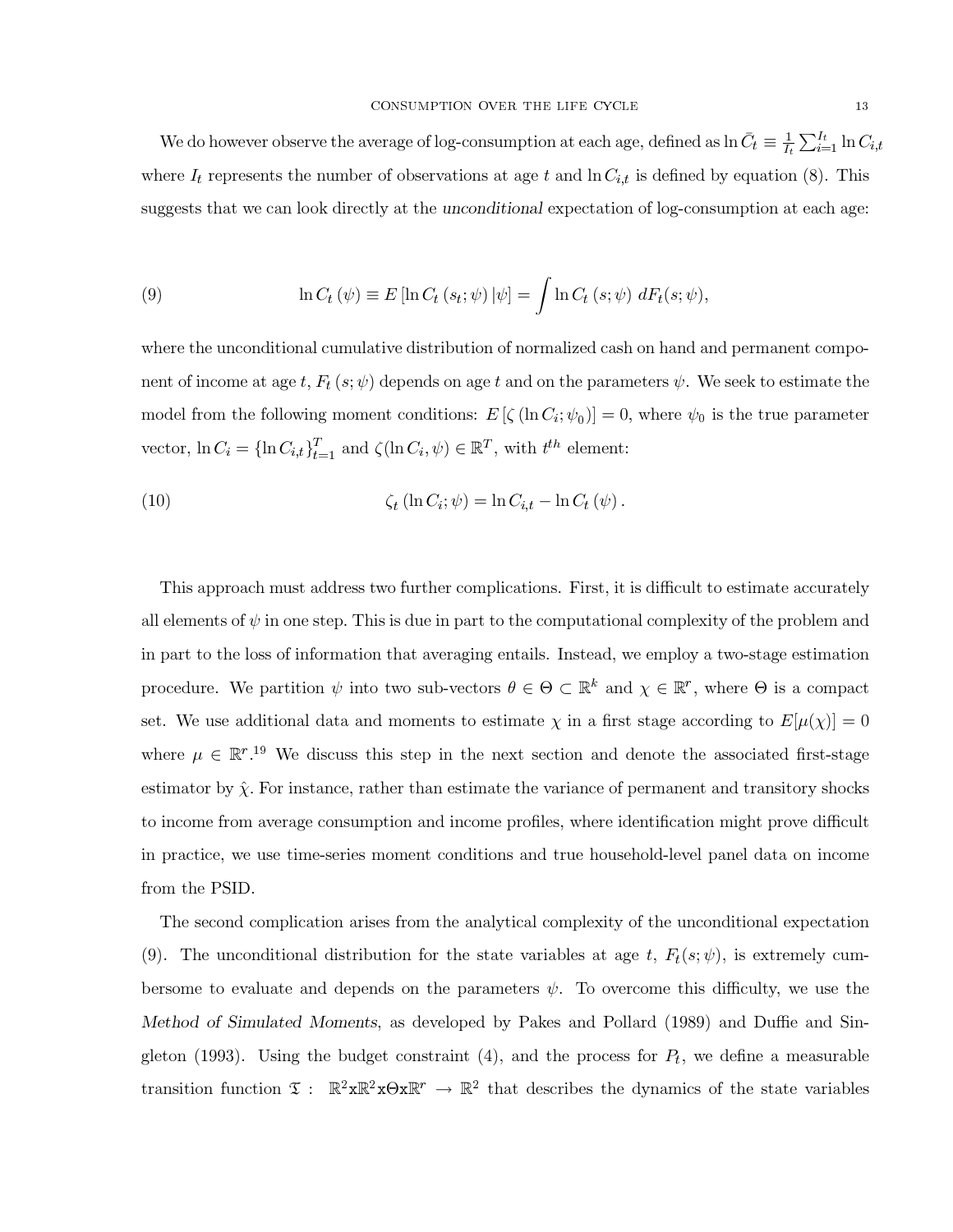$v_{\vert n}$ . @  $f_{\vert n}$ ,  $\int_{n}$ , @ 9 + $v_{\vert}$ ,  $\vert n$ ,  $\Rightarrow$  $\frac{1}{2}$ , zkhuh  $\vert n$ . @  $\frac{1}{2}$  + $\vert n$ ,  $\vert n$ . Wklv wudqvlwlrq ixqfwlrq fdq wkhq eh xvhg wr uhzulwh wkh xqfrqglwlrqdo h{shfwdwlrq +<,=

+44, 
$$
0qF_1+3b
$$
,  $Q_0F_1+3b$ ,  $qF_1+3b$ ,  $Q_1+4b$ ,  $gF_1+4b$ ,  $gF_1+4b$ ,  $gF_1+4b$ ,  $gF_1+4b$ ,  $gF_1+4b$ ,  $gF_1+4b$ ,  $gF_1+4b$ ,  $gF_1+4b$ ,  $gF_1+4b$ ,  $gF_1+4b$ ,  $gF_1+4b$ ,  $gF_1+4b$ ,  $gF_1+4b$ ,  $gF_1+4b$ ,  $gF_1+4b$ ,  $gF_1+4b$ ,  $gF_1+4b$ ,  $gF_1+4b$ ,  $gF_1+4b$ ,  $gF_1+4b$ ,  $gF_1+4b$ ,  $gF_1+4b$ ,  $gF_1+4b$ ,  $gF_1+4b$ ,  $gF_1+4b$ ,  $gF_1+4b$ ,  $gF_1+4b$ ,  $gF_1+4b$ ,  $gF_1+4b$ ,  $gF_1+4b$ ,  $gF_1+4b$ ,  $gF_1+4b$ ,  $gF_1+4b$ ,  $gF_1+4b$ ,  $gF_1+4b$ ,  $gF_1+4b$ ,  $gF_1+4b$ ,  $gF_1+4b$ ,  $gF_1+4b$ ,  $gF_1+4b$ ,  $gF_1+4b$ ,  $gF_1+4b$ ,  $gF_1+4b$ ,  $gF_1+4b$ ,  $gF_1+4b$ ,  $gF_1+4b$ ,  $gF_1+4b$ ,  $gF_1+4b$ ,  $gF_1+4b$ ,  $gF_1+4b$ ,  $gF_1+4b$ ,  $gF_1+4b$ ,  $gF_1+4b$ ,  $gF_1+4b$ ,  $gF$ 

zkhuh l  $D_+$ , ghqrwhv wkh fxpxodwlyh glvwulexwlra  $\#$ 

lurp +44./zh dssur{lpdwh wkh wkhruhwlfdo xgfrgglwlrgdo h{shfwdwlrg xvlgi Prgwh0Fduor lgwhjud0 wlrq1 Zh jhqhudwh lqfrph vkrfnv iru O krxvhkrogy= dd J<sup>2</sup>{ U<sup>A</sup> 0ydoxhg vhtxhqfh ri udqgrp yduldeohv i a j ku zkhuh a @ +a > ==a z, / wkdw duh lghqwlfdool lqghshqghqwol glvwule xwpgdql lql0 wldo glvwulexwltq +v./ fdqglgdwh dqg hvwlpdwhg/azh fdq jhqhudwh wkh sdwk ri vwdwh yduldeohv dffruglqj wr=

$$
\mathbf{a}_{\text{cln}} \cdot \text{ @9}\text{ }+\text{ }a_{\text{cl}}\text{ } >a_{\text{cln}} \text{ }>>\text{ }b,\text{ }>
$$

Wkh xqfrqglwlrqdo h{shfwdwlrq iurp wkh prgho on +>a, lv wkhq vlpxodwhg e|=

$$
Oq^{[2]} + \frac{1}{2}, \quad \frac{4}{9} \int_{\frac{1}{3}}^{1} OqF_1 + \frac{4}{9} q^{3} \cdot \frac{1}{2}, \quad \frac{4}{9} \int_{0}^{1} OqF_1 + \frac{1}{2} q^{3} \cdot \frac{1}{2}
$$

zkhuh frqyhujhqfh rffxuv dv O\$4 1

Iru dal sdudphwhu yhfwru 5 / zh fdq uhsodfh wkh wkhruhwlfdo h{shfwdwlrg ri frgyxpswlrg zlwk lwy vlpxodwhg frxqwhusduw lg +43,=

$$
a_1 + oqF > \frac{1}{2}, \text{ } @ \text{ } oqF_{\text{ }cl } \text{ } oqfR_1 + \frac{1}{2},
$$

Hvwlpdwlrq qrz vlpsol surfhhgy el pdnlqi wkh vlpxodwhghpslulfdo prphqwy dv forvh dv srvvleoh wr wkhlu wkhruhwlfdo ydoxhv xvlqi vdpsoh dyhudjhv=

$$
j_{\parallel} + \dot{x}_{\parallel}, \quad \text{or} \quad \frac{4}{l_{\parallel}} \left.\begin{matrix} l^{\parallel} \\ l^{\parallel} \end{matrix}\right| + o\left(\frac{1}{l_{\parallel}}\right) \times \dot{x}_{\parallel},
$$
\n
$$
\text{or} \quad \frac{4}{l_{\parallel}} \left.\begin{matrix} l^{\parallel} \\ l^{\parallel} \end{matrix}\right| + o\left(\frac{1}{l_{\parallel}}\right) \text{ or } \left(\frac{1}{l_{\parallel}}\right) \times \dot{x}_{\parallel} = 0
$$
\n
$$
\text{or} \quad \frac{4}{l_{\parallel}} \left.\begin{matrix} l^{\parallel} \\ l^{\parallel} \end{matrix}\right| + o\left(\frac{1}{l_{\parallel}}\right) \text{ or } \left(\frac{1}{l_{\parallel}}\right) \times \dot{x}_{\parallel} = 0
$$

 $\bullet$ e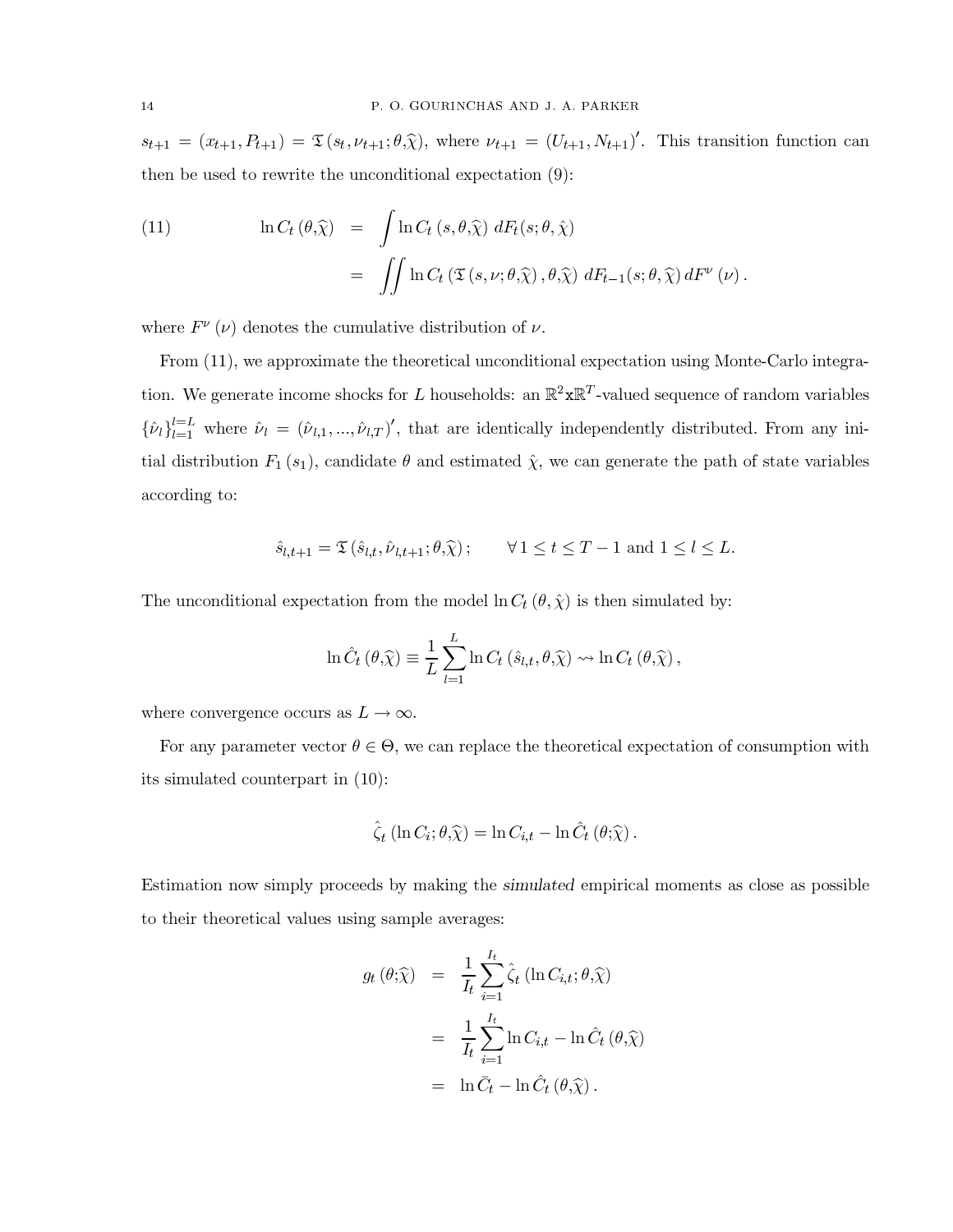Qrwh wkdw zh gr qrw uhtxluh uhshdwhg revhuydwlrqv rq wkh vdph krxvhkrogv1 Rxu vhfrqg0vwdjh hywlpdwlrg surfhaxuh Iv wkhq d phwkrq ri vlpxodwhq prphqwy hywlpdwr RVAP, wkdw plqlpl}hy  $ryhu =$ 

$$
j + \frac{1}{2}, Zj + \frac{1}{2}, z
$$

zkhuh j +  $\&$ , @ +, > = = <sub>7</sub>>, j 5 U<sup>A</sup> dqg Z lv d W{Wzhljkwlqj pdwul{1 Lq wkh fdvh zkhulz @ L<sub>A</sub> > wkh lghqwlw| pdwul{/ wkh hvwlpdwlrq surfhgxuh lv htxlydohqw wr plqlpl}lqj wkh vxp ri vtxduh uhvlgxdov=

Qrwh krzhyhu/ wkdw zh duh plqlpl}lgi wkh vxp ri vtxduhg uhvlgxdov zlwk d frgvwdgW dgg wkdw dvipswrwlf uhyxowy ywloo dssol dy orgLdwykh gxpehuy ri revhuydwirg dw diw irhy wr lg glwl iru hdfk djh1

Xgghu wkh uhjxodulw| frgglwlrgy ywdwhg lg Sdnhy dgg Sroodug +4<;<, dgg Gx h dgg Vlgjohwrg +4<<6,/wkRVP hywlpdwrot lv erwk frqvlvwhqw dqg dv|pswrwlfdoo| qrupdoo| glvwulexwhg1 Krzhyhu/ rqh qhhgv wr fruuhfw wkh vhfrqg0vwdjh hvwlpdwru ri wkh yduldqfh0fryduldqfh pdwul{ iru wkh uvw0vwdjh hywlpdwlrg<sup>2</sup> kuwkhupruh/ dq dgglwlrgdo whup Iv uhtxluhg wr dffrxgw iru wkh idfw wkdw zh kdyh vlpxodwhg prphqwy udwkhu wkdq wkhruhwlfdo prphqwy1

Wkh yduldqfh0fryduldqfh hvwlpdwru dqg lwv ghulydwlrq Iv frqwdlqhg Iq Dsshqgl{ E1 Zh xvh wzr dowhugdwlyh zhljkwlgi pdwul{hv lg rxu hvwlpdwlrg1 lluvw/ zh fkrrvh d pdwul{ wkdw/ zkloh grw ixool rswlpdo/grhv grw ghshqg rq wkh wwhg prgho1 Wklv lv prwlydwhg el wkh revhuydwlrq wkdw rswlpdool zhljkwlgj JPP hywlpdwruv fdg zruvhg glwh0vdpsoh eldv +vhh iru h{dpsoh Zhyw/ Zrgj dgg Dgd0 wrolhy +4<<;,,1 Vhfrqq/zh hpsorl wkh rswlpdo zhljkwlqj pdwul{1 Rxu 50vwhs surfhqxuh surylghy d whyw ri wkh ryhulghgwlillgi uhywulfwlrgy lg wkh yhfrgg ywdih/ zklfk ly ghulyhg lg dsshggl{ E1

Lg sudfwlfh/ zh vlpxodwh  $\overline{w}$  +>a, e uxgqlg  $\overline{w}$  0  $\otimes$  53333 lgghshqqhqw lgfrph surfhvvhv iru 73 |hduv/dqq frpsxwlqj lq hdfk |hdu wkh dvvrfldwhg frqvxpswlrq dqq fdvk rq kdqq1 Rqfh wkh rswlpxp Iv irxqg/ wkh judglhqw ri wkh prphqw yhfwru Iv hydoxdwhg qxphulfdool dqg wkh yduldqfh0fryduldqfh pdwul{ hvwlpdwhg1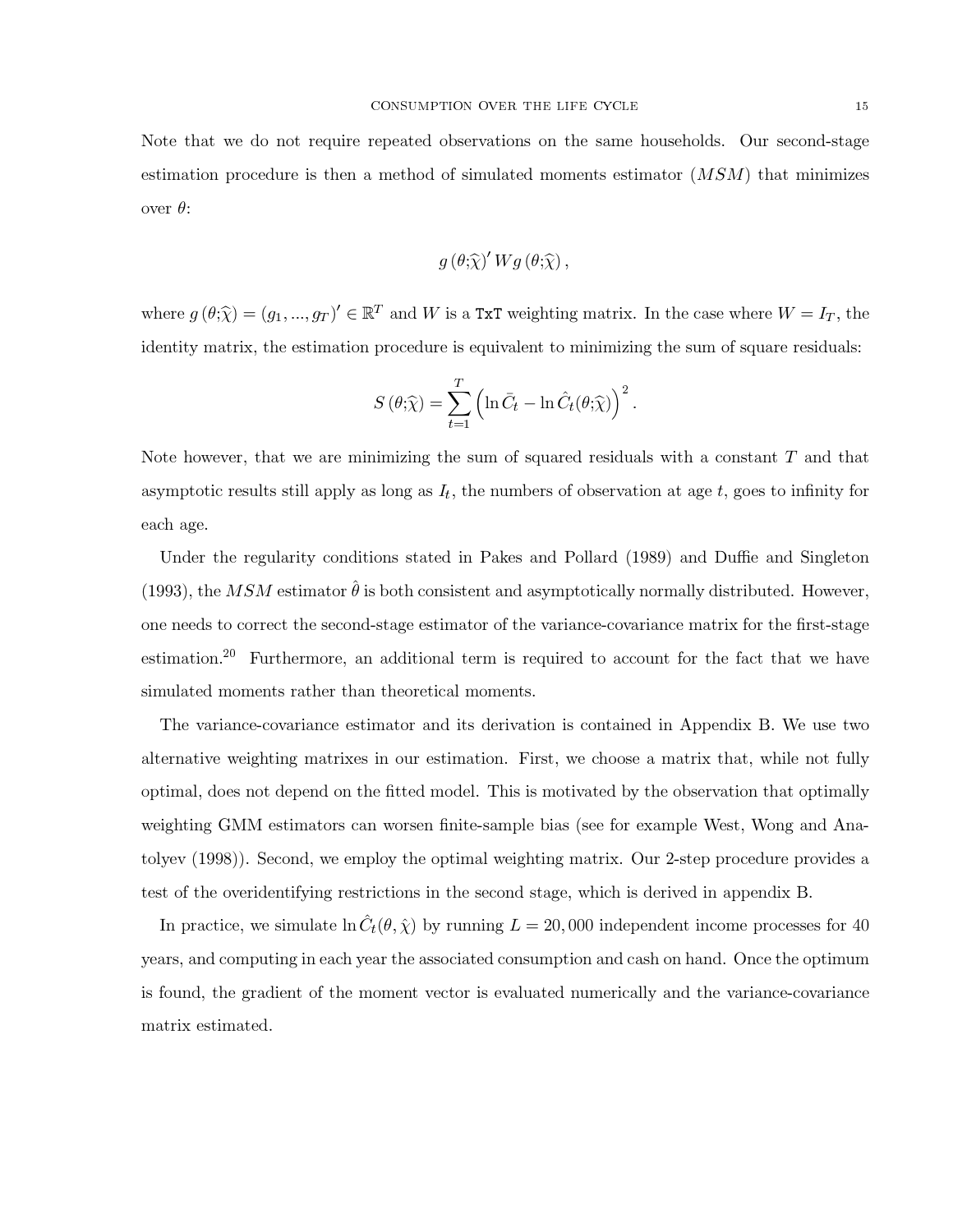### •S DP-YQ7 \$ c -l.-

### 71 8it|7|B}j .t|6B|NA

Wkh uvw0vwdih sdudphwhulgfoxgh wkh jurvv uhdo diwhu wd{ lqwhuhvw udwh yduldqfhv ri wkh lqqrydwlrqv wr wkh shupdqhqw dqg wudqvlwru| frpsrqhq**ෂ.**w/<sup>2</sup>>  $\frac{2}{7}$ > wkh lqlwldo glvwulexwlrq ri oltxlg dvvhwv dw djh 59/ zklfk fruuhvsrqgv wr wkh ehjlqqlqj ri olih lq wkh hpslulfdo hvwlpdwlrq ri rxu prgho> dqg wkh lqfrph dqg idplo|0frpsrvlwlrq surohv1 Wkh frqvwuxfwlrq ri surohv lv glvfxvvhg lq wkh qh{w vhfwlrq1

Iluvw/ zh hvwlpdwh wkh jurvv uhdo lqwhuhvw Udwh wkh dyhudjh uhdo uhwxuq rq Prrg|\*v DDD pxqlflsdo erqgv dqg wkh Jurvv Grphvwlf Surgxfw lpsolflw sulfh ghdwru iru shuvrqdo frqvxpswlrq h{shqglwxuhv xvhg wr ghdwh wkh frqvxpswlrq dqg lqfrph gdwd1 Ryhu wkh vdpsoh shulrg iurp Mdgxdul 4<:3 wr Pdufk 4<<6/ wkh dyhudih uhdo lgwhuhyw udwh llo flathqw zlwk d vwdqqdug huuru ri  $3 = 5:4=$ 

Vhfrqg/ zh hvwlpdwh wkh yduldqfh ri wkh shupdqhqw dqg wudqvlwru| frpsrqhqwv ri vkrfnv wr lqfrph/  $^{-2}$  dqg  $^{-2}_{7}$ / xvlqj wkh SVLG dqg wkh JPP phwkrgrorj| ri Fduuroo dqg Vdpzlfn +4<<:,1  $^{2\bullet}$ Wkh JPP surfhgxuh dqq gdwd hpsor|hg duh ghvljqhg wr hvwlpdwh wkh sdudphwhuv ri h{dfwo| wkh lgfrph surfhvv zh kdyh vshflhg1 Zh uhgr wkhlu fdofxodwlrgy vlgfh wkh gh glwlrgy ri rffxsdwlrg lg wkh SVLG dqg FH[ gr qrw h{dfwo| ryhuods1 Zh djjuhjdwh wkh rffxsdwlrqdo jurxsv lq wkh SVLG lqwr fdwhjrulhy wkdw ehwwhu pdwfk wkh jurxslqjy wkdw zh hpsor| lq wkh PHMdeoh L glysod|v wkh yduldqfhv ri wkh shupdqhqw dqg wudqvlwru| vkrfnv dfurvv rffxsdwlrq dqg hgxfdwlrq jurxsv1 Vlqfh phdvxuhphqw huuru lq lqfrph pd| h{djjhudwh wkhvh yduldqfhv dqg vlqfh krxvhkrogv pd| kdyh dffhvv wr vrph lqirupdo lqvxudqfh phfkdqlvpv zh vwxg| wkh lpsdfw ri orzhulqj wkhvh phdvxuhv lq vhfwlrq 9161

Zh fdofxodwh wkh suredelolw| ri d wuxo| }hur lqfrph uhdol}dwlrq xvlqj wkh iuhtxhqf| ri wuxo| }hur lgfrph lg wkh SVLG/ dv uhsruwhg e| Fduuroo +4<<5,1 Wkhuhiruh/ zh @ 33635 zlwk d vwdqgdug huuru ri 3333:971

Ilqdoo|/ zh uhtxluh dq lqlwldo dvvhw ohyho iru krxvhkrogv1 Zh pdwfk erwk wkh w|slfdo ohyho dqg wkh glvwulexwlrq lq wkh srsxodwlrq e| hvwlpdwlqj wkh udwlr ri oltxlg zhdowk wr lqfrph iru krxvhkrogv ehwzhhq 57 dqg 5; |hduv rog1 Lq vlpxodwlqj surohv/ zh dvvxph wkdw krxvhkrogv duh eruq zlwk dq lglwldo ohyho ri dvvhwy uhodwlyh wr lgfrph gudzg iurp d orjgrupdo glywulexwlrg zlwk phododga vwdqgdug ghyldwlrq<sub>/ 2S</sub> wkdw zh hvwlpdwh iurp wkh FH[ gdwd1 Wdeoh LL glvsod|v rxu hvwlpdwhv ri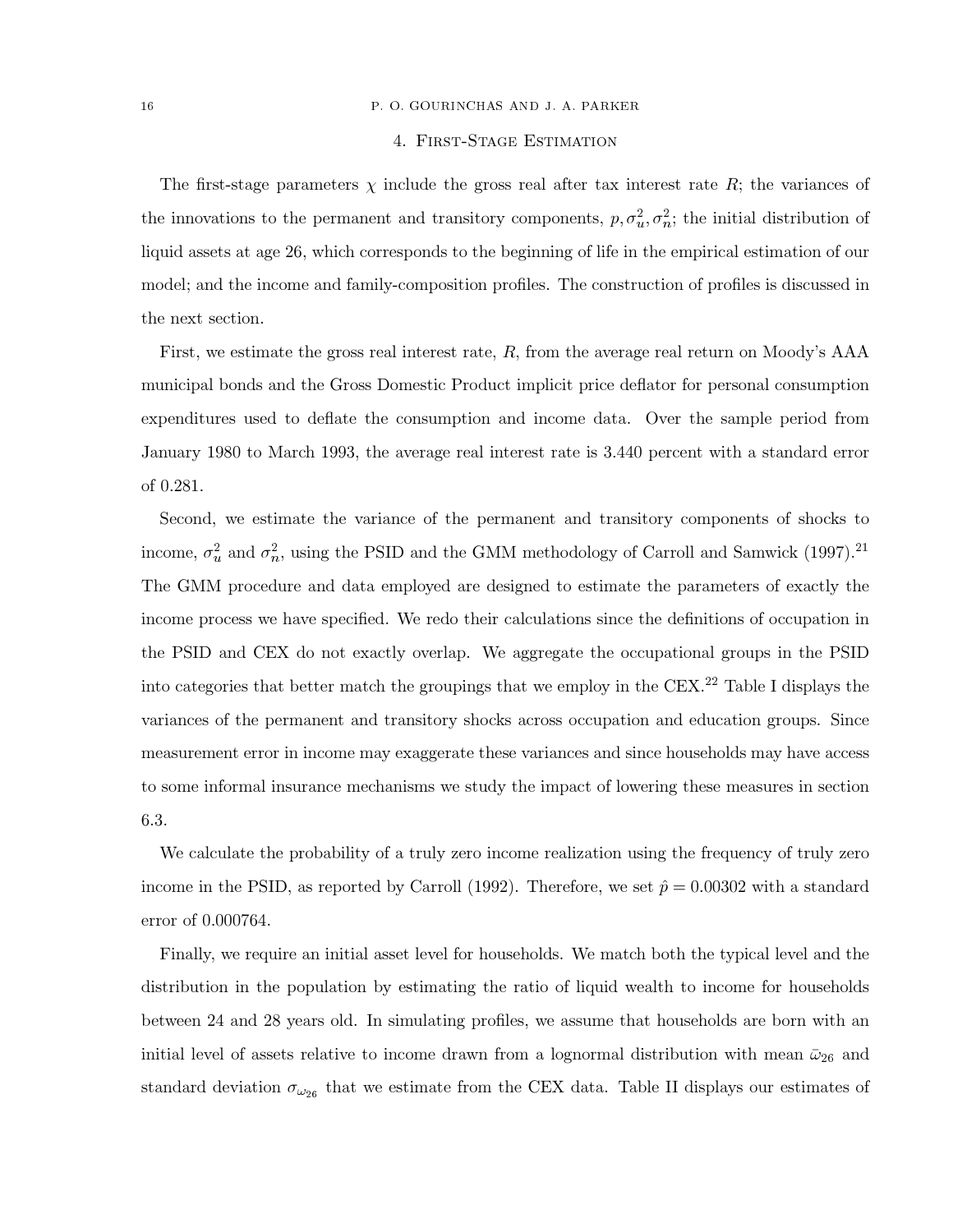wkh dyhudjh orj qrupdol}hg oltxlg zhdowk/ lwv vwdqgdug ghyldwlrq lq wkh gdwd dqg wkh lpsolhg udwlr ri dyhudjh qrupdol}hg zhdowk e| hgxfdwlrq dqg rffxsdwlrq jurxsv1

### 81 .k NAt6V|NA BAa YAWN6j iNu,jt

8141Suroh Frqvwuxfwlrq Phwkrgrorj|1 Zh hvwlpdwh wkuhh surohv xvlqj krxvhkrog ohyho gdwd iurp djh 59 wr 98= d frqvxpswlrq djh0sur oh  $\rm\,F_{||}^{SD}$  >wkh dyhudjh lqfrph sur oh  $\rm\,V_{||}^{SD}$  iurp zklfk zh ghulyh h{shfwhg lqfrph jurzwk  $\,$ i J  $_{\rm j}$  j $_{\rm l'2.}^{\rm SD} \,$  > dqg d sur oh iru wkh w|slfdo vkliwv lq pdujlqdo xwlolw $\nparallel$  y+]  $_{\vert}$  , j  $_{\vert}^{\rm SD}$  1

Dvvxph wkdw wkh gdwd jhqhudwlqj surfhvv iru frqpswlrq lv dv gh qhg lq vhfwlrq 5>iru hdfk krxvhkrog1 Gh qh <sub>c|</sub> y +] <sub>c|</sub>, F <sup>3,4</sup> dv wkh pdujlqdo xwlolw| ri krxvhkroឰ ri djh w<del>↓</del>urp wkh Hxohu htxdwlrq +8, ri vhfwlrq 5/ zh nqrz wkdw=

$$
_{\text{cl}}\otimes\frac{4}{\text{U}}\quad \text{cl3}\cdot\quad \text{cl}^{>}
$$

zkhuh c<sub>|</sub> lv wkh +pxowlsolfdwlyh, lqqrydwlrq wr wkh pdujlqdo xwlolw| ri zhdowk dqg vd\ky hv c<sub>|</sub> @  $4=$ 

Lwhudwlqj edfnzdug xqwlo wkh eluwk |hdu/ dqg vxevwlwxwlqi igut rewdlq=

$$
+45, \qquad F_{c} \text{g} \quad \frac{y \text{H} \quad c_1,}{y \text{H} \quad \alpha s} \quad \frac{1}{4} + U \text{g} \quad \frac{13.28}{4} \quad \frac{1}{2} \quad \frac{3 \cdot 4}{c_1} \quad f_{2S} S_{2S} \text{ > 59} \quad w \text{g} \quad 98 = 100 \quad \text{g} \quad \frac{1}{2} \quad \frac{1}{2} \quad \frac{1}{2} \quad \frac{1}{2} \quad \frac{1}{2} \quad \frac{1}{2} \quad \frac{1}{2} \quad \frac{1}{2} \quad \frac{1}{2} \quad \frac{1}{2} \quad \frac{1}{2} \quad \frac{1}{2} \quad \frac{1}{2} \quad \frac{1}{2} \quad \frac{1}{2} \quad \frac{1}{2} \quad \frac{1}{2} \quad \frac{1}{2} \quad \frac{1}{2} \quad \frac{1}{2} \quad \frac{1}{2} \quad \frac{1}{2} \quad \frac{1}{2} \quad \frac{1}{2} \quad \frac{1}{2} \quad \frac{1}{2} \quad \frac{1}{2} \quad \frac{1}{2} \quad \frac{1}{2} \quad \frac{1}{2} \quad \frac{1}{2} \quad \frac{1}{2} \quad \frac{1}{2} \quad \frac{1}{2} \quad \frac{1}{2} \quad \frac{1}{2} \quad \frac{1}{2} \quad \frac{1}{2} \quad \frac{1}{2} \quad \frac{1}{2} \quad \frac{1}{2} \quad \frac{1}{2} \quad \frac{1}{2} \quad \frac{1}{2} \quad \frac{1}{2} \quad \frac{1}{2} \quad \frac{1}{2} \quad \frac{1}{2} \quad \frac{1}{2} \quad \frac{1}{2} \quad \frac{1}{2} \quad \frac{1}{2} \quad \frac{1}{2} \quad \frac{1}{2} \quad \frac{1}{2} \quad \frac{1}{2} \quad \frac{1}{2} \quad \frac{1}{2} \quad \frac{1}{2} \quad \frac{1}{2} \quad \frac{1}{2} \quad \frac{1}{2} \quad \frac{1}{2} \quad \frac{1}{2} \quad \frac{1}{2} \quad \frac{1}{2} \quad \frac{1}{2} \quad \frac{1}{2} \
$$

Wkh uvw whup rq wkh uljkw kdqg vlgh uhsuhvhqwv wkh hhfw ri idplo| vl}h yduldwlrq ehwzhhq djh 59 dqg djh w=Wkh vhfrqg whup uhhfwv wkh guliw lq pdujlqdo xwlolw| wkdw ghshqgv xsrq wkh glvfrxqw idfwru/ wkh uhdo lqwhuhvw udwh dqg wkh lqwhuwhpsrudo hodvwlflw| ri vxe@w#Wkwlmowk4ug whup uh hfwv wkh h hfw ri xqfhuwdlqw| dqg suhfdxwlrqdu| vdylqj xsrq frqvxpswlrq dw djhw>wkurxjk wkh sdvw dqg fxuuhqw uhdol}dwlrqv ri lqqrydwlrqv wr pdujlqdo xwlolw/gxh wr lqglylgxdo lqfrph lqqrydwlrqv1 Wkh irxuwk whup/ suhsuhvhqwv yduldwlrqv lq lqlwldo fdvk rq kdqq dfurvv krxvhkrogv1 Wkh qdo whup $S_{2S}$ >fdswxuhv yduldwlrqv dfurvv krxvhkrogv lq wkh lqlwldo shupdqhqw frpsrqhqw ri  $lqfrph =$ 

Wkh krxvhkrog0ohyho gdwd iurp wkh FH[ gl huv iurp wkh dery Figling irxu zd|v1 Iluvw/ frq0 vxpswlrq gdwd lv plvphdvxuhg1 Wkxv/ zh gr qrw h{sorlw wkh olplwhg sdqho qdwxuh ri wkh Vxuyh|/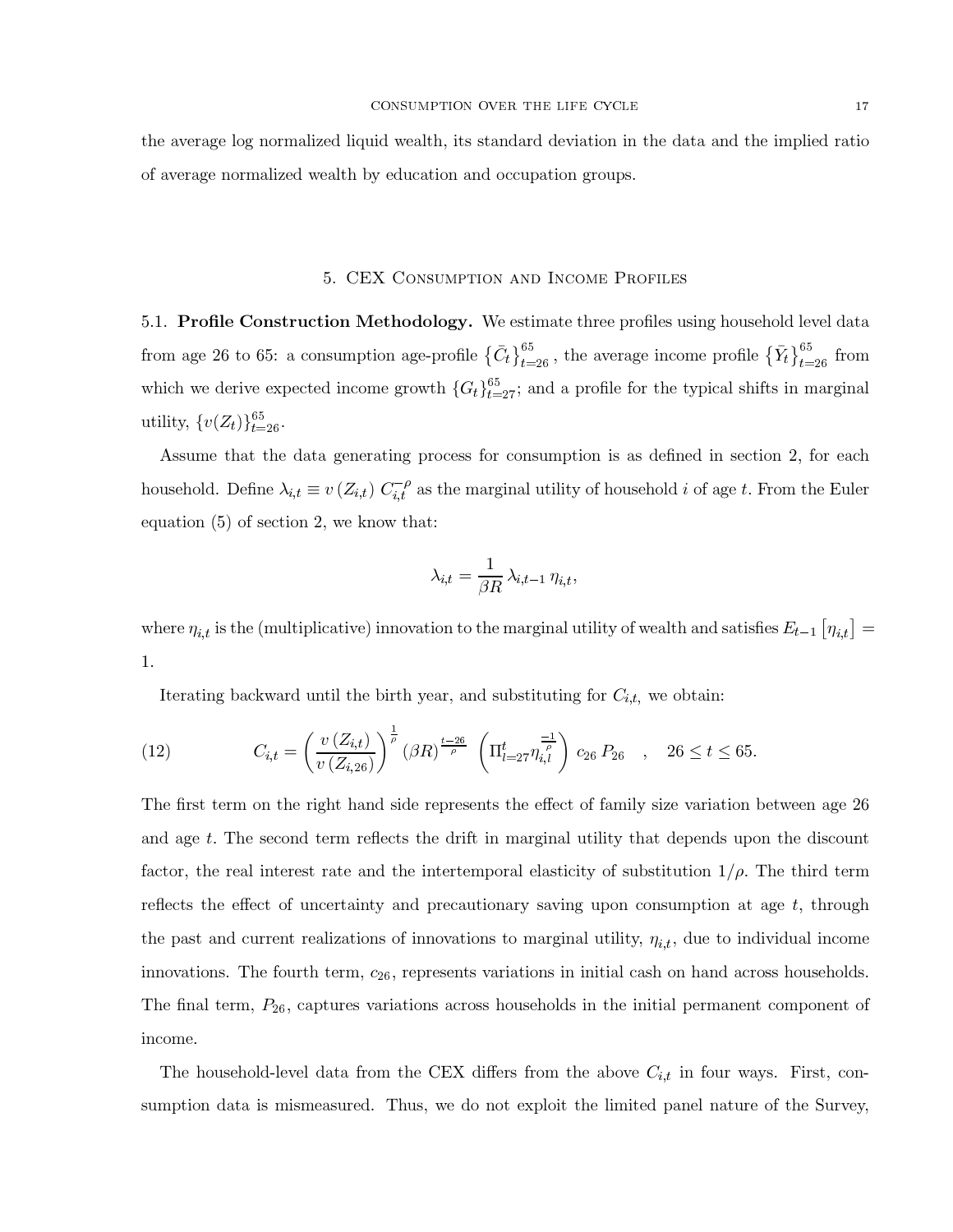exw lqvwhdg uhol rq gdwd iurp uhshdwhg furvv0vhfwlrqv1 Zh dvvxph wkdw **bpdgwu** huuru lq fravxpswlra lv fodvvlfdo dag pxowlsolfdwlyh1

Vhfrgg/ |hdu0vshfl f hyhgwy/ vxfk dv wkh vwdjh ri wkh exvlghvy f|foh/d hfw wkh dyhudjh frg0 yxpswlrg ri krxvhkrogy Ig hdfk |hdu1 Wkhyh h hfwy duh grw Igfoxghg Ig wkh prgho1 Rgh sryyleoh mxvwl fdwlrq lv wkdw djjuhjdwh xfwxdwlrqv dffrxqw iru d vpdoo vkduh ri lqglylgxdo xqfhuwdlqwl +Slv0 fknh  $+4 < 8,1$  Zh dvyxph wkdw wlph0h hfwy hqwhu pxowlsolfdwlyhol1

Wklug/ wkh prgho ri vhfwlrq 5 grhv qrw dvvxph dq| yduldwlrq lq lqfrph dfurvv frkruwv1 Lq uhdolw| krxvhkrogy vwduw olih zlwk gl huhqw ohyhov ri zhdowk dgg shupdqhqw frpsrqhqwy ri lgfrph dgg wkxv zlwk gl huhqw ohyhov ri frqvxpswlrq1 Vrph ri wkhvh gl huhqfhv duh gxh wr wkdw idfw wkdw krxvhkrogv eruq lq odwhu jhqhudwlrqv rq dyhudjh kdyh kljkhu ydoxhv iru wkhlu lqlwldo shupdqhqw frpsrqhqw ri lgfrph1 Wkly lpsolhy wkdw wkhuh ly d fruuhodwlrg ehwzhhg wkh h hfw ri eluwk lhdu dgg wkh h hfw ri dih ra fravxpswlra1 Krxvhkrogy revhuyha dw dih vl{w|/ vd|/ duh erug orgi ehiruh wkrvh zh revhuyh dw Irxgi dihy dgg yr kdyh rg dyhudih orzhu olihwlph uhyrxufhy/ dgg orzhu ohyhoy ri Igfrph dgg frgyxpswlrg dw hdfk dih1 Ligrulgi eluwk0|hdu h hfwy zrxog ohdg wr d ghidwlyh eldy lg rxu hvwlpdwh ri wkh vorsh ri lqfrph dqq frqvxpswlrq jurzwk1 Zh dvvxph/ dv lq pxfk ri wkh hpslulfdo olwhudwxuh wkdw hduqlqjy kdyh d wlph lqyduldqw djh0sur oh vr wkdw frkruw h hfwy d hfw rqol wkh glvwdgfh ehwzhhq wkh djh0sur ohv ri gl huhqw frkruwv1 Zh ghfrpsr $\delta_{\text{QS}}$  lqwr d frkruw h hfw/S $_{25}^{\text{K}}$ dgg dg Iglrv|gfudwlf frpsrghgw  $\sigma_{\text{c2S}}$ 

ligdool/ wkh prgho uhihuv wr krxvhkrog frqvxpswlrq/ dgmxvwhg vr wkdw doo krxvhkrogv kdyh wkh vdph olih0f|foh sdwwhuq ri idplo| vl}hy +] |,1 Zh wkhuhiruh hvwlpdwh idplo| vl}h dgmxvwphqwv dqg dsso) wkhp wr wkh frqvxpswlrq gdwd vr dv wr frqwuro iru zlwklq0djh ghprjudsklf yduldwlrq<sup> $\hat{\mathbf{f}}$ </sup>

Gh qh  $F_{\text{clc}}$  > dv wkh revhuyhg krxvhkrog frqvxpswlrq lq wkh FH[/ zkhuh ghqrwhv wkh |hdu1 Wdnigi orjv/ zh fdq zulwh og  $_{\rm clc}$  dv=

zkhuh uhsuhvhgwy d wlph0h hfw dgddswxuhy fodyylfdo phdyxuhphgw huuru dy zhoo dy krxyhkrog khwhurjhghlw| lg lglwldo frgglwlrgy dgg lggrydwlrgy wr pdujlgdo xwlolw|1 Wkh vhfrgg whup/ fdswxuhy

 $H^{\bullet}$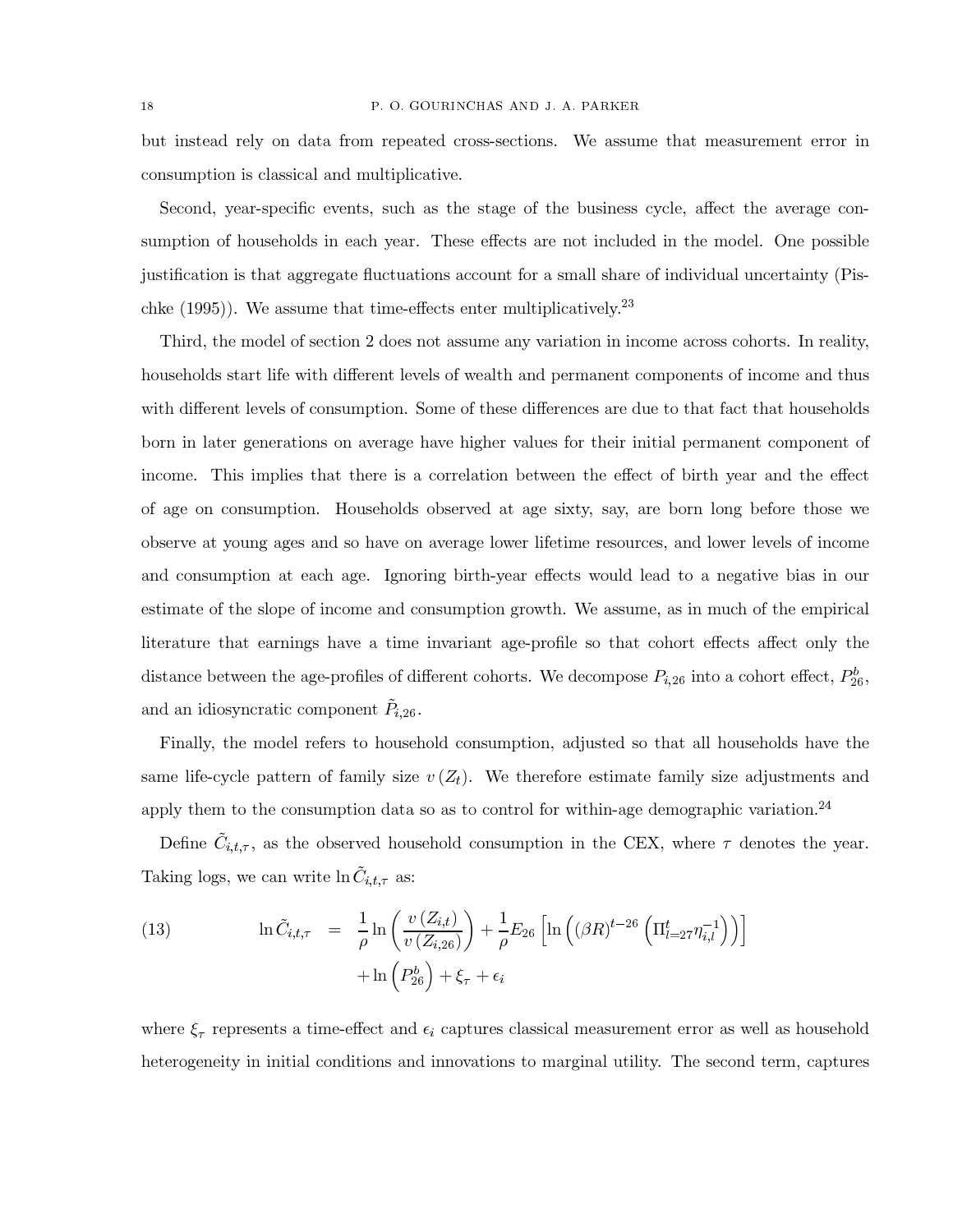wkh dprxqw ri lqwhuwhpsrudo vxevwlwxwlrq dqg h{shfwhg suhfdxwlrqdu| vdylqj dqg lv mxvw d ixqfwlrq ri djh1

Zh hywlpdwh gluhfwol d olghdu uhjuhvvlrg edvhg rg +46, ryhu krxvhkrogy zlwk pdoh khdgy djhg 59 wr 981 Dy glyfxyyhg Ig Ghdwrg +4<:8./ Iw Iy grw sryyleoh wr yhsdudwhol Ighgwlil wkh olghdu frpsrghaw ri wkh wlph/ djh/ dqg frkruw h hfwv lq htxdwlrq +45,<sup>2</sup>P Zh pdnh wkh lghqwli|lqj uhvwulfwlrq wkdw wiph h hfwy duh gxh wr wkh ywdwh ri wkh uhjirgdo hfrgrpj dgg fdswxuhg ej wkh sduwido fruuhodwirg ri frqvxpswlrq zlwk wkh uhjirqdo xqhpsor|phqw udwh<sup>26</sup> Rxu hpslulfdo vshfl fdwlrq lv wkhq=

 $\text{OQI}^{\bullet}$  @i.d 2.e. X e. Uhw p. %  $+47,$ 

zkhuh wkh sdudphwhuy duh wr eh hywlpdwhdy d vhw ri idplol axpplhy/ d Iv d frpsohwh vhw ri djh gxpplhv/ e Iv d frpsohwh vhw ri frkruw gxpplhv +ohvv wkh plggoh rghX Iv wkh Fhgyxv uhjirg xghpsor|phgw udwh lg |hdu / Uhw lv d gxpp| iru hdfk jurxs wkdw lv htxdo wr 4 zkhq wkh uhvsrqghqw Iv uhwluhg dàdy d uhvlgxdo wkdw fdswxuhv doo wkh lqglylgxdo h hfwv +phdvxuhphqw huuru/ Iqlwldo qrupdol}hg fdvk rq kdqg/ Iqlwldo Iqfrph/hwf1<sup>2</sup>1

Zlwk wkhvh hvwlpdwhv/ zh uvw uhfrqvwuxfw krxvhkrog0ohyho frqvxpswlrq gdwd xqfrqwdplqdwhg e| frkruw dag wlph h hfwy dag uhprylgi zlwkla dih yduldwlra la idplol yl}h=

oqF  $i_1a_n$ . d  $a_2$ .  $\overline{X}a_n$ . a%=  $+48,$ 

Wkxv jurp khuh rg/ zh zrun zlwk krxvhkrog0ohyho frgvxpswlrg wkdw uhsuhvhgwv wkh frgvxpswlrg ri wkh revhuyhg krxvhkrog zlwk wkh w|slfdo djh0ghshqghqw idplo| vl}h idflqj wkh dyhudjh xqhp0 sor|phqw udwto eruq lq wkh plggoh frkruw/ dqq qrw uhwluftd Lw Iv wkly yhuvlrq ri frqyxpswlrq wr zklfk vhfwlrq 6 uhihuv1

Zh frgywuxfw dyhudjh djh0sur ohv ri frgyxpswlrg el dyhudjlgj wkly gdwd dfuryy krxyhkrogy1 Vr wkdw wkh uroh ri suhfdxwlrqdu| vdylqj lv kljkoljkwhg/ zh glvsod| prvw ri rxu sur ohv dqg vlpxodwlrqv iru frgyxpswlrg shu fdslwd dgg lgfrph shu fdslwd1 Wkly sur oh ly frgywuxfwhg el uhsodflgj | zlwk  $i =$ 

$$
\mathsf{oqF}_{\mathsf{@}} \quad \text{i a. } \mathsf{da}_{2} \quad \overline{X}a_{e} =
$$

 $\bullet$ b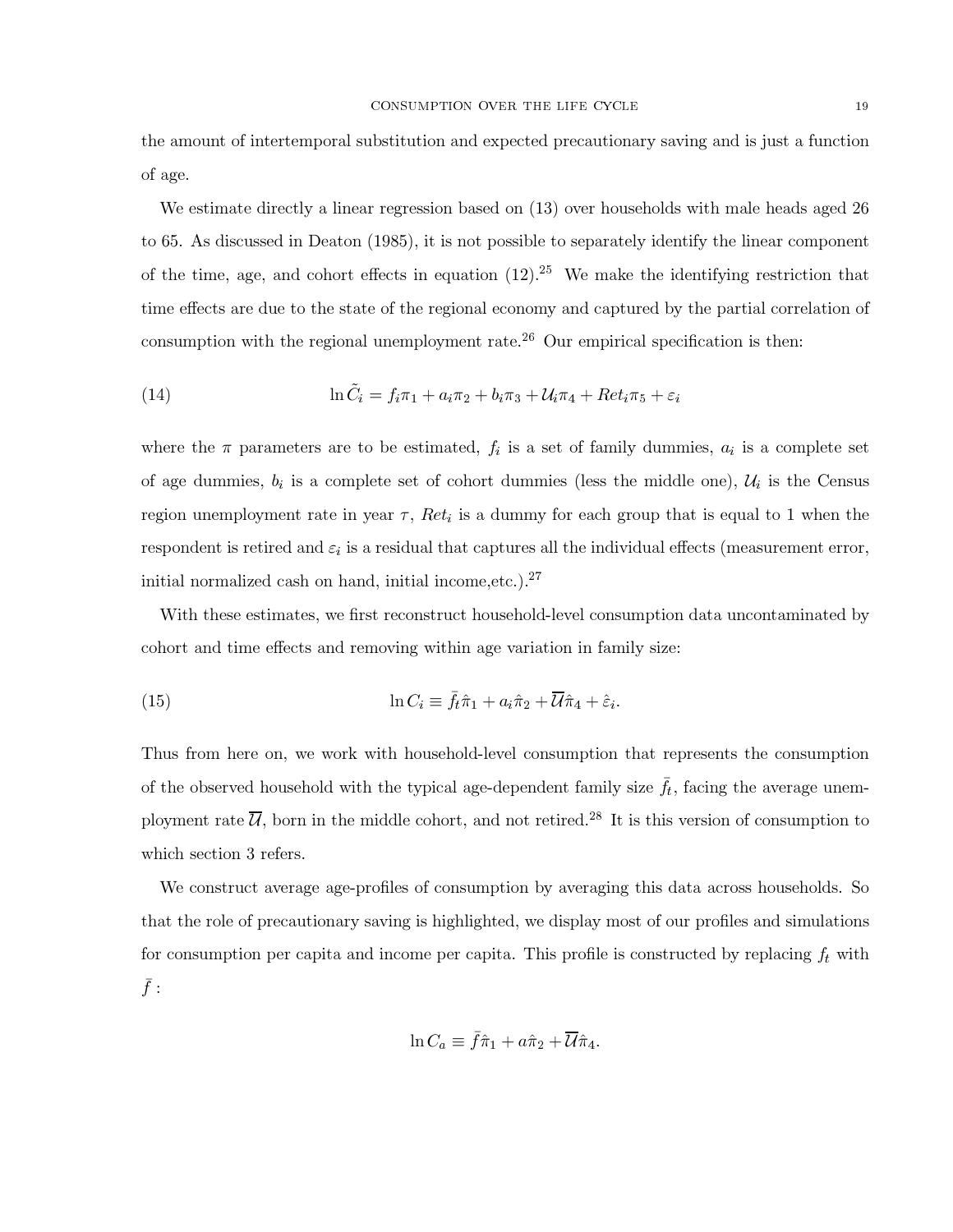Zh dovr frqvwuxfw wkuhh rwkhu vhwv ri surohv1 Iluvw/ dqg lq wkh vdph pdqqhu/ zh frqvwuxfw surohv iru lqfrph dqg wkh w|slfdo krxvhkrog idplo| vl}h1 Vhfrqg/ zh exlog vprrwk surohv xvlqj iwk0 rughu sro|qrpldov lq djh dqg |hdu ri eluwk lqvwhdg ri gxpplhv1 Odvwo|/ zh hvwlpdwh vlplodu sur ohv vhsdudwho| iru ydulrxv rffxsdwlrq dqg hgxfdwlrq vxejurxsv ri wkh srsxodwlrq1 Wkh frqvwuxfwlrq ri wkhvh vhulhv lv vlplodu wr wkdw ri frqvxpswlrq/ dqg ghvfulehg lq Dsshqgl{ F1

Wkh vprrwkhg sur ohv iru lqfrph dqg idplo| vl}h duh xvhg dv lqsxwv ri wkh prgho1 Iru lqvwdqfh/ uhfdoo wkdw\og @ o $\mathfrak{S}_{\text{cl}}$  . oq  $X_{\text{cl}}$  @ oqJ  $_1$  . oq S  $_{\text{cl}}$  . oq Q  $_{\text{cl}}$  . oq X  $_{\text{cl}}$  = Diwhu uhprylqj frkruw dag wlph h hfwv/ dqg dyhudjlqj ryhu d odujh qxpehu ri krxvhkrogv/L>zlwk wkh vdph fkdudfwhulvwlfv=

4 L U[ '• oq\ c| @ oqJ <sup>|</sup> . <sup>4</sup> L U[ '• oq\ c|3 • . <sup>4</sup> L U[ '• oqQc| . <sup>4</sup> L U[ '• oqXc| 4 L U[ '• oqXc|3 •

Dssollgi wkh Odz ri Odujh Qxpehuv/ wkh suredelolw| olplwv ri wkh odvw wkuhh whup duh doo }hur1 Khqfh/ zh jhw

solp # 4 L U[ '• oq\ c| 4 L U[ '• oq\ c|3 • \$ @ oqJ <sup>|</sup> oq\ <sup>|</sup> oq\ |3 • =

Wkxv uvw gl huhqflqj rxu orj0dyhudjh lqfrph ohyhov jlyhv h{shfwhg lqfrph jurzwk udwhvJ | 1

8151Wkh Frqvxphu H{shqglwxuh Vxuyh| dqg Rxu Xvh ri lw1 Zh xvh wkh Frqvxphu H{0 shqqlwxuh Vxuyh| HH[, wr frqvwuxfw olih0f|foh sur ohv ri frqvxpswlrq dqq lqfrph1 Wkh FH[ frqwdlqv lqirupdwlrq derxw frqvxpswlrq h{shqglwxuhv/ ghprjudsklfv/ lqfrph dqg dvvhwv/ iru d odujh vdpsoh ri wkh XV srsxodwlrq1 Wkh Vxuyh| lv frqgxfwhg e| wkh Exuhdx ri Oderu Vwdwlvwlfv lq rughu wr frqvwuxfw edvnhwy ri jrrgy iru xvh lq wkh edvhy iru wkh Frqvxphu Sulfh Lqgh{/dqg kdv ehhq uxq frqwlqxrxvo| vlqfh 4<;31 Zh xvh gdwd iurp 4<;3 wr 4<<6 iurp wkh idplo|/ phpehu/ dqg ghwdlohg h{shqglwxuh ohv1 Wkh vxuyh| lv nqrzq wr kdyh h{fhoohqw fryhudjh ri frqvxpswlrq h{shqglwxuhv/ wr kdyh uhdvrqdeoh gdwd rq oltxlg dvvhwv/ dqg wr kdyh lqfrph lqirupdwlrq ri prghudwh txdofw|1 Wkh vxuyh| lqwhuylhzv derxw 8833 krxvhkrogv hdfk txduwhu1 Lq d krxvhkrog\*v uvw lqwhuylhz/ wkh FH[ surfhgxuhv duh h{sodlqhg wr wkhp dqg lqirupdwlrq lv froohfwhg vr wkdw wkh| fdq eh dvvljqhg d srsxodwlrq zhljkw1 Wkh| duh wkhq lqwhuylhzhg irxu pruh wlphv +rqfh hyhu| wkuhh prqwkv, derxw ghwdlohg frqvxpswlrq h{shqglwxuhv ryhu wkh suhylrxv wkuhh prqwkv1 Lq lqwhuylhzv wzr dqg yh/ lqfrph lqirupdwlrq lv froohfwhg/ dqg lq wkh qdo lqwhuylhz dvvhw lqirupdwlrq lv froohfwhg1 Idplolhv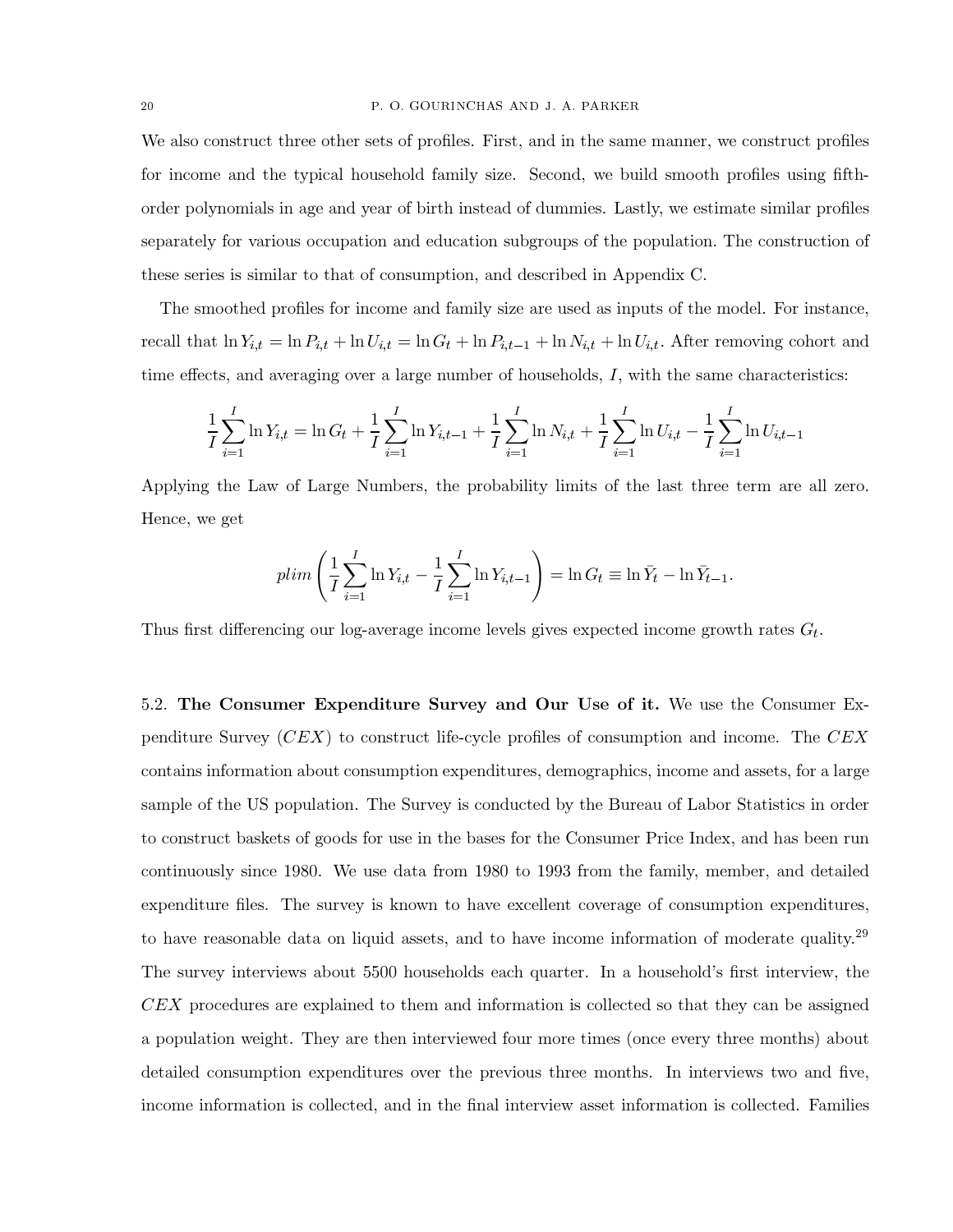urwdwh wkurxjk wkh surfhvv/ vr wkdw derxw 58( ri krxvhkrogy ohdyh dqg duh uhsodfhg lq hdfk txduwhu1 Derxw kdoi ri doo krxvhkrogy pdnh lw wkurxik doo wkh lgwhuylhzv1

Hdfk krxvhkrog frgwulexwhy rgh gdwd srlgw wr rxu ydpsoh1 Iru hdfk krxvhkrog zh frgywuxfw d phdvxuh ri krxvhkrog lqfrph dqg frqvxpswlrq1 Edvhg rq wkh fkdudfwhulvwlfv ri wkh pdoh khdg ri wkh krxvhkrog/ zh dvvljq wkh krxvhkrog wr dq rffxsdwlrq jurxs/ dq hgxfdwlrq jurxs/ d eluwk frkruw/ dq Iqwhuylhz |hdu/ dqg d Fhqvxv uhjIrq1 Lq rughu wr rewdlq d kljk txdolw| vdpsoh wkdw kdv wkh uhtxluhg Iqirupdwlrq/ zh gurs d vljql fdqw sruwlrq ri wkh gdwd dqg pdnh d vhulhv ri dgmxvwphqwv1 lxuwkhu ghvfulswirg ri wkh gdwd suhsdudwirg iv frgwdighg ig Dsshqgi{ G1 Zh grwh khuh wkuhh pdmru srigwv1

lluvw/ zh gurs krxvhkrogv wkdw duh fodvvl hg dv lqfrpsohwh lqfrph uhsruwhuv/ wkdw kdyh dq| ri wkh fuxfldo yduldeohv plvvlqi/ ru wkdw uhsruw fkdqihv lq djh ryhu wkh frxuvh ri wkh vxuyh| juhdwhu wkdg rgh |hdu ru ghidwlyh1 Zh gr grw dgdol}h wkh jurxs ri krxyhkrogy zlwk pdoh khdgy kroglgi ohvv wkdg < |hduv ri vfkrrolgi gxh wr yhu| ihz |rxgihu krxvhkrogv1 Vhfrgg/ zh gurs doo krxvhkrogv zlwk pdoh khdgv |rxqjhu wkdq 59 ru roghu wkdq :3/ jlyhq rxu irfxv rq wkh zrunlqj olih1 Zh duh ohiw zlwk mxvw xqghu x333 krxvhkrogv1 Wklug/ zh xvh lqglylgxdo dv zhoo dv idplo| ohyho lqirupdwlrq wr fruuhfw prvw ri wkh wrs0frglqj lq krxvhkrog oderu lqfrph1

Zh frgywuxfw phdyxuhy ri lgfrph dgg frgyxpswlrg wkdw pdwfk wkh frgfhswy lg wkh wkhruhwlfdo prgho1 lluvw/ zh gh qh frqvxpswlrq dv wrwdo krxvhkrog h{shqqlwxuhv ohvv wkrvh rq hgxfdwlrq/ phglfdo fduh/ dqg pruwjdjh lqwhuhvw sd|phqwv1 Wkhvh fdwhjrulhv ri h{shqglwxuh gr qrw surylgh fxuuhqw xwlolw| exw udwkhu duh hlwkhu looltxlg lqyhvwphqwv ru qhjdwlyh lqfrph vkrfnv1 Vr wkdw wkhvh h{shqqlwxuhv gr qrw lqfruuhfwo| dsshdu dv oltxlg vdylqj/ wkh| duh dovr vxewudfwhg iurp lqfrph1

Lw vkrxog eh grwhg wkdw rxu prgho uhihuv wr wrwdo frgyxpswlrg dw dggxdo iuhtxhgflhy1 Lg wkh gdwd/ zh duh dyhudjlgj wrwdo h{shqglwxuhv/ qrw frqvxpswlrq/ dfurvv d odujh qxpehu ri lqglylgxdov dgg orrnlgj dfurvv rgh0|hdu krul}rgv1 Khqfh/zh vxvshfw wkh glvwlgfwlrg ehwzhhq gxudeohv dgg grggxudeohy ly grw olnhol wr pdwwhu pxfk1 kuwkhu/ vlgfh wkh ex hu ywrfn prgho jlyhy ywurgi suhgifwirgy derxw frgyxpswirg wudfnigi igfrph/ lw ly ipsruwdgw grw wr euhdn wkh frgyxpswirg0 lgfrph olgn zkhq ywxgllgi frgyxpswlrg1 Zh zloo dovr uhsruw wkh uhyxowy zkhq frgyxpswlrg ly uhvwulfwhg wr grggxudeohy dgg lgfrph ly gh ghg dy glysrydeoh lgfrph diwhu gxudeoh h{shgglwxuhy1

Rxu phdvxuh ri glvsrvdeoh oderu lqfrph lv frpsulvhg ri diwhu0wd{ idplo| lqfrph ohvv Vrfldo Vhfxulw| wd{ sd|phqwv/ shqvlrq frqwulexwlrqv/ diwhu0wd{ dvvhw dqg lqwhuhvw lqfrph dqg/ dv qrwhg/

 $2\bullet$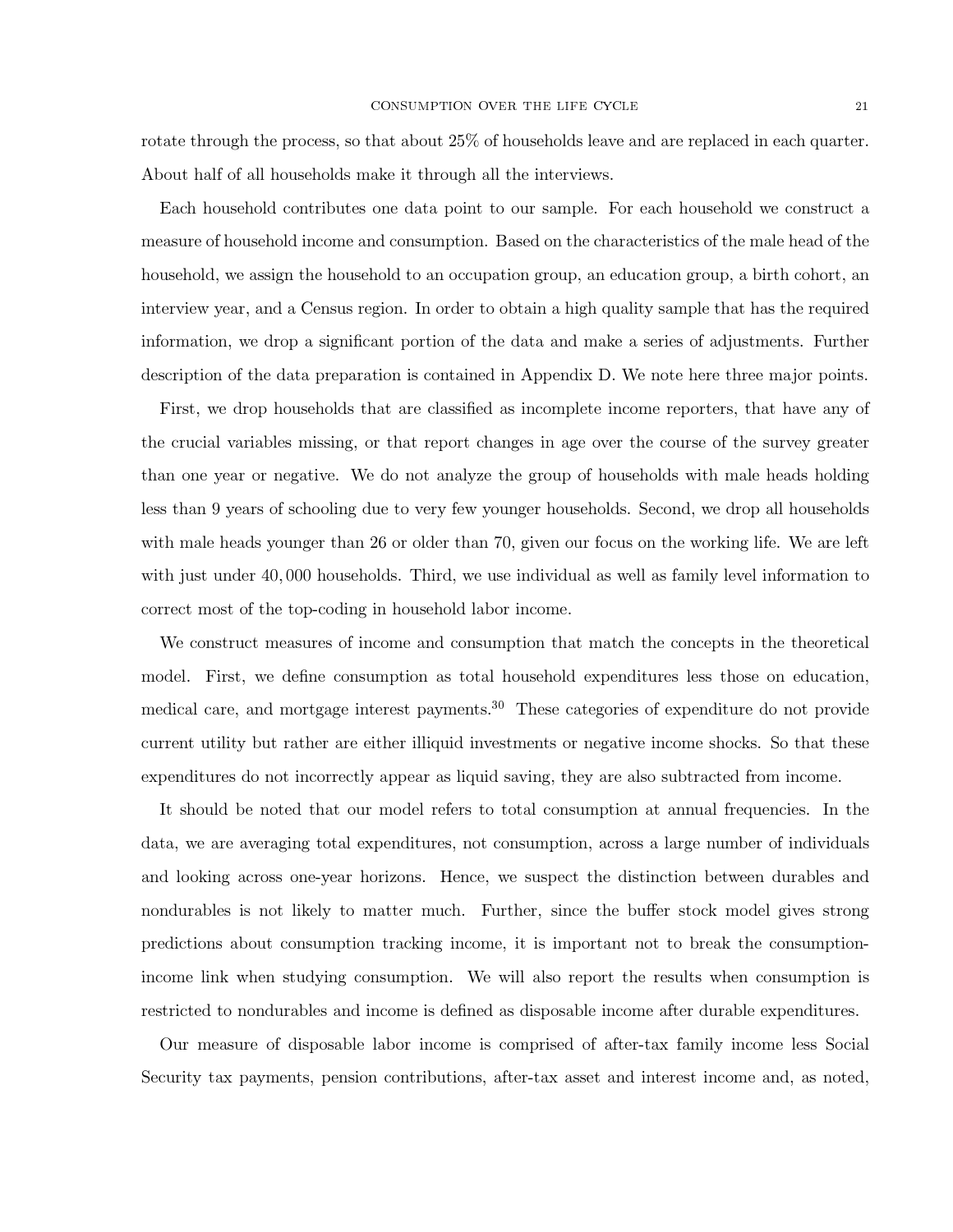wkryh h{shqqlwxuhy yxewudfwhg iurp frqyxpswlrq1 Wkh uyw wzr dgmxywphqwy duh ydylqi lq looltxlg irup dgg vr duh dydlodeoh wr wkh krxvhkrog rgol diwhu uhwluhphqw1 Zh uhpryh dvvhw lgfrph vlgfh wkh Igsxw wr rxu wkhruhwlfdo prgho Iv d sur oh ri Igfrph ghw ri oltxig dvvhw uhwxugy1 Frgylywhgw zlwk wkh vslulw ri rxu prgho/doo lwhpy uhpryhg jurp lgfrph lgyroyh d odujh dprxgw ri frpplwphgw dgg duh kdug wr vxevwlwxwh lqwhuwhpsrudoo|1

Ilqdool/ zh sxw doo gdwd lqwr uhdo 4<;: grooduv xvlqj wkh Jurvv Grphvwlf Surgxfw Ipsolflw sulfh gh dwru iru shuvrqdo frqvxpswlrq h{shqglwxuhv1

81610lih F|foh Sur ohv1 Iljxuh 5 suhvhqwv frqvxpswlrq +udz dqg vprrwkhg, dqg lqfrph sur ohv iru rxu hqwluh vdpsoh zkhq wkh idplo|0vl}h lv khog frqvwdqw ryhu wkh olih0f|foh1 Hyhq diwhu fruuhfwlqj iru wkh h hfwy ri frkruw/ wlph/ dgg idplol/ erwk sur ohy duh ywloo kxps ykdshg dgg wudfn hdfk rwkhu hduo| lq olih1 Frqvxpswlrq olhv deryh lqfrph ryhu wkh odwh wzhqwlhv1 Jlyhq wkdw wkh FH[ zhdowk gdwd/dqg ehwwhu krxvhkrog zhdowk vxuyh|v/vkrz prghvw lqfuhdvhv lq oltxlg zhdowk ryhu wkhvh udgihy/ wkly ihdwxuh vhhpy olnhol gxh wr plyuhsruwlgi ri lgfrph ru frgyxpswlrg1 Rgh sryvlelolw Iv xqghuuhsruwlqj wkh dvvlvwdqfh wkdw Iv surylghg el lqwhujhqhudwlrqdo wudqvihuv hduol lq olih1 Diwh wkhyh uyw ihz |hduy/ frqyxpswlrq ulyhy zlwk |qfrph iurp djh 63 wr djh 78/ zkhq frqyxpswlrq gursv vljgl fdqwol ehorz lgfrph1 Wklv wudfnlgj lv krzhyhu d orw ohvv wkdg lv revhuyhg lg sur ohv frgywuxfwhg el vlpsol dyhudilgi furvy0yhfwlrgy ehfdxyh zh frgwuro iru fkdgihy lg idplol yl}h dgg frkruwy h hfwy1

lljxuhv 6 dgg 7 jlyh vrph hylghgfh wkdw frgyxpswlrg dgg lgfrph wudfn hdfk rwkhu dfurvy vxe0 jurxsv ri wkh srsxodwlrg gh qhg e| hgxfdwlrg dgg rffxsdwlrg jurxsv1 Wkhvh judskv duh vrphzkdw qrlv|1 Krzhyhu/ ghvslwh wkh qrlvh/ rqh fdq vhh wkdw wkh rffxsdwlrq dqg hgxfdwlrq jurxsv zlwk wkh prvw surqrxqfhg kxpsv lq lqfrph suhvhqw wkh prvw surqrxqfhg kxpsv lq frqvxpswlrq1 kuwkhu/ zh fdq irupdool uhmhfw wkh qxoo klsrwkhvlv wkdw wkh frqvxpswlrq sur ohv duh dw1 Wklv lv hvvhqwldool d qrz vwdqgdug whvw ri wkh olqhdul}hg frqvxpswlrq Hxohu htxdwlrq/ dv vwxglhg el Dwwdqdvlr dqg Zhehu +4<<8,/ Oxvdugl +4<<9,1

Rxu sur ohy gl hu volikwol jurp wkh uhyxowy ri Dwwdgdylr dgg Eurzglgi +4<<8, dgg Dwwdgdylr dgg Zhehu +4<<8,1 Wkhyh sdshuv hpsor| d odujhu yhw ri suhihuhgfh ykliwhuy= rgfh frgwuroolgj iru wkhvh/fravxpswlra lv vprrwkhu dag wkh FHT0OFK lv qrw uhmhfwhg1 Lq Dwwdqdvlr dag Zhehu +4<<8, dgg lg wkh olghdu Hxohu0htxdwlrg dssurdfk jhghudool xvhg lg plfur gdwd/suhfdxwlrgdul h hfwy duh

22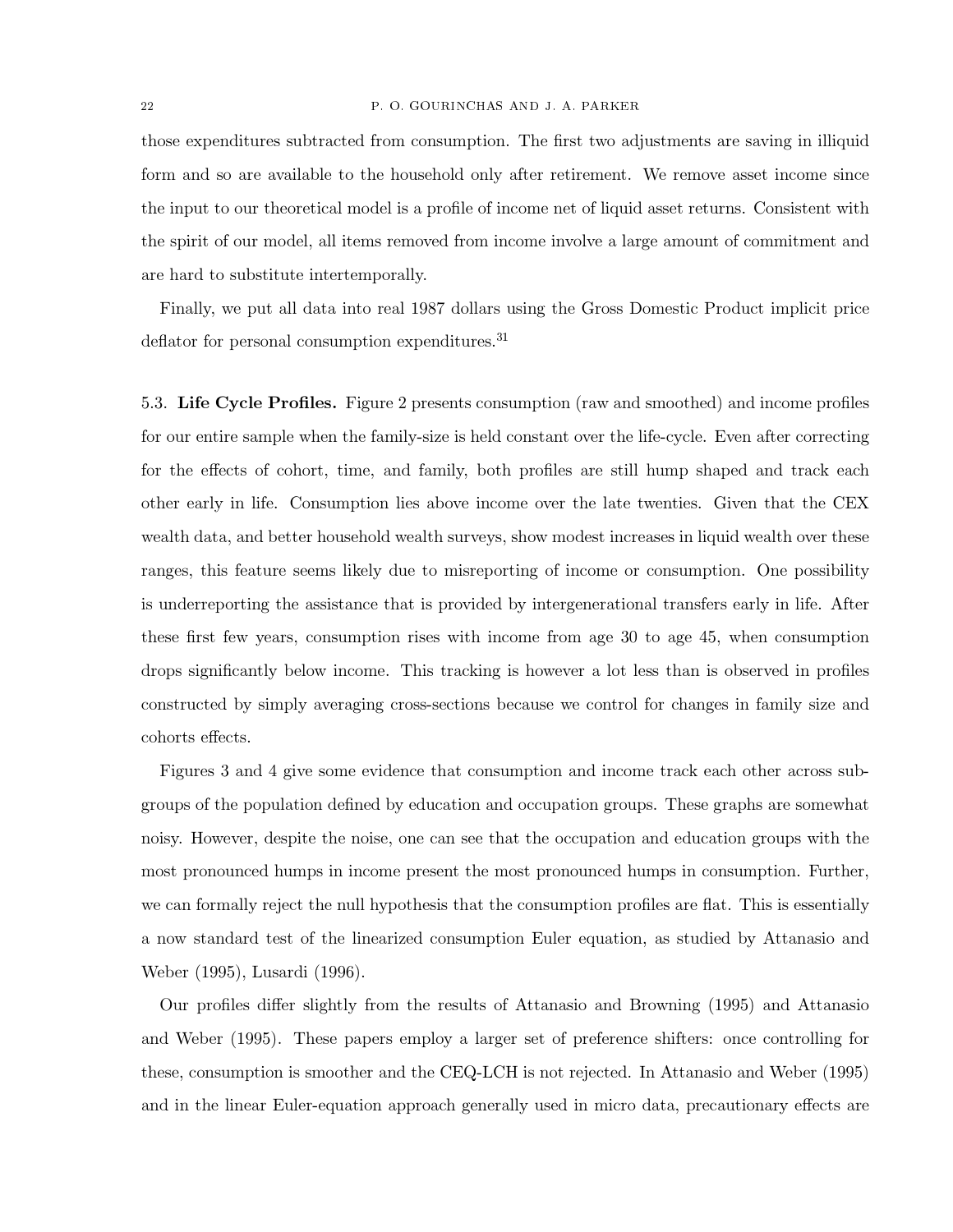rplwwhg vr wkdw suhihuhqfh vkliwhuv devrue/ fruuhfwo| ru lqfruuhfwo|/ yduldwlrq lq frqvxpswlrq wkdw zh dwwulexwh wr xqfhuwdlqw|1 Fohduol/ doorzlqj iru hqrxjk suhihuhqfh yduldwlrq fdq h{sodlq wkh olih0 f|foh fruuhodwlrg zlwkrxw uhihuhqfh wr vxevwdqwldo krxvhkrog0ohyho xqfhuwdlqw|1 Wkh dssurdfk ri wkly sdshu ly wr dgmxyw rqol iru wkh yl}h ri wkh krxyhkrog dqg h{dplqh krz suhfdxwlrqdul ydylqi h{sodlqv wkh revhuyhg frqvxpswlrq ehkdylru1 Rxu phwkrgrorj| kdv wkh srwhqwldo wr qhvw dqg whvw erwk h{sodqdwlrqv1 Lw lv dovr zruwk qrwlqj wkdw rxu sur ohv uhsuhvhqw wrwdo frqvxpswlrq h{shqglwxuhv udwkhu wkdq qrq0gxudeoh frqvxpswlrq1

### 91 - it .lt

Zh uvw hywlpdwh rxu prgho iru wkh dyhudjh krxvhkrog dgg glyfxyy wkh lpsolfdwlrgy ri wkh wwhg vwuxfwxudo prgho iru krxvhkrog ehkdylru1 Zh wkhq wxuq wr glvdjjuhjdwhg uhvxowv/el hgxfdwlrq dqg rffxsdwlrq jurxsv/ dqg wr hydoxdwlqj wkh urexvwqhvv ri rxu qglqjv1

9141llqglqjv iurp wkh Hqwluh Vdpsoh1 Dv d xvhixo ehqfkpdun/ zh ehjlq e| dvnlqj zkdw wkh vwdggdug Olih0F|foh wkhru| zrxog suhglfw/ dvvxplg#zd| doo xgfhuwdlgw|1 Wr jlyh wkh ehvw fkdgfh wr wkh FHT0OFK/ zh shuirup uvw gl huhqfh hvwlpdwlrq/ qrw dvnlqj lw wr w wkh phdq ri wkh frgyxpswlrg sur oh1 Xgghu fhuwdlgwl/ htxdwlrg +5, krogy/ lpsollgi/ diwhu frgwuroolgi iru lgglylgxdo fkdudfwhulvwlfv/ d frqvwdqw jurzwk udwh ri frqvxpswlrq ryhu wkh zrunlqj shulrg=

$$
oq F1 \otimes \frac{4}{1} oq + U
$$
,

Zh hvwlpdwh $\frac{1}{4}$  og +U, iurp wkh frh flhqw rq djh lq d ohdvw0vtxduhv uhjuhvvlrq ri wkh sur oh ri frqvxpswlrq zlwk idplo| vl}h/ frkruw/ dqg wlph h hfwv uhpryhg/ dv glvsod|hg lq lljxuh 51 Wklv surfhgxuh vhhpv wulyldo rqo| ehfdxvh ri rxu hduolhu h ruwv wr uhpryh fkdqjlqj idplo|0vl}h dqg frkruw h hfwv1 Lw lv suhflvhol wklv vlpsolflwl wkdw jlyhv wkh FHT0OFK lwv srzhu1 lurp rxu hvwlpdwh/ zh xvh wkh ghowd phwkrg wr uhfryhu wkh glvfrxqw idfwru dqg lwv vwdqgdug huuru/ xvlqj wkh uhdo lqwhuhvw ud hvwlpdwhg lg wkh suhylrxv vhfwlrg dgg d fkrlfh ri wkh frh flhgw ri uhodwlyh ulvn dyhuvlrg ri xglŵ|1 Zh hvwlpdwh d glvfrxqw udwh ri=67( zlwk d vwdqgdug huuru ri ⊕;4( >diwhu dgmxvwlqj wkh hvwlpdwh iru erwk uyw rughu yhuldo fruuhodwlrg dgg uyw0ywdjh xgfhuwdlgw|1 Vlgfh wkh FHT0OFK frgyxpswlrg sur oh Iv dw dąg wkh gdwd dv vkrzą lą Iljxuh 5 lv kxps0vkdshg/ wkh fhuwdląw| prgho shuirupv srruol zkha lw frphy wr h{sodlalgi wkh gladplfy ri frayxpswlra dfuryy wkh olih flfoh1

 $\overline{2}$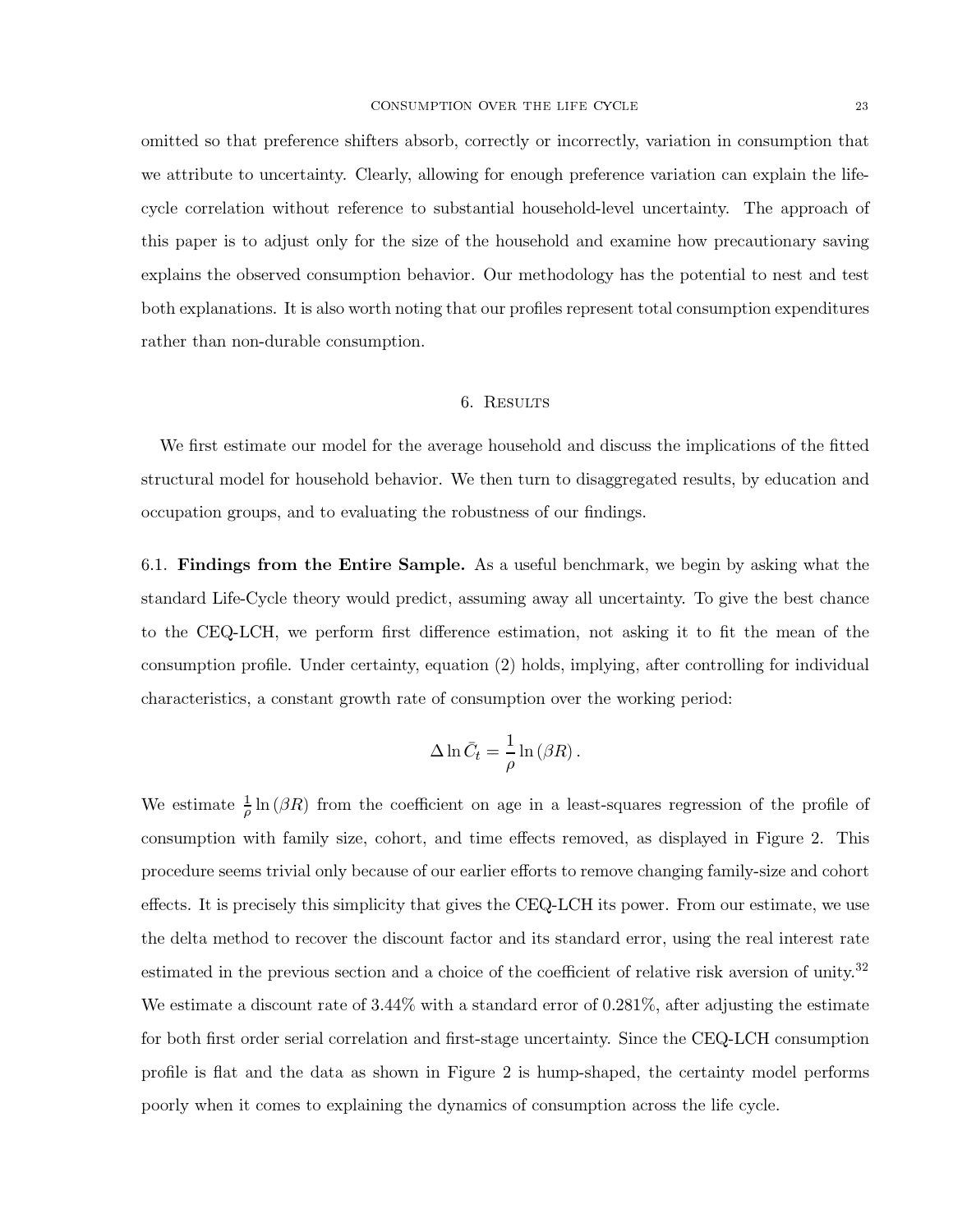Wdeoh LLL suhvhqwv wkh uhvxowv ri hvwlpdwlqj rxu vwuxfwxudo prgho zlwk lqfrph xqfhuwdlqw|1 Wkh dvvrfldwhg frqvxpswlrq uxohv duh glvsod|hg lq Iljxuh 4/ sdqho D1 Wkh uvw froxpq ri Wdeoh LLL glvsod|v wkh uhvxowv zkhq wkh lqlwldo/ urexvw zhljkwlqj pdwul{ lv hpsor|hg> wkh vhfrqg glvsod|v wkh uhvxowv zlwk wkh rswlpdo zhljkwlqj pdwul{1 Wkh vwdqgdug huuruv duh fdofxodwhg zlwkrxw +D, dqg zlwk +E, wkh dgmxvwphqw iru xqfhuwdlqw| lq wkh sdudp**hwha**/va<sup>2</sup>/ a $^{2}_{7}$  dqg  $\, \, \clubsuit_{2S}$  iurp wkh uvw0 vwdjh hvwlpdwlrq1 Wkh vwdqgdug huuruv w|slfdoo| lqfuhdvh/ rqfh wkh xqfhuwdlqw| lq wkh uvw0vwdjh sdudphwhuv lv dffrxqwhg iru1

Wkh glvfrxqw udwh lv hvwlpdwhg mow ryhu irxu shufhqw/ zklfk lv zlwklq frqyhqwlrqdo vljql fdqfh ohyhov ri wkh uhdo lqwhuhvw udwh sir 6 ing 1 Lw lv zruwk qrwlqj wkdw wkh glvfrxqw udwh lv zlwklq d uhdvrqdeoh udqjh1 Xvlqj lqirupdwlrq rq wkh hodvwlflw| ri dvvhwv zlwk uhvshfw wr xqfhuwdlqw|/ Fduuroo dqg Vdpzlfn +4<<:, hvwlpdwh d glvfrxqw udwh lq wkh ylflqlw| ri 4348( dqg dujxh wkdw hyhq kljkhu glvfrxqw udwhv duh qhhghg wr udwlrqdol}h wkh qglqjv ri Kxeedug/ Vnlqqhu/ dqg ]hoghv +4<<7,1 Rxu orzhu glvfrxqw udwh/ krzhyhu/ grhv qrw lpso| wkdw krxvhkrogv duh qrw lpsdwlhqw hqrxjk wr jhqhudwh ex hu vwrfn ehkdylru/ dv zh zloo vkrz vkruwo|1

Zkhq zh hpsor| dq rswlpdo zhljkwlqj pdwul{/ wkh suhflvlrq zlwk zklfk zh hvwlpdwh wkh glvfrxqw udwh ghfolqhv vljqlfdqwo| frpsduhg zlwk wkh yduldqfh hvwlpdwh wkdw grhv qrw fruuhfw iru xqfhuwdlqw| derxw wkh uvw vwdjh sdudphwhuv +D,/ exw lqfuhdvhv frpsduhg wr wkh 50vwhs yduldqfh hvwlpdwh +E,1 Wkhuh lv d jurzlqj olwhudwxuh wkdw txhvwlrqv wkh vpdoo0vdpsoh ydolglw| ri rswlpdo zhljkwlqj gxh wr wkh fruuhodwlrq ehwzhhq sdudphwhu xqfhuwdlqw| dqg wkh zhljkwlqj pdwul{1 Rswlpdo zhljkwlqj fdq eh pruh hflhqw> lw fdq dovr eh pruh eldvhg1 Wkxv zh uhsruw erwk1

Wkh lqwhuwhpsrudo hodvwlflw| ri vxevwlwxwlrq lv hvwlpdwhg txlwh wljkwo|/ dqg lv wkh vroh sdudphwhu hvwlpdwh wkdw ghshqgv vljqlfdqwo| rq wkh zhljkwlqj pdwul{ hpsor|hg1 Wkh hvwlpdwhg uhwluhphqw uxoh vxjihvwv d pdujlqdo surshqvlw| wr frqvxph rxw ri zhdowk dw uhwluhphqw ehwzhhq 9 dqg : shufhqw/ dovr txlwh uhdvrqdeoh1 Iru lqvwdqfh/ lq wkh fdvh ri ixoo fhuwdlqw| diwhu uhwluhphqw dqg qr fkdqjh lq wkh xwlolw| vkliwhu wkh pdujlqdo surshqvlw| wr frqvxph lv jlyhq e|

4 a<sup>•</sup>\*4g•\*43• @\_4 a<sup>•\*4</sup>g•\*43• <sup>3A</sup> @ :<del>⊰</del>8 shufhqw/

jlyhq rxu hvwlpdwhv ri > dqg U dqg vhwwlqi ghdwk dw djh ;;1 Wkxv wkh hvwlpdwh lv yhu| pxfk lq olqh zlwk vlpsoh suhglfwlrqv ri wkh prgho1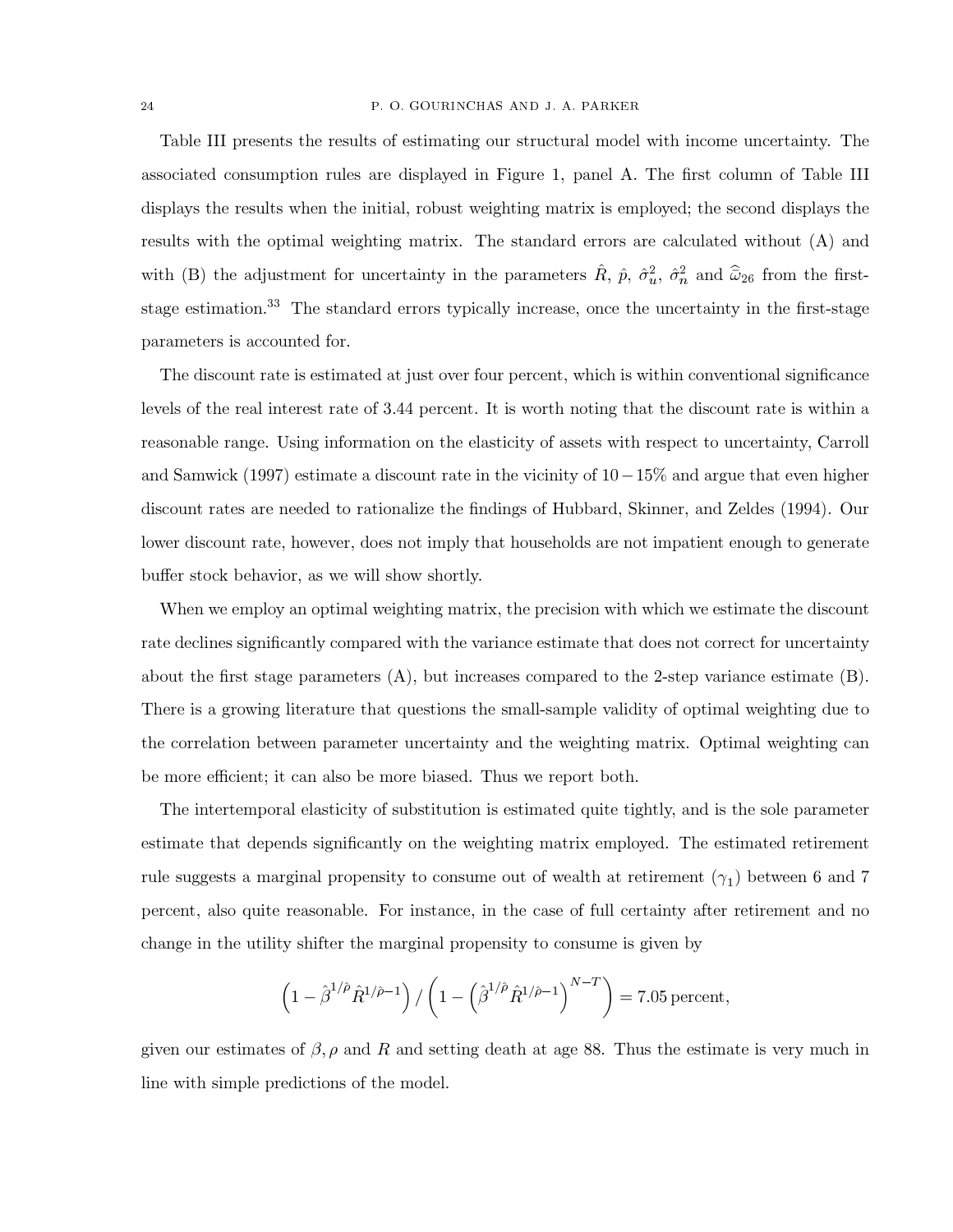ligdool xqghu rxu dvvxpswlrqv/ wkh udwlr  $\omega$ , suryighv dq hvwlpdwh ri wkh udwlr ri looltxig zhdowk wr wkh shupdghgw frpsrghgw ri lgfrph dw uhwluhphgw1 Wkh srlgw hywlpdwh ly h{wuhphol ypdoo/ durxqq 5(=Wkh uvw wklqj wr grwh Iv wkdw wkly udwlr Iv Ipsuhflyho) hywlpdwhg dgg zh fdggrw uhmhfw pruh uhdvrgdeoh ydoxhv1 Dg dowhugdwlyh lgwhusuhwdwlrg, it w dwadzw krxyhkrogy kdyh d orz surshqvlw| wr frqvxph rxw ri looltxlg zhdowk dw uhwluhphqw1

Lw vkrxog eh grwhg wkdw erwk hvwlpdwlrg phwkrgy uhmhfw wkh ryhulghgwlillgi uhvwulfwlrgy dw wkł 8( ohyho1 Wkh <8( fulwlfdo ydoxh iru"cf +69, lv 83:4 dqg wkh fkl0vtxduh dozd|v h{fhhgy 4831 Wklv Iv grw hgwluhol vxusulvlgi/ jlyhg wkh gxpehu ri prphgwv zh xvh +73, dgg wkh ihz sdudphwhuv ri wkh prgho1 Wkh hvwlpdwhg prgho vkrxog vwloo eh wdnhq vhulrxvol krzhyhu1 Dv zh qrz glvfxvv/ wkh prgho grhy pxfk ehwwhu lq dq hfrqrplf vhqvh wkdq wkh FHT0OFK prgho zlwk zklfk wklv vhfwlrq ehjlqv1

Zlwk rxu hywlpdwhy lg kdgg/ zh fdg dgguhyy krz zhoo wkh ywrfkdywlf prgho wy wkh olih0flfoh frgyxpswlrg sur oh1 Wkh uvw sdgho ri Iljxuh 8 sorwy wkh vlpxodwhg dgg dfwxdo frgyxpswlrg gdwd dorgj zlwk wkh lgfrph sur oh1 Wkh vwrfkdvwlf olih0f|foh prgho grhv d pxfk ehwwhu mre dw wwlgj wkh frgvxpswlrg sur oh wkdg wkh frgvxpswlrg sur oh zlwk frgvwdgw jurzwk udwh #og +U, wkdw zrxog rewdlg xgghu wkh fhuwdlgw|0htxlydohgw1 Wkh frgvxpswlrg sur oh iurp wkh wwhg prgho wudfnv Igfrph xqwlo durxqg djh 73 dqg wkhq idoov dv krxvhkrogy vwduw Igfuhdvlgj wkhlu oltxlg zhdowk kroglqj Iq suhsdudwirq iru uhwluhphqw1

Lg wzr sodfhy krzhyhu/ wkh prgho w ly grw jrrg1 lluvw/ dfwxdo frgyxpswlrg h{fhhgy vlpxodwhg frgvxpswlrg hduol ig olih1 Vigfh/dv zh givfxvvhg ig wkh suhfhgigj vhfwlrg/lg wkh gdwd frgpswlrg h{fhhqv lqfrph hduo| lq olih/ wklv pd| uh hfw d zhdnqhvv ri wkh gdwd/ udwkhu wkdq wkh prgho1 Vhfrqg/ wkh dfwxdo frqvxpswlrq sur oh lv voljkwo| dwwhu dqg shdnv voljkwo| odwhu1 Dsduw iurp wkhvh ihdwxuhv krzhyhu/ wkh wljkw vwuxfwxuh lpsrvhg el wkh prgho surgxfhv jrrg suhglfwlrqv lq whupv ri frqvxpswlrq glqdplfv1

Zk| duh zh deoh/ zlwklq wkh frqwh{w ri rxu prgho wr rewdlq vxfk wljkw hvwlpdwhvB Wkh vhfrqq sdgho ri Ilixuh 8 sorwy ydulrxy ylpxodwhg sur ohy iru ydoxhy r rgh shufhgw dzd iurp wkh srlgw hywlpdwh1 Wkly fruuhysrggy wr fkrlfhy ri @ 3 x7<; dgg \_ @ 3 x9<;/ ru htxlydohgwol/ wr d glyfrxgw udwh ehwzhhq 47 dqq 8-5; shufhqw1 Lw ly reylrxy wkdw wkh sur ohy duh yhul yhqylwlyh wr ypdoo yduldwlrgy Ig wkh glvfrxgw idfwru/ kroglgj frgywdgw1 Zlwk d kljkhu glvfrxgw idfwru/ wkh krxvhkrog Iv zloolgi wr vdyh pruh dgg hduolhu iru uhwluhphqw sxusrvhv1 Wkh frqvxpswlrq sdwk h{klelwv ohvv

 $2D$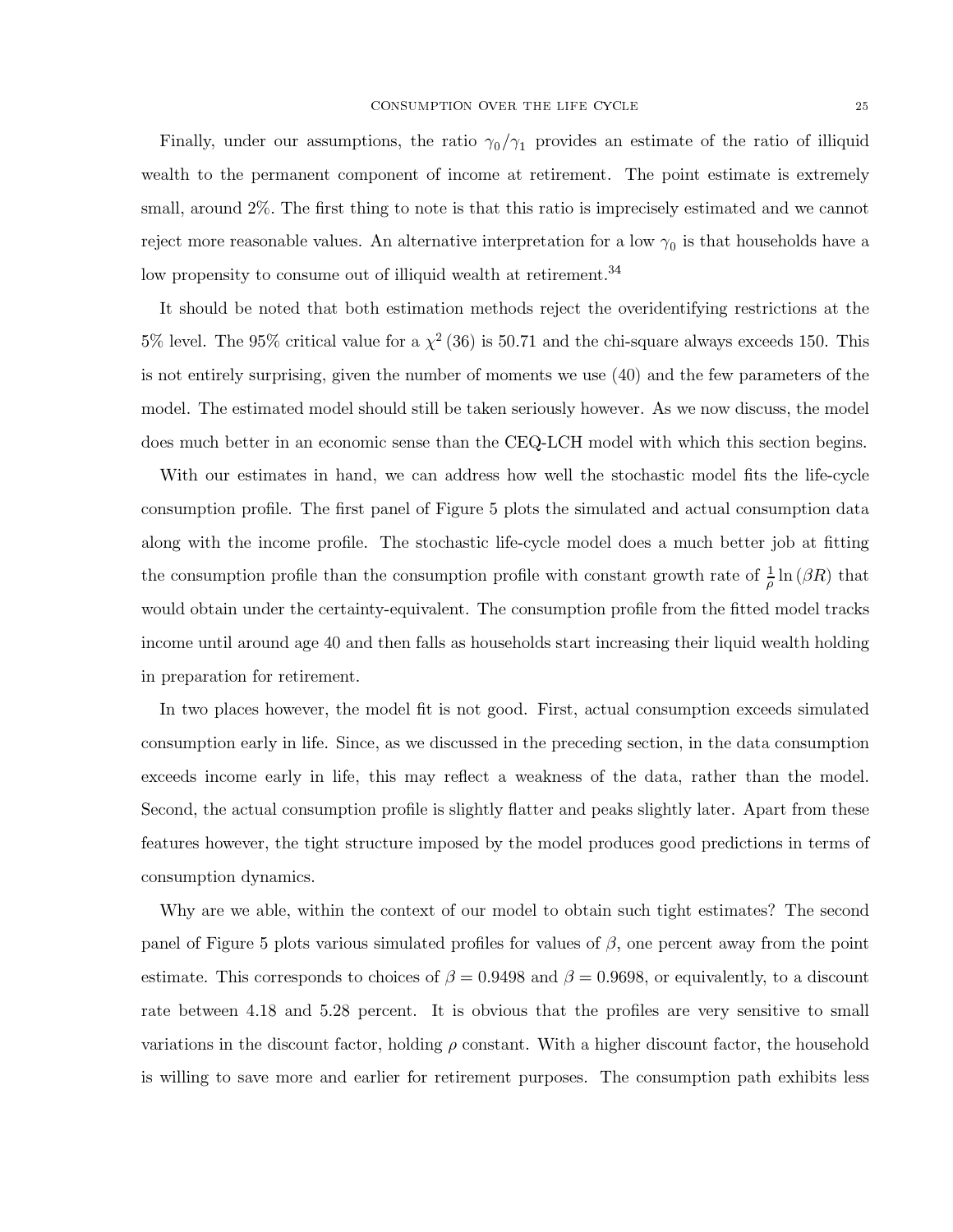ri d kxps vkdsh/ dqg pd| hyhq eh lqfuhdvlqj ryhu wkh hqwluh zrunlqj olih/ dv lv wkh fdvh lq wklv lljxuh1 Rq wkh rwkhu kdqg/ iru pruh Ipsdwlhqw krxvhkrogy/ frqvxpswlrq sdudoohov lqfrph xqwlo pxfk odwhu lq olih dqq wkhq idoov pruh suhflslwrxvol wr exlog dvvhwv iru uhwluhphqw1 Wklv Ipsolhv d ywurgihu frgfdylwl ri wkh frgyxpswlrg sur oh1 Wkxy/ rxu phwkrg llhogy wlikw hywlpdwhy ri wkh glvfrxqw idfwru ehfdxvh wkh glvfrxqw idfwru Iv dq Ipsruwdqw ghwhuplqdqw ri wkh kxps vkdsh Iq wkh frqvxpswlrq sur oh1

Zh qrz wxuq wr wkh txhvwlrq ri krz krxvhkrog ehkdylru fkdqjhv ryhu wkh olih f|foh1 Gh qh wkh wdujhw ohyho ri fdvk rq kdqg dw djh |>dv wkh ohyho dw zklfk fdvk rq kdqg lv h{shfwhg wr uhpdlq xqfkdqjhg iurp rqh | hdu wr wkh qh{w + Fduuroo +4<<:,,=

 $\{ | @H_1 \wedge |_{\text{In}} \wedge \text{In} @ \}$ 

Iru odujh Iqlwldo ohyhov ri fdvk rq kdqg $\{+A\}$ , krxvhkrogv fkrrvh kljk ohyhov ri frqvxpswlrq dqg wkxv ixwxuh ohyhov ri fdvk rq kdqg duh rq dyhudjh orzhu1 Iru orz ohyhov ri fdvk rq kdgg ?+ {|,/ krxvhkrogv frqvxph ohvv wkdq wkh lqfrph wkh| h{shfw wr uhfhlyh dqg vr rq dyhudjh dffxpxodwh fdvk rg kdgg1

lljxuh 9 suhvhqwv wkh wdujhw ohyho ri fdvk rq kdqg iru frqvxphuv djhg 5975>jurp wkh wwhg prgho1 Rgh fdg vhh iurp wkh judsk wkdw wkh wdujhw ohyho ri fdvk rg kdgg ~lgfoxglgj fxuuhgw lgfrph~ uhpdlqv vpdoo hduo| lq olih/ durxqq<del>5</del>4 wlphv wkh shupdqhqw frpsrqhqw ri lqfrph1 Durxqg djh 73/ wkly wdujhw lqfuhdyhy yxeywdqwldool/ dy frqyxphuy ehjlq wr exlog wkhlu zhdowk iru uhwluhphqw1 Wkl llixuh vkrzy d gudpdwlf fkdgih Ig ehkdylru1 Zkhg wkh wdujhw ohyho ri oltxlg zhdowk Iv vpdoo/ krxvhkrogy ehkdyh dv cex hu vwrfn\* frqvxphuv1 Jrrg lqfrph vkrfnv duh frqvxphg dzd| dqg edg lgfrph vkrfny duh lpshuihfwol vprrwkhg1 Krxyhkrog frgyxpswlrg foryhol iroorzy krxyhkrog lgfrph1 Vwduwlgi durxgg dih 6;/ dihgwy ehilg wr dffxpxodwh dvyhwy iru uhwluhphgw1 Dy krxyhkrogy pryh Igwr wkhlu iruwlhv/ wkh| exlog vljql fdqw dprxqwv ri oltxlg zhdowk1 Wklv uhwluhphqw zhdowk doorzv krxvhkrogy wr vprrwk kljk iuhtxhqf| pryhphqwv lq lqfrph vr wkdw wkhlu ehkdylru pruh forvho| plplfv wkdw ri fhuwdlqw|0htxlydohqw frqvxphuv1

Zh qh{w ghfrpsrvh wrwdo vdylqj dqg zhdowk dw hdfk djh lqwr wkdw gulyhq e| olih0f|foh frqvlg0 hudwirgy dag wkdw dgglwirgdo dprxqw gulyhq el wkh suhvhqfh ri xqlqvxudeoh ulvn1 Rxu suhylrxv glyfxyylrg plikw ohdg wkh uhdghu wr wklgn wkdw dihgwy kdyh gr frgfhug iru uhwluhphgw zkhg wkhl duh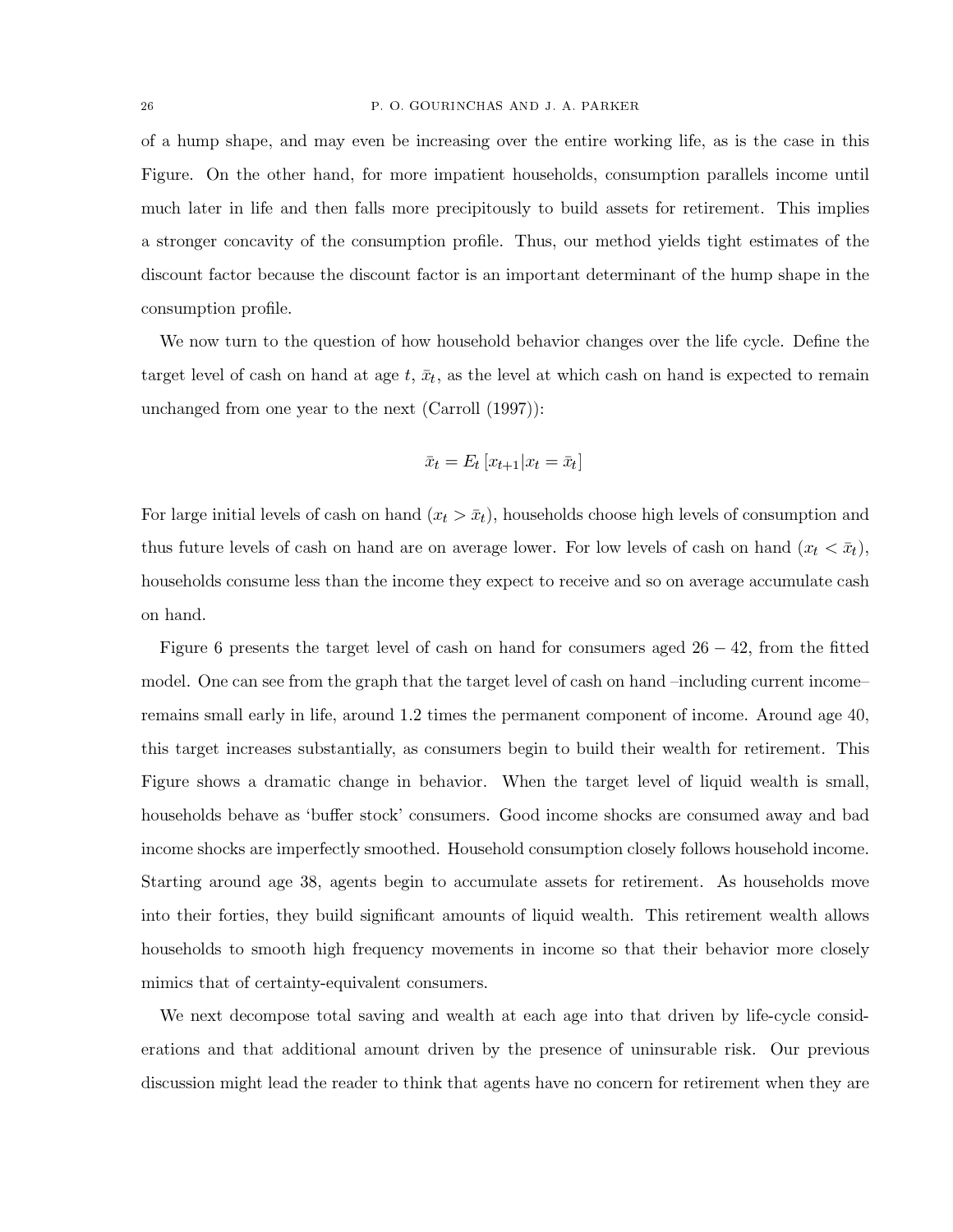|rxqj dqg qr frqfhuq iru oderu lqfrph xqfhuwdlqw| odwhu lq olih1 Wklv lv lqfruuhfw vlqfh frqvxphuv duh udwlrqdo dqg shuihfwo| iruhvhh wkhlu uhwluhphqw qhhgv1 Iluvw/zh ghqh vdylqj lq oltxlg zhdowk dv wkh glyfrxqwhg yduldwlrq lq qdqfldo zhdowk iurp rqh shulrg wr wkh qh $w =$ 

 $V_{\text{cl}} \otimes Z_{\text{cln}}$   $Z_{\text{cl}}$ ,  $\otimes U \otimes U_{\text{cl}}$   $4$ ,  $\otimes U Z_{\text{cl}}$   $\wedge$   $\otimes$   $F_{\text{cl}} =$ 

Vdylqj lv htxdo wr lqyhvwphqw lqfrph ~oltxlg dqg looltxlg~ soxv oderu lqfrph plqxv frqvxpswlrq1 lurp rxu hpslulfdo sur ohv lq Iljxuh 8/ lw iroorzv wkdw krxvhkrogv vdyh uhodwlyho| olwwoh dqg frqvxph urxjko| wkhlu lqfrph rq dyhudjh hduo| lq olih1 Vhfrqg/ dw wkh hvwlpdwhg sdudphwhuv/ zh frpsxwh wkh frqvxpswlrq sdwk/ Fˌ<sup>u</sup> / wkdw zrxog rffxu li doo lqfrph ulvn zhuh srrohg/ vr wkdw iru doo krxvhkrogv \ <sub>|</sub>'' @H<sub>2S</sub>^ <sub>|</sub>`/ exw wkh krxvhkrog\*v hqylurqphqw rwkhuzlvh uhpdlqv xqfkdqjh<del>g</del>1llqdoo|/ zh gh qh olih0f|foh vdylqj dv wkh gl huhqfh ehwzhhq wrwdo lqfrph dqg olih0f|foh frqvxpswlrq=

 $V_I^u \otimes Z_{I^n}^u$ ,  $Z_I^u \otimes U \otimes U$  4,  $\otimes U Z_I^u$  .  $V_I^u$  .  $F_I^u$ 

Suhfdxwlrqdu| vdylqj lv wkh frpsohphqw ri olih0f|foh vdylqj1

Wkh uvw sdaho ri Ilixuh : sorwy wkh suhfdxwlradul dag olih flfoh0oltxla ydylgi ri wkh dyhudih krxvhkrog1 Jlyhq wkh hvwlpdwhg glvfrxqw udwh dqg wkh suroh ri h{shfwhg lqfrph/ |rxqj frqvxphuv idflqj qr lqfrph ulvn zrxog olnh wr eruurz odujh dprxqwv/ vr olih0f|foh vdylqj lv qhjdwlyh hduo| lq olih1 \rxqj krxvhkrogv lq idfw krog d srvlwlyh exhu vwrfn ri zhdowk lq uhvsrqvh wr lqfrph ulvn/ vr wkdw suhfdxwlrqdu| vdylqj lv srvlwlyh hduo| lq olih1 Lq wkh hduo| wr plg iruwlhv/ lq dffrugdqfh zlwk rxu suhylrxv glvfxvvlrq/ olih0f|foh vdylqj ehfrphv odujhu wkdq suhfdxwlrqdu| vdylqj1 Krxvhkrogv ehjlq wr exlog wkhlu oltxlg zhdowk iru uhwluhphqw sxbsn Dv dvvhw ohyhov lqfuhdvh/ wkh h{shfwhg yduldqfh ri frqvxpswlrq ghfolqhv/ ghfuhdvlqj wkh suhfdxwlrqdu| vdylqj prwlyh1 Vlqfh krxvhkrogv wkdw idfh lqfrph xqfhuwdlqw| vdyh pruh hduo| lq olih gxh wr ulvn/ wkh| duh deoh wr frqvxph pruh dqg vdyh ohvv zkhq roghu/ ohdglqj wr qhjdwlyh suhfdxwlrqdu| vdylqj odwh lq olih1 Wklv glvfxvvlrq kljkoljkwv wkh lpsruwdqfh ri wkh lqfrph sur oh1 Devhqw lqfrph jurzwk/ krxvhkrogv zrxog vwduw vdylqj iru uhwluhphqw hduo| lq olih1 Wklv oltxlg zhdowk zrxog grxeoh dv d exhu vwrfn1 Wkxv wkhuh zrxog eh qr dgglwlrqdo suhfdxwlrqdu| vdylqj prwlyh dqg krxvhkrog ehkdylru zrxog eh zhoo dssur{lpdwhg e| wkh FHT0OFK1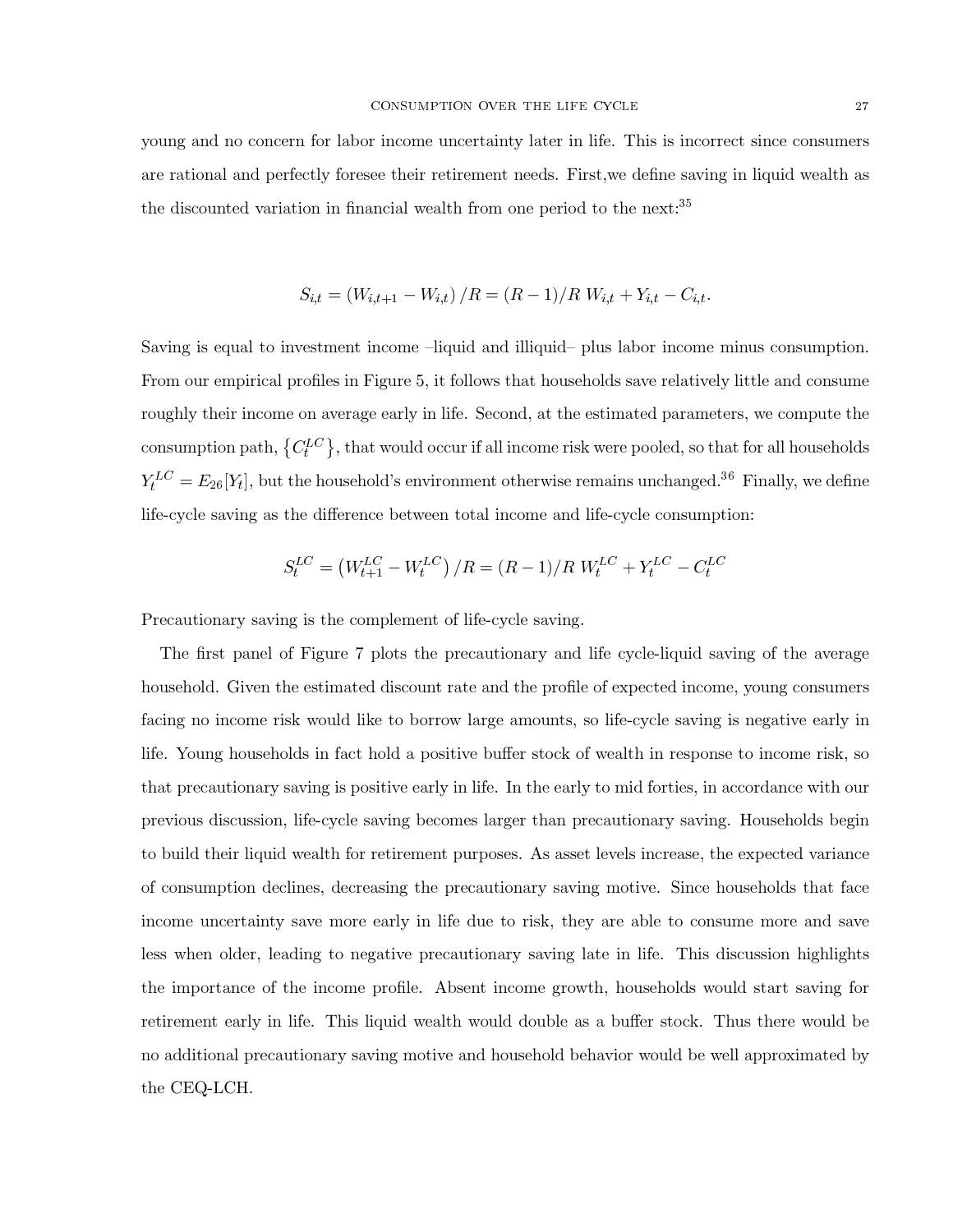Sdqho E ri Iljxuh : glvsod|v dyhudjh wrwdo/ olih0f|foh/ dqg suhfdxwlrqdu| zhdowk/ rewdlqhg e| lqwhjudwlqj wkh fruuhvsrqglqj vdylqj surohv1 Zh revhuyh uvw wkdw wrwdo zhdowk dozd|v h{fhhgv olih f|foh zhdowk/ uh hfwlqj wkh suhvhqfh ri xqlqvxudeoh lqfrph ulvn1 Vhfrqg/ olih0f|foh zhdowk lv qhjdwlyh hduo| lq olih/ uhsuhvhqwlqj wkh ghvluh ri krxvhkrogv idflqj qr ulvn wr eruurz dv mxvw glvfxvvhg1 Wklug/ vlqfh |rxqj krxvhkrogv dfwxdoo| krog vpdoo srvlwlyh dprxqwv ri zhdowk rq dyhudjh/ suhfdxwlrqdu| zhdowk hduo| lq olih lv vxevwdqwldo/ shdnlqj dw 3443 ru 69 wlphv fxuuhqw lqfrph e| djh 751 Ilqdoo|/ dv krxvhkrogv jhw roghu/ olih0f|foh zhdowk ehfrphv yhu| vxevwdqwldo/ uhdfklqj '55< >333 ru 9=: wlphv fxuuhqw lqfrph dw wkh djh ri uhwluhphqw/ zkloh suhfdxwlrqdu| zhdowk vorzo| ghfolqhv/ ohdylgj wrwdo zhdowk dw '6453/ ru derxw < wlphy lgfrph dw uhwluhphqw1

Dq lpsruwdqw fdyhdw wr wklv h{huflvh lv wkdw rxu hvwlpdwlrq grhv qrw wu| wr pdwfk wkh prgho wr zhdowk gdwd/ dqg krxvhkrog dffxpxodwlrq ri oltxlg zhdowk lv odujhu wkdq revhuyhg oltxlg dvvhw zhdowk dw uhwluhphqw1 Dffruglqj wr wkh 4<<; Vxuyh| ri Frqvxphu Ilqdqfhv/ phdq wrwdo +h{foxglqj Vrfldo Vhfxulw| zhdowk exw lqfoxglqj shqvlrq dqg krxvlqj, zhdowk ri 88 97 |hdu rog krxvhkrogv  $\vert v \vert = \frac{1}{2}$  wlphy wrwdo suh0wd{ lqfrph/ zkhuh rxu prgho suhglfwy d idfwru ri < wlphy/ h{foxglqj shqvlrg zhdowk<sup>h</sup> Wkly ihdwxuh ri wkh gdwd ly wkh ydph ihdwxuh wkdw gulyhy wkh qglqj ri orz

Ilqdoo|/ zh dsso| wkh vdph sduwldo0htxloleulxp ghfrpsrvlwlrq wr djjuhjdwh zhdowk shu hhfwlyh krxvhkrog lq rxu hfrqrp|1 Zh dvvxph wkdw wkhuh lv qr xqfhuwdlqw| diwhu uhwluhphqw dqg fhuwdlq ghdwk dw djh ;:1 Dffruglqj wr rxu ghqlwlrq/ suhfdxwlrqdu| zhdowk uhsuhvhqwv 95 shufhqw ri doo zhdowk kroglqj zlwk qr srsxodwlrq jurzwk1 Wklv vkduh ulvhv wr :4 shufhqw xqghu wkh dvvxpswlrq wkdw wkh srsxodwlrg jurzy dw rgh shufhqw shu |hdu1 Wkhvh vkduhv duh uhdvrgdeoh forvh wr Fdedoohu +4<<4,/ zklfk uhsruwv qglqjv iru d fdoleudwhg FDUD prgho/ dqg Fdjhwwl +4<<;,/ zklfk hpsor|v rxu phwkrgrorj| wr w zhdowk sur ohv $\mathcal{P}$ 

9151Ilqglqjv iurp Glhuhqw Hgxf dwlrq dqg Rf fxsdwlrq Jur xsv1 Zh qh{w hvwlpdwh wkh prgho vhsdudwho| rq vxejurxsv ri wkh srsxodwlrq ghqhg e| hgxfdwlrq ohyhov dqg rffxsdwlrq1 Wklv doorzv xv wr h{sorlw yduldwlrq lq wkh hqylurqphqwv ri glhuhqw djhqwv dqg doorzv glhuhqw vxejurxsv ri wkh srsxodwlrg wr kdyh glhuhqw suhihuhgfhv1 Whfkglfdool/zh vlpsol iroorz wkh surfhgxuh gh0 vfulehg deryh rq hdfk fhoo/ xvlqj uvw0vwdjh hvwlpdwhv douhdg| suhvhqwhg e| vxejurxs lq vhfwlrqv 7 dqg 81 Hdfk jurxs\*v frqvxpswlrq suroh lv pdwfkhg zlwk glhuhqw hvwlpdwhv xvlqj d glhuhqw lqfrph suroh +Iljxuhv 6 dqg 7,/ lqfrph xqfhuwdlqw| +Wdeoh L,/ dqg lqlwldo dyhudjh orj oltxlg zhdowk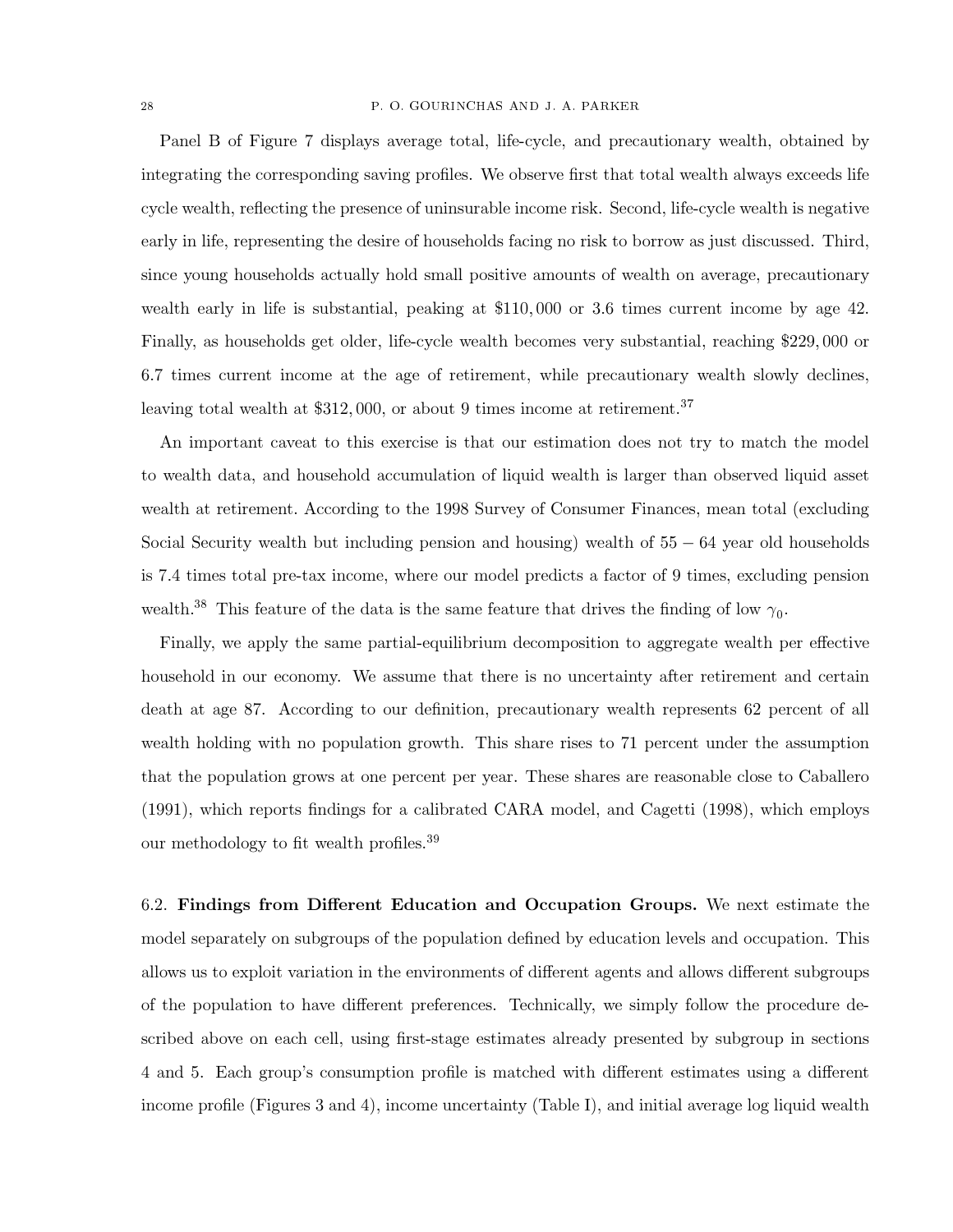+Wdeoh LL,1 Wkh uhvxowv duh vxppdul}hg lq Wdeoh LY dqg wkh vlpxodwhg frqvxpswlrq sur ohv iurp wkh wwhg prgho duh suhvhqwhg lq llixuhv 6 dqg 71

Wkh hywlpdwhg glyfrxgw idfwruy duh foryh wr wkdw rewdlghg xylgi wkh dijuhjdwh sur oh1 Wkh glvfrxqw udwh olhv ehwzhhe To shufhqw +Vrph Kljk Vfkrro, dqg 8=4 shufhqw +Pdqdjhuldo dqg Surihvvlrgdo,1 Lgwhuhvwlgjol/ wkhuh lv gr fohdu sdwwhug dvvrfldwhg zlwk wkh ohyho ri hgxfdwlrg1 L dq|wklqj/ wkh glvfrxqw udwh lv voljkwo| kljkhu iru pruh kljko| hgxfdwhg krxvhkrogv1 E| frqwudvw/ wkhuh Iv pxfk zighu givshuvirg ig wkh hvwipdwhg frh fihqwv ri uhodwiyh ulvn dyhuvirg/ iurp d orz ri 3 5:5 +Vrph Kljk Vfkrro, wr d kljk ydoxh ri 5 = 5 < 3 + Judgxdwh Vfkrro, 1 Wkh frh flhqwv ri wkh frqvxpswlrq uxoh dw uhwluhphqw duh dovr zlwklq d uhdvrqdeoh udqjh ri wkh djjuhjdwh hvwlpdwhv1 Wkh pdujlqdo surshqvlwlhv wr frqvxph rxw ri oltxlg zhdowk udqjh ehwzhhq 8 dqg : (ghvslwh ehlqj Ipsuhflyhol hywlpdwhg1 Rq wkh rwkhu kdqg/ zh qg h{wuhphol orz dqg Ipsuhflyh hywlpdwhy riru prvw fhoov/ Ipsollgi/ dv ehiruh/ hlwkhu dg xguhdvrgdeol orz udwlr ri looltxlg zhdowk wr shupdghgw Igfrph dw uhwluhphqw/ru d yhu| orz pdujlqdo surshqvlw| wr frqvxph rxw ri looltxlg zhdowk1

Shukdsv pruh lqwhuhvwlgjol/ wkh ryhulghqwl fdwlrq whvwv vwdwlvwlfv duh pxfk vpdoohu/ lqglfdwlqj wkdw wkh prgho grhy d ehwwhu mre dw wwlgi wkh dfwxdo frgyxpswlrg sur ohy1 Lgghhg/ orrnlgi edfn dw lljxuh 6 dqg lljxuh 7/ zh vhh wkdw wkh wwhg frqvxpswlrq sur ohv duh yhu| pxfk lq olqh zlwk wkh xgfrgvwudlghg vprrwkhg frgvxpswlrg sur oh hvwlpdwhg iurp wkh gdwd1 lru doo fhoov/ wkh frgvxps0 wlrq sur oh Iv kxps0vkdshg dqg wkh vlpxodwhg sur ohv lqglfdwh wkdw krxvhkrogv vwduw dffxpxodwlqj iru uhwluhphqw sxusrvhv ehwzhhq 68 dqg 73 |hduv1 Wkh ehkdylrudo lpsolfdwlrqv ri wklv vhw ri uhvxowv duh wkh vdph dv wkrvh mxvw glvfxvvhg iru hvwlpdwlrq wkdw glg qrw doorz iru furvv0jurxs khwhurjhqhlw|1

9161Urexvwqhvv1 Wr surylgh ixuwkhu hylghqfh rq wkh vwuhqjwkv dqg zhdndtv ri wkh prgho/zh suhvhqw wkh uhvxowv ri yh dowhuqdwlyh surfhgxuhv= +I, hvwlpdwlqj wkh lqlwldo ohyho ri oltxlg zhdowk wkh vhfrqg vwdjh> +ll, hvwlpdwlqj wkh uhwluhphqw frqvxpswlrq uxoh gluhfwo| iurp plfur gdwd lq wkh uvw vwdih> +III, hvwlpdwlqj e| pdwfklqj djh0vshfl f jurzwk udwhv udwkhu wkdq ohyhov> +Iy, dgmxvwlqj wkh vhfrqq0vwdih lqihuhqfh iru lqfrph dqq idplo| sur oh hvwlpdwlrq> dqq +y, uhqxflqi wkh yduldqfh ri wkh lgfrph vkrfny wr dffrxgw iru phdyxuhphgw huuru/ +yl, pdwfklgj wkh frgyxpswlrg sur oh iru h{shqqlwxuhv rq qrq0gxudeoh jrrgv rqo|1

lluvw/zh hywlpdwh lq wkh yhfrqg ywdjh wkh dyhudjh lqlwldo fdyk rq k&ggzlwk zklfk krxyhkrogy ehilg olih1 Zkloh wkh prgho wy wkh gdwd ehwwhu zlwk wkly h{wud sdudphwhu/ wkh yhfrgg ywdih gr orgihu

 $2<sub>b</sub>$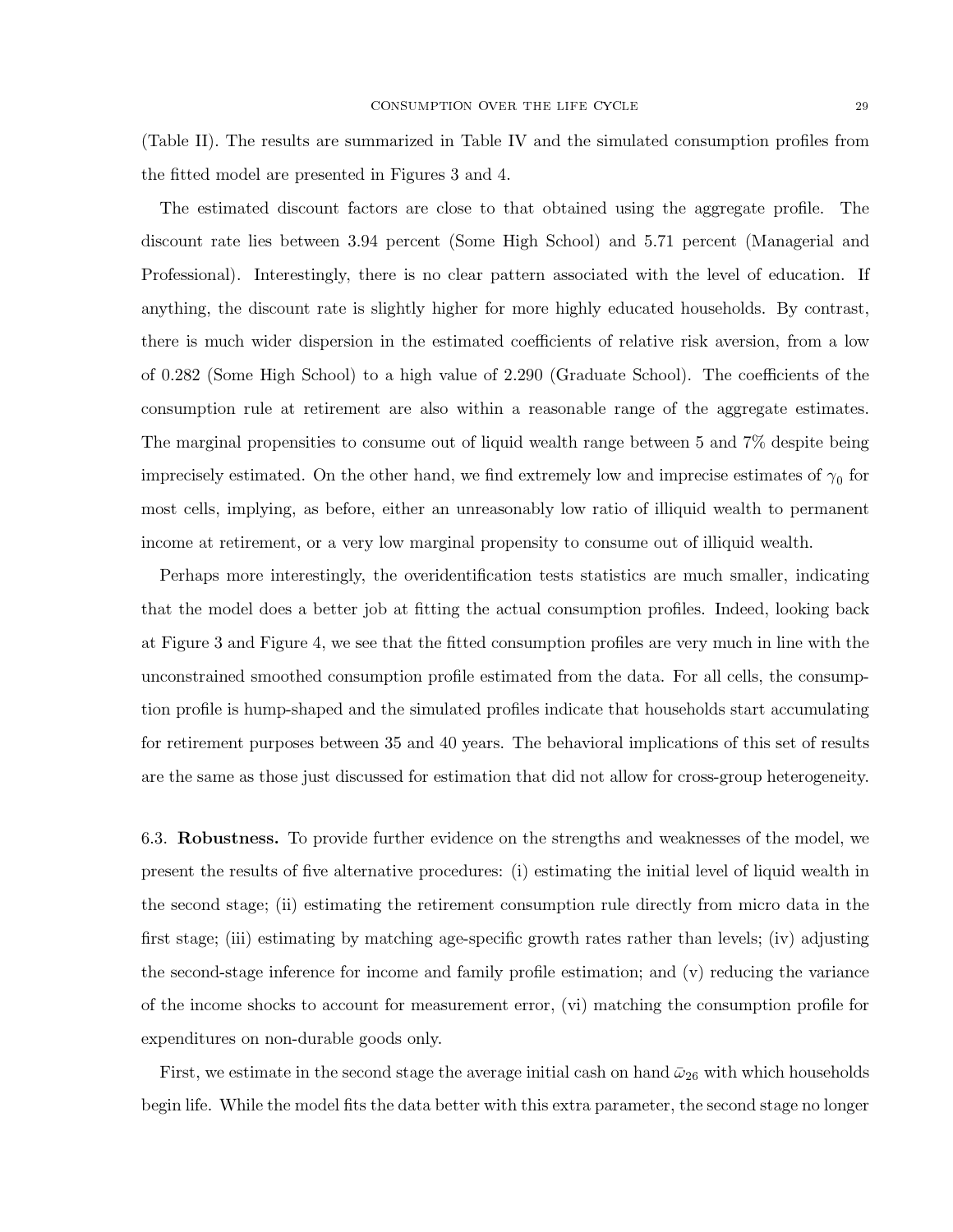surylghv suhflvh ru vhqvleoh Ighqwl fdwlrq ri wkh vwuxfwxudo sdudphwhuv1 Wkh uhvxowv duh suhvhqw Iq froxpqv 4 dqg 5 lq Wdeoh Y dqg lq Iljxuh ;1 Wklv dowhuqdwlyh vlpxodwhg sur oh grhv d ehwwhu mre wkdq wkh edvholgh prgho lg whupy ri wwlgj krxvhkrog frgyxpswlrg gxulgj wkh uyw 8 |hduv ri olih/ zkha phdyxuha fravxpswlra olhy deryh phdyxuha lafrph1 Wkh surfhaxuh dwwdlay wkly el dvvljalaj da Ipsodxvleoj kljk ydoxh ri lalwido fdvk ra kdag= wkh phda ohyho ri dvvhwv lwwtpdwhg wr eh 459 wlphv fxuuhqw lqfrph\$ Zlwk kljk lqlwldo zhdowk/ wkh w|slfdo krxvhkrog fdq hdvlo| ex hu oderu lgfrph vkrfnv dgg hgmr| kljk frgvxpswlrg hduo| lg olih1 Wr w wkh revhuyhg kljk fruuhodwlrg ehwzhhq lqfrph dqg frqvxpswlrq sulru wr plggoh djh/ wkh hvwlpdwlrq surfhgxuh jxhvvhv wkdw djhqwv duh yhu| Ipsdwlhqw +vr wkdw wkh| uxq wklv Iqlwldo zhdowk grzq, dqg duh txlwh xqzloolqj wr vxevwlwxwh Iqwhu0whpsrudoo|1 Wkh glvfrxqw udwh lv hvwlpdwhg dv 47(dqg wkh frh flhqw ri uhodwlyh ulvn dyhuvlrq dw 851

Zkloh lw Iv srvvleoh wkdw wkly kljk zhdowk frphy iurp Igkhulwdgfhy/ wkly Iv dw rggy zlwk doo krxvh0 krog vxuyh|v ri zhdowk kroglqj1 Lq rxu plqgv/ wklv lv hqrxjk wr uhmhfw wklv dowhuqdwlyh vfhqdulr/ krzhyhu lw lgirupy xy derxw wkh prgho1 lurp wkly dgg rwkhu h{shulphgwy/ zh frgfoxgh wkdw lghg0 wl fdwlrg klgihy Ig sduw rg surylglgi wkh vhfrgg0vwdih zlwk pruh lgirupdwlrg wkdg Iv frgwdlghg Ig wkh sur ohv dorgh1 Lg sduwlfxodu/ iurp wkh w|slfdo frgvxpswlrg sur oh/ rgh fdg dffxudwho| dgg vhqvleol hvwlpdwh wkh suhihuhqfh sdudphwhuv rqol el {lqj hlwkhu wkh uhwluhphqw frqvxpswlrq uxoh ru wkh lglwldo ydoxh ri dvvhwy1 Zlwkrxw wkhyh sdudphwhuv hywlpdwhg iurp rwkhu yrxufhy lg d uyw ywdjh wkhuh Iv qrw hqrxjk lqirupdwlrq Iq wkh sur ohv wr surylgh dffxudwh hvwlpdwlrq ri wkh prgho1

La rxu vhfrag hydoxdwlra ri wkh praho/ zh hvwlpdwh dag . Iq wkh uvw vwdjh iurp frqvxpswlra dgg dyvhw phdyxuhy durxgg wkh dih ri uhwluhphgw1 Zh xvh wkh SVLG wr frgywuxfw phdyxuhy ri oltxlg dvvhwv lq 4<;</ lqfrph iurp 4<;< wr 4<<7/ dqg wrwdo frqvxpswlrq iurp 4<;< wr 4<< Turp dfwlyh vdylgi/ zhdowk dag lgfrph phdvxuhv1 Zh wkhg dagxdol}h wkh gdwd dag hywlpdwh d fuxgh frgyxpswlrg ixqfwlrq  $dv =$ 

 $F @ {S \t{. | A} \t{. | B} \t{. | B} \t{. | C} \t{. | C} \t{. | C} \t{. | C} \t{. | C} \t{. | C} \t{. | C} \t{. | C} \t{. | C} \t{. | C} \t{. | C} \t{. | C} \t{. | C} \t{. | C} \t{. | C} \t{. | C} \t{. | C} \t{. | C} \t{. | C} \t{. | C} \t{. | C} \t{. | C} \t{. | C} \t{. | C} \t{. | C} \t{. | C} \t{. | C} \t{. | C$ 

dfurvv krxvhkrogv1 Zh rewdlq=

 $a_6 \ @ 38 < 7$  v=h $\pm 348$ ;  $> a_6$  3-3::7 v=h $\pm 33458$ ,=

 $\mathbf{f}$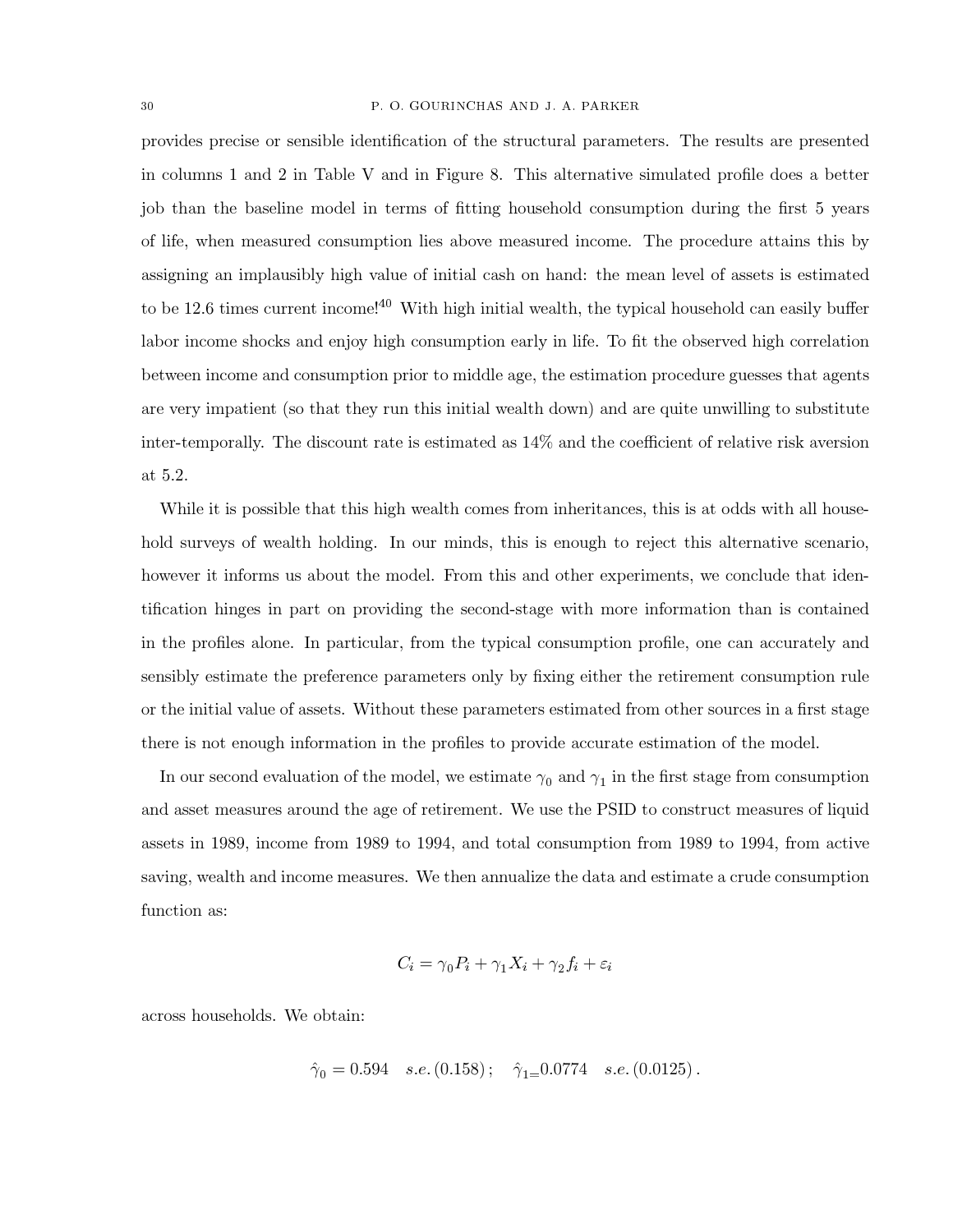Wkly hywlpdwhg pdujlqdo surshqvlw| wr frqvxph dw uhwluhphq&rt & Iv yhu| forvh wr wkh rqh lq rxu edvholgh uhvxow 3.3/ zkloh wkh udwlr ri looltxlg zhdowk wr wkh shupdqhqw frpsrqhqw ri lqfrph/ dw uhwluhphqw/lv htxdo ₩r@ : 9: > d pruh uhdolvwlf qxpehu91

Wkh wklug froxpg ri Wdeoh Y vkrzy wkdw wkh hywlpdwhg glyfrxgw udwh ly voljkwol orzhu wkdg lg wkh edvholgh hywlpdwlrg dgg wkh frh flhgw ri uhodwlyh ulvn dyhuvlrg Iv hywlpdwhg wr eh txlwh orz1 Zkloh wkh sdudphwhuv dsshdu yhu| wljkwo| hvwlpdwhg/ wkh ryhulghqwl fdwlrq uhvwulfwlrq lqfuhdvhv gudpdwlfdool1 Wkh fkl vtxduh ydoxh lv 49<31 Dv vkrzq lq lljxuh ;/ wkh vlpxodwhg sur ohv duh vxevwdqwldoo| kljkhu wkdq wkh dfwxdo sur oh lq prvw |hduv1 Wklv dffrxqwv iru wkh ryhulghqwl fdwlrq uhmhfwlrq1 Jlyhq wkh deryh sdudphwhuv/ krxvhkrogy uhfhlyh : wlphy wkhlu shupdqhqw lqfrph dw uhwluhphqw1 Wklv ghfuhdvhv vdylgi lg oltxlayldwv ryhu wkh anlgi olih1 Wklv dowhugdwlyh vfhgdulr kljkoljkwy wkh gl fxowl wkh prgho kdy lg wwlgj erwk wkh odujh dprxgw ri oltxlg ydylgj Ipsolhg el wkh FHI sur ohy dgg wkh Ipsolflw odujh dprxgw ri looltxig zhdowk pdgh dydlodeoh dw uhwluhphgw1

Vigfh wkhuh pd| eh vrph sureohpv ig wkh FH[ phdvxulgj wkh uhodwlyh ohyhov ri frqvxpswlrg dgg lafrph/zh gh{w hywlpdwh wkh praho lg uyw0gl huhgfhy/ yr dy wr wul wr pdwfk wkh jurzwk ri frgyxpswlrg ryhu wkh olih0f|foh/grw lwy ohyho1 Wkly holplgdwhy rgh prphgw frgglwlrg1 Wkh uhyxowlgi sdudphwhu hywlpdwhy +froxpq +7, ri Wdeoh Y dqg Iljxuh;, duh vxevwdqwlyhol dqg ywdwlywlfdool vlplodu wr rxu ehqfkpdun uhvxowv1 Pruh Ipsruwdqwol/ wkh whvw ri ryhulghqwl fdwlrq grhv qrw uhmhfw wkh prgho1 Vlqfh lw Iv olnhol wkdw doo krxvhkrog frqvxpswlrq h{shqglwxuhv duh qrw phdvxuhg lq wkh FH[/ wklv plyphdvxuhphqw pd| zhoo eh wkh uhdvrq wkdw wkh gdwd uhmhfw wkh edvholgh prgho1

Irxuwk/ zh dgmxvw wkh vwdqgdug ghyldwlrqv ri wkh vhfrqg0vwdjh hvwlpdwhv wr dffrxqw iru wkh vwdwlvwlfdo xqfhuwdlqw| lq wkh hvwlpdwlrq ri wkh sur ohv ri lqfrph dqg xwlolw| vkliwhuv/ dv hvwlpdwhg Iq vhfwlrq 81 Irupdool/ wkh vhfrqg0vwhs fruuhfwlrq hpsorlv wkh yduldqfh0fryduldqfh pdwul{ iru wkh iwk0rughu sro|qrpldo frh flhqwv iurp wkh vprrwkhg lqfrph dqg xwlolw| vkliwhu sur ohv1 Wkh uhvxowv duh uhsruwhg Iq froxpq +8, ri Wdeoh Y dgg ghprgywudwh h{wuhpho| odujh ywdggdug huuruv1 Wkdw lv/ jlyhq wkh vdpsolqj xqfhuwdlqw| zlwk zklfk d iwk0rughu sro|qrpldo hvwlpdwhv wkh lqfrph sur oh/ wkh frgyxpswlrg sur oh grhy grw surylgh dg dffxudwh phdyxuh ri suhihuhgfh sdudphwhuy1 Vlgfh wkh dih0sdwwhuq ri lqfrph ghwhuplqhy wkh dih0sdwwhuq ri frqyxpswlrq/ wkh lqfrph sur oh ly lpsruwdqw Iq Ighqwli|lqj wkh frqvxpswlrq sur oh1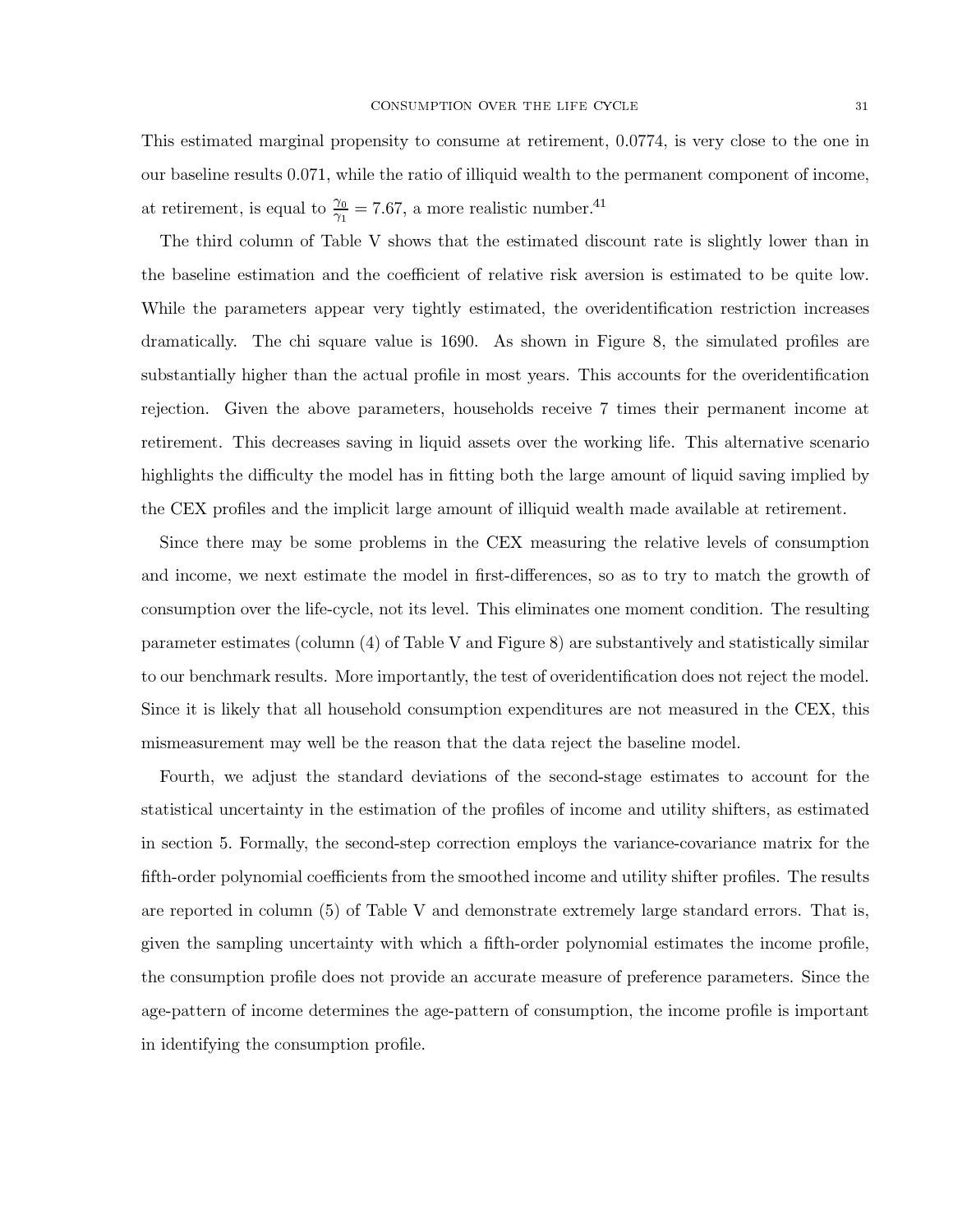#### 2 DP-Y Q7 \$ c -l.-

Iliwk/ zh dgguhvv wkh srvvlelolw| wkdw rxu phdvxuhv ri xqfhuwdlqw| ryhuvwdwh wkh wuxh ulvn idfhg e| krxvhkrogv1 Li wkhuh zhuh plvphdvxuhphqw lq oderu lqfrph/ wklv zrxog eldv xszdugv rxu hvwlpdwhv ri lqfrph xqfhuwdlqw|1 Zlwk vhuldoo| xqfruuhodwhg phdvxuhphqw huuru/ plvphdvxuhphqw lqdwhv rqo| rxu phdvxuh ri wkh yduldqfh ri wudqvlwru| lqfrph1 Vhuldoo| fruuhodwhg plvphdvxuhphqw frxog krzhyhu eldv erwk ri rxu phdvxuhv1 Dgglwlrqdool/ krxvhkrogv pd| kdyh dffhvv wr lqirupdo phfkdqlvpv wkdw plwljdwh wkh lpsdfw ri lqfrph ulvn rq frqvxpswlrq1 Li zh kdyh ryhuhvwlpdwhg shupdqhqw dqg wudqvlwru| lqfrph xqfhuwdlqw|/ wkh uhdghu pljkw eh frqfhuqhg wkdw wklv lv jhqhudwlqj vrph ri rxu uhvxowv/ sduwlfxoduo| rxu orz hvwlpdwh ri ulvn dyhttvllog uhdvrqdeoh jxhvv pljkw eh wkdw urxjko| d wklug ri wkh yduldqfh ri phdvxuhg lqfrph jurzwk lv gxh wr plvphdvxuhphqw dqg wkdw prvw ri wklv lv wudqvlwru| +vhh Erxqg dqg Nuxhjhu +4<<4, dqg Erxqg +4<<7,,1 Krzhyhu/ jlyhq rxu frqfhuq derxw xqprghohg vrxufhv ri lqvxudqfh/ zh h{shulphqw zlwk dq h{wuhph dowhuqdwlyh1 Zh uh0hvwlpdwh rxu prgho kdoylqj wkh yduldqfh ri wudqvlwru| lqfrph vkrfnv dqg uhgxflqj e| rqh wklug wkh yduldqfh ri shupdqhqw vkrfnv1 Froxpq +9, ri Wdeoh Y uhsruwv rxu qglqjv1 Prvw sdudphwhu hvwlpdwhv duh xqfkdqihg zlwk d wljkwo| hvwlpdwhg glvfrxqw udwh ri4( dqg d uhodwlyh ulvn dyhuvlrg ri-3; >forvh wr wkh ehqfkpdun hvwlpdwh ri 31841 Wkxv/ rxu surfhgxuh hvwlpdwhv d uhodwlyho| orz ulvn dyhuvlrq hyhq iru vxevwdqwldoo| orzhu hvwlpdwhv ri lqglylgxdo lqfrph xqfhuwdlqw|1

Odvwol/ zh hvwlpdwh wkh vdph vhw ri sdudphwhuv xvlqj lqirupdwlrq rq qrqgxudeoh h{shqglwxuhv rqo|1 Vwulfwo| vshdnlqj/ rxu prgho uhihuv wr wrwdo frqvxpswlrq/ wkh vxp ri h{shqglwxuhv rq qrq0 gxudeohv dqg wkh rz frqvxpswlrq rq gxudeohv1 Krzhyhu/ vlqfh krxvhkrogv gr qrw uhqw doo gxudeohv/ d pruh frpsohwh prgho zrxog dffrpprgdwh erwk vruwv ri jrrgv vhsdudwho|1 Zh vwrs vkruw ri gr0 lqj vr dqq lqyhvwljdwh khuh zkdw rxu prgho lpsolhv iru qrqqxudeoh h{shqqlwxudtw xplqj gxudeoh h{shqglwxuhv duh pdqgdwhg h{shqglwxuhv dqg vxewudfwlqj wkhp iurp rxu phdvxuh ri lqfrph dqg frqvxpswlrq1 <sup>e</sup> Vlqfh zh duh dowhulqj wkh ohyho ri wkh sur ohv/ zh dovr hvwlpdwh wkh prgho lq uvw0 glhuhqfhv dqg dgmxvw wkh sdudphwhuv ri wkh frqvxpswlrq uxoh dw uhwluhphqw vr dv wr pdwfk wkh udwlr ri qrqgxudeoh wr wrwdo frqvxpswlrq dw uhwluhphqw1 Wkh uhvxowv +froxpq +:,, lqglfdwh d vxe0 vwdqwldool orzhu frh flhqw ri uhodwlyh ulvn dyhuvlrq/  $d\theta$ 3 Wkh glvfrxqw udwh lv xqfkdqihg dw 6=7(1 Qhlwkhu sdudphwhu lv hvwlpdwhg yhu| wljkwo| zklfk dffrxqwv iru wkh uhodwlyho| orz ydoxh ri wkh ryhulghqwl fdwlrq whvw zklfk grhv qrw uhmhfw wkh prgho1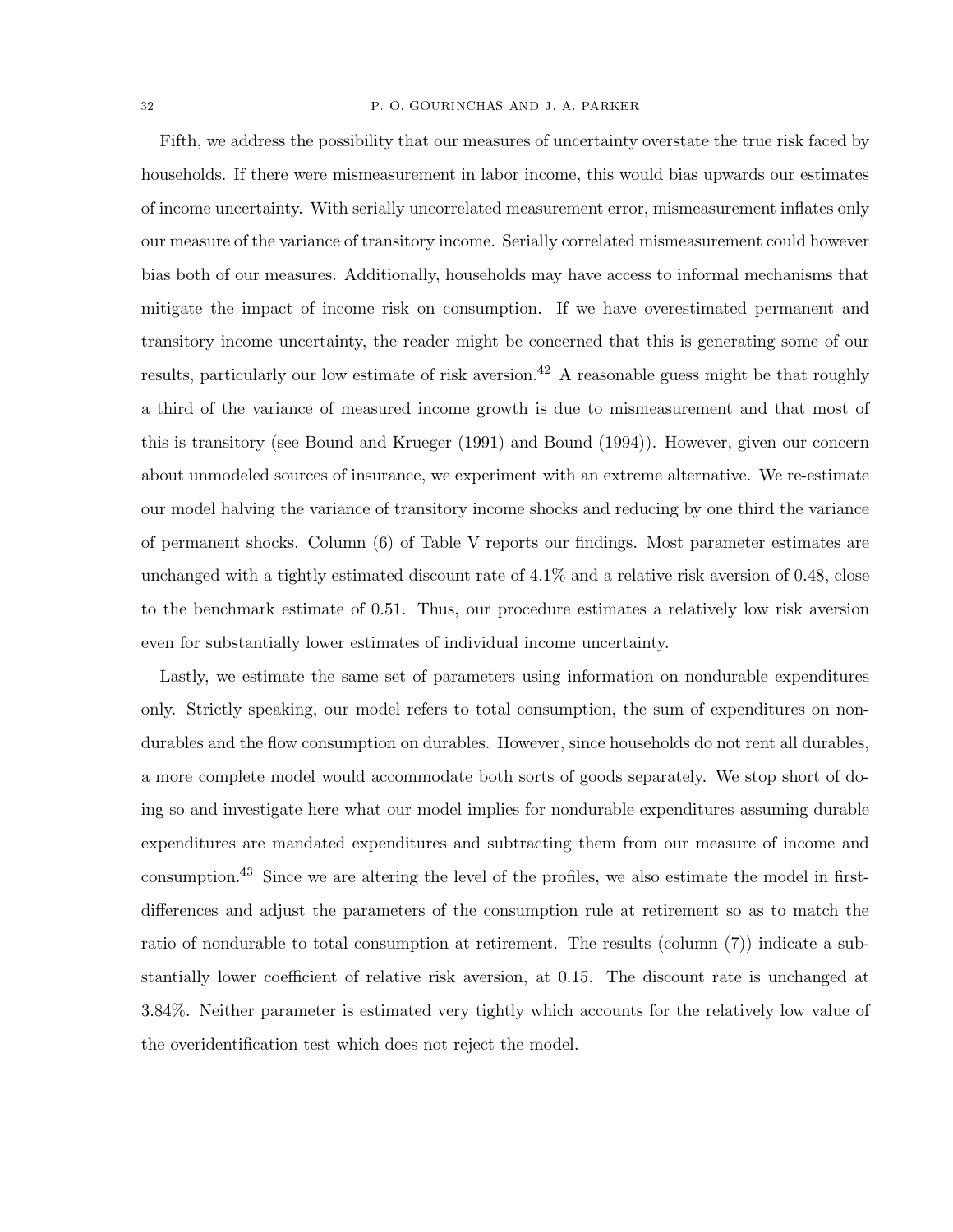### :1 NAW, t NA

Wkly duwlfoh frgwulexwhy wr wkh dgdolyly dgg xgghuywdgglgi ri krxyhkrog frgyxpswlrg dgg ydylgi ehkdylru1

Zh ghyhors d ghz phwkrg iru hywlpdwlgi krxyhkrog frgyxpswlrg ehkdylru1 Zh prgho frgyxphu ehkdylru lg wkh suhvhgfh ri uhdolvwlf ohyhov ri xglgyxudeoh lgfrph xgfhuwdlgwl dgg hywlpdwh suhihu0 hqfh sdudphwhuv dqg krxvhkrog frqvxpswlrq ehkdylru xvlqj wkh Phwkrg ri Vlpxodwhg Prphqwv1 Wkh prgho wv zhoo dqg |lhogv wljkw hvwlpdwhv ri wkh glvfrxqw udwh dqg lqwhuwhpsrudo hodvwlflw| ri vxevwlwxwlrq1 Wklv phwkrgrorj| lv qrz ehlqj xvhg wr hvwlpdwh h{sdqghg prghov wkdw dgguhvv sruwirolr fkrlfh/ oderu vxsso| dqg uhwluhphqw ehkdylru +Jdnlglv +4<<;,/ Fdjhwwl +4<<;, dqg luhqfk  $+4 < 1,1$ 

Rxu uhvxowv lqglfdwh wkdw vpdoo kroglqj ri oltxlg dvvhwv e| |rxqj krxvhkrogv lv dq rswlpdo uhvsrqvh wr h{shfwhg lqfrph jurzwk dgg wkh ulvnlqhvv ri ixwxuh oderu lqfrph ryhu wkh olih f|foh1 Xqwlo wkhlu hduo| iruwlhv/ krxvhkrog frqvxpswlrq ehkdylru/ zkloh ixoo| rswlpdo/ dsshduv vkruw0vljkwhg zlwklq wkh frgwh{w ri wkh FHT0OFK1 Ghvslwh wklv dssduhgw lpsdwlhgfh/zh hvwlpdwh wkdw krxvhkrogy glvfrxgw wkh ixwxuh dw prghvw udwhv dqg duh qrw sduwlfxoduol ulvn dyhuvh1 Rxu uhvxowv dovr Ipsol wkdw ro krxyhkrogy ydyh dfwlyhol iru uhwluhphgw sxusryhy dgg ehkdyh ig d pdgghu pruh frgylywhgw zlwk wkh FHT0OFK1 Wkhvh wzr skdvhv ri frqvxphu ehkdylru wxuq rxw wr eh txlwh glvwlqfw dqg duh dw wkh khduw ri rxu Ighqwl fdwlrq surfhgxuh1 Wkh qhrfodvvlfdo uhsuhvhqwdwlyh0djhqw prgho ri dijuhjdwh frqvxpswlrq lv lqfruuhfw suhflvhol ehfdxvh ri wklv fkdqilqi ehkdylru ryhu wkh zrunlqi olih1

Zh vhh wzr lqwhuhvwlqj dyhqxhv iru ixwxuh uhvhdufk1 lluvw/ rxu phwkrg frxog eh iuxlwixool h{whqghg wr ulfkhu uhsuhvhqwdwlrqv ri krxvhkrog lqwhuwhpsrudo fkrlfhv1 Zh vxvshfw wkhuh lv pxfk wr eh ohduqhg iurp wkh vwxg| ri sruwirolr fkrlfh/ gxudeoh jrrgv/ uhwluhphqw/ oderu vxssol/ ru wkh h hfw ri wd{ srolf| dqg vrfldo lqvxudqfh surjudpv1 Vhfrqg/ rxu dssurdfk frxog eh dssolhg wr hvwlpdwh wkh djjuhjdwh Ipsolfdwlrqv ri plfur khwhurjhqhlw|1 lru lqvwdqfh/ hvwlpdwhg djh0yduldwlrq lq frqvxpswlrq ehkdylru wkdw zh qq lq wkh qdwd pd| h{sodlq Fdpsehoo dqq Pdqnlz +4<:<, qqlqi wkdw urxjko| 73( ri doo dihawy duh ckdag wr prxwk\*1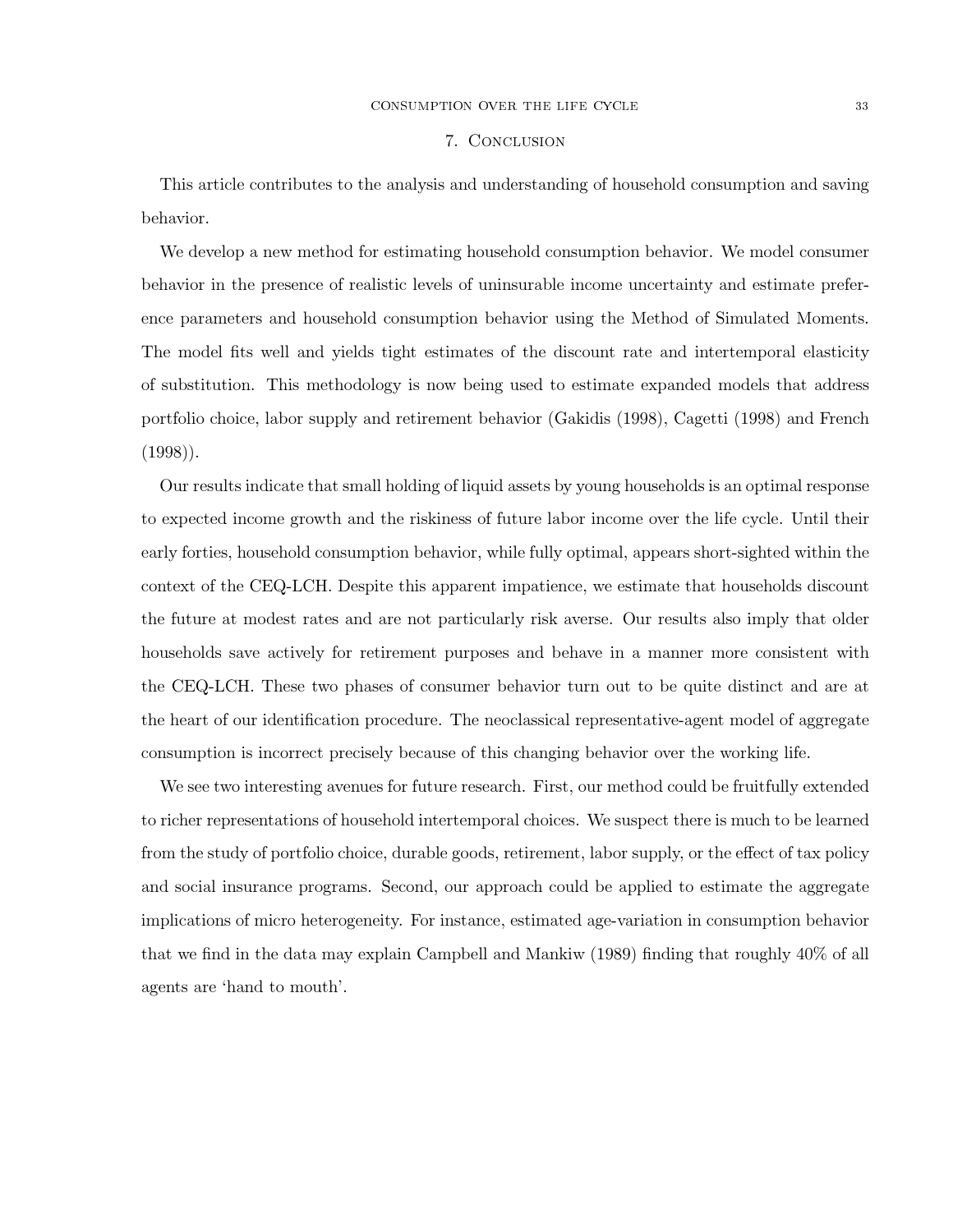Ghsw1 ri Hfrqrplfv/ Sulqfhwrq Xqlyhuvlw|/ Ilvkhu Kdoo/ Sulqfhwrq/ QM 3;87704346/ X1V1D1> srjCSulqfhwrq1hgx/ kwws=22zzz1Sulqfhwrq1hgx2•srj2/

dqg

Ghsw1 ri Hfrqrplfv dqg Zrrgurz Zlovrq Vfkrro/ Sulqfhwrq Xqlyhuvlw|/ Urehuvwrq Kdoo/ Sulqfh0 wrq/ QM 3;87704346/ X1V1D1> msdunhuCSulqfhwrq1hgx/ kwws=22zzz1Sulqfhwrq1hgx2•msdunhu21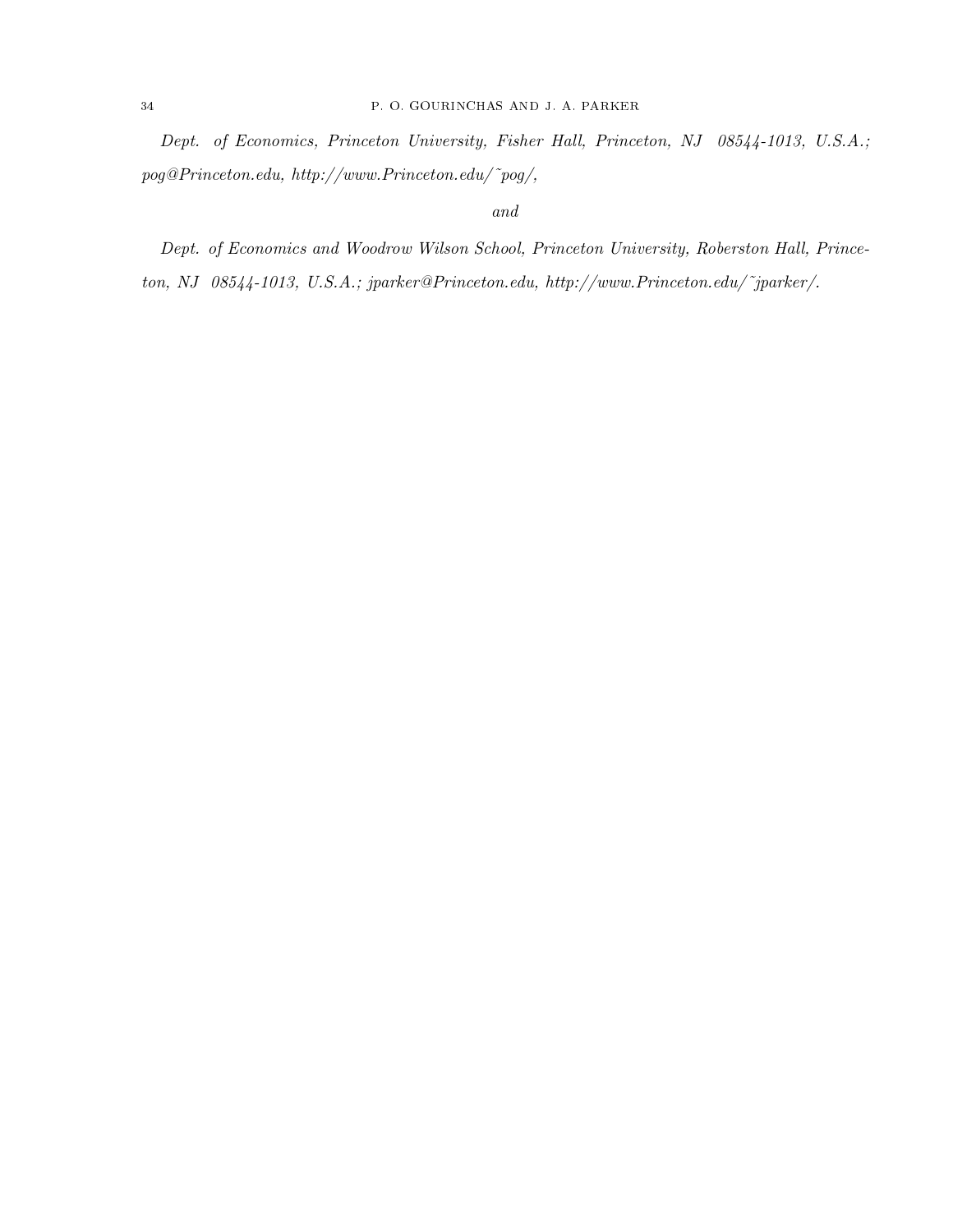# TTi? 4ih U@\* 5L\* | L? |L | i L?t 4ih hLM\*i4

Wkly dsshqql{ ghyfulehy rxu dssurdfk wr yroylgi gxphulfdool wkh frgyxphu sureohp1

### D14 Jdxvv0Khuplwh txdgudwxuh

Wkh dojrulwkp h{sorlwv wkh uhfxuvlyh vwuxfwxuh ri wkh frqvxphu sureohp e| vroylqj wkh Hxohu htxdwlrg iru wkh rswlpdo frgvxpswlrg uxoh1 Wyxph iru wkh wlph ehlgi wkdw zh ngrz krz wr frpsxwh f<sub>ln</sub>, + iru doo srvvleoh ydoxhv ri fdvk rq kdqg1 Rqh fdq uhzulwh wkh Hxohu htxdwlrq +8, xvlqj wkh Lqwhuwhpsrudo exgjhw frqvwudlqw +7, dv=

+49, 
$$
x \cdot f_{\parallel} + f_{\parallel}
$$
, @  $U \frac{y + f_{\parallel} + f_{\parallel}}{y + f_{\parallel}}$ ,  $s \cdot H \times f_{\parallel} + f_{\parallel}$ ,  $f_{\parallel} + f_{\parallel}$ ,  $f_{\parallel} + f_{\parallel}$ ,  $f_{\parallel} + f_{\parallel}$ ,  $f_{\parallel} + f_{\parallel}$ ,  $f_{\parallel} + f_{\parallel}$ ,  $f_{\parallel} + f_{\parallel}$ ,  $f_{\parallel} + f_{\parallel}$ ,  $f_{\parallel} + f_{\parallel}$ ,  $f_{\parallel} + f_{\parallel}$ ,  $f_{\parallel} + f_{\parallel}$ ,  $f_{\parallel} + f_{\parallel}$ ,  $f_{\parallel} + f_{\parallel}$ ,  $f_{\parallel} + f_{\parallel}$ ,  $f_{\parallel} + f_{\parallel}$ ,  $f_{\parallel} + f_{\parallel}$ ,  $f_{\parallel} + f_{\parallel}$ ,  $f_{\parallel} + f_{\parallel}$ ,  $f_{\parallel} + f_{\parallel}$ ,  $f_{\parallel} + f_{\parallel}$ ,  $f_{\parallel} + f_{\parallel}$ ,  $f_{\parallel} + f_{\parallel}$ ,  $f_{\parallel} + f_{\parallel}$ ,  $f_{\parallel} + f_{\parallel}$ ,  $f_{\parallel} + f_{\parallel}$ ,  $f_{\parallel} + f_{\parallel}$ ,  $f_{\parallel} + f_{\parallel}$ ,  $f_{\parallel} + f_{\parallel}$ ,  $f_{\parallel} + f_{\parallel}$ ,  $f_{\parallel} + f_{\parallel}$ ,  $f_{\parallel} + f_{\parallel}$ ,  $f_{\parallel} + f_{\parallel}$ ,  $f_{\parallel} + f_{\parallel}$ ,  $f_{\parallel} + f_{\parallel}$ ,  $f_{\parallel} + f_{\parallel}$ ,  $f_{\parallel} + f_{\parallel}$ ,  $f_{\parallel} + f_{\parallel}$ ,  $f_{\parallel} + f_{\parallel}$ ,  $f_{\parallel} + f_{\parallel}$ ,  $f_{\parallel} + f_{\parallel}$ ,  $f_{\parallel} + f_{\parallel}$ ,  $f_{\parallel} + f_{\parallel}$ ,  $f_{\parallel} + f_{\parallel}$ ,  $f_{\parallel} + f_{\parallel}$ ,  $f_{\parallel} + f_{\parallel}$ ,  $f_{\parallel} + f_{\parallel}$ ,  $f_{\parallel} + f_{\parallel}$ , <

Wkh uvw sureohp fravlywy la hydoxdwlgi wkh h{shfwdwlra la +49.1 Vlattrag X duh ori grupdool glywulexwhg/d gdwxudo zdl wr hydoxdwh wkhyh lgwhjudov ly wr shuirup d wzr0glphgylrgdo Jdxyv0Khuplwh txdgudwxuh=

$$
H \times f_{|n^{\bullet}} + {1 \choose |n^{\bullet}}, J_{|n^{\bullet}} Q, r \times A \text{ and } \bigotimes \{1 \times f_{|n^{\bullet}} + {1 \choose |n^{\bullet}}, J_{|n^{\bullet}} Q, g1 + Q, g1 + X, \bigotimes \{1 \times f_{|n^{\bullet}} + {1 \choose |n^{\bullet}} \times f_{|n^{\bullet}}^2 \}^2 \text{ by } gq
$$
\n
$$
I \qquad \qquad \bigotimes \{1 \times f_{|n^{\bullet}} + {1 \choose |n^{\bullet}} \times f_{|n^{\bullet}}^2 \}^2 \text{ by } gq
$$
\n
$$
I \qquad \qquad \bigotimes \{1 \times f_{|n^{\bullet}} + {1 \choose |n^{\bullet}} \times f_{|n^{\bullet}}^2 \}^2 \text{ by } gq
$$

zkhuh i <sub>|</sub> +q> x, @  $\frac{1}{z}$  x f<sub>|n</sub>, +{ f<sub>|, c\_n</sub>, h<sup> 2j</sup> ? ? h<sup>3</sup>  $\frac{1}{2}$ j J<sub>|n</sub>, h<sup>3</sup>  $\frac{1}{2}$ j ? ? 1 Wkh zhljkw $\oint$  dqg grghv q / x duh wdexodwhg lq Mxgg +4<<;,1 Lq sudfwlfh/ zh shuiruphg d txdgudwxuh ri rughu 451

Rgh fdg wkhg gg wkh urrw ri wkh Hxohu htxdwlrg dw dgl srlgwxvlgi vwdggdug phwkrgy1 Zh frgywudlg wkh urrw wr eh srylwlyh dgg ohyv w Kdakh fxuuhgw ydoxh ri fdyk rg kdgg1 Dy glyfxyyhg Iq wkh sdshu/ wklv uhvwulfwlrq Iv dozd|v vdwlv hg zkhq wkhuh duh qr looltxlg dvvhwv1

### D15 Frgvxpswlrg uxohv

Zh Iglwldol}h wkh dojrulwkp zlwk wkh frgvxpswlrg uxoh dw uhwluhphgw1 Rgh fdg vkrz wkdw wkh frgyxpswlrg uxohy iru wkly sureohp duh frgwlgxrxyol gl huhgwldeoh dy orgi dy wkhuh duh gr oltxlglw frgywudlgwy1 Krzhyhu/ lg wkh suhyhgfh ri oltxlglwl frgywudlgwy/ wkh frgyxpswlrg uxohy pdl h{klelw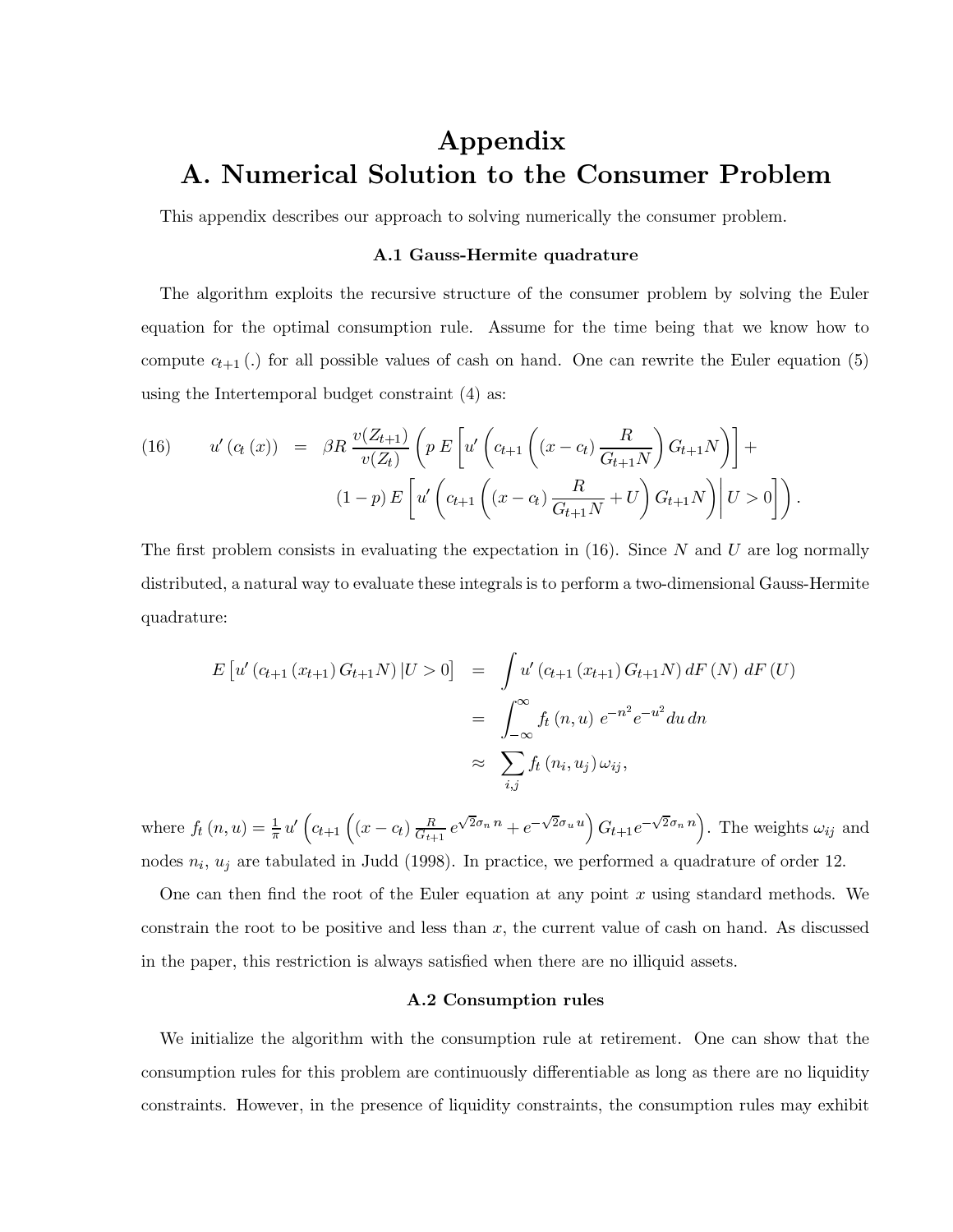d niqn1 Vhh Ghdwrq +4<<4,dqg D|djdul +4<<7,1 Zh h hfwlyho| lpsrvh d oltxiglw| frqvwudlqw e| qrw doorzlqj wkh krxvhkrog wr eruurz djdlqvw looltxlg dvvhwv1 Wklv lqglfdwhv wkdw vprrwk dssur{lpdwlrq phwkrgy duh Igdssursuldwh1 Lgywhdg/ zh xvh d ywdggdug glyfuhwl}dwlrg phwkrg= zh yshflil dg  $\begin{matrix} a \\ b \end{matrix}$ ^3 {<sup>4@</sup> `1 Lq rughu wr fdswxuh wkh fxuydwxuh ri wkh h{rjhqrxv julg iru fdvk0rq0kdqg= frgvxpswlrg uxoh dw orz ydoxhv ri fdvk rg kdgg/ wkh julg zloo eh ghu ir $\oint$  5 3>{<sup>2}</sup> 1 Lg sudfwlfh/ iru hdfk ydoxh ri fdvk rq kdqg rq wkh julg/ { / zh qg wkh dvvrfldwhg frqvxpswlrq/ f / wkdw vdwlv hv +49,1 Lq fkrrvlqj wkh vl}h dqg frduvhqhvv ri wkh julg/ zh idfh wkh xvxdo wudgh0r ehwzhhq suhflvlrq dqg frpsxwlqj wlph1 Dgglqj srlqwv rq wkh julg jlyhv d qhu dssur{lpdwlrq ri wkh frqvxpswlrq uxohv1 Vlqfh wkh frqvxpswlrq uxoh dw dijh4 lv wkh lqsxw qhfhvvdul wr jhw wkh frqvxpswlrq uxoh dw djhw Ipsuhflvlrqv frxog frpsrxqg ryhu wlph1 Rq wkh rwkhu kdqg/ wkh Hxohu htxdwlrq Iv wkh lgghuprvw orrs ri wkh hgwluh dojrulwkp1 Zlwk 433 srlgwy rg wkh julg dgg 73 wlph shulrgy/ zh pxvw vroyh +49, 7333 wlphv1 Wklv wdnhv dssur{lpdwh8|p4qxwhv rq d Vxq Vsduf Hqwuhsulvh433331 Zh dovr idfh d ghflvlrq uhjduglqj wkh udqjh ri fdvk rq kdqg/ {<sup>4@</sup> 1 lru vpdoo ydoxhv/ fdvk rq kdqg lq vdpsoh Iv olnhol wr pryh rxw ri wkh julg1 Frqvxpswlrq zloo wkhq eh hydoxdwhg xvlqj h{wudsrodwlrq phwkrgv/ pxfk ohvv suhflvh wkdq lqwhusrodwlrq1 Rq wkh rwkhu kdqg/ lqfuhdvlqj wkh udqjh iru d {hg gxpehu ri julg srlgwy Ipsolhy ohvy suhflyh hywlpdwlrg ri wkh fxuydwxuh1 Rgh vroxwlrg frgylywy Ig hqqrjhql}lqj wkh julg vr wkdw/ iru lqvwdqfh/ fdvk rq kdqq uhpdlqv zlwklq wkh julg zlwk suredelolw| 3 x 81 Zh dgrswhg d vlpsohu dssurdfk frqvlvwlqj lq fkhfnlqj wkdw fdvk rq kdqg/lq wkh vlpxodwlrqv/ uhpdlqv vwulfwo| lqvlgh wkh julg1 Lq sudfwlfh/ zh wfrff<sup>2</sup> @ 73 {<sup>2|</sup> @ 5 dqgM @ 433 zlwk 83 srlgwy ehwzhhq 3 dqg<sup> ?|</sup> 1 Zh fkhfnhg wkh txdolw| ri wkh dssur{lpdwlrq e| vroylqj wkh ywdwlrqdu| lq qlwh krul}rq sureohp dqg fkhfnlqj wkh udwh ri frqyhujhqfh wr wkh {hg srlqw ri wkh ixqfwlrqdo Ehoopdq htxdwlrq1 Qrwh wkdw hyhq li vlpxodwhoblqv vwulfwol lqvlgh wkh julg dssur{lpdwlrq huuruv fdq dulvh iurp wkh Hxohu htxdwlrq vlqfh hydoxdwlqj h{shfwhg ixwxuh pdujlqdo xwlolw| pd| uhtxluh orrnlgi rxwvlgh wkh julg1

### D16 Vlpxodwlrqv

Zh vlpxodwh frgyxpswlrg sur ohv el jhghudwlgj d vhtxhgfh ri 53333 fwlwlrxy lgfrph surfhyvhy ryhu 73 |hduv1 lru jlyhq sdudphwhuv ri wkh frqvxpswlrq sureohp/ zh vroyh iru wkh rswlpdo djh0 ghshqghqw frqvxpswlrq uxohv dv h{sodlqhg deryh1 Odvwol/ zh fdofxodwh wkh frqvxpswlrq ghflvlrqv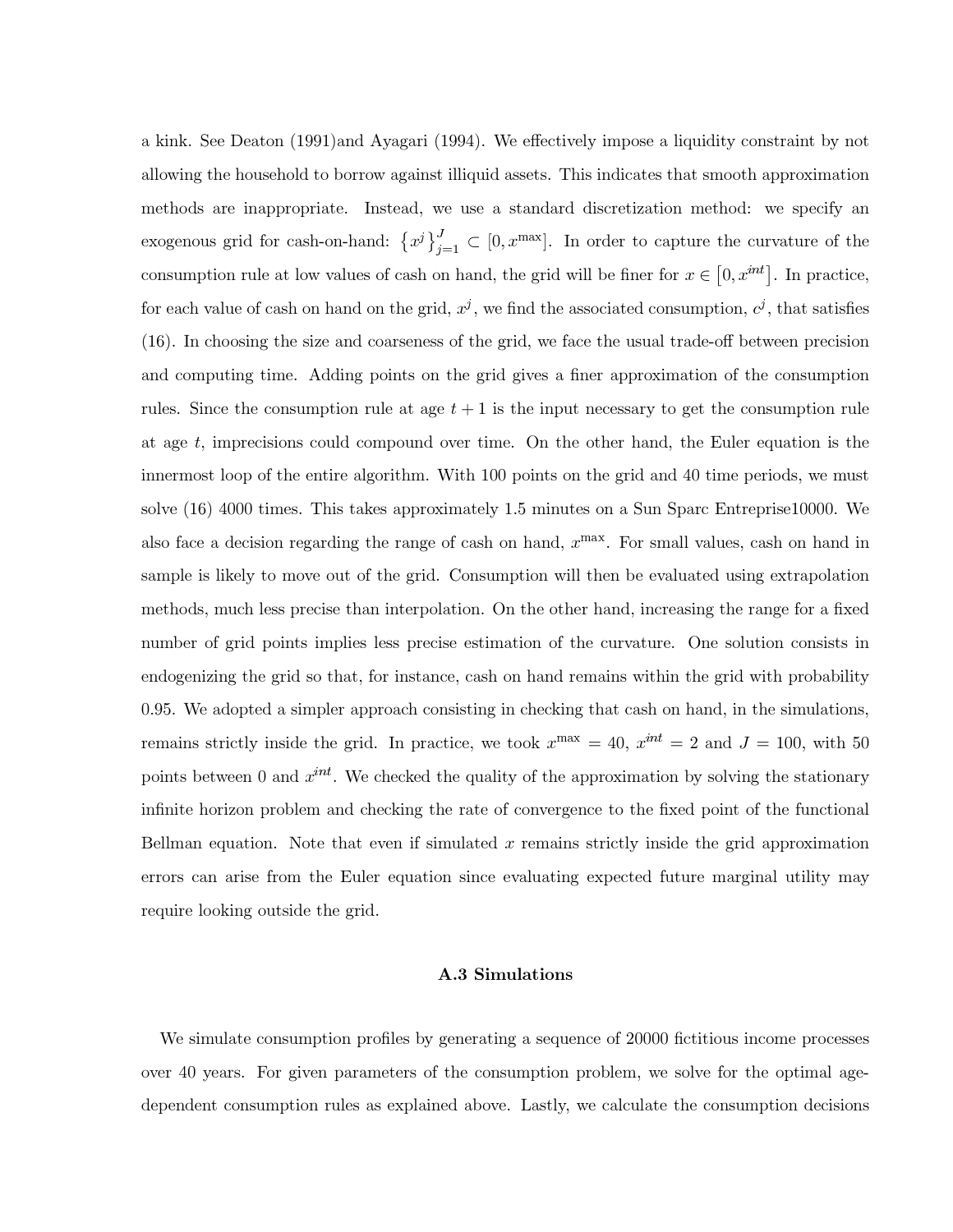ri krxvhkrogy uhfhlylgj wkhvh lgfrph surfhvvhv1 Zh wkhq frqvwuxfw olih f|foh frqvxpswlrq sur ohv el orj0dyhudjlqj dfurvv djh1

# t)4T|L| U V@h @?Ui L @h @?Ui •@|h @?\_ Ait| Lu ih \_i?| u) ?} +it|h U| L?t

Zh iroorz Qhzh| dqg Pfldgghq +4<<7, dqg xvh dq h{sdqvlrq phwkrg1 Gh qh wkh uvw0vwdjh vdpsoh prphqwv wkdw fruuhvsrqg wr wkh wkhruhwlfdo prphqw $\phi$ dł,  $\circledast$   $\frac{1}{a}$  S  $a_{\bullet}$  + +  $\Rightarrow$  xkhuh M Iv wkh qxpehu ri revhuydwlrqv iru wkh uvw vwdjh1lvadv|pswrwlfdoo| qrupdoo| glvwulexwhg zlwk d wkhruhwlfdo yduldqfh fryduldqfh pdwul $Y = P^{3} \cdot 6P^{3} \cdot 2R$ khuh  $6 \otimes H \cdot 4^{n}$  f,  $4^{n}$  f,  $\frac{1}{2}$  dqg<br>
P  $\otimes H \xrightarrow{Y \cdot 5} 1$  Frqvlvwhqw hvwlpdwlrq Y xvhv wkh hpslulfdo frxqwhusduwv Rwr dqg  $6$  dv Iv vwdggdug IdPP 1 Vlgfh wkh uvw0vwhs Iv h{dfwo| Ighgwl hg/ wkh fkrifh ri d zhljkwlgj pdwul{ Iv luuhohydqw khuh1vadq dv|pswrwlfdoo| olqhdu hvwlpdwru zlwk lq xhqfh ixqfwlr# @ P 3\* +" f, zkhuh  $\overline{M}$   $\overline{M}$   $\overline{M}$   $\overline{a}$   $\overline{a}$   $\overline{a}$   $\overline{a}$   $\overline{a}$   $\overline{a}$   $\overline{a}$   $\overline{a}$   $\overline{a}$   $\overline{a}$   $\overline{a}$   $\overline{a}$   $\overline{a}$   $\overline{a}$   $\overline{a}$   $\overline{a}$   $\overline{a}$   $\overline{a}$   $\overline{a}$   $\overline{a}$   $\overline{a}$ 

Wkh uvw rughu frgglwlrg iru wkh vhfrgg vwdih hywlpdwru lv=

$$
j_w
$$
  $\& a$   $z_j$   $\& a$   $\& a$ 

zkhuh j w  $\frac{a_0 + b_1}{b_0}$  @  $\frac{y_1 + a_0}{b_0}$  1 H{sdqglqj j + $a_0$  + dqg uhduudqjlqj |lhogv=

$$
\begin{array}{cc} s_{-} & s_{-} \\ \hline \mathsf{L} \mathsf{+} \mathsf{A} & \mathsf{A} \mathsf{A} \mathsf{B} \end{array} \quad j \mathsf{B} \mathsf{+} \mathsf{B}, \ \mathsf{Z} \mathsf{j} \mathsf{B} \mathsf{+} \mathsf{+} \mathsf{B}, \ \mathsf{A} \mathsf{B} \mathsf{+} \mathsf{B} \mathsf{+} \mathsf{B} \mathsf{+} \mathsf{B} \mathsf{+} \mathsf{B} \mathsf{+} \mathsf{B} \mathsf{+} \mathsf{B} \mathsf{+} \mathsf{B} \mathsf{+} \mathsf{B} \mathsf{+} \mathsf{B} \mathsf{+} \mathsf{B} \mathsf{+} \mathsf{B} \mathsf{+} \mathsf{B} \mathsf{+} \mathsf{B} \mathsf{+} \mathsf{B} \mathsf{+} \mathsf{B} \mathsf{+} \mathsf{B} \mathsf{+} \mathsf{B} \mathsf{+} \mathsf{B} \mathsf{+} \mathsf{B} \mathsf{+} \mathsf{B} \mathsf{+} \mathsf{B} \mathsf{+} \mathsf{B} \mathsf{+} \mathsf{B} \mathsf{+} \mathsf{B} \mathsf{+} \mathsf{B} \mathsf{+} \mathsf{B} \mathsf{+} \mathsf{B} \mathsf{+} \mathsf{B} \mathsf{+} \mathsf{B} \mathsf{+} \mathsf{B} \mathsf{+} \mathsf{B} \mathsf{+} \mathsf{B} \mathsf{+} \mathsf{B} \mathsf{+} \mathsf{B} \mathsf{+} \mathsf{B} \mathsf{+} \mathsf{B} \mathsf{+} \mathsf{B} \mathsf{+} \mathsf{B} \mathsf{+} \mathsf{B} \mathsf{+} \mathsf{B} \mathsf{+} \mathsf{B} \mathsf{+} \mathsf{B} \mathsf{+} \mathsf{B} \mathsf{+} \mathsf{B} \mathsf{+} \mathsf{B} \mathsf{+} \mathsf{B} \mathsf{+} \mathsf{B} \mathsf{+} \mathsf{B} \mathsf{+} \mathsf{B} \mathsf{+} \mathsf{B} \mathsf{+} \mathsf{B} \mathsf{+} \mathsf{B} \mathsf{
$$

zkhuh gharwhy d fraylywhaw phda ydoxh1 H{sdaglai wkh ydph whup ixuwkhu/ wkly wlph durxag zh rewdlq=

$$
\begin{array}{lll}\n\sum_{i=1}^{S} \bar{L}_{i} & \text{if } \bar{L}_{i} \text{ and } \bar{L}_{i} \text{ and } \bar{L}_{i} \text{ and } \bar{L}_{i} \text{ and } \bar{L}_{i} \text{ and } \bar{L}_{i} \text{ and } \bar{L}_{i} \text{ and } \bar{L}_{i} \text{ and } \bar{L}_{i} \text{ and } \bar{L}_{i} \text{ and } \bar{L}_{i} \text{ and } \bar{L}_{i} \text{ and } \bar{L}_{i} \text{ and } \bar{L}_{i} \text{ and } \bar{L}_{i} \text{ and } \bar{L}_{i} \text{ and } \bar{L}_{i} \text{ and } \bar{L}_{i} \text{ and } \bar{L}_{i} \text{ and } \bar{L}_{i} \text{ and } \bar{L}_{i} \text{ and } \bar{L}_{i} \text{ and } \bar{L}_{i} \text{ and } \bar{L}_{i} \text{ and } \bar{L}_{i} \text{ and } \bar{L}_{i} \text{ and } \bar{L}_{i} \text{ and } \bar{L}_{i} \text{ and } \bar{L}_{i} \text{ and } \bar{L}_{i} \text{ and } \bar{L}_{i} \text{ and } \bar{L}_{i} \text{ and } \bar{L}_{i} \text{ and } \bar{L}_{i} \text{ and } \bar{L}_{i} \text{ and } \bar{L}_{i} \text{ and } \bar{L}_{i} \text{ and } \bar{L}_{i} \text{ and } \bar{L}_{i} \text{ and } \bar{L}_{i} \text{ and } \bar{L}_{i} \text{ and } \bar{L}_{i} \text{ and } \bar{L}_{i} \text{ and } \bar{L}_{i} \text{ and } \bar{L}_{i} \text{ and } \bar{L}_{i} \text{ and } \bar{L}_{i} \text{ and } \bar{L}_{i} \text{ and } \bar{L}_{i} \text{ and } \bar{L}_{i} \text{ and } \bar{L}_{i} \text{ and } \bar{L}_{i} \text{ and } \bar{L}_{i} \text{ and } \bar{L}_{i} \text{ and } \bar{L}_{i} \text{ and } \bar{L}_{i} \text{ and } \bar{L}_{i} \text{ and } \bar{L}_{i} \text{ and } \bar{L}_{i} \text{ and } \bar{L}_{i} \text{ and } \bar{L}_{i} \
$$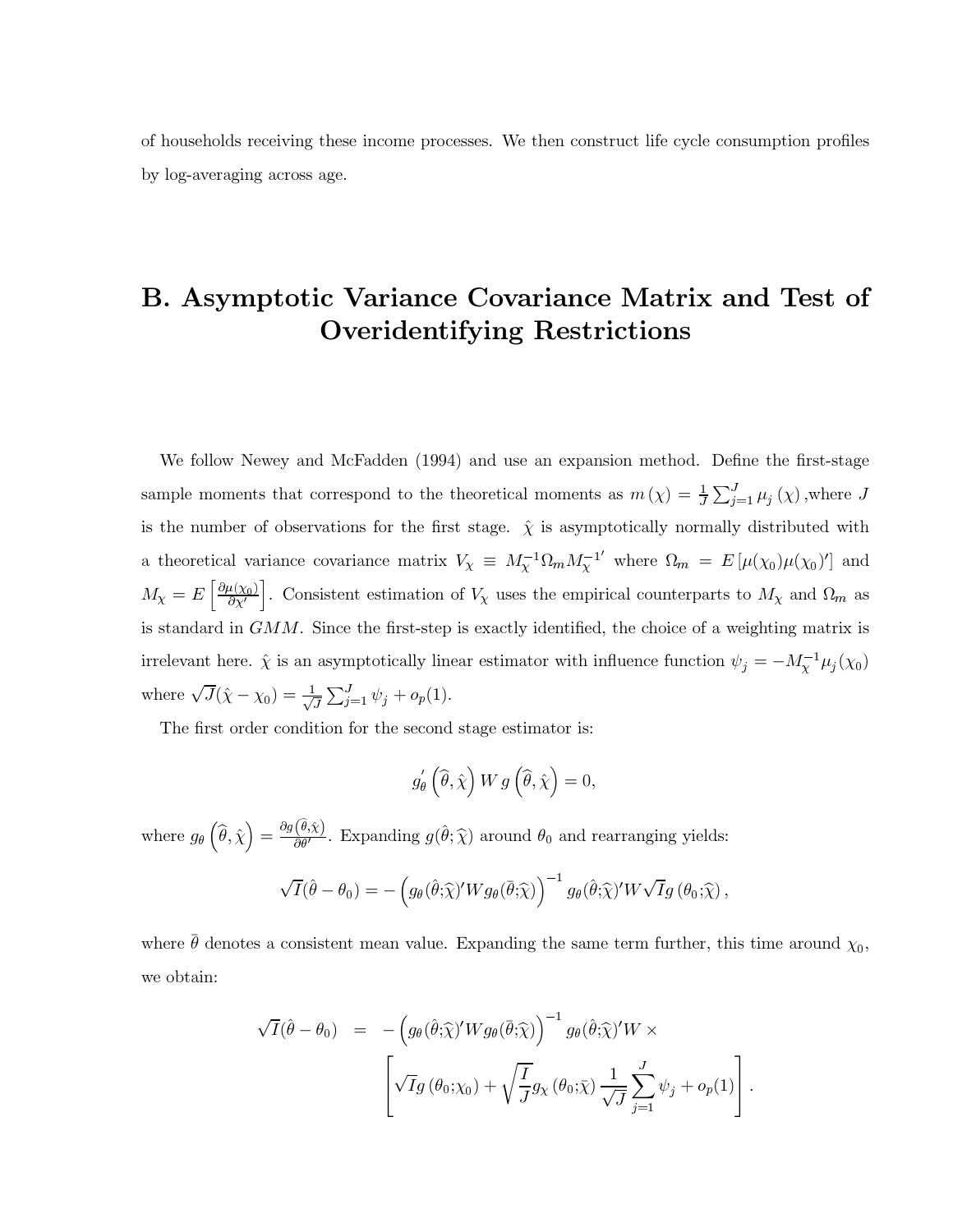E| wkh Voxwvn| dqg fhqwudo olplw wkhruhp $\overline{u}^s$ f, frgyhujhy lg glywulexwlrg wr d phda }hur qrupdo glywulexwlrg zlwk dvlpswrwlf fryduldgfh pdwul{=

$$
Y_w @ \psi_w Z J_w^3" J_w Z H j+_{f}S_{f} , \qquad \frac{L}{M} J # j+_{f}S_{f} , \qquad \frac{L}{M} J # Z J_w + J_w Z J_w^3" >
$$

zkhuh J <sub>w</sub> @ H^<sup>YI Ew c <sub>f</sub> ` lv W n dqg J @ H^<sup>YI Ew c f \_` lv W u1 Dv wkh phdq ydoxhv frqyhujh wr wkh</sup></sup> wuxh rqhv wkh vdpsoh judglhqwv frqyhujh wr wkhlu wkhruhwlfdo frxqwhusduwv1

Vlgfh rxu uvw0vwdjh dgg vhfrgg0vwdjh hvwlpdwru xvh gl huhqw vwuxfwxudo prghov dgg prvwol gli0 ihuhqw gdwd/ zh dvvxph wkdw wkh uvw0vwdjh dqg vhfrqg0vwdjh prphqwv duh xqfruuhodwhg1 Lq wkd fdyh/ wkh irupxod vlpsol hy wr=

$$
Y_{w} \text{ @ } \theta_{w} Z J_{w}^{3} \cdot J_{w} Z H \quad j + {}_{f} S_{f}, j + {}_{f} S_{f}, \quad \frac{L}{M} J \text{ # } J \quad Z J_{w} \cdot J_{w} Z J_{w}^{3} \cdot J_{w} Z H \quad j + {}_{f} S_{f}, j + {}_{f} S_{f}, \quad \frac{L}{M} J \text{ # } J \quad Z J_{w} \cdot J_{w} Z J_{w}^{3} \cdot J_{w} Z H \quad j + {}_{f} S_{f}, j + {}_{f} S_{f}, \quad \frac{L}{M} J \text{ # } J \quad Z J \text{ with } {}_{w} Z J \text{ with } {}_{w} Z J \text{ with } {}_{w} S \cdot J_{w} X H \text{ with } {}_{w} S \cdot J_{w} X H \text{ with } {}_{w} S \cdot J_{w} X H \text{ with } {}_{w} S \cdot J_{w} X H \text{ with } {}_{w} S \cdot J_{w} X H \text{ with } {}_{w} S \cdot J_{w} X H \text{ with } {}_{w} S \cdot J_{w} X H \text{ with } {}_{w} S \cdot J_{w} X H \text{ with } {}_{w} S \cdot J_{w} X H \text{ with } {}_{w} S \cdot J_{w} X H \text{ with } {}_{w} S \cdot J_{w} X H \text{ with } {}_{w} S \cdot J_{w} X H \text{ with } {}_{w} S \cdot J_{w} X H \text{ with } {}_{w} S \cdot J_{w} X H \text{ with } {}_{w} S \cdot J_{w} X H \text{ with } {}_{w} S \cdot J_{w} X H \text{ with } {}_{w} S \cdot J_{w} X H \text{ with } {}_{w} S \cdot J_{w} X H \text{ with } {}_{w} S \cdot J_{w} X H \text{ with } {}_{w} S \cdot J_{w} X H \text{ with } {}_{w} S \cdot J_{w} X H \text{ with } {}_{w} S \cdot J_{w} X H \text{ with } {}_{w} S \cdot J_{w} X H \text{ with } {}_{w} S \cdot J_{w} X H \text{ with } {}_{w} S \cdot J_{w} X H \text{ with } {}_{w} S \cdot J_{w} X H \text{ with } {}_{w} S \cdot J_{w} X H \text{ with } {}_{w} S \cdot J_{w} X H \text{ with } {}_{w} S \cdot J_{w} X H \text{ with } {}_{w}
$$

zkhuh  $\frac{1}{2}$  @ H 'k+  $_f$  > " $_f$ , k+  $_f$  > " $_f$ , ` Iv W(W) @ olp<sub>k</sub> 4.  $\frac{U}{u}$  dqg & @ olp<sub>k</sub>  $\frac{U}{a}$  = Wklv pdnhv fohdu wkdw dv wkh uhodwlyh suhflvlrg ri wkh uvw vwdih lgfuhdv&\\$+l3tdwkh fruuhfwlrg iru wkh uvw vwdih glvdsshduv) frqwurov iru wkh vlpxodwlrq huuru1 Dv wkh vlpxodwlrq ehfrphy pruh dqg pruh suhflyh/) \$ 4=Wr frqvwuxfw dq hywlpdwh ri +4:,/ zh uhsodfh wkh wkhruhwlfdo frqfhswy zlwk wkhlu hpslulfdo frxqwhusduwy/ dv lv grqh lq wkh xvxdo JPP iudphzrun1

Zh xvh wzr gl huhqw fkrifhv ri wkh zhljkwigj pdwul{ iq rxu hvwlpdwirg1 lluvw/ zh fkrrvh d pdwul{ wkdw/ zkloh qrw ixoo| rswlpdo/ grhv qrw ghshqq rq wkh wwhq prgho1 Wklv lv prwlydwhg e| wkh revhuydwlrq wkdw rswlpdoo| zhljkwlqj JPP hvwlpdwruv fdq zruvhq qlwh0vdpsoh eldv +vhh iru h{dpsoh Zhvw/ ix Zrqj/ dqg Dqdwro|hy +4<<;,,1 Zh vhw wkh zhljkwlqj pdwul{ wr  $\frac{3}{2}$  =Wklv lv wkh rswlpdo zhlikwlgi pdwul{ zkhq wkh uvw vwdih fruuhfwlrg grhy grw pdwwhu/ l1h1 zkhq @ 3 ru & @ 3=Wkly llhoav=

$$
Y_w @ \theta_w \xrightarrow{3^{\bullet}} J_w \xrightarrow{3^{\bullet}} J_w \xrightarrow{3^{\bullet}} ) \xrightarrow{\ } . @ \text{and} \quad I \xrightarrow{3^{\bullet}} J_w \text{and} \xrightarrow{3^{\bullet}} J_w \xrightarrow{3^{\bullet}} =
$$

3<sup>\*</sup> Iv qrw wkh rswlpdo zhljkwlqj pdwul{ jlyhq wkh uvw0vwdjh fruuhfwlrq/ wklv fdvh lv hdv| Zkloh wr Ipsohphqw vlqfh dq hvwlpdwh ri ; fdq eh rewdlqhg gluhfwol dv wkh vdpsoh frxqwhusduw ri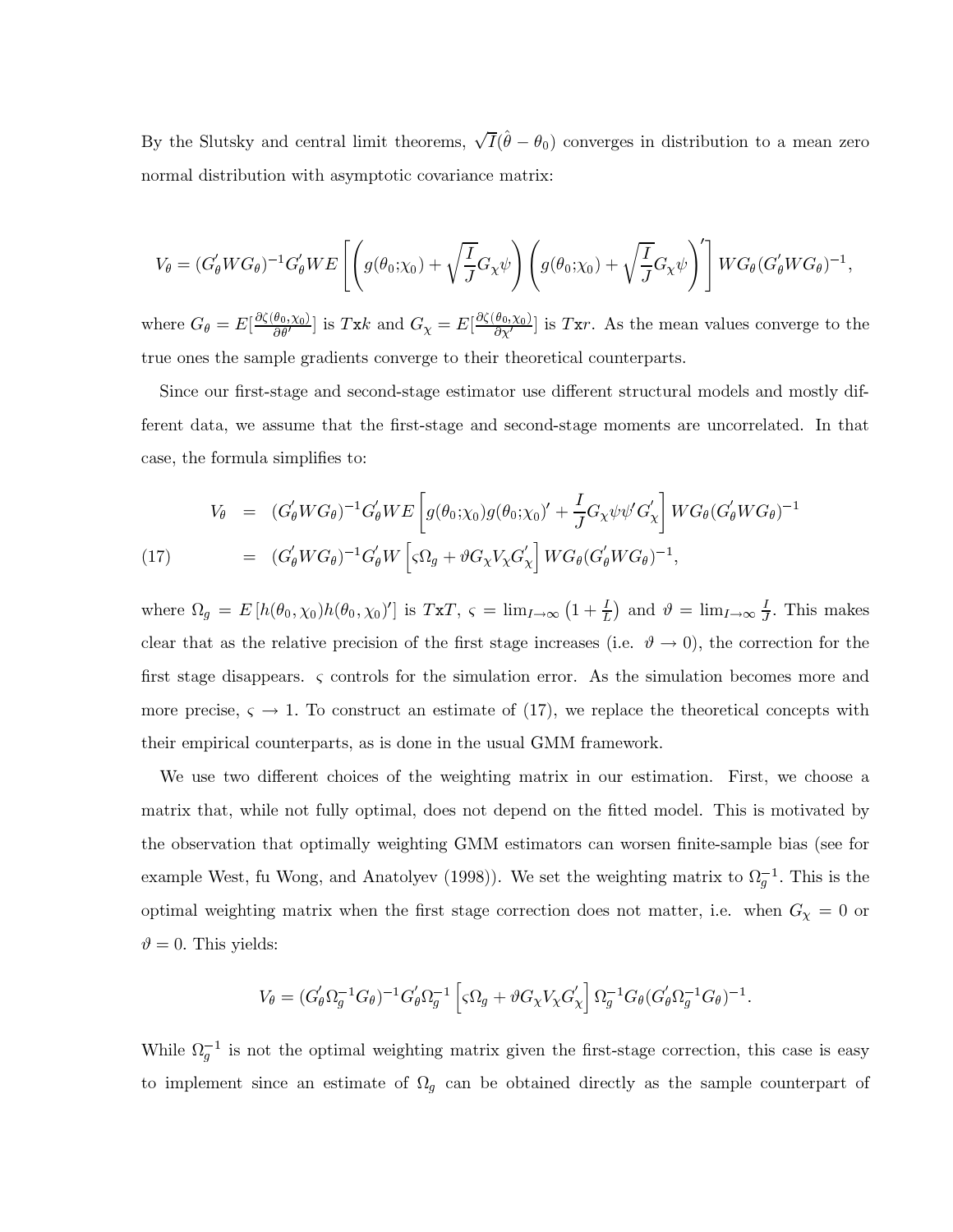H +odF H +odF, +odF H +odF, 1 Vlqfh zh gr qrw revhuyh krxvhkrogv dfurvv |hduv/ wklv lv htxlydohqw wr dvvxplqj wkdw $_{{\rm j}}$  lv gldjrqdo zlwk  $\frac{{\bf a}}{{\bf b}}_{{\rm j}}\ \ @ \frac{{\bf a}}{{\bf U}}$ S U| '• oqFc| oqF| <sup>2</sup> =Lq wkh fdvh ri gl huhqfh hvwlpdwlrq/ zh xvh dq lghqwlw| zhljkwlqj pdwul{ vlqfh gl huhqw krxvhkrogv duh revhuyhg lq glhuhqw |hduv1

Vhfrqg/ zh dovr hpsor| wkh rswlpdo zhljkwlqj pdwul{  $Z \text{ } @ \text{ } )$   $_1$  . &J Y J  $^{3}$  =Lq wklv fdvh/ wkh yduldqfh irupxod vlpsol hv wr=

$$
Y_w @ \Psi_w ) , . @ \Psi^{-1} @ \Psi_w ^{3*} =
$$

Wkly uhtxluhy xvlqj wkh hywlpdwhy iurp rxu uvw fdyh dqg frqywuxfwlqj dq hywlpdw**Z** rixvlqj vdpsoh frxqwhusduwv1

Wkhuh duh wzr rwkhu lqwhuhvwlqj vshfldo fdvhv1 Iluvw/ li wkh vhfrqg vwdjh lv h{dfwo| lghqwlhg  $+ W @n, >$ wkh fryduldqfh pdwul{ vlpsol hv wr $Y_w @J_w^3"$ k ) } . &J Y J l  $J_w^3$  =Vhfrqg/ li wkhuh lv qr furvv ghulydwlyh/ vr wkdw @ 3/ wkh uvw vwdjh xqfhuwdlqw| grhv qrw d hfw wkh vhfrqg vwdjh1 Lq wkly fdvh wkh irupxod froodsvhv wr wkh idploldu rqh lq zklfk uvw vwdjh hvwlpdwlrq grhv qrw dsshdu=  $Y_{w} @)$  J<sub>w</sub>  $Z \int_{w}^{3^{*}} J_{w} Z \int_{y} Z J_{w} J_{w} Z \int_{y}^{3^{*}} =$ 

Wkly phwkrgrorj| dovr surylghy d xyhixo whyw ri wkh ryhulghqwli|lgj uhywulfwlrgy lg wkh yhfrgg vwdjh1 Li wkh prgho ly fruuhfw ddg  $@$  3 wkh vwdwlvwlf=

$$
\int_{A32}^{\infty} \frac{L}{\omega} j \, ds = a_3^3 \cdot j \, ds = a_3
$$

lv glvwulexwhg dv|pswrwlfdoo| dv Fkl0vtxduhg zlWk 5 ghjuhhv ri iuhhgrp1

Xqghu wkh fruuhfwlrq iru wkh uvw vwdjh/ wkh vwdwlvwlf

$$
\begin{array}{ccccccccc}\n & & & k & & 1_{3} \\
a_{32} & & & c_{1} & a_{2} & a_{3} \\
\end{array}
$$

lv glywulexwhg dv|pswrwlfdoo| dv Fkl0vtxduhg zlWk 5 ghjuhhv ri iuhhgrp1

## L?t|h U| L? Lu w ui )U\*i hL€\*it

Zh frqvwuxfw surohv ri frqvxpswlrq ryhu wkh zrunlqj olih erwk vprrwkhg dqg xq0vprrwkhg1 Xq0vprrwkhg surohv duh frqvwuxfwhg e| dyhudjlqj rxu uhfrqvwuxfwhg phdvxuh ri frqvxpswlrq e| dih1 Vprrwk surohy duh frqvwuxfwhg el hvwlpdwlgi dq htxdwlrg vlplodu wr +47, wkdw {hvdw wkh ydoxh hvwlpdwhg rq wkh xq0vprrwkhg gdwd/ uhsodfhv wkh djh dqg frkruw gxpplhv e| iwk rughu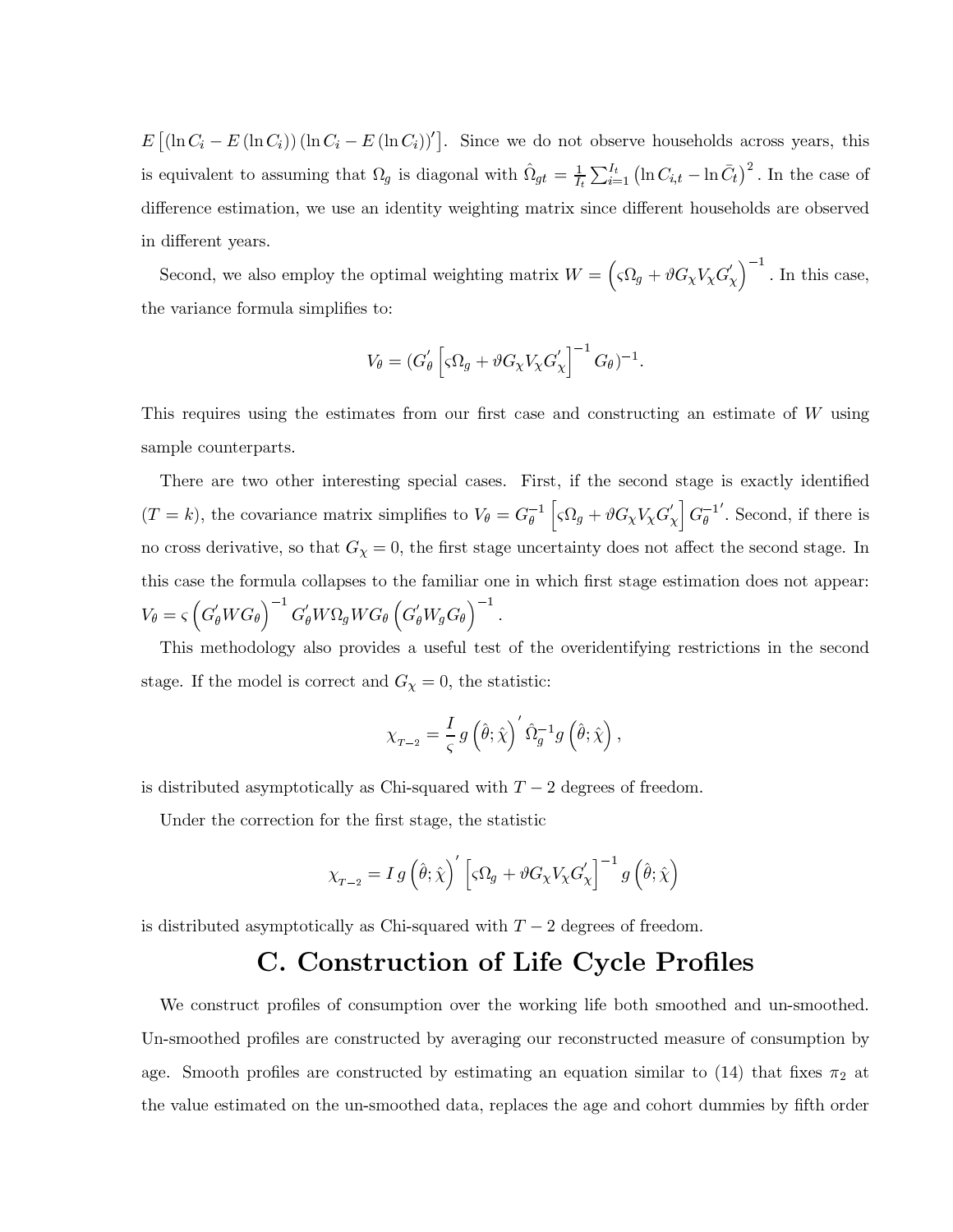sro|qrpldov/ dqg h{whqgv wkh kljkhvw djh wr :3 wr dyrlg vrph ri wkh hqgsrlqw sureohpv frpprqo| hqfrxqwhuhq zlwk srolqrpldo vprrwkhuv1

Zh jhghudwh d sur oh iru shu0krxvhkrog0htxlydohgw frgvxpswlrg iru d frgvwdgw idplo| vl}h/ e| uhsodflgi wkh w|s|fdo idplo| y|}h/i <sub>1</sub>/ iru hdfk dih z|wk lwy ydpsoh dyhudih/ <del>5</del>1 llgdool/ zh frgywuxfw wkh w|s|fdo sur oh ri wkh vkliw lg pdujlgdo xwlolw| fdxvhg e| fkdgjhv lg idplo| vl}h iru rxu w|s|fdo krxvhkrog dv

$$
y \neq 0
$$
,  $\frac{1}{4}$   $\frac{4}{4}$   $\frac{1}{4}$   $\frac{1}{4}$   $\frac{1}{4}$   $\frac{1}{4}$   $\frac{1}{4}$   $\frac{1}{4}$ 

xvlqj f<sub>2</sub> hvwlpdwhg iurp htxdwlrq +47,/ zkhuh lv wkh qxpehu ri krxvhkrogv revhuyhg dw djiw zkhuh n Iv d frqvwdqv $\theta$ <sup>o</sup> Wkh vprrwkhq yhuvlrq ri wklv Iv frqvwuxfwhq el suhqlfwlqi if 2 xvlqi d iwk0rughu srolgrpldo1

Zh hpsor| wkh h{dfwo| vdph surfhgxuh iru lqfrph/ h{fhsw wkdw wkh dgmxvwphqw iru idplo| vl}h khwhurjhqhlw $/$  2/lv vhw htxdo wr lwv ydoxh iurp wkh frqvxpswlrq uhjuhvvliq1@ h{s $\frac{x}{\sqrt{1}}$  S  $\frac{y}{\sqrt{1}}$  oq c Iv dg hywlpdwh ri dyhudih lgfrph el dih1 Wr hywlpdwh yhsdudwh sur ohy el haxfdwlrg jurxs ru el rffxsdwlrg jurxs/ zh dgg lgwhudfwlrg whupy ehwzhhg wkh fdwhjrulhy frgylghuhg dgg djh dgg uhwluhphqw vwdwxv1

# # Ai L?t 4ih, Ti?\_| hi 5 hi)

Zh xvh wkh FH[ idplo]/ phpehu dgg ghwdlohg h{shgglwxuh ohv iru |hduv  $4 < 3$  wr  $4 < 6$ / dv surylghg el wkh QEHU1 Prvw ri rxu Igirupdwlrg derxw wkh FH[ Iv rewdlghg iurp Exuhdx ri Oderu Vwdwlvwlfv +4<<6/ dqg |hduv 4<;304<<5, dqg frqyhuvdwlrqv zlwk EOV vwdwlvwlfldqv1 Krxvhkrogv duh glvfdughg li wkh| duh plvvlqj dq| ri wkh | qirupdwlrq qhfhvvdu| iru wkh uhjuhvvlrqv/ li wkh| uhsruw fkdqjhv lq djh iurp wkh vhfrqg wr iwk lqwhuylhz ri pruh wkdq d |hdu ru ohvv wkdq }hur |hduv/ li wkh| duh fodvvl hg dy lgfrpsohwh lgfrph uhsruwhuy/ ru li wkhlu uhsruwlgi lpsolhy ohyy wkdg '4333 lg dggxdo lgfrph ru frqvxpswlrq1

Zh xvh Igirupdwlrg derxw wkh uhihuhgfh shuvrg wr dvvljg wkh krxvhkrog wr fhoov/ xgohvv wkh uhihuhgfh shuvrg ly ihpdoh1 Lg wkly fdyh zh xyh wkh ysrxyhy lgirupdwlrg1 Li wkhuh ly gr ysrxyh/ ru kly lgirupdwlrg Iv plyvlgj/ wkh krxvhkrog Iv glyfdughg1 Zkhg wkly fxw zdy pdgh Iw holplgdwhg 53( ri wkh vdpsoh1 Doo Iqirupdwlrq ehvlghv lqglylgxdo oderu lqfrph dqg frqvxpswlrq lv wdnhq iurp wkh idplol ohv1 Ydoxhy duh dvylighg wr d krxyhkrog edyhg rg lgirupdwlrg jdwkhuhg lg wkh iwk lgwhuylhz/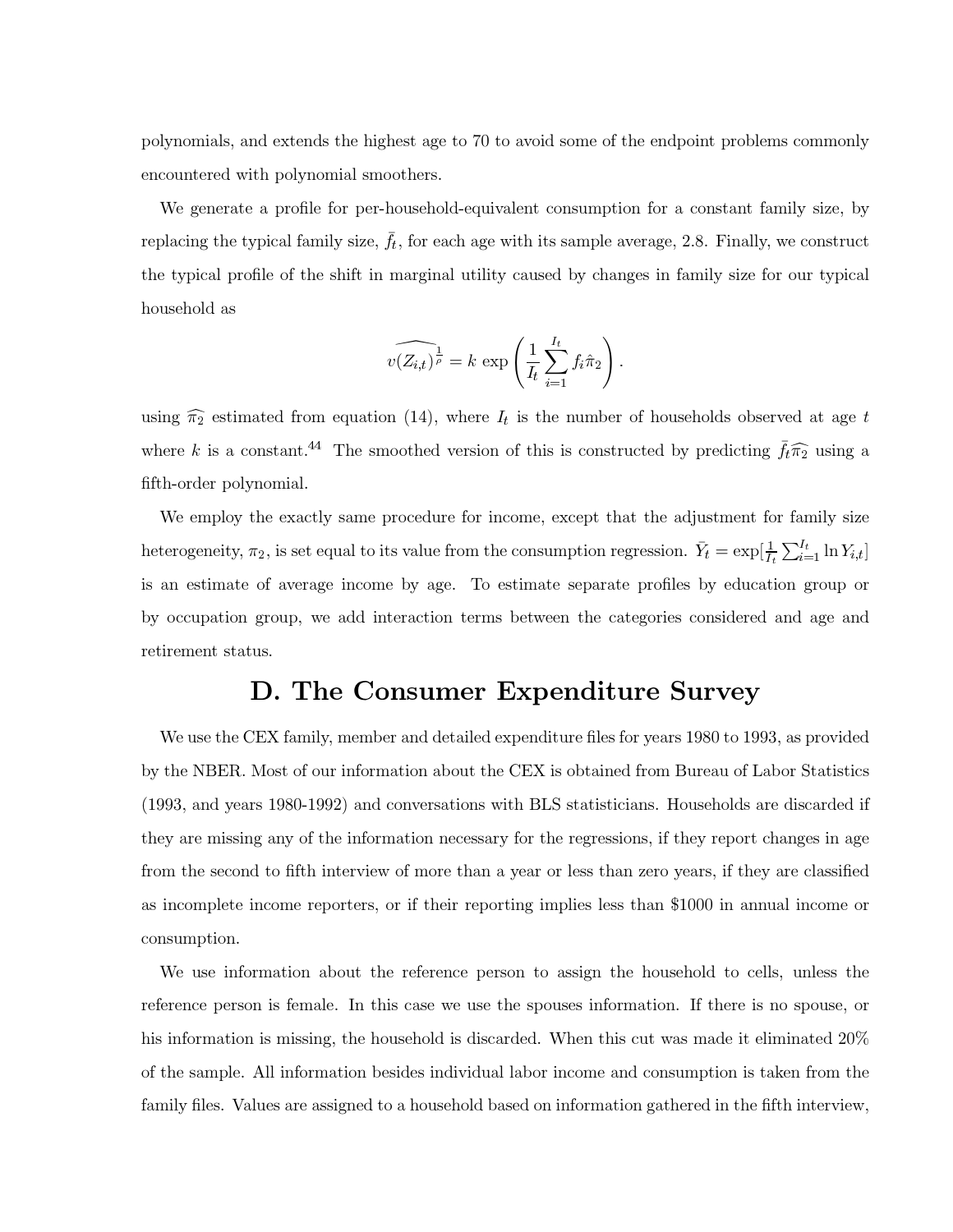rwkhuzlvh lqirupdwlrq lv xvhg iurp wkh vhfrqg lqwhuylhz/ ru/ li lw lv qrw dydlodeoh/ wkh krxvhkrog lv glvfdughg1 Krxvhkrogv vkrxog qrw eh pdwfkhg dfurvv 4<;8 wr 4<;9/ dqg duh qrw1 Fduh lv wdnhq wr dvvxuh frqvlvwhqf| lq rxu gdwd ghvslwh yduldeoh fodvvlfdwlrq fkdqjhv wkurxjk wlph/ dqg dfurvv uhihuhqfh shuvrq dqg vsrxvh1 Lqirupdwlrq zdv surylghg e| wkh Glylvlrq ri wkh FH[ lq wkh Exuhdx ri Oderu Vwdwlvwlfv derxw ydulrxv lvvxhv lqfoxglqj wkh pdwfklqj ri rffxsdwlrq frghv iurp 4<;30;4 wr odwhu |hduv1

Shqvlrq frqwulexwlrqv/ lqfrph/ Vrfldo Vhfxulw| frqwulexwlrqv/ dqg doodvvhw lqfrph doo uhihu wr wkh sdvw wzhoyh prqwkv1 Rxu gh qlwlrq ri shqvlrq frqwulexwlrqv lv wkh vxp ryhu wkh FH[ vxe0 fdwhjrulhv dqg wkxv lqfoxghv sulydwh shqvlrqv/ sxeolf shqvlrqv/ Udlourdg Uhwluhphqw shqvlrqv/ dqg vhoi0hpsor|hg/ LUD/ dqg Nhrjk sodqv1 Li wkh diwhu0wd{ idplo| lqfrph yduldeoh lv wrsfrghg/ uhihuhqfh shuvrq dqg vsrxvh oderu lqfrphv duh vxewudfwhg dqg zh dgg/ iru hdfk/ wkh yduldeoh fuhdwhg e| pxowlso|lqj wkh hduqlqjv lq odvw sd|fkhfn e| wkh iudfwlrq ri wkh |hdu wkh sd| shulrg fryhuv1 Wkhvh oderu lqfrph yduldeohv duh wkh vroh yduldeohv iurp wkh phpehu ohv xvhg1 Dvvhwv dqg dvvhw lqfrph uhihuv wr wkh vxp ryhu vdylqjv dffrxqwv/ fkhfnlqj dffrxqwv/ erqgv/ dqg vwrfnv/ dv ri wkh wlph ri lqwhuylhz1 Hdfk krxvhkrog lv dvvljqhg wr d |hdu edvhg rq wkh plgsrlqw ehwzhhq wkh uvw dqg iwk lqwhuylhz li erwk gdwd duh dydlodeoh> rwkhuzlvh vlpso| wkh vlqjoh lqwhuylhz gdwh lv xvhg1 Djh lv wkh dyhudjh ri erwk lqwhuylhzv li erwk duh dydlodeoh/ rwkhuzlvh lw lv wkh vlqjoh rqh dydlodeoh1 Gxh wr vrph h{wuhph uhsruwv/ zh uhvhw uhsruwhg wd{ udwhv deryh 83( edfn wr 83(/ dqg ehorz }hur shufhqw wr }hur1 Zh shuirup d vlplodu h{huflvh iru Vrfldo Vhfxulw| frqwulexwlrq udwhv dqg shqvlrq frqwulexwlrq udwhv/ xvlqj 58( dv wkh xsshu erxqg1

Zkloh wrsfrglqj lv yhu| lqiuhtxhqw lq frqvxpswlrq lqirupdwlrq/ wkh krxvhkrog dqqxdo lqfrph yduldeoh uhhfwv vxppdwlrq ryhu d wrsfrghg lwhp iru urxjko| kdoi d shufhqw ri rxu krxvhkrogv1 Vlqfh/ lq prvw |hduv/ wrsfrglqj rffxuv dw '433 >333 lq lqfrph vxefdwhjrulhv/ uhsruwhg lqglylgxdo dqqxdo oderu lqfrph lv wkh vrxufh ri doprvw doo lqfrph wrsfrglqj sureohpv1 Krzhyhu/ krxvhkrogv duh dovr dvnhg wkh jurvv dprxqw ri wkhlu sd|fkhfn dqg zkdw ohqjwk ri wlph0shulrg wklv sd|fkhfn fryhuv1 E| pxowlso|lqj wkhvh wzr yduldeohv wrjhwkhu/ zh frqvwuxfw d vhfrqg phdvxuh ri dqqxdo oderu lqfrph1 Wrsfrglqj rq wklv yduldeoh rffxuv rqo| iru d ihz fdvhv1 Zh fruuhfw rxu phdvxuh ri diwhu0wd{ idplo| lqfrph e| uhsodflqj wkh uhsruwhg dqqxdo oderu lqfrph lq idplo| lqfrph zlwk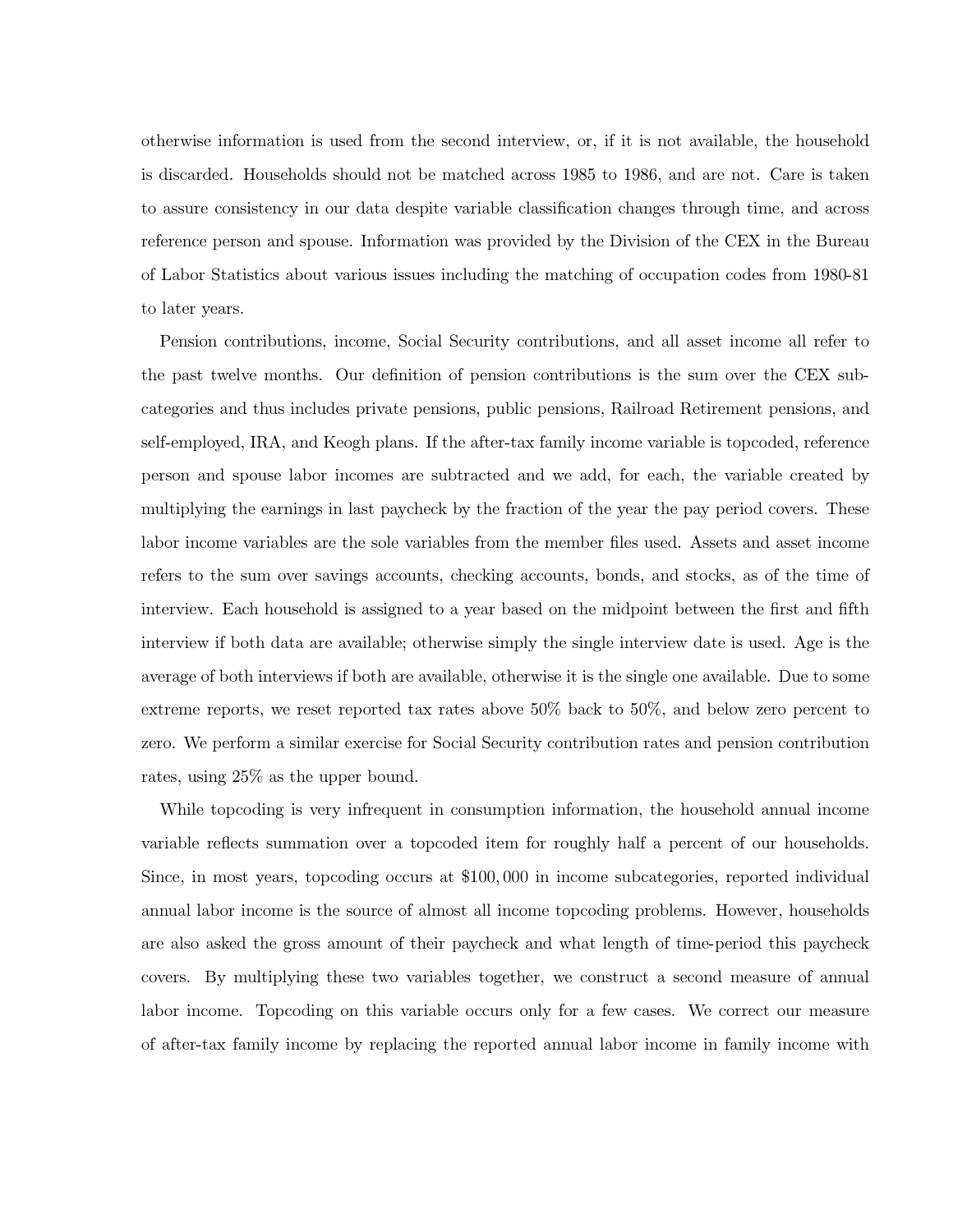rxu frqvwuxfwhg phdvxuh zkhqhyhu wkh idplo| lqfrph yduldeoh lv wrsfrghg1 Zh duh deoh wr fruuhfw doprvw doo wrsfrglgi1

Frgyxpswlrg gdwd Iv frpslohg iurp wkh ghwdlohg h{shgglwxuh ohy dv doo h{shgglwxuhy e| d krxvh0 krog h{fhsw iru wkryh iru khdowk fduh/ pruwidih lgwhuhyw/ dgg hgxfdwlrg1 Wkh frgyxpswlrg ohyho ly wkhq wkh dyhudjh prqwkol h{shqqlwxuh wlphv wzhoyh1 llyh shufhqw ri krxvhkrogy kdyh frqvxpswlrq gdwd iru 7/ :/ 43/ 46/ ru 47 prqwkv dqg wkhvh krxvhkrogv\* frqvxpswlrq duh wuhdwhg dv li wkh| zhuh ryhu 6/9/</dqg 45 prqwkv1 Wkdw lv wkh uhfdoo lqwhuylhz shulrg h{whqqhg eh|rqq wkh edvlf wkuhh prqwky dqg vrph h{shqqlwxuhy duh uhfrughg lq d odwhu prqwk1 EOV vwdwlvwlfldqv uhfrpphqg wuhdw0 lgj wkhvh h{shqglwxuhv dv li wkh| rffxuuhg lq wkh suhfhglqj prqwk1 Wkrvh fryhulqj 4 ru 5 prqwkv +rqh shufhqw ri wkh vdpsoh, zhuh gursshg1

Rgh plikw eh frafhughg derxw wkh fryhudih ri lafrph dgg frgyxpswlrg dgg wkxy derxw wkh uhodwlyh ohyhov ri wkh sur ohv1 Zh jhw uhdvrgdeoh uhodwlyh ohyhov ri frgyxpswlrg dgg lgfrph1 Dovr/ zh kdyh fkhfnhg d wrwdo lgfrph sur oh dgg d irrg frgyxpswlrg sur oh djdlgyw vlplodu sur ohy frgywuxfwhg iurp SVLG gdwd1 Lg wkh fdyh ri irrg/ wkh ohyho dgg ykdsh ri wkh wzr sur ohy zhuh ghduol Ighgwlfdo1 Iru wrwdo Igfrph sur oh/ wkh vkdshv ri wkh sur ohv zhuh ohvv vlplodu/ exw vwloo txlwh forvh1 ligdool/ ig rxu uhvxowy vhfwlrg/ zh suhvhgw hylghgfh rg hywlpdwlrg wkdw lgywhdg xvhy rgol lgirupdwlrg iurp wkh fkdqjhv lq lqfrph dqg frqvxpswlrq1 Vhh wkh zrunlqj sdshu yhuvlrq iru ixuwkhu ghwdlov1

Wkh xghpsor|phgw udwhy phujhg wr wkh FH[ duh wkh uhjlrgdo xghpsor|phgw udwhy iru flyloldg srsxodwlrq iurp wkh Krxvhkrog vxuyh| frqgxfwhg dqg sxeolvkhg e| wkh Exuhdx ri Oderu Vwdwlvwlfv Iq \_Hpsor|phqw dqg HduqIqjv1% Wkh JQS LSG SFH Iv iurp Frxqflo Ri Hfrqrplf Dgylvruv  $+4 < 8.1$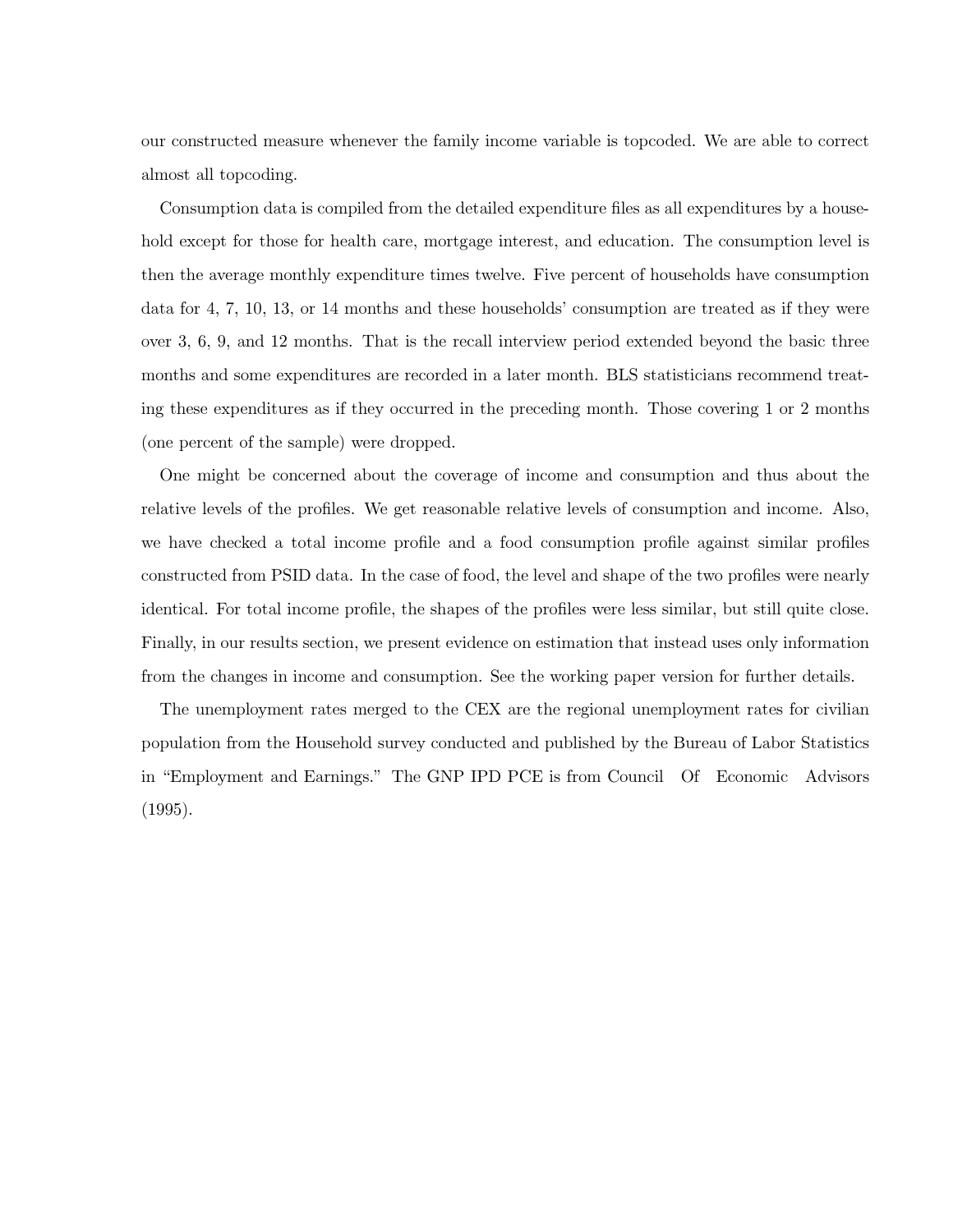### -jujijAWjt

- ON ae ce BAa \$ Bia +4<;<,= Rq wkh Fryduldqfh Vwuxfwxuh ri Hduqlqjv dqq Krxuv Fkdqjhv/%Hfrqrphwulfd / 8:/ 744~781
- ||BABtNe e c BA"te •j}ie BAa D bjOji +4<<:,= \_Kxpsv dqg Expsv lq Olihwlph Frqvxpswlrq/% Pdqxvfulsw/ LIV/ Xqlyhuvlw| Froohjh Orqgrq1
- ||BABtNe e BAa iNAA} +4<<8,= \_Frqvxpswlrq ryhu wkh Olih F|foh dqg ryhu wkh Exvlqhvv F|foh/%Dphulfdq Hfrqrplf Uhylhz / ;8/ 444;~446:1
- ||BABtNe e BAa D bjOji +4<<8,= \_Lv Frqvxpswlrq Jurzwk Frqvlvwhqw zlwk Lqwhuwhpsrudo Rswlpl}dwlrqB Hylghqfh iurp wkh Frqvxphu H{shqglwxuh VxuyhWrxuqdo ri Srolwlfdo Hfrqrp| / 436+9,/ 4454~8:1
- +B}Bie +4<<7,= \_Xqlqvxuhg Lglrv|qfudwlf Ulvn dqg Djjuhjdwh Vdylqjv/%Txduwhuo| Mrxuqdo ri Hfrqrplfv / 43</ 98<~9;71
- N Aae c +4<<7,= Hylghqfh rq wkh Ydolglw| ri Furvv0Vhfwlrgdo dqg Orgjlwxglqdo Oderu Pdunhw Gdwd/%Mrxuqdo ri Oderu Hfrqrplfv / 45+6,/ 678~9;1
- N Aae ce BAa lij}ji +4<<4,= Wkh H{whqw ri Phdvxuhphqw Huuru lq Orqjlwxglqdo Hduqlqjv Gdwd= Gr Wzr Zurqjv Pdnh d Uljkw/%Mrxuqdo ri Oderu Hfrqrplfv / <+4,/ 4~571
- iBAW e  $\cdot$   $\cdot$  +4<<7,= Wkh Frqvxphu H{shqqlwxuh Vxuyh|= d frpsdudwlyh dqdo|v $\mathbf{F}/\mathbf{W}$ wko| Oderu Uhylhz/ ss1 7:~881
- iNAA}e •e \$jB|NAe BAa Yit +4<;8,= \_D Surwdeoh Dssurdfk wr Oderu Vxsso| dqg Frpprglw| Ghpdqgv ryhu wkh Olih0F|foh/% Hfrqrphwulfd / 86+6,/ 836~761
- iNAA}e •e BAa wtBia +4<<9,= \_Krxvhkrog Vdylqj= Plfur Wkhrulhv dqg Pdfur Idfwv/% Mrxuqdo ri Hfrqrplf Olwhudwxuh67+7,/ 4:<:~4;881
- ijB u wBONi 7|B|t|Wt +4<<6/ dqg |hduv 4<;304<<5\;eqvxphu H{shqglwxuh Vxuyh/ 4<<6= Lqwhuylhz VxuyhZdvklqjwrq/ GF= XV Ghsduwphqw ri Frpphufh/ Exuhdx ri wkh Fhqvxv/ Dqq Dueru/ PL= Lqwhu0xqlyhuvlw| Frqvruwlxp ri Srolwlfdo dqg Vrfldo Uhvhdufk1
- BOB,,jiNe c +4<<4,= \_Hduqlqjv Xqfhuwdlqw| dqg Djjuhjdwh Zhdowk Dffxpxodwlrq/% Dphulfdq Hfrqrplf Uhylhz / ;4+7,/ ;8<~:41
- B}ill e +4<<: = Hvwlpdwlqj Suhihuhqfhv iurp Zhdowk Gdwd/% Pdqxvfulsw/ Xqlyhuvlw| ri Fklfdfr1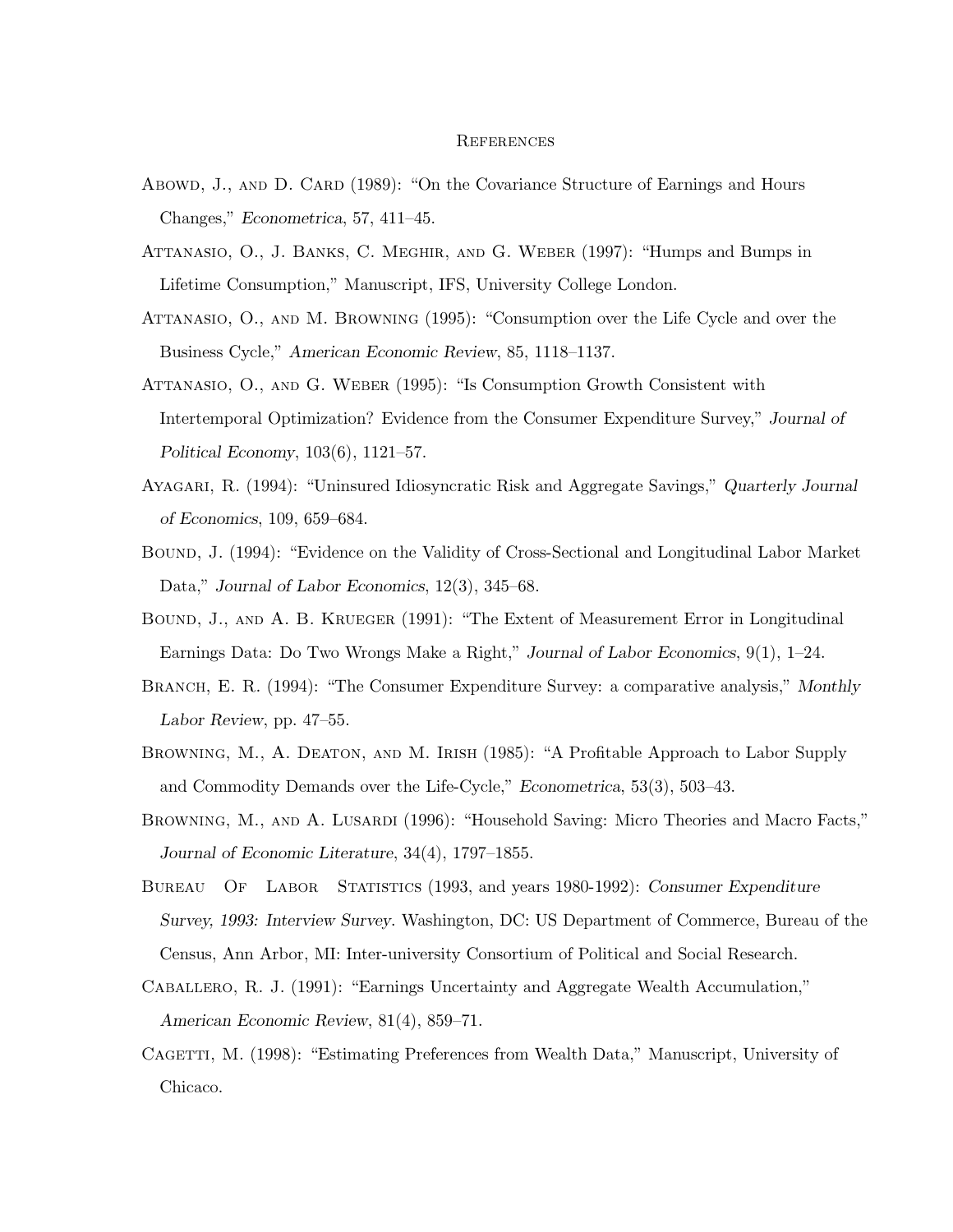B6VOj,,e c v e BAa D •BA" +4<;<,= \_Frqvxpswlrq/ Lqfrph dqg Lqwhuhvw Udwhv= Uhlqwhusuhwlqj wkh Wlph Vhulhv Hylghqfh/% 1 t1H1U1 Pdfurhfrqrplfv Dqqxdo' hq1 e| R1 M1 Eodqfkdug/dqg V1 Ilvfkhu/ ss1 4;8~5481 Fdpeulgjh= PLW Suhvv1

BiiN,,e \$ +4<<5,= Wkh Exhu Vwrfn Wkhru| ri Vdylgj= Vrph Pdfurhfrqrplf Hylghqfh/% Eurrnlqjv Sdshuv rq Hfrqrplf Dfwlylw| / 5/ 94~4681

+4<<7,= \_Krz Grhv Ixwxuh Lqfrph Dhfw Fxuuhqw FrqvxpswlrqB/%Txduwhuo| Mrxuqdo ri Hfrqrplfv / 43</ 444~47:1

+4<<:,= \_Exhu Vwrfn Vdylqj dqg wkh Olih F|foh2Shupdqhqw Lqfrph K|srwkhvlv/% Txduwhuo| Mrxuqdo ri Hfrqrplfv/ 43:+4,/ 4~891

+4<<<,= \_Wkh Exhu Vwrfn Vdylqj= Vrph Wkhru|/% Pdqxvfulsw/ Wkh Mrkqv Krsnlqv Xqlyhuvlw|1

BiiN,,e \$e BAa 7B6 W" +4<<:,= Wkh Qdwxuh ri Suhfdxwlrqdu| ZhdowM%uqdo ri Prqhwdu| Hfrqrplfv / 73+4,1

BiiN,,e  $\$e$  BAa w Q 7 66 iit  $+4 < 4$ , Frqvxpswlrq Jurzwk Sdudoohov Lqfrph Jurzwk= Vrph Qhz Hylghqfh/% lq Qdwlrqdo Vdylqjv dqg Hfrqrplf Shuirupdqfh / hg1 e| E1 Ehuqkhlp/dqg M1 E1 Vkryhq1 Fklfdjr Xqlyhuvlw| Suhvv1

,BiaBe - +4<<4,= \_Djjuhjdwh Vwrfkdvwlf Lpsolfdwlrqv ri wkh Olih0F|foh K|srwkhvlv/% Txduwhuo| Mrxuqdo ri Hfrqrplfv/ 439/ ;84~;9:1

N AW, u .WNAN6 W a tNit +4<<8, Wkh Hfrqrplf Uhsruw ri wkh Suhvlghqw Zdvklgjwrg/ GF= Jryhugphgw Sulgwlgj R fh1

\$jB|NAe +4<;8,= Sdqho Gdwd iurp Wlph Vhulhv dqq Furvv VhfwlrdMf%uqdo ri Hfrqrphwulfv / 63/ 43<~591

+4<<4,= \_Vdylqj dqg Oltxlglw| Frqvwudlqwv/%Hfrqrphwulfd / 8<+8,/ 4454~44751

 $\longrightarrow$  +4<<5,=Xqghuvwdqqlqj Frqvxpswlrq1 R{irug=Foduhqqrq Suhvv1

\$uuje \$e BAa l 7A},j|NA +4<<6,= \_Vlpxodwhg Prphqwv Hvwlpdwlrq ri Pdunry Prghov ri Dvvhw Sulfhv/%Hfrqrphwulfd / 94/ <5<~<851

8,B Ae • +4<;4,= Wkh Dgmxvwphqw ri Frqvxpswlrq wr Fkdqjlqj H{shfwdwlrqv derxw Ixwxuh Lqfrph/% Mrxuqdo ri Srolwlfdo Hfrqrp| / ;</ <:7~433<1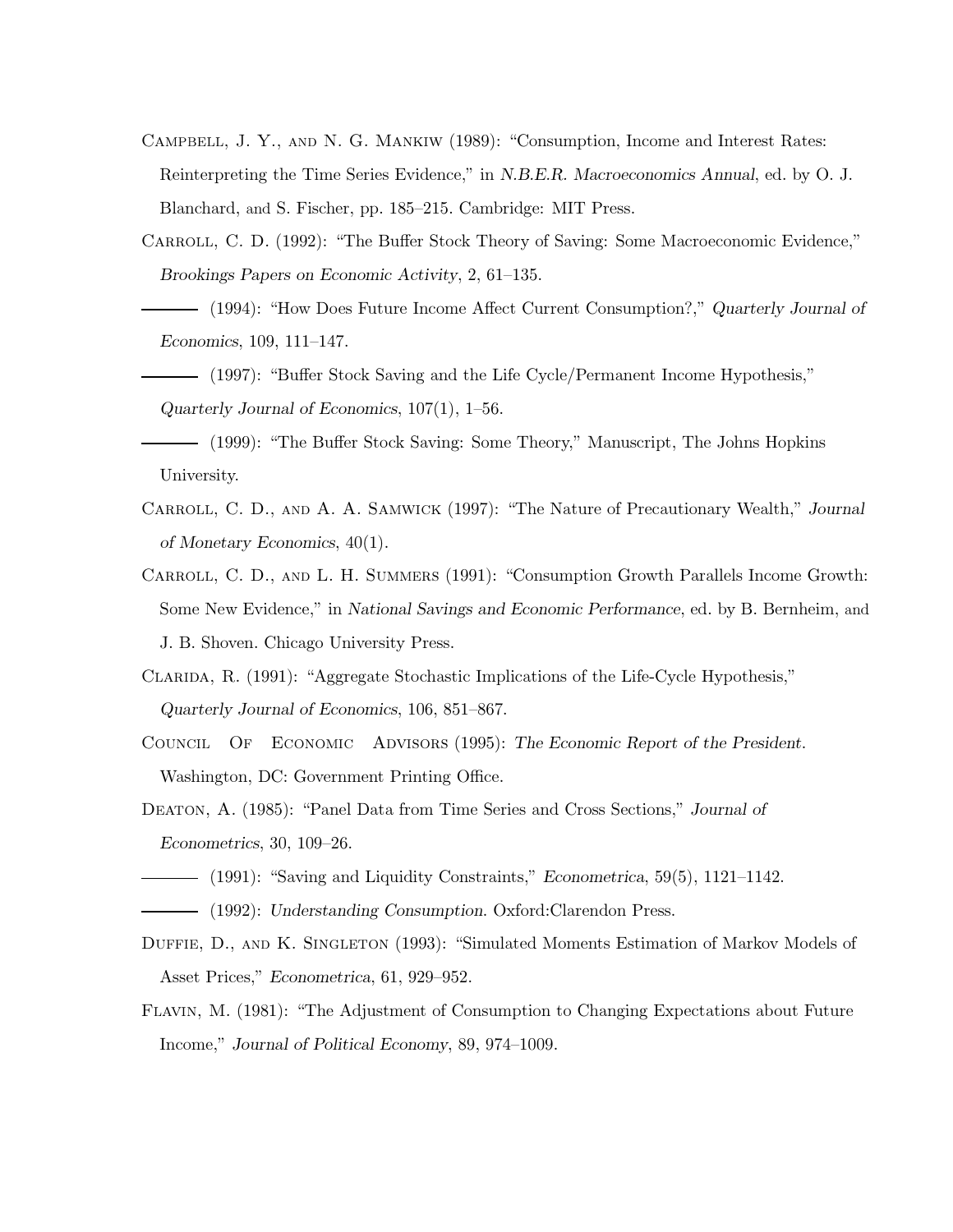- +4<<;,= \_Wkh H hfwv ri Khdowk/ Zhdowk/ dqg Zdjhv rq Oderu Vxssol dqg Uhwluhphqw 8ijAW e. Ehkdylru/% Zrunlgi Sdshu/ Xglyhuvlwl ri Zlvfrgylg1
- 8i ja6BAe +4<8:,=D Wkhru| ri wkh Frgvxpswlrg kgfwlrg 1 Sulgfhwrg/ Sulgfhwrg Xglyhuvlw| Suhvv1
- DB" a te  $Q$ . +4<<: = Vwrfny iru wkh RogB Hduglaiv Xgfhuwdlawl dgg Olih0Flfoh Sruwirolr Fkrlfh/% Zrunlqj Sdshu/ P1L1W1
- D j5e D e BAa D 7 jW"ji +4<:7,=Wkh Doorfdwlrg ri Wlph dgg Jrrgy ryhu wkh Olih F|foh 1 QEHU/ Qhz \run1
- DN i AW Bte e BAa c Bi"ji +4<<:,= Frqvxpswlrq Ryhu wkh Olihf|foh/% Vrfldo Vflhqfh Uhvhdufk Lqvlwxwh Zrunlqj sdshu <: 551
- +5334.= Wkh Hpslulfdo Lpsruwdgfh ri Suhfdxwlrgdul Vdylgj/Øphulfdg Hfrgrplf Uhylhz +Sdshuv dgg Surfhhglgjv/ <4+5,/739~451
- Q OOBiae D e c 7 7" AAjie BAa 7 ~j,ajt +4<<7,= Wkh Lpsruwdqfh ri Suhfdxwlrqdu| Prwlyhy iru H{sodlalgi Lgglylgxdo dgg Dijuhjdwh Vdylgj/% lg Fdughjlh0Urfkhywhu Frgihuhgfh Vhulhv rg Sxeolf Srolf|/ hg1 e| D1 K1 Phow}hdgg F1 L1 Sorvvhu/ yro1 73/ ss1 8<~4581

+4<;<,= \_Pruwdolw| Ulvn dqg Ehtxhvwv ## tarphwulfd / 8:+7, /::<~;461  $Q$  iae  $\bullet$ 

- cBVVj., e C e c 7 tW "je +4<<;,= \_Whvwlqj iru Oltxlglw| Frqvwudlqwv lq BAa 7N,j,jt Hxohu Htxdwlrgy zlwk Frpsohphqwdul Gdwd Vrxufhy/Ohylhz ri Hfrgrplfy dgg Vwdwlywlfy/  $:3 + 5$ ,  $/584 - 951$
- c aae I w +4<<:.=Qxphulfdo Phwkrgy lg Hfrgrplfy 1 Fdpeulgih/PD/P1L1W1 Suhvy1
- $\vert N \vert$ , "Nuue w c e BAa w Q 7 66 jit +4<:4,= Wkh Frgwulexwlrg ri Lgwhujhghudwlrgdo

Wudqvihuv Iq Djjuhjdwh FdsIwdo Dffxpxodwlrq/Mrxuqdo ri Srolwlfdo Hfrqrp| / ;9/ :39~651

- +4<<:= Dssur{lpdwlrg Eldv lg Olghdul}hg Hxohu Htxdwlrgv/% wa }tNAe 7 e BAa **B!tNA** plphr/ Sulgfhwrg Xglyhuvlw|1
- +4<<9,= \_Shupdghqw Lqfrph/ Fxuuhqw Lqfrph/ dgg Frqvxpswlrq= Hylghqfh iurp w tBia e Wzr Sdaho Gdwd VhwWtxuado ri Exvlahvv dag Hfrarplf Vwdwlvwlfv47+4./:4~<31
- +4<<9,= Lgwhuwhpsrudo Qrgvhsdudelolw| ru Eruurzlgi UhvwulfwlrgvB  $\left\{ \bullet | \right\}$  ie e BAa D bjOji D Glvdjjuhjdwh Dqdo|vlv Xvlqj d X1V1 Frqvxpswlrq Sdqho/%Hfrqrphwulfd / 97+8,/ 4484~;41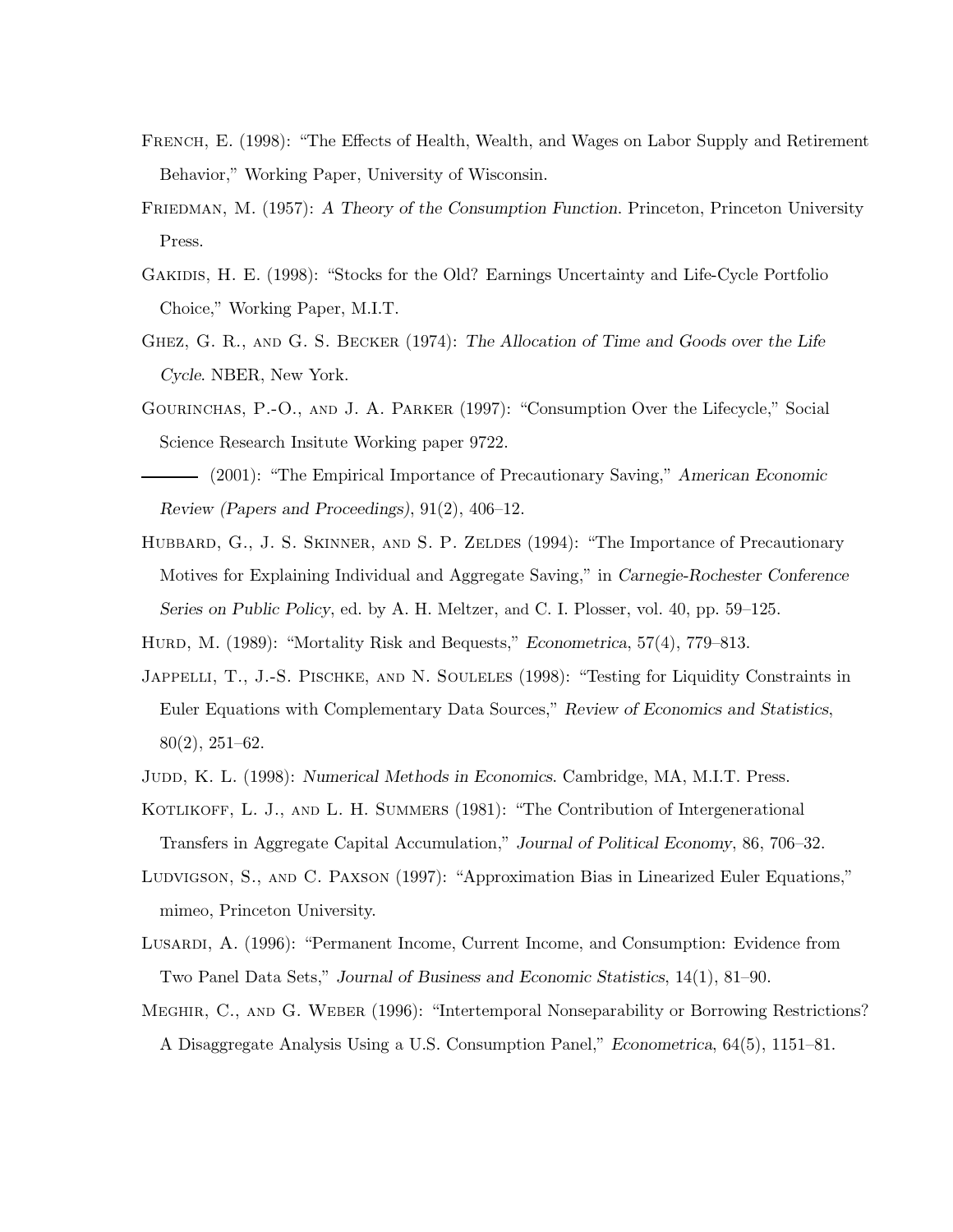- +4<:4,= \_Rswlpxp Frqvxpswlrq dqg Sruwirolr Uxohv lq d Frqwlqxrxv Wlph Prgho/% ∙ji∣NAe -Mrxugdo ri Hfrgrplf Wkhrul / 6/ 6:6~746/ dgg huudwxp/ Mrxugdo ri Hfrgrplf Wkhrul/ 9/ ss  $5460547/ + 4 < 6.1$
- BAa \$ w W8BaaiA +4<<7,= Odujh Vdpsoh Hywlpdwlrg dgg Klsrwkhylv ii<del>+</del>e be Whywlqi/% Iodggerrn ri Hfrqrphwulfy/ Yroxph 7 / hg1 e| U1 I1 Hqjoh/dqg G1 O1 Pfldgghq/ ss1 5446~55781 Hovhylhu1
- B"ite e BAa \$ N,, Bia +4<;<,= \_Vlpxodwlrq dqg wkh Dv|pswrwlfv ri Rswlpl}dwlrq Hvwlpdwruv/%Hfrgrphwulfd / 8:/ 435:~438:1
- +4<<<,= \_Xqfhuwdlq Phglfdo H{shqvhv dqg Suhfdxwlrqdu| Vdylqj Qhdu wkh Hqg ri  $B, 60Ne \cdot$ wkh Olih F|foh/%Uhylhz ri Hfrqrplf Vwxglhv / 99+5, / ss1 6<8~7551
- +4<<<.= Wkh Uhdfwlrg ri Krxyhkrog Frgyxpswlrg wr Suhglfwdeoh Fkdgihy Ig Bi"jie c Vrfldo Vhfxulw| Wd{hv/%Dphulfdq Hfrqrplf Uhylhz /; <+7,/ <8<~:61
- tW "ie c 7 +4<<8,= Lqglylgxdo Lqfrph/ Lqfrpsohwh Lqirupdwlrq/ dqg Djjuhjdwh Frayxpswlra/% Hfrarphwulfd / 96+7./:38~731
- 7W jW |6BAe c +4<:9,= Dq Lqfrph loxfwxdwlrq Sureohp/%Mrxuqdo ri Hfrqrplf Wkhru| / 45/  $54; -741$
- 7W jW |6BAe c e BAa X .tW ajiN +4<::,= \_Vrph Uhvxowv rq cDq Lqfrph loxfwxdwlrq Sureohp\*/%Mrxuqdo ri Hfrqrplf Wkhru| / 49+5,/ 484~991
- 7 jBe c +4<<8,= \_Xqlrq Frqwudfwv dqg wkh Olih F|foh0Shupdqhqw Lqfrph K|srwkhvlDph&llfdq Hfrqrplf Uhylhz / ;8/ 4;9~5331
- bitle  $I \$ ge  $I \cup bNA$ }e BAa 7 AB|N,+j +4<<;,= lhdvleoh Rswlpdo Lqvwuxphqwdo Yduldeohv Hvwlpdwlrq ri Olghdu Prghov zlwk Prylgj Dyhudjh Glvwxuedgfhv/% Vrfldo Vflhgfh Uhvhdufk Lqvlwxwh ZS Qr1 << 34/ Xqlyhuvlw| ri Zlvfrqvlq1
- $\sim$ i, ajte 7 +4<;<,= Rswlpdo Frgvxpswlrg zlwk Vwrfkdvwlf Lgfrph= Ghyldwlrgv iurp Fhuwdlqwl Htxlydohgfh/%xduwhuol Mrxugdo ri Hfrgrplfy 437+5./ 5:8~<: 1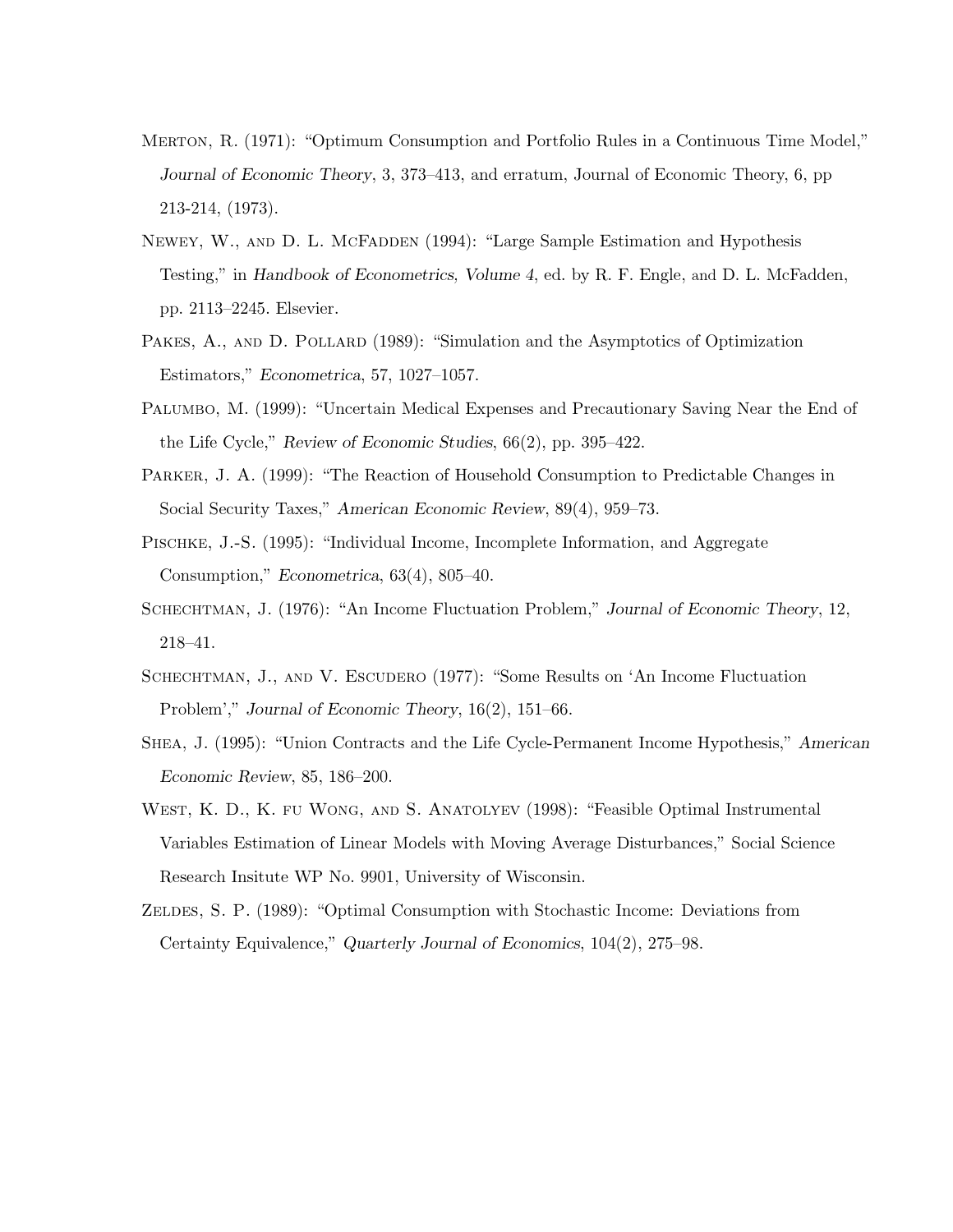'i t |L | @?! \* ih ai@? \*@?U @h\_c + U@h\_L @M@\*\*ihLc ht @hhL\*\* @?\_ ?}t #i@|L? uLh \_i|@ \*i\_ UL44i?|t @?\_i?UL h@}i4i?| `i @\*tL | @?! #@hL? Ui4L}\* c h@3 L ||@?@t Lc #@ \_ @h\_c @h\*it 6\*i tU 4@?c ,h U 6hi?U c a@?} A ?} B Lc Bhi}Lh kLti?L!c 6h@?UL •L\_}\* @? c 5|i i tU !ic U L\*@t 5L \*i\*itc +LMih| 5 4ihc @?L?)4Lt hiuihiitc @?\_ti4 ?@h T@h| U T@?|t @||i L@h\_Lu BL ih?Lht Lu |i 6i\_ih@\* +itih ic U@}Lc L\* 4M @c O@h @h\_c • U }@?c •WAc h ?Ui|L?c 5|@?uLh\_c A \*\*M h}c `tUL?t ?c @?\_v@\*i @h!ih }h@|iu \*\*) @U!?L \*i\_}it €?@?U @\* t TTLh| uhL4 | i 5\*L@? 6L ?\_@| L? @?\_ @| L?@\* 5U i?Ui 6L ?\_@| L? }h@?| 5,5 ffbSf.S

<sup>2</sup>5L4i Lu | i 4Lt| hiUi?| T@Tiht @hi @hhL\*\* @?\_ 5 44iht E•bb• c w t@h\_ E•bbS c •i} h @?\_ `iMih E•bbS c @hlih E•bbb c 5 i@ E•bbD c @? a@TTi\*\* c tU lic @? 5L \*i\*it E•bbH 5ii hL ? ?} @? w t@h E•bbS Lh #i@|L?  $E<sub>obb2</sub>$  uLh thi)t

`i \_L ?L| i?|ih |i \_iM@|i L? |i hi\*@| i 4TLh|@?Ui Lu hi| hi4i?| ihtt Mi^it| i@\*| W4T\* U|\*)c L h hi| hi4i?| i@\*| 4i@t hi \*\* ?U\* \_i ML|

<sup>e</sup>A t tc ? T@h|c @ UL?€h4@|L? Lu @hhL\*\* @? 5@4 U! E.bb. @? @hhL\*\* E.bbe | @| @h}ic M@ti L? @tti| \_@|@c | @| M gih t|LU! 4L\_i\*t @TT\*) L?\*) |L L ti L\*\_t MiuLhi @}it eD |L Df

 $D$  @hhL\*\* E•bb. @h} it | @|| t t \* !i\*) |L Mi |h i

 $S \parallel Q$ ?@t Lc @?!tc •i} hc @?\_`iMih E•bb. t L t | @||i hit \_ @\*t uhL4 @ hi}hitt L? Lu UL?t 4T| L? L? u @4 \*) UL4TLt|L? @? \*@MLhtTT\*) @h @M\*it @hi ?ULhhi\*@|i | @}i OLiihc u ThiU@|L?@h)t@ ?}t T@h|Lu|i hi@tL? uLh | i ? | @\* 4T t @Ti ? UL?t 4T| L? L ih | i \* ui U)U\*ic | t hi}hitt L? t giht uhL4 @? L4 ||i\_ @h @M\*i M @tc U \*\* ?ULhhiU|\*) @tt }? |i 4T |L U @?}it ? \_i4L}h @T Ut 54 \*@h)c u i @hi €|| ?} @ 4L\_i\* | |LL \* ||\*i Thiuihi?Ui i|ihL}i?i |) |L | i \_@|@c | i? i \*\* ?ULhhiU|\*) @tt }? |LL 4 U Lu | i t @Ti |L @h @| L?t ? ThiU@ | L?@h) t@ ?} `i @\*\*L uLh i|ihL}i?i |)c ? @ \* 4 |i\_ 4@??ihc M) UL?|hL\*\* ?} uLh i|ihL}i?L t u@4 \*) t 3i @| @ } i? @}i @?\_it| 4@| ?} tiT@h@|i\*) @UhLtt LUU T@| L? @?\_ i\_ U@| L? }hL Tt

AiTih4@?i?|UL4TL?i?|Lu ?UL4i t|@|\*ii\*|@|L\*\_LM|@? |L||h@?t|Lh)tLU!tc @t ?6h i\_4@? E.bD. c ?L| | i @?? |) @\* i Lu | i Thiti?| \_ tUL ?|i\_ t 4 Lu u | hi ?UL4i t|hi@4tc @t ? 6\*@ ? E.bH.

<sup>H</sup> \*i ML \_ @?\_ @h\_ E•bHb uL ?\_ | @ | U @?}i ? \*@MLh ?UL4i @t Mit | U @h@U|ih 3i\_ M) @? E2 ThLUittc |i) @\*tL uL ?\_ \* ||\*i }@ ? ? 4L ?} uhL4 @? • E• |L @?• E2

 $b$ 5ii O MM@h c 5! ??ihc @?\_ ~i\*\_it E•bbe c @\* 4ML E•bbb c @?\_O h E•bHb

" `i \_ hiU|\*) UL?|hL\* uLh i|ihL}i?L t u@4 \*) t 3i @| @ } i? @}i i? UL?t|h U| ?} UL?t 4T| L? @?\_ ?UL4i ThL $\in$ \*it Ai @\*|ih?@| i t|L 4L\_i\* i T\* U |\*) | i t|LU @t| U ThLUitt uLh U @?}it ? u@4 \*) t 3i

" 5LU @\* tiU h |) i @\*| t \_i€? |i\*) \*\* ^ \_ @?\_ t L?\*) @ @ \*@M\*i @t @?? | it @u|ih hi| hi4i?| ,@h\*) |\_h@ @\* Lu Ti?t L? @?\_t@ ?} i U\*it |@h}i|i\_uLh hi| hi4i?| ThTLtitc t U @t W+ <tc ef. T\*@?t @?\_kiL} c t Lu|i? hit|h U|i\_ @? €tU@\*\*)Ti?@\*3icu@\*\*Li @|@\*\* ?i4}|@\*tLUL?t ih @tMtl@?|@\*T@h|LuLt?}i@\*|@t \*\*^ i@\*|  $E@|$  \*i $@t|$  h ?} | i | 4i Tih L |  $@|$  i t| )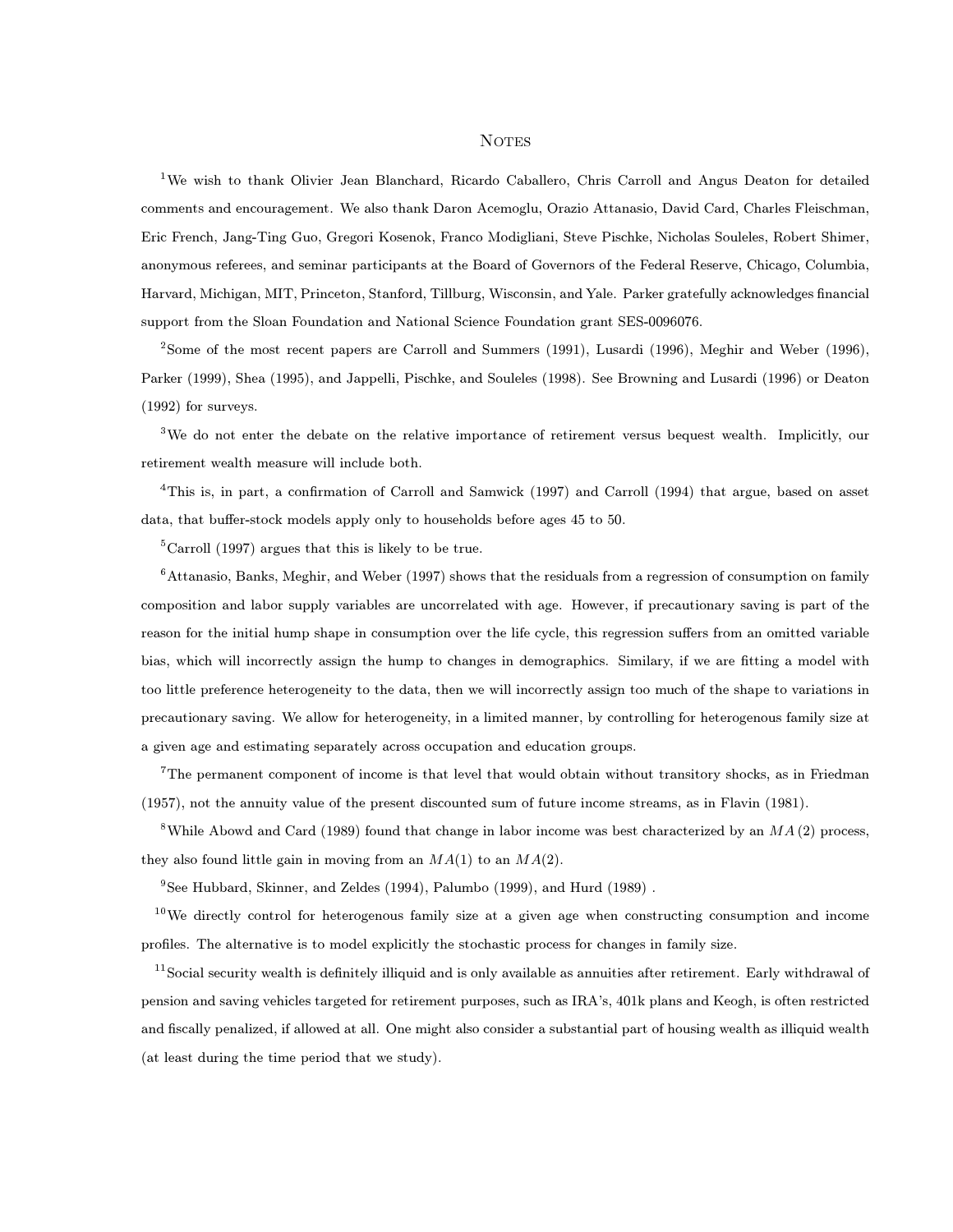$e^2$  i hiUL}? 3i | @| | t @tt 4T|L? t ThLM\*i4@|U ? tL4i @)t 6Lh ?t|@?Uic |L LtiL\*\_t | \_gihi?| ?UL4i |h@iU|Lhit M| |i t@4i Tih4@?i?| UL4TL?i?| Lu ?UL4i @| hi|hi4i?| @hi Thi\_U|i\_ |L @i \_i?|U@\* @UU4\*@|i\_ \*\*^\_ i@\*|

• AL |i i |i?| |@| |ihi t Uh@|hi ? |i hi\*i@?| h@?}i Lu |i UL?t4T|L? h\*i Lh @tt4T|L? Lu \*?i@h|) \*\* M@t t @@) uhL4 €?\_?} 4TLh|@?| igiU|t Lu ?Uih|@?|) L? UL?t4T|L?

•e W? |i U@ti Lu u\*\* Uih|@?|) @u|ih hi|hi4i?| @?\_ ?L U@?}i ? |i |\*|) tu|ihc • ' • <sup>3</sup> <sup>q</sup> 4@ - 4@ <sup>4</sup> • <sup>3</sup> Eq 4@ - 4@ <sup>4</sup> <sup>Q</sup> <sup>W</sup>

 $\cdot$ <sup>D</sup> | ih hi\*i @?| T@h@4i|iht @hi q ' f bSfc 4 ' f D•e c- ' • fee c|)TU@\* ?UL4i ?Uih|@ ?|)c u@4 \*) t 3ic @?\_ i TiU|i\_ ?UL4i ThL€\*ic @t \_tUtti\_ ? tiU|L?t e @?\_ D

 $\cdot$ SA th  $\cdot$ i t it| 4@|i\_ \_ hiU| $\cdot$ ) uhL4 4 UhL \_@|@ 5ii tiU| L? S

•. W? BLh?U@t @?\_ @h!ih E•bb.c i tL |@| ?i TiU|i\_ |h@?t|Lh) tLU!t |L ?UL4i @hi Mi||ih t4LL|i\_ \*@|ih ? \*uic \_itT|i |i u@U| |@| |i) |i? UL?|@? }hi@|ih ?uLh4@|L? @ML| |L|@\* hitLhUit uLh |i hi4@?\_ih Lu |i \*ui At U@?}i ? UL?t4T|L? ht! t @| \_hit |i ULLh| @ih@}i UL?t4T|L? }hL|

 $^{\text{H}}$  + t! @ iht L? @?\_ |i ?UL4i ThLUitt 4 t| Mi ML ?\_i\_ A iti UL?\_ | L?t @hi @?@\*)3i\_ ? 4Lhi \_i|@ \*t ? #i@|L? E•bb•c )@}@h E•bbe @?\_ 5UiU|4@? @?\_ ,tU\_ihL E•b..

•b Ai €ht| t|@}i t i @U|\*) \_i?|€i\_ \*i |i tiUL?\_ t|@}i t Lih\_i?|€i\_

 $2^{f}$  `i | @?! |i @?L?)4Lt hiuihiit @?\_#@ \_ @h\_ uLh t }}it| ?} | @| i 4Li uhL4 U@\* Mh@| L? @?\_ hLM t|?itt UiU!t |L uLh4@\*\*) ?|i}h@|?} |i €ht| t|@}i

 $2^{\circ}$  i | @?! ?\_hi 5@4 U! uLh ThL \_?} t | |ih h@ \_@|@

<sup>22</sup> 'i \_hLT 5ih Uic 6@h4 ?}c h4i\_ 6LhUit @?\_ 5i\*u,4T\*L)i\_ LUU T@| L?t \_ i |L t4@\*\* t@4T\*it ? | i ,j

<sup>2</sup> A i @tt 4T| L? | @| | i | 4i igiU|t i?|ih 4 \*| T\* U@| i\*) t L?\*) @ UL? i? i?| t Lh| U | u \*\*ih 4L\_i\* UL \*\_ ?U\*\_i @}}hi}@|i tLU!t @t t|@|i @h@M\*it At t Mi)L?\_ |i Uhhi?| T@Tih

2eW| t Lh| ?L|?} |@| |i @tt4T|L? |@| u@4\*) t3i t i L}i?Lt 4}| ? u@U| Mi hi\_U?} |i 4TLh|@?Ui |@| i @||hM|i |L ThiU@|L?@h) t@?} Wu |i Mgih t|LU! 4L\_i\* t ULhhiU| @?\_ @?} U\*\_hi? t @ uLh4 Lu UL?t4T|L?c |i? |i \_iUtL? |L @i U\*\_hi? t @giU|i\_ M) ThiU@|L?@h) t@?} |@| t U\*Lti\*) hi\*@|i\_ |L |i |4?} Lu \*ui|4i ?UL4i ) ?Lh4@\*3?} M) @ u@4\*) t3i @\_t|4i?| Lih |i \*uiU)U\*ic L?i t hi4L?} tL4i TLh|L? Lu U@?}it ? UL?t 4T| L? \_h i? M) i TiU|i\_ ?UL4i U @?}it

<sup>2D</sup>A tuL\*\*LtuhL4 |i @??L) ?} \_i?| |) | @| ?|ih i )i@h \*itt @}i i^ @\*t M h| )i@h-

<sup>2S</sup>A t @tt 4it | @| | i | 4i igiU|t @hi ?L| 4TLh|@?| uLh | i \* ?i@h |hi?\_ ? UL?t 4T| L? @?\_ | @| | i) @hi LMtihi\_ M) |i LtiL\*\_ Ai @\*\*LU@|L? Lu |i |hi?\_ ? UL?t4T|L? |L ULLh|t @?\_ @}i igiU|t 4@) Mi ti?t|i |L |t @tt4T|L?

 $2.$  #44) @h @M\*it @hi UL?t|h U|i\_ uLh u@4\*) t3it • |hL } b @?\_ |i? uLh \_i|ih u@4\*) t3i t •f Lh }hi@|ih `i @\*tL i Tih4i?|i\_ | i L}i?Lt u@4\*) t3i @\_t|4i?|t @tt4?} s t t4T\*) u@4\*) t3i h@ti\_ |L |i TLih 3 f . At \*i\_ |L ThL€\*it |@| ihi ?Ltih @?\_ @||ih i@h\*) ? \*ui

 ${}^{2}$ HA i 4  $*$ i UL Lh| t •be• @? | i @ ih@}i hi}L?@\* ?i4T\*L)4i?| h@|i . TihUi?|

 $^{2b}$  5ii wt@h E•bbSc @? h@?U E•bbe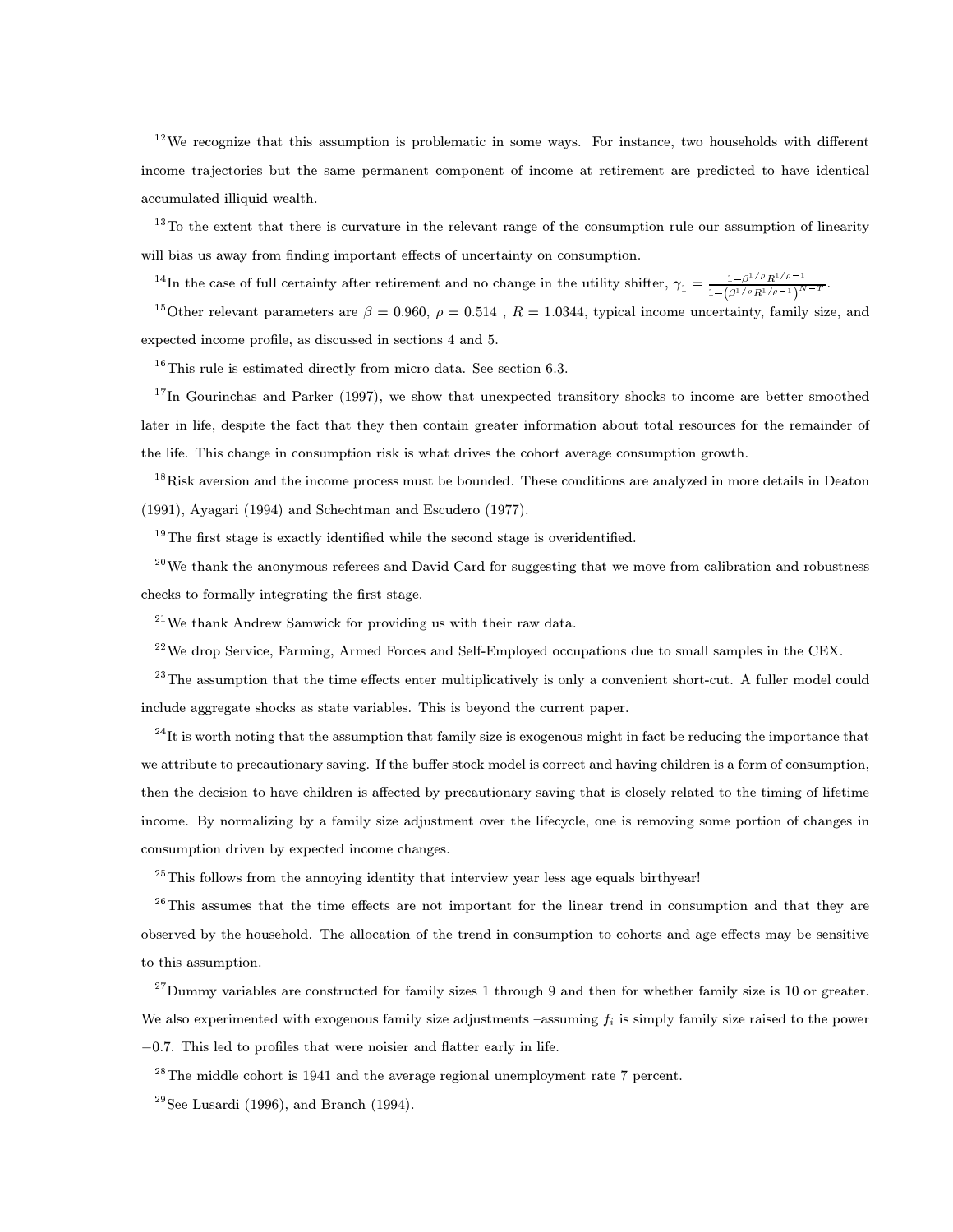i Ti?\_|hit 4@\_i uLh UL?t4T|L? L? Lt?} M) L4iL?iht L|i |@| i \_L ?L| tM|h@U| \_L? T@)4i?|t Lh T@)4i?| Lu Th?UT@\* uhL4 UL?t4T|L? Lh ?UL4i tL |@| ?i@h\*) @\*\* Lt?} i@\*| t 4L\_i\*\*i\_ @t \*^\_

• W| t 4TLh|@?| ?L| |L ti \_gihi?| \_i@|Lht uLh ?UL4i @?\_ UL?t4T|L? At UL\*\_ Mhi@! |i hi\*@|L?tT Mi|ii? U@t L? @?\_ @?\_ UL?t4T|L? ? ?L4?@\* |ih4t U t |i hi\*@|L?tT Thi\_U|i\_ M) |i Mgiht|LU! |iLh)

 $2$  5 ?Ui q- E •c |i U L Ui Lu 4 4@||iht \* ||\*i Ai ULi Ui?| Lu hi\*@|iht! @iht L? @?\_ |i\_tUL?|u@U|Lhc @hi ?L| tiT@h@|i\*) \_i?|€i\_ MiU@ti i \_L ?L| @i @?) @h@|L? ? |i \_ithi |L tu| UL?t4T|L? @UhLtt |4i

 `i \_L ?L| ?U\*\_i @\*\* |i €ht|t|@}i T@h@4i|iht ? |i €ht|t|@}i @h@?Ui ULhhiU|L? W? T@h|U\*@hc i \_L ?L|  $?U^*$  | i T@h@4i|iht  $|$  @| \_h i |i u@4 \*) t u|iht @?\_ |i i TiU|i\_ ?UL4i ThL $\varepsilon^*$ i `i hiTLh| hit \*|t ?U\* \_ ?} ?Uih|@?|) @ML| |iti T@h@4i|iht ? tiU|L? S ihi i ?it|}@|i hLMt|?itt ttit

<sup>e</sup> 6Lh ?t|@?Uic u |i h@|L Lu \*\*^\_ i@\*| |L Tih4@?i?| ?UL4ic c ihi i^@\* |L S c |i 4@h}?@\* ThLTi?t|) |L UL?t 4i L | Lu \*\* ^ \_ i@\*| L \*\_ Mi @ 4ihi f DI

 $D$ Ai \_tUL?| UL4it uhL4 |i @tt 4T|L? | @| ?UL4i t hiUi i\_ @?\_ UL?t 4T|L? LUU ht @| |i Mi} ?? ?} Lu |i TihL\_

 $\textsuperscript{S}$  W? Lh\_ih |L \_L | tc i ?T | |i UL?t 4T| L? h \*i @| hi| hi4i?| @t it| 4@|i\_ ? L h Mi?U 4@h! U@ti h it|4@|it 4T\*) |@| u LtiL\*\_t u@Ui\_ ?L ht!t @u|ih hi|hi4i?|c |i @}i Lu \_i@|c c t @ hi@tL?@M\*i H. )i@ht A@| tc u i ti| Thiuihi?Uit @| Lh it|4@|i\_ @\*it @?\_ ' H.c |i t|@?\_@h\_ \*ui U)U\*i 4L\_i\* | @ Uih|@? \_@|i Lu

. Aiti Uhhi?| ?UL4i @?\_ i@\*| ?4Miht hiuih |L @ih@}it Lu \*ii\*t E?L| \*L}t @?\_ tL @hi ?L| 44i\_@|i\*) UL4T@h@M\*i |L |i ?UL4i ThL€\*it

<sup>H</sup> W? u@Lh Lu Lh 4L\_i\*c |i LtiL\*\_t i L\*\_ \*!i uLh |t UL4T@htL? @hi SD )i@ht L\*\_t ? 2ffS ? |i L|ih

 $^{\sf ef}$  +iU@\*\* | @| i it| 4@|i 7/  $_{2\rm S}$  ' .d\*?  $_{2\rm SO}$ c @?\_ tL | i 4i@? \*i i\* Lu U@t L? @?\_ t }i? M)G i T  $\pi_{2\rm S}$  n  $\frac{\star}{2}$ j $^2_{1\rm S9}$ 

<sup>e</sup> N?\_ih |t @tt4T|L?c \_h@M\*i }LL\_t U@??L| Mi ti\_ |L Lgti| \*@MLh ?UL4i ?Uih|@?|) `\*i |t t @? i |hi4i @tt4T|L?c |i UL44L? @tt4T|L? Lu @\_t|4i?| ULt|t 4T\*it |@| \_h@M\*i }LL\_t @hi Lh| @ uh@U|L? Lu |ih

@?\_c tL4i Lt?} i@\*| t \_i u@U|L \*\*^\_ ? Lh 4L\_i\*

 $b$  BLh?U @t @?\_ @h!ih E2ff• ThL \_i tL4i @\_\_|L?@\*U@\*U \*@|L?t M@ti\_L? Lh 4L\_i\*

 $e^*$  BL h ?U @t @?\_ @h!ih E•bb. Thiti?| @ t 4 \*@h tUi?@h L M@ti\_ L? | if \_ \_@|@

 $e^{2}$ i | @?! L?i Lu L h hiuihii uLh TL ?| ?} | t L | |L t

 $e^{\theta}$ A t t ULhhiU| T |L @ 4 \*| T \* U@| i UL?t|@?|

Lh}?@\* @\*i L? tiUL?\_@?\_ 4@h!i|t

\_i@| 4T\*it |i t@4i @\*i u?U|L? @| hi|hi4i?| @t i it|4@|i ET |L @ UL?t|@?|

<sup>f</sup> `i @hi @h}?} | @| tih ULt| Lu Lt?} hiT@htc 4@?|i?@?Uic | \*|itc @?\_ Lt?} tih Uit U@T|hit |i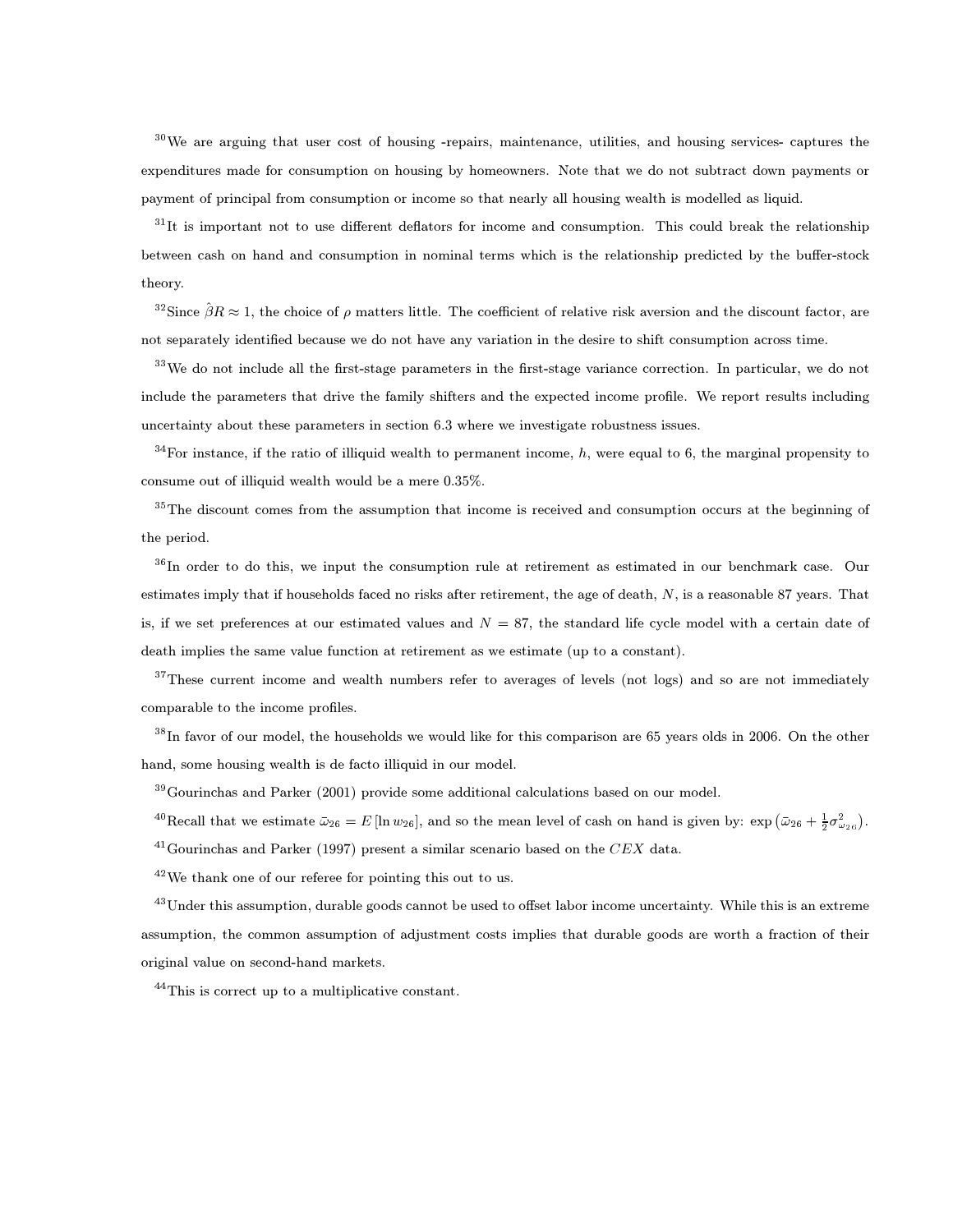### CBO,j Y XBi BAWj Nu YAWN6j 7 NW"t

|                                    | XBi BAWj Nu                      | XBi BAWj Nu |
|------------------------------------|----------------------------------|-------------|
| DiN V                              | ji6BAjA  7 NW" CiBAt   Ni+ 7 NW" |             |
| CN B,                              | 313545                           | 313773      |
| WW VB NA                           |                                  |             |
| Pdqdjhuldo dqg Suri1 Vshfldolw     | 3134:8                           | 313674      |
| Whfk1/ Vdohv/ dqg Dgplq1 Vxssruw   | 313568                           | 313694      |
| Suhflylrg Surg1/ Fudiw/ dqg Uhsdlu | 3134:8                           | 313765      |
| Rshudwruv dqg Oderuhuv             | 3135 <                           | 31378;      |
| .a WB  NA                          |                                  |             |
| <b>Vrph Kljk Vfkrro</b>            | 313547                           | 31398;      |
| Kljk Vfkrro Ghjuhh                 | 3135::                           | 313764      |
| Vrph Froohjh                       | 31356;                           | 313675      |
| Froohjh Judgxdwh                   | 313479                           | 3136;8      |
| Judgxdwh Vfkrro                    | 313448                           | 313833      |

5LhUiG @hhL\*\* @?\_ 5@4U! E•bb. @?\_ @|Lht< U@\*U\*@|L?t 5|@?\_@h\_ ihhLht h@?}i uhL4 |i? TihUi?| |L |h|) TihUi?| Lu |i ULiUi?| it|4@|ic \_iTi?\_?} \*@h}i\*) L? |i t@4T\*i t3i Aiti \_@|@ @hi @@\*@M\*i uhL4 |i @|Lht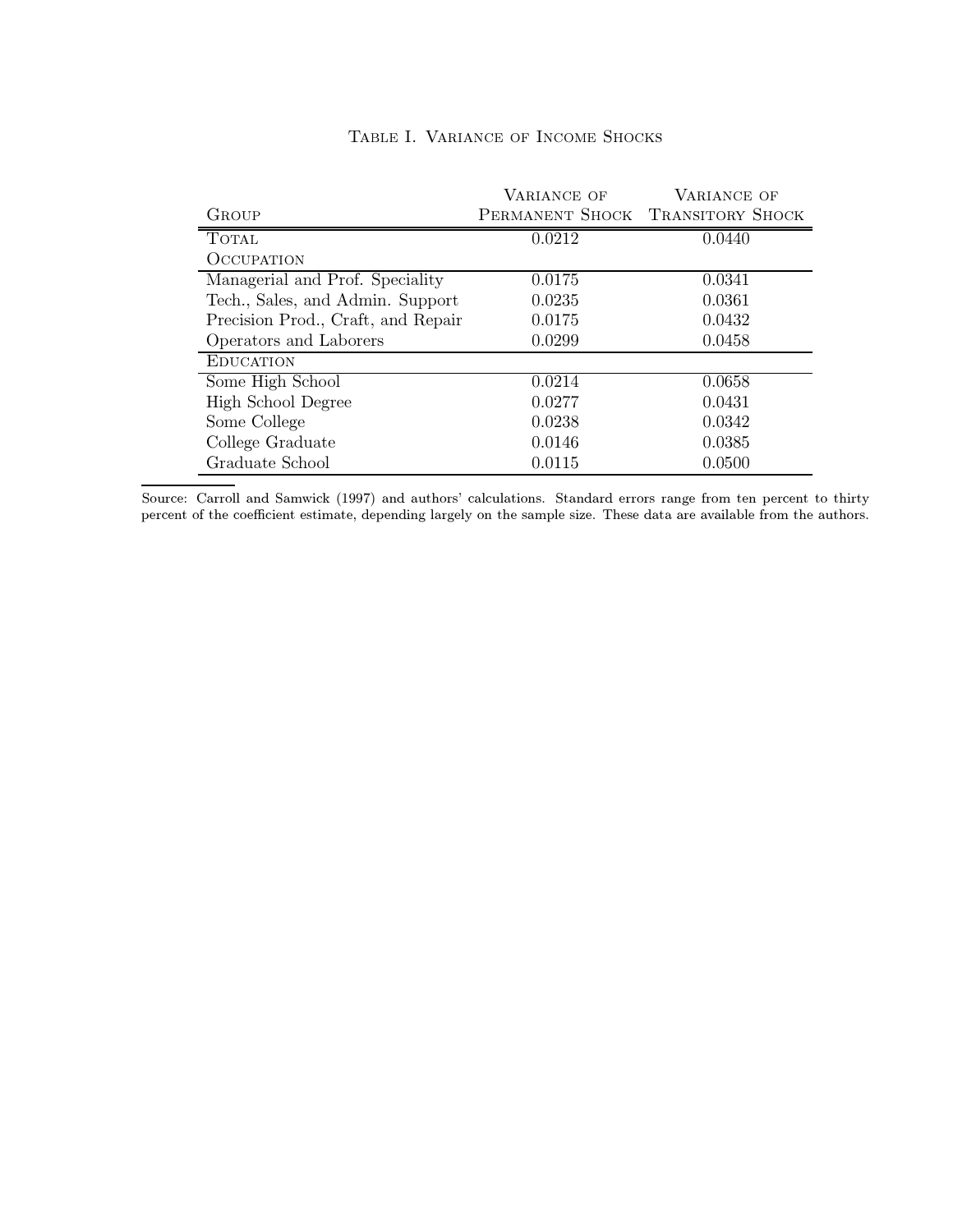### CBO,j YY w`a bjB,| QN,aA} B| |j j}AAA} Nu wuj

| -B  N Nu w ` a ttilt  N YAWN6j     | wj j,<br>wN}       |                                 |
|------------------------------------|--------------------|---------------------------------|
|                                    | 7\$<br>∙iBA        | $\bullet$ j $BA$                |
| DiN V                              | $\$_{2S}$<br>/2s   | $h$ {s^\$ <sub>2S</sub> .<br>2S |
| CN B,                              | 051:27<br>41::7    | 31633                           |
| <b>WW VB NA</b>                    |                    |                                 |
| Pdqdjhuldo dqg Suri1 Vshfldolw     | 4197<<br>051594    | 31738                           |
| Whik1/ Vdohv/ dqg Dgplq1 Vxssruw   | 41958<br>0518:7    | 315;8                           |
| Suhflvlrq Surg1/ Fudiw/ dqg Uhsdlu | 51384<br>061645    | 315 <                           |
| Rshudwruv dqg Oderuhuv             | 0614:5<br>41987    | 31497                           |
| .a WB  NA                          |                    |                                 |
| Vrph Kljk Vfkrro                   | $061::5$ 41::9     | 31469                           |
| Kljk Vfkrro Ghjuhh                 | 0615<9<br>41:      | 314:9                           |
| Vrph Froohih                       | 051:89<br>419: <   | 31593                           |
| Froohjh Judgxdwh                   | 41887<br>0514:4    | 316::                           |
| Judgxdwh Vfkrro                    | $041$ ;;:<br>41873 | 317<8                           |

5LhUiG |Lht< U@\*U\*@|L?t M@ti\_ L? |i ,j 4i@thit Lu i@\*| @?\_ |i UL?t|hU|i\_ 4i@thi Lu ?UL4i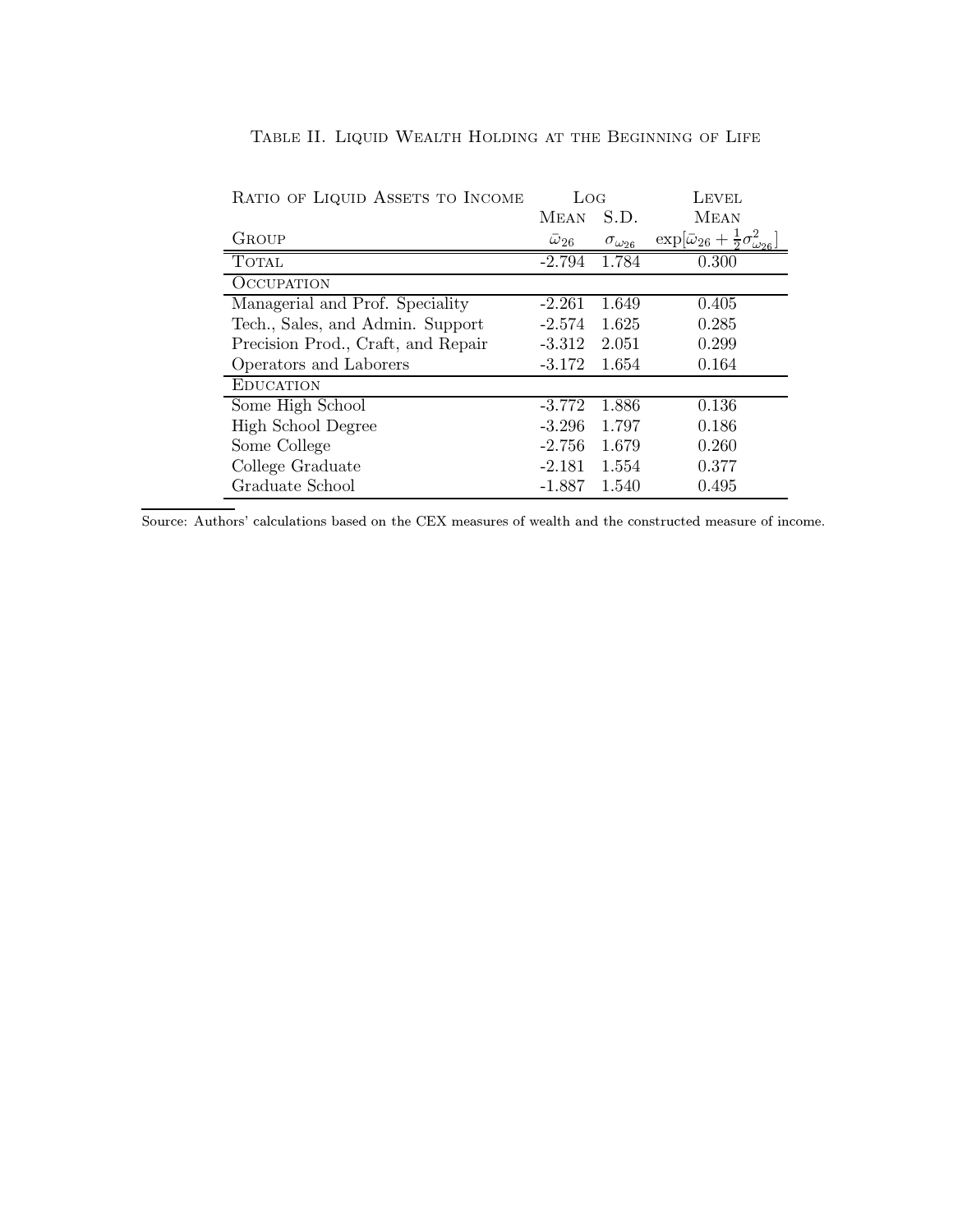CBO,j YYY 7|i W| iB, .t| 6B| NA -jt ,|t

|                                       | -NO t                   | $V$   6B,  |
|---------------------------------------|-------------------------|------------|
| •7• .t  6B  NA                        | bj } $ A\}$ bj } $ A\}$ |            |
| Glvfrxqw ldfwru +,                    | 31 < 8 <                | $31 - 89$  |
| $V1H1+D,$                             | +313434,                |            |
| $V1H1+E,$                             | $+3134: <$              | $+313483,$ |
| $3 \cdot$<br>Glvfrxqw Udwh<br>$4 + ($ | 714                     | 7183:      |
| $V1H1+D,$                             | $+413<;$                |            |
| $V1H1+E,$                             | +41<7<,                 | $+41974,$  |
| Ulvn Dyhuvlrq $+$ ,                   | 318473                  | $416 - 9$  |
| $V1H1+D,$                             | $+3149<3,$              |            |
| $V1H1+E,$                             | $+314:3;$               | $+31446$ ; |
| Uhwluhphqw Uxoh=                      |                         |            |
| f                                     | 313348                  | 819:45     |
| $V1H1+D,$                             | $+61;7,$                |            |
| $V1H1+E,$                             | $+61;8,$                | $+4917<$ , |
|                                       | 313:43                  | 313946     |
| $V1H1+D,$                             | $+314548,$              |            |
| $V1H1+E,$                             | $+314577,$              | $+313844,$ |
| $"$ <sup>2</sup> GB                   | 4:8158                  |            |
| $"{}^{2}$ GO                          | 4:7143                  | 4;819:     |

L|iG •7• it|4@|L? uLh i?|hi }hLT 5|@?\_@h\_ ihhLht U@\*U\*@|i\_ |L| E @?\_ | E ULhhiU|L? uLh €ht| t|@}i it|4@|L? i\*\* t3i t ScSb• LtiL\*\_t Ai \*@t| hL hiTLh|t @ |it| Lu |i Lih\_i?|u)?} hit|hU|L?t \_t|hM|i\_ @t @ t^@hi\_ | S \_i}hiit Lu uhii\_L4 Ai Uh|U@\* @\*i @| DI t Df.• ,Ui?| it|4@|it @hi U@\*U\*@|i\_ | @ i}|?} 4@|h l UL4T|i\_ uhL4 |i hLMt| it|4@|it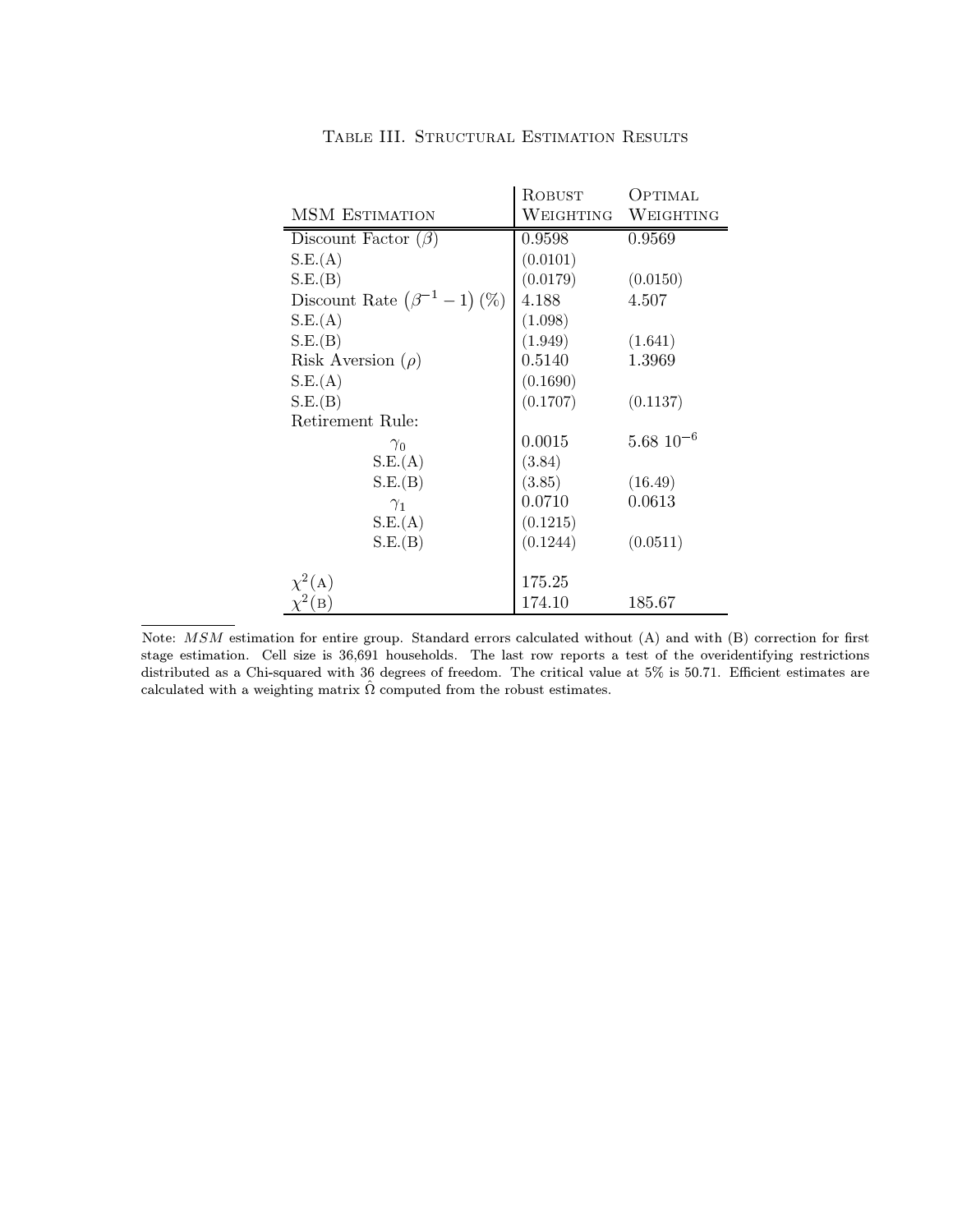|                        | Glvfrxqw       | Glvfrxqw   | Ulvn           | "5<br>Uhwluhphqw Uxoh<br>Q           |
|------------------------|----------------|------------|----------------|--------------------------------------|
| DIN VH                 | ldfwru +, Udwh | $4\quad 4$ | Dyhuvlrq $+$ , | 3 <sup>1</sup>                       |
| .a WB  NA              |                |            |                |                                      |
| Vrph Kljk Vfkrro       | $31 - 95$      | 61 < 7     | 315:5          | 3153<<br>313.5<br>86193<br>7/5:3     |
|                        | $+313,5,$      | $+1,1<5$ , | $+417,4$       | +8137,<br>$+51693.$                  |
| Kljk Vfkrro Judgxdwh   | 31 < 7 <       | 8163       | 31:9<          | $61 < 49$ 3138< 8<145 45/778         |
|                        | $+31348,$      | $+4197,$   | $+31553,$      | $+53138,$<br>$+3137<$ ,              |
| Vrph Froohjh           | $31 - 93$      | 7148       | 316<7          | 31684<br>31376<br>:7154<br>$/986$    |
|                        | $+3148<$ ,     | $+4:15<$ , | $+51677,$      | +713<8,<br>$+61489,$                 |
| Froohjh Judgxdwh       | 31<63          | :17;       | $515 - 3$      | 4188 43 3137< 4441:3 9/683           |
|                        | $+31393,$      | $+91<.$    | $+31756,$      | $+87193, +31338,$                    |
| Judgxdwh Vfkrro        | 31 < 77        | $81 - 6$   | 419<7          | 4139 433138: ::159 8/<:6             |
|                        | $+313$         | $+<1$ ::   | $+31;76,$      | +4;156,<br>$+313:9,$                 |
| WW VB  NA              |                |            |                |                                      |
| Pdqdjhuldo dqg Suri1   | 31 < 79        | 81:4       | 419:5          | 8153 43 31383<br>448195 45/9<6       |
|                        | $+31393,$      | $+9195$    | $+31857,$      | +551:;,<br>$+3139:$                  |
| Whfk1/ Vdohv/ Dgplq1   | $31 - 86$      | $71 - 3$   | 4138<          | 5146 43137< 97135<br>$9/87$ :        |
|                        | $+3136:$       | $+7144,$   | +3166<,        | $+6 < 175$ , $+31397$ ,              |
| Suhflvlrq Surg1/ Fudiw | 31<86          | 71<        | 31 < 3         | 31336<br>31387<br>851:9<br>7/79<     |
|                        | $+31666,$      | $+691$ ::  | +61;<8,        | $+4;17<$<br>$+31 < $ :               |
| Rshudwruv/ Oderuhuv    | $31 - 86$      | $71 - 3$   |                | $31;9$ : 6147 433137< 8:18;<br>9/396 |
|                        | $+317; <,$     | $+861;3,$  | $+71;79,$      | +4698,<br>$+5168,$                   |

### CBO,j YX .t| 6B|jt uiN6 | j 7|NW Bt| W • Naj, O+ .a WB| NA BAa WW VB| NA

|<br>|L|iG •7• it| 4@| L? ? \*i i\*t 5|@?\_@h\_ ihhLht U@\*U \*@|i\_ | ULhhiU| L? uLh €ht| t|@}i it| 4@| L? A i ?i | |L<br>\*@t| UL\* 4 hiTLh|t @ |it| Lu | i L ih \_i?| u) ?} hit|h U| L?t \_ t|h M |i\_ @t @ t^ @hi\_ | S \_i} Ai Uh  $|\bigcup_{\omega^*} \emptyset^*$  i  $\omega$  | DI t Df.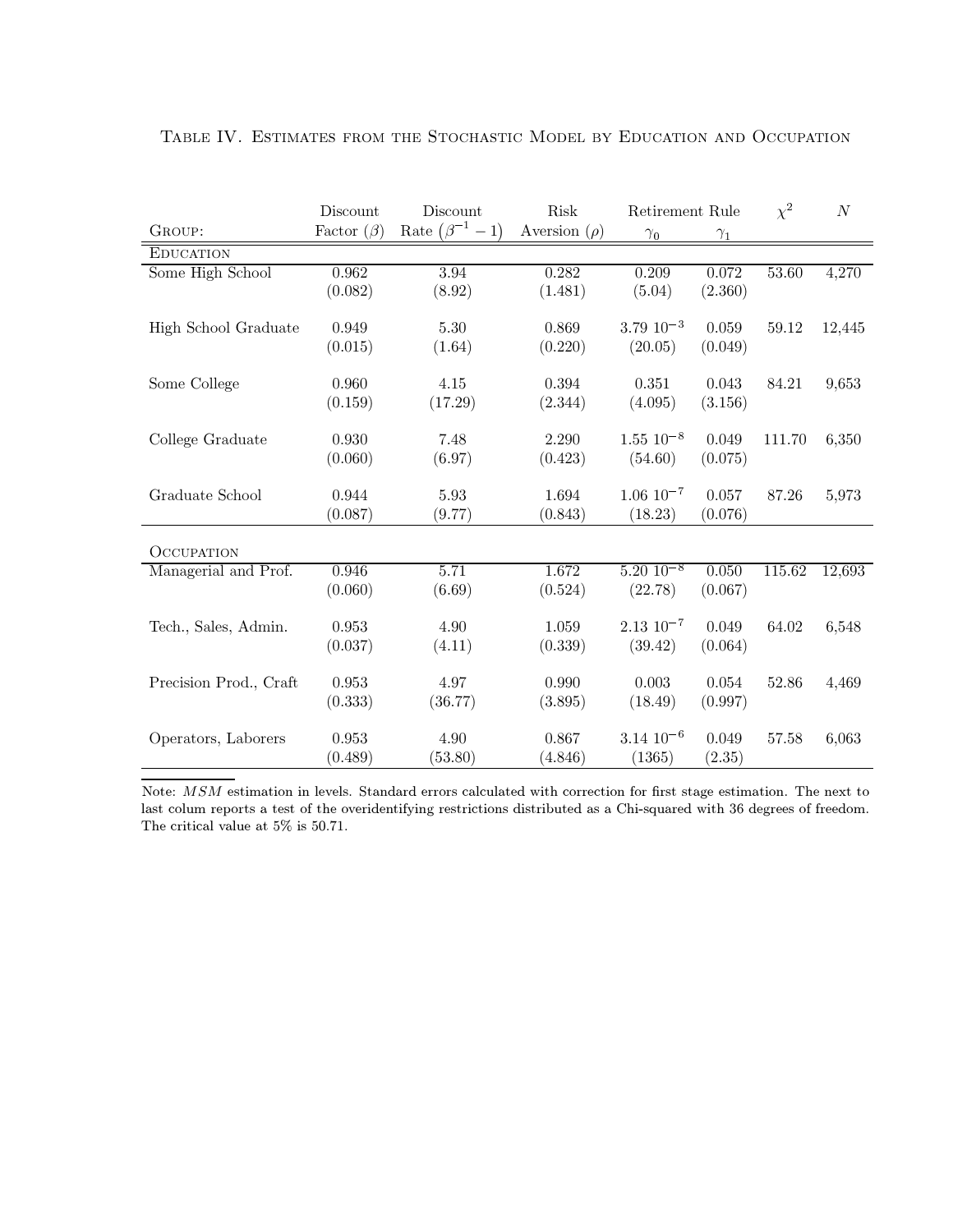CBO,j X -NO t|Ajtt jW"t

| $AL @*$<br>$AL @*$<br>$AL @^*$ $AL @^*$ $AL @^*$ $AL @^*$ $AL @^*$<br>L?t $4T$   L? $\bullet$ i@t hiG<br>$L$ and $L$<br>V[6B, bj] [A]<br>L.<br>$L \qquad L$<br>vit<br>$\mathsf{L}$<br>L<br>$L =$<br>vit<br>vit<br>L.<br>vit<br>8! $\pi_{2S}$<br>vit<br>vit<br>wi i*<br>6 ht $#g$ wii*<br>wi i*<br>∙j∣ Na<br>wi i*<br>wi i*<br>6 ht $# g$<br>$8!G_{1}e_{1}$<br>L<br>L.<br>vit<br>L<br>L.<br>L.<br>vit<br>YAWN6j NiijW  NA<br>L<br>L<br>L<br>vit<br>L<br>$\mathsf{L}$<br>XBi BAWj NiijW  NA<br>L<br>L.<br>L<br>$\mathsf{L}$<br>L<br>vit | .t  6B  NA        | G∙ | G4 | G |  | Gg GF | <b>GU</b> | G <sub>0</sub> |
|---------------------------------------------------------------------------------------------------------------------------------------------------------------------------------------------------------------------------------------------------------------------------------------------------------------------------------------------------------------------------------------------------------------------------------------------------------------------------------------------------------------------------------------|-------------------|----|----|---|--|-------|-----------|----------------|
|                                                                                                                                                                                                                                                                                                                                                                                                                                                                                                                                       |                   |    |    |   |  |       |           | $L?#h@M*$ i    |
|                                                                                                                                                                                                                                                                                                                                                                                                                                                                                                                                       |                   |    |    |   |  |       |           |                |
|                                                                                                                                                                                                                                                                                                                                                                                                                                                                                                                                       |                   |    |    |   |  |       |           |                |
|                                                                                                                                                                                                                                                                                                                                                                                                                                                                                                                                       |                   |    |    |   |  |       |           |                |
|                                                                                                                                                                                                                                                                                                                                                                                                                                                                                                                                       |                   |    |    |   |  |       |           |                |
|                                                                                                                                                                                                                                                                                                                                                                                                                                                                                                                                       |                   |    |    |   |  |       |           |                |
|                                                                                                                                                                                                                                                                                                                                                                                                                                                                                                                                       |                   |    |    |   |  |       |           |                |
|                                                                                                                                                                                                                                                                                                                                                                                                                                                                                                                                       |                   |    |    |   |  |       |           |                |
| fH.e• fH.2e fbSeH fbSe fbDbH fbSfS fbSf                                                                                                                                                                                                                                                                                                                                                                                                                                                                                               | # tUL ?  6@U Lh & |    |    |   |  |       |           |                |
| $+313 < 7,$ $+313335,$ $+313535,$ $+313434,$ $+313346,$ $+313 < 95,$<br>$V1H1+D,$                                                                                                                                                                                                                                                                                                                                                                                                                                                     |                   |    |    |   |  |       |           |                |
| $+314365,$ $+3134<.$ ; $+3133;$ ; $+313539,$ $+41447;$ $+313366,$<br>$V1H1+E,$<br># tUL ?  +@ i E $q^3$ * 3 • EI<br>He                                                                                                                                                                                                                                                                                                                                                                                                                |                   |    |    |   |  |       |           | +3143:3.       |
| $+313557, +514.4, +413< 4, +314696, +4316.3,$<br>$V1H1+D,$                                                                                                                                                                                                                                                                                                                                                                                                                                                                            |                   |    |    |   |  |       |           |                |
| $+451;74,$<br>+461848, +518;<, +31<68, +51545, +454134, +3168<:, +441968,<br>V1H1+E,                                                                                                                                                                                                                                                                                                                                                                                                                                                  |                   |    |    |   |  |       |           |                |
| D.H. D.2H2 f.2.H f.DHD fD.ef feHf f.DS<br>$+ t!$ iht L? E 4                                                                                                                                                                                                                                                                                                                                                                                                                                                                           |                   |    |    |   |  |       |           |                |
| $+318973,$ $+313337,$ $+318,88,$ $+3149<3,$ $+31357<,$ $+41,3,5,$<br>$V1H1+D,$                                                                                                                                                                                                                                                                                                                                                                                                                                                        |                   |    |    |   |  |       |           |                |
| $+319855, +3144<8, +3133;$ $+31999<, +4918<5, +315:3;$ $+5134;3,$<br>$V1H1+E,$                                                                                                                                                                                                                                                                                                                                                                                                                                                        |                   |    |    |   |  |       |           |                |
| +i  hi4i?  + *iG                                                                                                                                                                                                                                                                                                                                                                                                                                                                                                                      |                   |    |    |   |  |       |           |                |
| $D .$ of $3D$ o S of $3e$ f Dbe f ffor f ffor f fffor f fffor f 2b                                                                                                                                                                                                                                                                                                                                                                                                                                                                    |                   |    |    |   |  |       |           |                |
| $V1H1+D,$<br>+4199;, +61;7<, +81843,<br>$+531:3,$                                                                                                                                                                                                                                                                                                                                                                                                                                                                                     |                   |    |    |   |  |       |           |                |
| $+531:7, +1;9,$<br>$V1H1+E$ ,<br>$+419.8, +45541, +16<3,$                                                                                                                                                                                                                                                                                                                                                                                                                                                                             |                   |    |    |   |  |       |           |                |
| ff2. ff2f ffe f.eDD fff ffH2 ffHH                                                                                                                                                                                                                                                                                                                                                                                                                                                                                                     |                   |    |    |   |  |       |           |                |
| $V1H1+D,$<br>+316496, +314548, +313866,<br>$+314;57,$                                                                                                                                                                                                                                                                                                                                                                                                                                                                                 |                   |    |    |   |  |       |           |                |
| $+314;7;$ $+313798;$ $+3164;7;$ $+6;1<9;$ $+313:83;$<br>$V1H1+E,$                                                                                                                                                                                                                                                                                                                                                                                                                                                                     |                   |    |    |   |  |       |           |                |
| 2 D.•D  2 D.•D  ffS•2  ffS•2  ffS•2  ffS•2  ffS•2<br>W?   $@*$ 'i $@*$   EiTE <sub>2D</sub>                                                                                                                                                                                                                                                                                                                                                                                                                                           |                   |    |    |   |  |       |           |                |
| $+3197:5,$<br>$V1H1+D,$                                                                                                                                                                                                                                                                                                                                                                                                                                                                                                               |                   |    |    |   |  |       |           |                |
| $V1H1+E,$<br>$+31;8;$ , $+317;3;$                                                                                                                                                                                                                                                                                                                                                                                                                                                                                                     |                   |    |    |   |  |       |           |                |
| ${}^{2}$ GB<br>$\bullet$ Sbf<br>b• Hb<br>$e \bullet \bullet \bullet \cdot D$ 2D<br>$\bullet$ S 2D<br>e2 22                                                                                                                                                                                                                                                                                                                                                                                                                            |                   |    |    |   |  |       |           |                |
| $2$ GO<br>$H.$ •d<br>∙S∙b<br>$\bullet$ DDSS<br>b∙ H<br>$\bullet$ De H<br>$e \cdot S$                                                                                                                                                                                                                                                                                                                                                                                                                                                  |                   |    |    |   |  |       |           |                |

L|iG •7• it| 4@| L? ? \*i i\*t @?\_ €ht| \_ gihi?Uit 5|@?\_@h\_ ihhLht U@\*U \*@|i\_ | L | E @?\_ | E ULhhiU| L? uLh €ht| t|@}i it| 4@| L? A i ?i | |L \*@t| UL\* 4 hiTLh|t @ |it| Lu | i L ih \_i?| u) ?} hit|h U| L?t \_ t|h M |i\_ @t @ t^ @hi\_ | S \_i}hiit Lu uhii\_L4 A i Uh | U@\* @\* i @| DI t Df .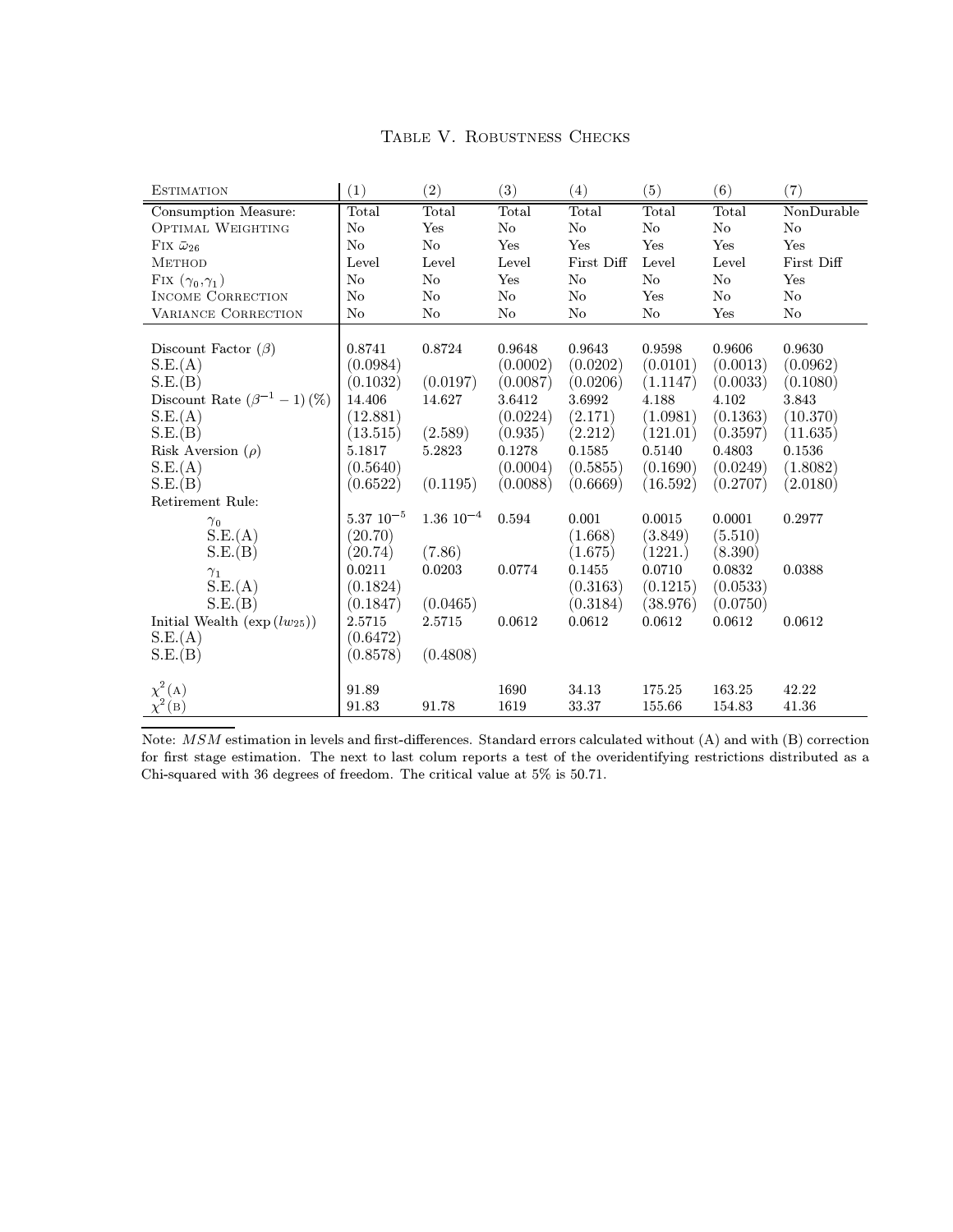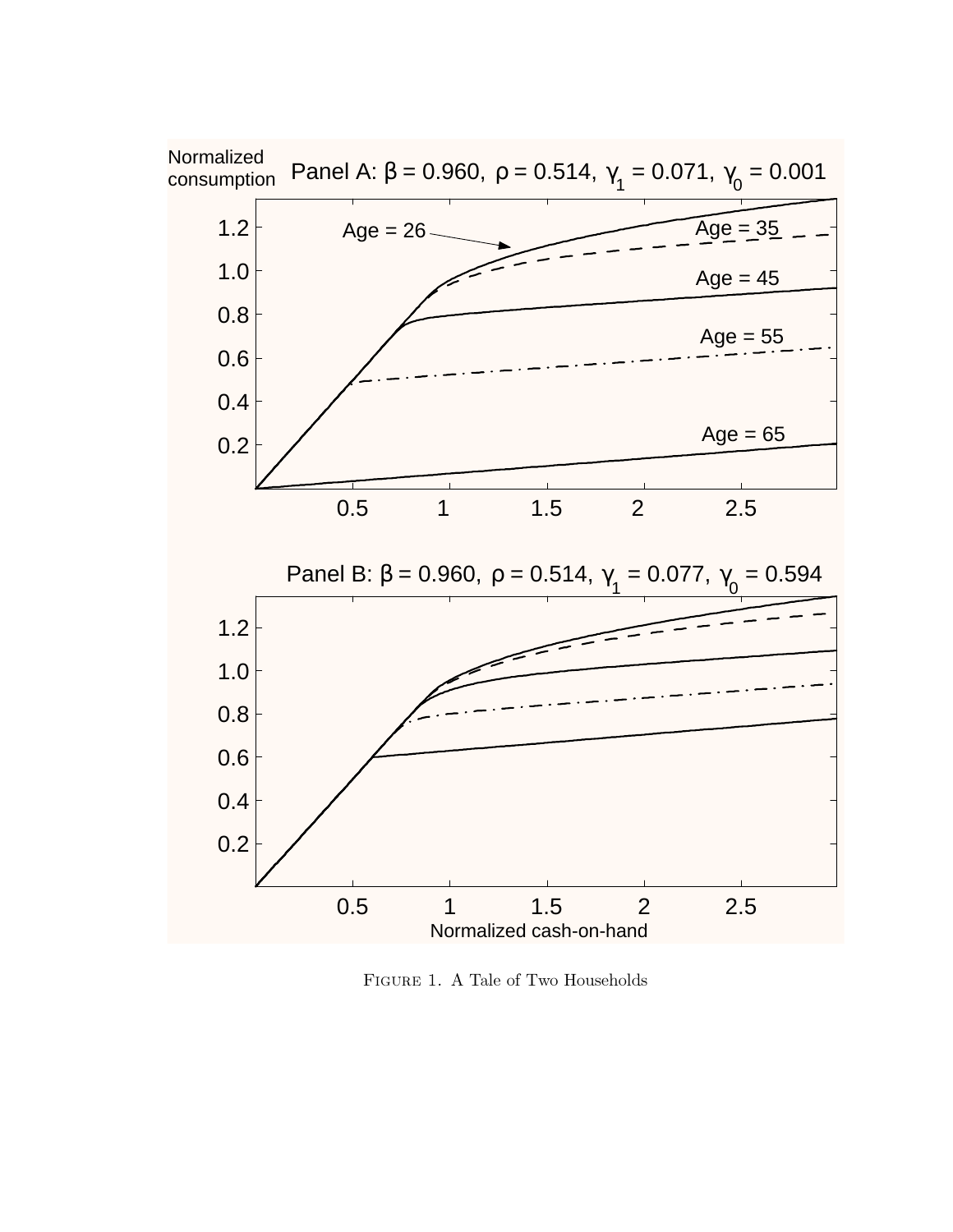

Krxvhkrog Frqvxpswlrq dqg Lqfrph ryhu wkh Olih F|foh  $8$ } ij 4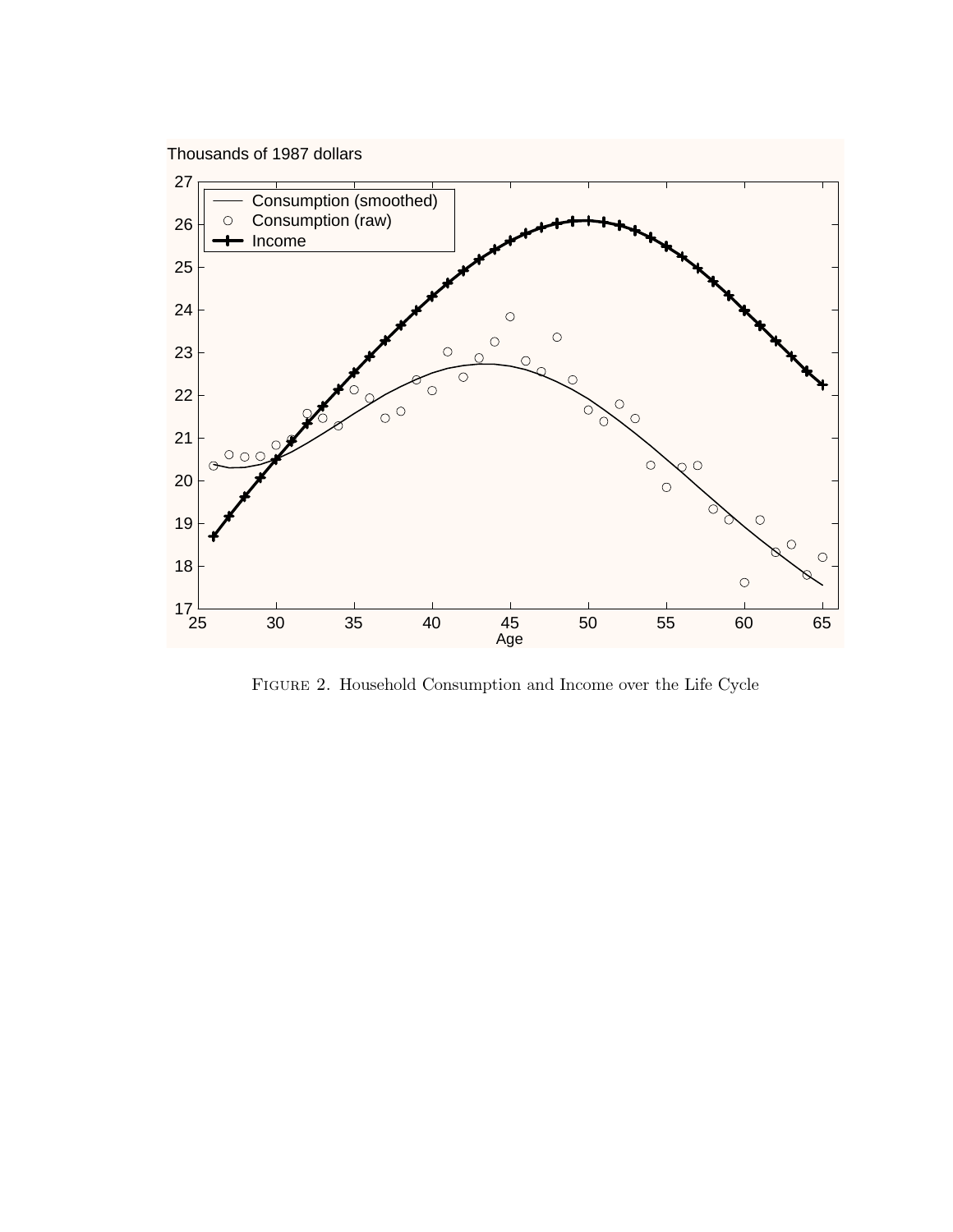

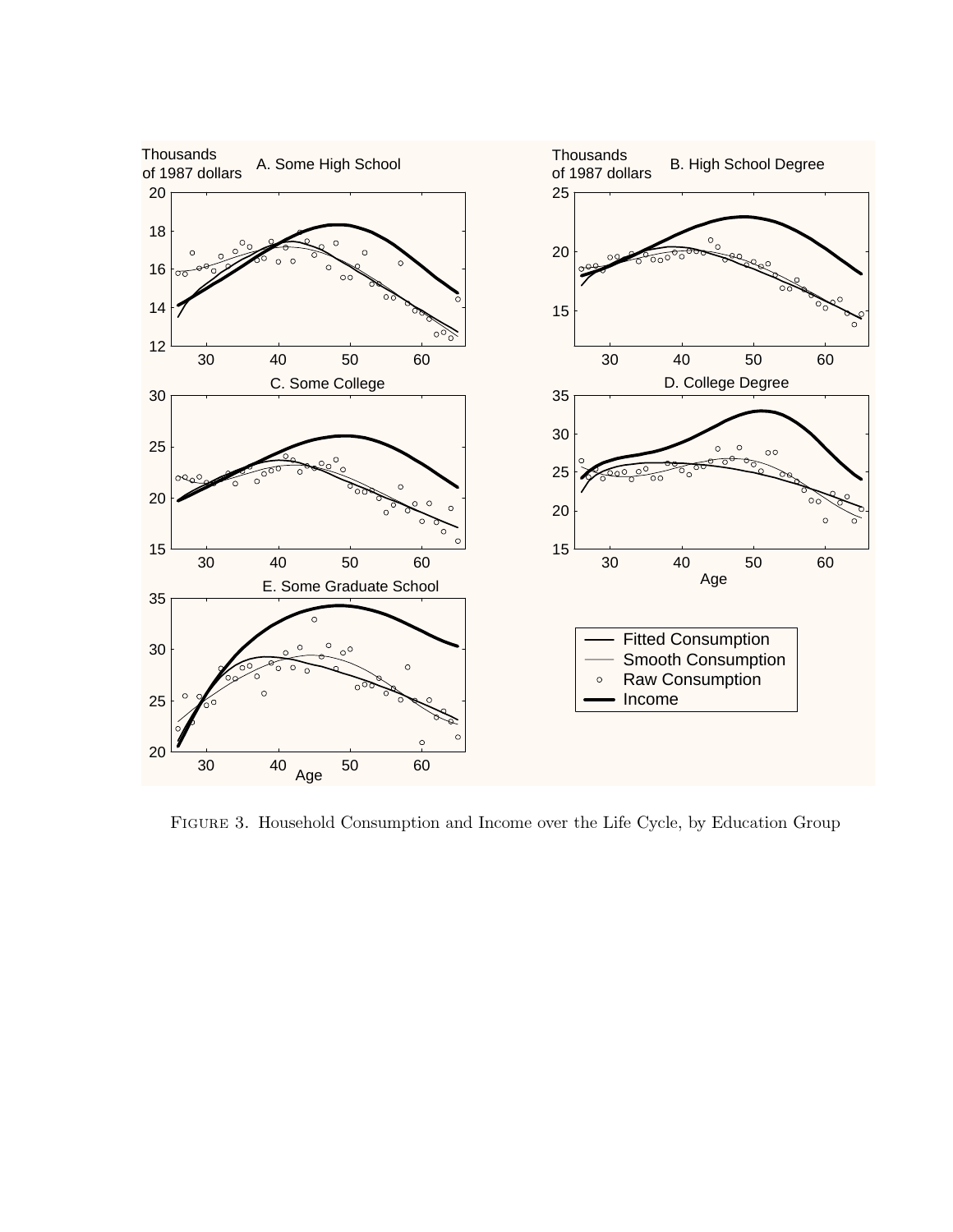

8 } ij g Krxvhkrog Frqvxpswlrq dqg Lqfrph ryhu wkh Olih F|foh/ e| Rffxsdwlrq Jurxs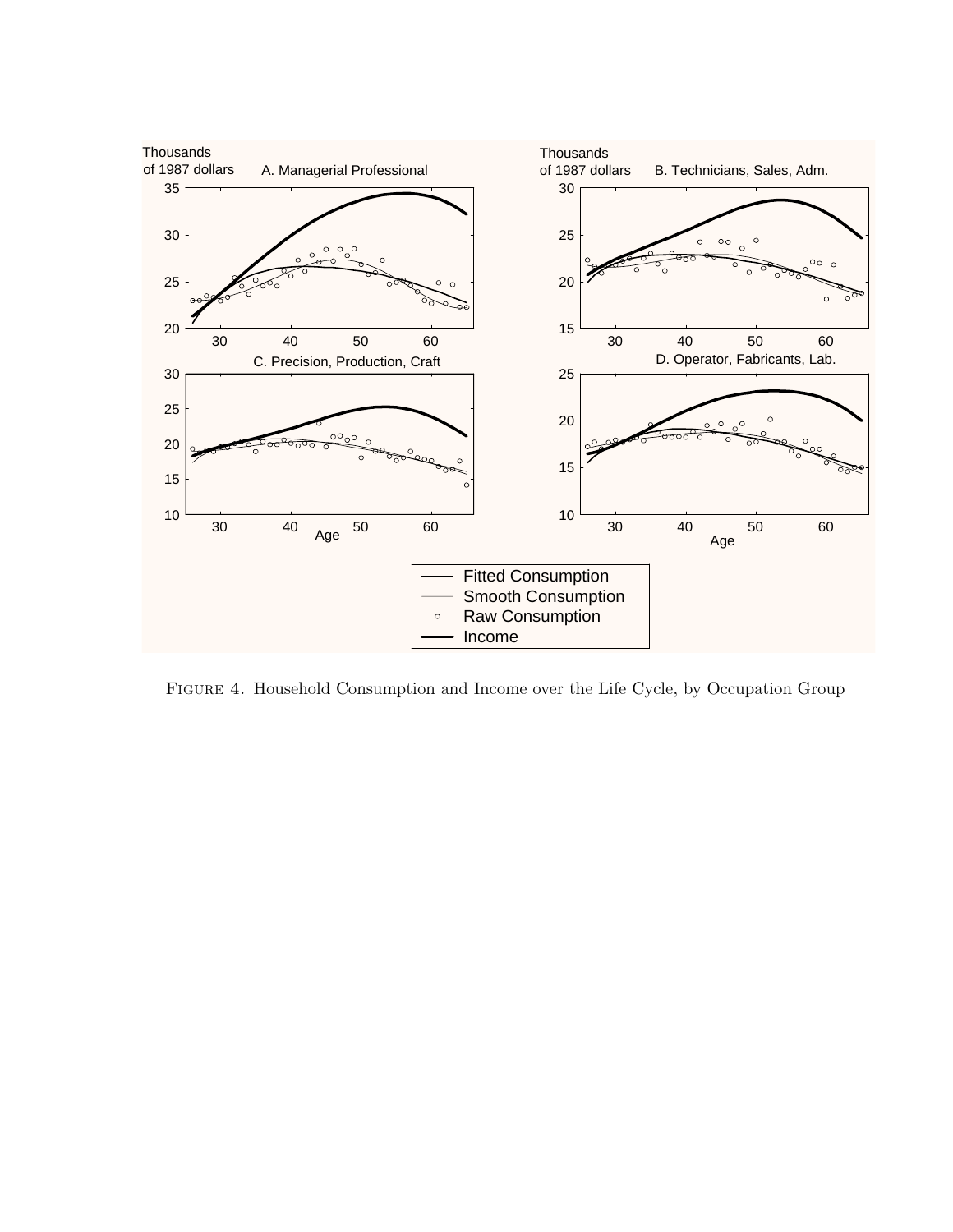

8 } ij F Wkh Ilwwhg Frqvxpswlrq Sur oh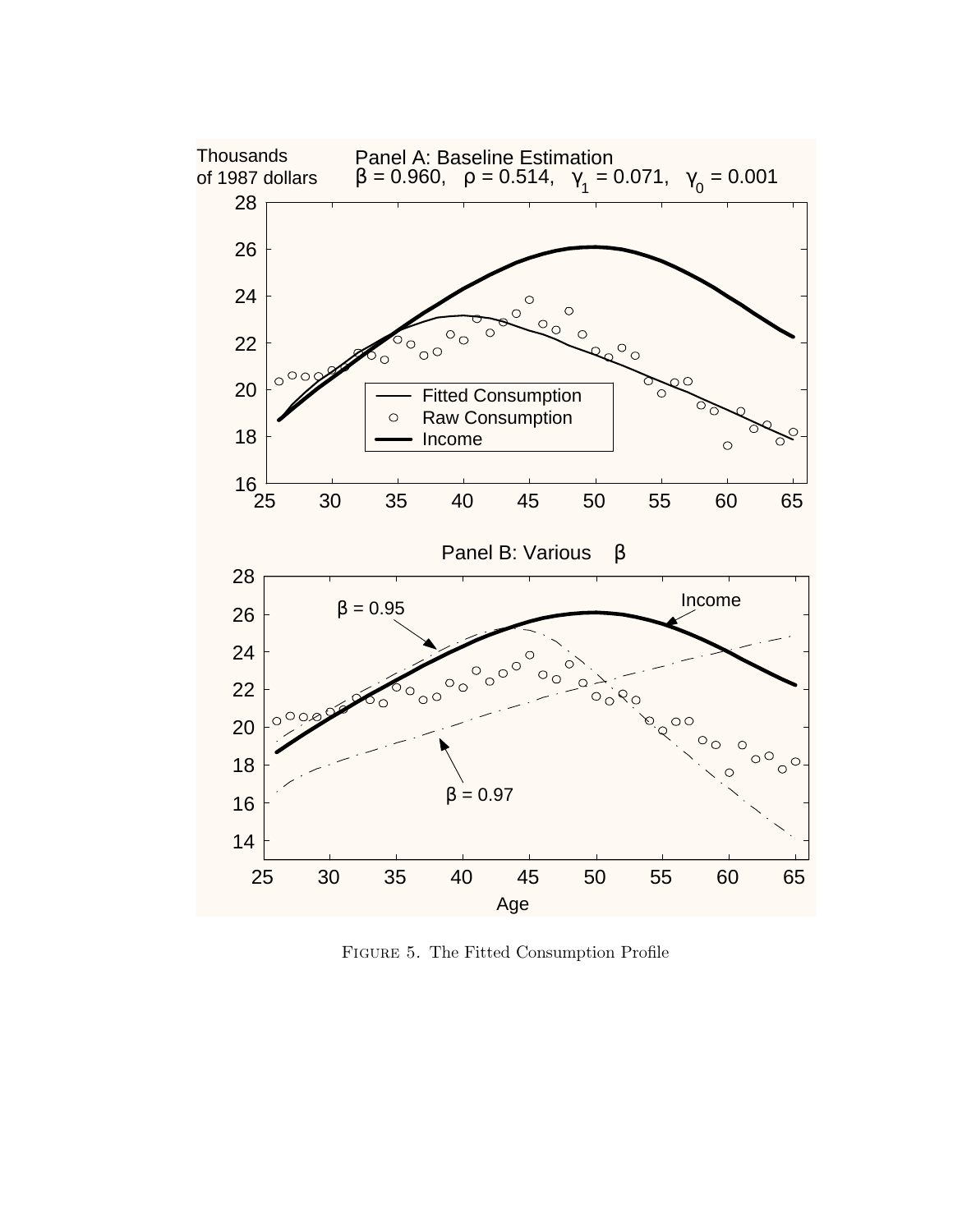

8 } ij U Qrupdol}hg Wdujhw Fdvk0rq0Kdqg e| Djh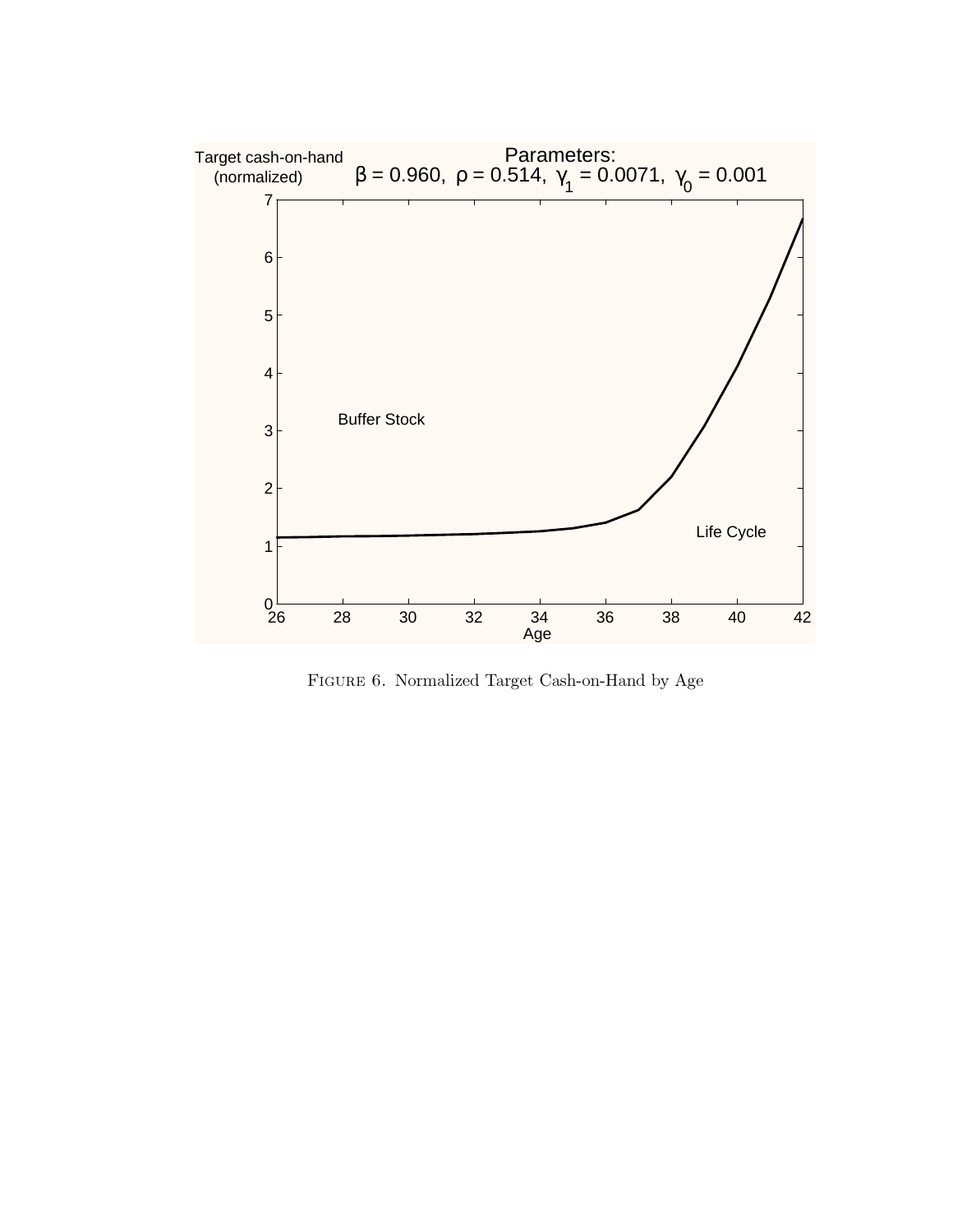

8 } ij 0 Wkh Uroh ri Ulvn lq Vdylqj dqg Zhdowk Dffxpxodwlrq